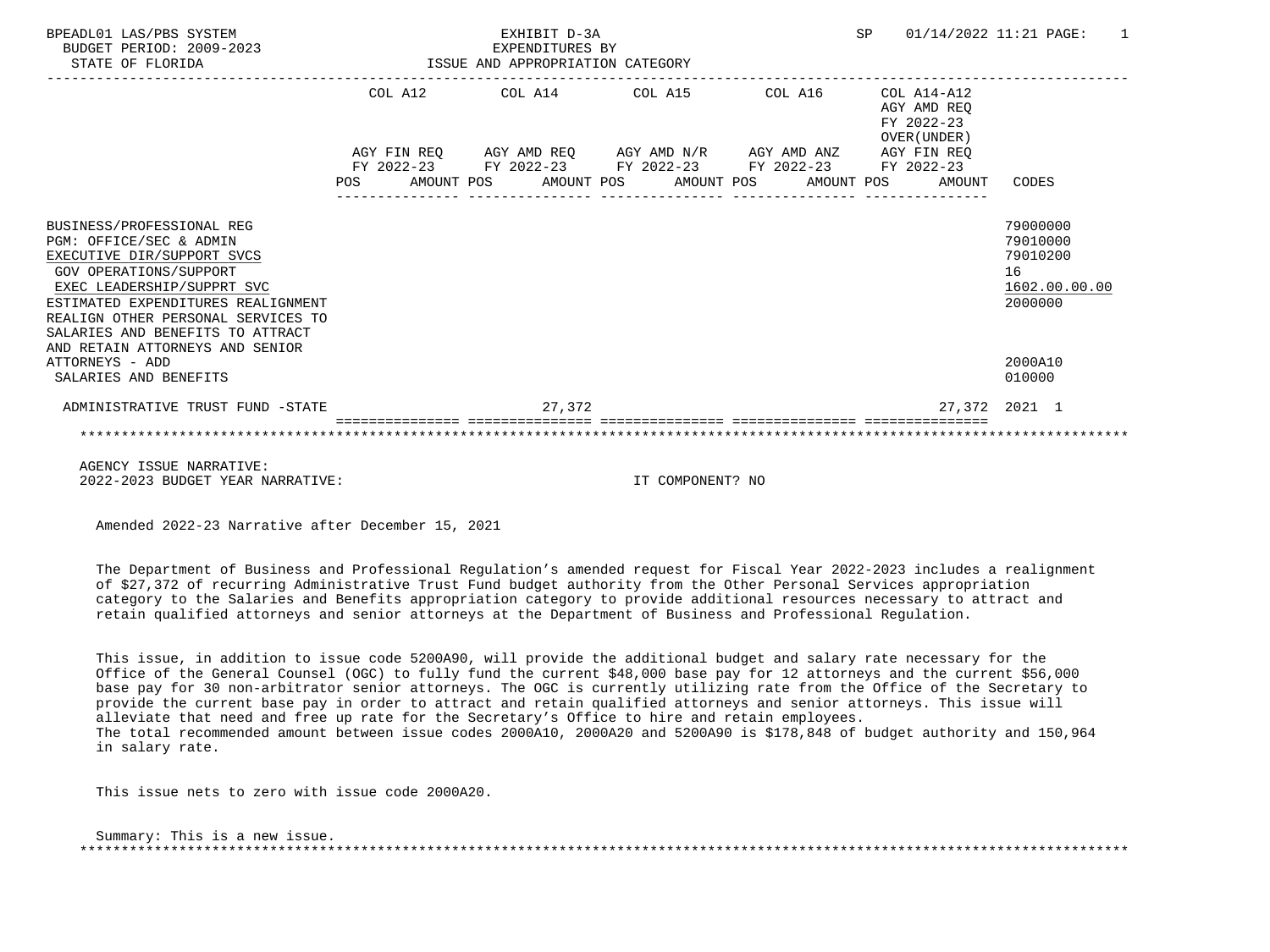| BPEADL01 LAS/PBS SYSTEM<br>BUDGET PERIOD: 2009-2023<br>STATE OF FLORIDA                                                                                                                                                                                                                              |                | EXHIBIT D-3A<br>EXPENDITURES BY<br>ISSUE AND APPROPRIATION CATEGORY |                       | SP 01/14/2022 11:21 PAGE:                                                                                             |                                                          |                                                                    |
|------------------------------------------------------------------------------------------------------------------------------------------------------------------------------------------------------------------------------------------------------------------------------------------------------|----------------|---------------------------------------------------------------------|-----------------------|-----------------------------------------------------------------------------------------------------------------------|----------------------------------------------------------|--------------------------------------------------------------------|
|                                                                                                                                                                                                                                                                                                      | COL A12        | COL A14                                                             | COL A15               | COL A16                                                                                                               | COL A14-A12<br>AGY AMD REQ<br>FY 2022-23<br>OVER (UNDER) |                                                                    |
|                                                                                                                                                                                                                                                                                                      | POS AMOUNT POS |                                                                     | AMOUNT POS AMOUNT POS | AGY FIN REQ AGY AMD REQ AGY AMD N/R AGY AMD ANZ AGY FIN REQ<br>FY 2022-23 FY 2022-23 FY 2022-23 FY 2022-23 FY 2022-23 | AMOUNT POS AMOUNT                                        | CODES                                                              |
| BUSINESS/PROFESSIONAL REG<br>PGM: OFFICE/SEC & ADMIN<br>EXECUTIVE DIR/SUPPORT SVCS<br><b>GOV OPERATIONS/SUPPORT</b><br>EXEC LEADERSHIP/SUPPRT SVC<br>ESTIMATED EXPENDITURES REALIGNMENT<br>REALIGN OTHER PERSONAL SERVICES TO<br>SALARIES AND BENEFITS TO ATTRACT<br>AND RETAIN ATTORNEYS AND SENIOR |                |                                                                     |                       |                                                                                                                       |                                                          | 79000000<br>79010000<br>79010200<br>16<br>1602.00.00.00<br>2000000 |
| ATTORNEYS - ADD                                                                                                                                                                                                                                                                                      |                |                                                                     |                       |                                                                                                                       |                                                          | 2000A10                                                            |
| POSITION DETAIL OF SALARIES AND BENEFITS:                                                                                                                                                                                                                                                            | FTE            | BASE RATE                                                           | ADDITIVES             | BENEFITS                                                                                                              | SUBTOTAL                                                 | LAPSE LAPSED SALARIES<br>% AND BENEFITS                            |
| A14 - AGY AMD REQ FY 2022-23                                                                                                                                                                                                                                                                         |                |                                                                     |                       |                                                                                                                       |                                                          |                                                                    |
| CHANGES TO CURRENTLY AUTHORIZED POSITIONS<br>OTHER SALARY AMOUNT<br>2021 ADMINISTRATIVE TRUST FUND                                                                                                                                                                                                   |                |                                                                     |                       |                                                                                                                       |                                                          | 27,372                                                             |
|                                                                                                                                                                                                                                                                                                      |                |                                                                     |                       |                                                                                                                       |                                                          | .<br>27,372<br>==============                                      |
|                                                                                                                                                                                                                                                                                                      |                |                                                                     |                       |                                                                                                                       |                                                          |                                                                    |
| REALIGN OTHER PERSONAL SERVICES TO<br>SALARIES AND BENEFITS TO ATTRACT<br>AND RETAIN ATTORNEYS AND SENIOR<br>ATTORNEYS - DEDUCT<br>OTHER PERSONAL SERVICES                                                                                                                                           |                |                                                                     |                       |                                                                                                                       |                                                          | 2000A20<br>030000                                                  |
| ADMINISTRATIVE TRUST FUND -STATE                                                                                                                                                                                                                                                                     |                | $27,372-$                                                           |                       |                                                                                                                       |                                                          | $27,372 - 2021$ 1                                                  |
|                                                                                                                                                                                                                                                                                                      |                |                                                                     |                       |                                                                                                                       |                                                          |                                                                    |
| AGENCY ISSUE NARRATIVE:<br>2022-2023 BUDGET YEAR NARRATIVE:                                                                                                                                                                                                                                          |                |                                                                     | IT COMPONENT? NO      |                                                                                                                       |                                                          |                                                                    |

The Department of Business and Professional Regulation's amended request for Fiscal Year 2022-2023 includes a realignment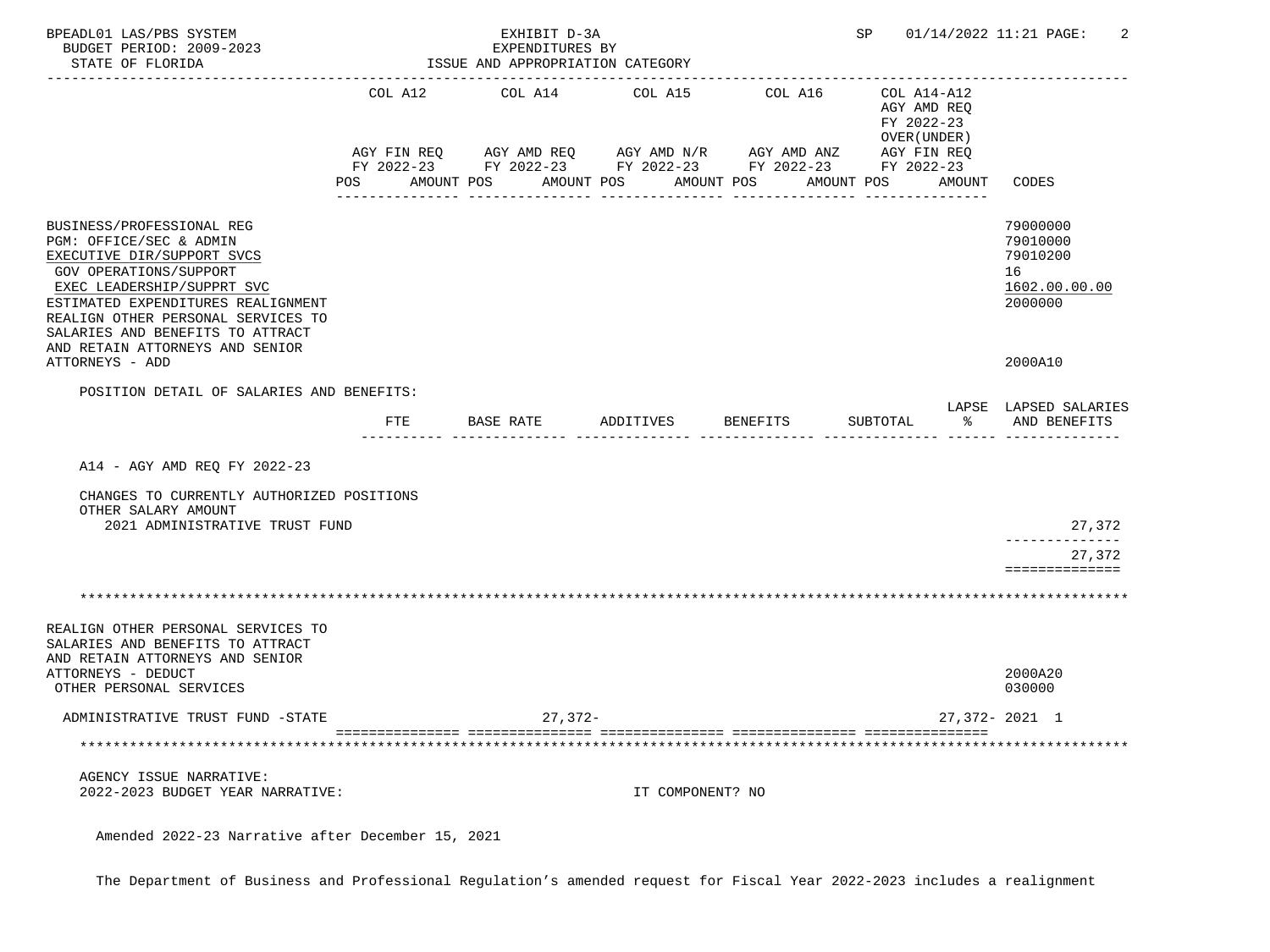| BPEADL01 LAS/PBS SYSTEM<br>BUDGET PERIOD: 2009-2023<br>STATE OF FLORIDA | EXHIBIT D-3A<br>EXPENDITURES BY<br>ISSUE AND APPROPRIATION CATEGORY                                            |  |  |  |  |                                                        | SP | 01/14/2022 11:21 PAGE: |                                                          | 3        |               |
|-------------------------------------------------------------------------|----------------------------------------------------------------------------------------------------------------|--|--|--|--|--------------------------------------------------------|----|------------------------|----------------------------------------------------------|----------|---------------|
|                                                                         |                                                                                                                |  |  |  |  | COL A12 COL A14 COL A15 COL A16                        |    |                        | COL A14-A12<br>AGY AMD REQ<br>FY 2022-23<br>OVER (UNDER) |          |               |
|                                                                         |                                                                                                                |  |  |  |  | AGY FIN REQ 6GY AMD REQ 6GY AMD N/R 6GY AMD ANZ        |    |                        | AGY FIN REO                                              |          |               |
|                                                                         |                                                                                                                |  |  |  |  | FY 2022-23 FY 2022-23 FY 2022-23 FY 2022-23 FY 2022-23 |    |                        |                                                          |          |               |
|                                                                         | POS FOR THE POST OF THE STATE STATE STATE STATE STATE STATE STATE STATE STATE STATE STATE STATE STATE STATE ST |  |  |  |  | AMOUNT POS AMOUNT POS AMOUNT POS AMOUNT POS            |    |                        | AMOUNT                                                   | CODES    |               |
|                                                                         |                                                                                                                |  |  |  |  |                                                        |    |                        |                                                          |          |               |
| BUSINESS/PROFESSIONAL REG                                               |                                                                                                                |  |  |  |  |                                                        |    |                        |                                                          | 79000000 |               |
| PGM: OFFICE/SEC & ADMIN                                                 |                                                                                                                |  |  |  |  |                                                        |    |                        |                                                          | 79010000 |               |
| EXECUTIVE DIR/SUPPORT SVCS                                              |                                                                                                                |  |  |  |  |                                                        |    |                        |                                                          | 79010200 |               |
| GOV OPERATIONS/SUPPORT                                                  |                                                                                                                |  |  |  |  |                                                        |    |                        |                                                          | 16       |               |
| EXEC LEADERSHIP/SUPPRT SVC                                              |                                                                                                                |  |  |  |  |                                                        |    |                        |                                                          |          | 1602.00.00.00 |
| ESTIMATED EXPENDITURES REALIGNMENT                                      |                                                                                                                |  |  |  |  |                                                        |    |                        |                                                          | 2000000  |               |
| REALIGN OTHER PERSONAL SERVICES TO                                      |                                                                                                                |  |  |  |  |                                                        |    |                        |                                                          |          |               |
| SALARIES AND BENEFITS TO ATTRACT                                        |                                                                                                                |  |  |  |  |                                                        |    |                        |                                                          |          |               |
| AND RETAIN ATTORNEYS AND SENIOR                                         |                                                                                                                |  |  |  |  |                                                        |    |                        |                                                          |          |               |
| ATTORNEYS - DEDUCT                                                      |                                                                                                                |  |  |  |  |                                                        |    |                        |                                                          | 2000A20  |               |

 of \$27,372 of recurring Administrative Trust Fund budget authority from the Other Personal Services appropriation category to the Salaries and Benefits appropriation category to provide additional resources necessary to attract and retain qualified attorneys and senior attorneys at the Department of Business and Professional Regulation.

 This issue, in addition to issue code 5200A90, will provide the additional budget and salary rate necessary for the Office of the General Counsel (OGC) to fully fund the current \$48,000 base pay for 12 attorneys and the current \$56,000 base pay for 30 non-arbitrator senior attorneys. The OGC is currently utilizing rate from the Office of the Secretary to provide the current base pay in order to attract and retain qualified attorneys and senior attorneys. This issue will alleviate that need and free up rate for the Secretary's Office to hire and retain employees. The total recommended amount between issue codes 2000A10, 2000A20 and 5200A90 is \$178,848 of budget authority and 150,964 in salary rate.

This issue nets to zero with issue code 2000A10.

 Summary: This is a new issue. \*\*\*\*\*\*\*\*\*\*\*\*\*\*\*\*\*\*\*\*\*\*\*\*\*\*\*\*\*\*\*\*\*\*\*\*\*\*\*\*\*\*\*\*\*\*\*\*\*\*\*\*\*\*\*\*\*\*\*\*\*\*\*\*\*\*\*\*\*\*\*\*\*\*\*\*\*\*\*\*\*\*\*\*\*\*\*\*\*\*\*\*\*\*\*\*\*\*\*\*\*\*\*\*\*\*\*\*\*\*\*\*\*\*\*\*\*\*\*\*\*\*\*\*\*\*\*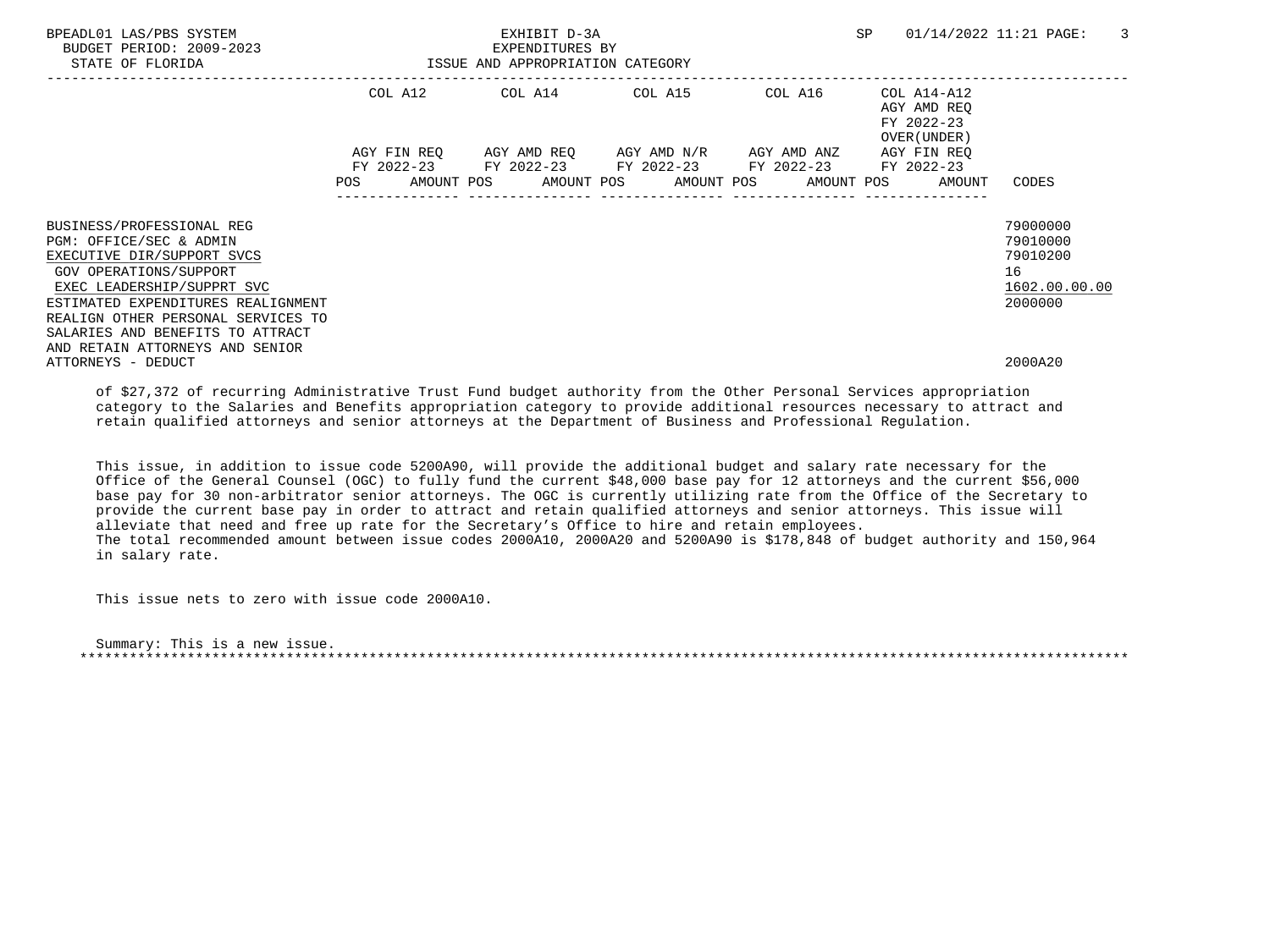| BPEADL01 LAS/PBS SYSTEM<br>BUDGET PERIOD: 2009-2023<br>STATE OF FLORIDA                                                                                                                                                                                                                     | EXHIBIT D-3A<br>EXPENDITURES BY<br>ISSUE AND APPROPRIATION CATEGORY |  |  |                                                                                                                                                                                         |  |  |  |         | SP |                                                                                   | 01/14/2022 11:21 PAGE:                                                                            | 4 |
|---------------------------------------------------------------------------------------------------------------------------------------------------------------------------------------------------------------------------------------------------------------------------------------------|---------------------------------------------------------------------|--|--|-----------------------------------------------------------------------------------------------------------------------------------------------------------------------------------------|--|--|--|---------|----|-----------------------------------------------------------------------------------|---------------------------------------------------------------------------------------------------|---|
|                                                                                                                                                                                                                                                                                             |                                                                     |  |  | COL A12 COL A14 COL A15<br>AGY FIN REQ 6GY AMD REQ 6GY AMD N/R 6GY AMD ANZ<br>FY 2022-23 FY 2022-23 FY 2022-23 FY 2022-23 FY 2022-23<br>POS AMOUNT POS AMOUNT POS AMOUNT POS AMOUNT POS |  |  |  | COL A16 |    | COL A14-A12<br>AGY AMD REO<br>FY 2022-23<br>OVER (UNDER)<br>AGY FIN REO<br>AMOUNT | CODES                                                                                             |   |
| BUSINESS/PROFESSIONAL REG<br>PGM: OFFICE/SEC & ADMIN<br>EXECUTIVE DIR/SUPPORT SVCS<br><b>GOV OPERATIONS/SUPPORT</b><br>EXEC LEADERSHIP/SUPPRT SVC<br>ADJUSTMENTS TO COST RECOVERY FUNDS<br>DIRECT BILLING FOR<br>ADMINISTRATIVE HEARINGS<br>SPECIAL CATEGORIES<br>TRANS TO DIV ADM HEARINGS |                                                                     |  |  |                                                                                                                                                                                         |  |  |  |         |    |                                                                                   | 79000000<br>79010000<br>79010200<br>16<br>1602.00.00.00<br>2500000<br>2503080<br>100000<br>100565 |   |
| ADMINISTRATIVE TRUST FUND -STATE                                                                                                                                                                                                                                                            |                                                                     |  |  | 5,776                                                                                                                                                                                   |  |  |  |         |    |                                                                                   | 5,776 2021 1                                                                                      |   |
|                                                                                                                                                                                                                                                                                             |                                                                     |  |  |                                                                                                                                                                                         |  |  |  |         |    |                                                                                   |                                                                                                   |   |
|                                                                                                                                                                                                                                                                                             |                                                                     |  |  |                                                                                                                                                                                         |  |  |  |         |    |                                                                                   |                                                                                                   |   |

 AGENCY ISSUE NARRATIVE: 2022-2023 BUDGET YEAR NARRATIVE: IT COMPONENT? NO

Amended 2022-23 Narrative after December 15, 2021

 This issue adjusts the base budget to provide the agencies' allocated payment to the Division of Administrative Hearings (DOAH). DOAH provides a uniform, impartial, and affordable forum for resolving conflicts between private citizens/organizations and agencies of the state. The agencies' allocated share is based on the actual number of cases filed by the agency in Fiscal Year 2020-21. This issue represents any adjustments necessary to reflect that total amount.

 Summary: This is a new issue. \*\*\*\*\*\*\*\*\*\*\*\*\*\*\*\*\*\*\*\*\*\*\*\*\*\*\*\*\*\*\*\*\*\*\*\*\*\*\*\*\*\*\*\*\*\*\*\*\*\*\*\*\*\*\*\*\*\*\*\*\*\*\*\*\*\*\*\*\*\*\*\*\*\*\*\*\*\*\*\*\*\*\*\*\*\*\*\*\*\*\*\*\*\*\*\*\*\*\*\*\*\*\*\*\*\*\*\*\*\*\*\*\*\*\*\*\*\*\*\*\*\*\*\*\*\*\*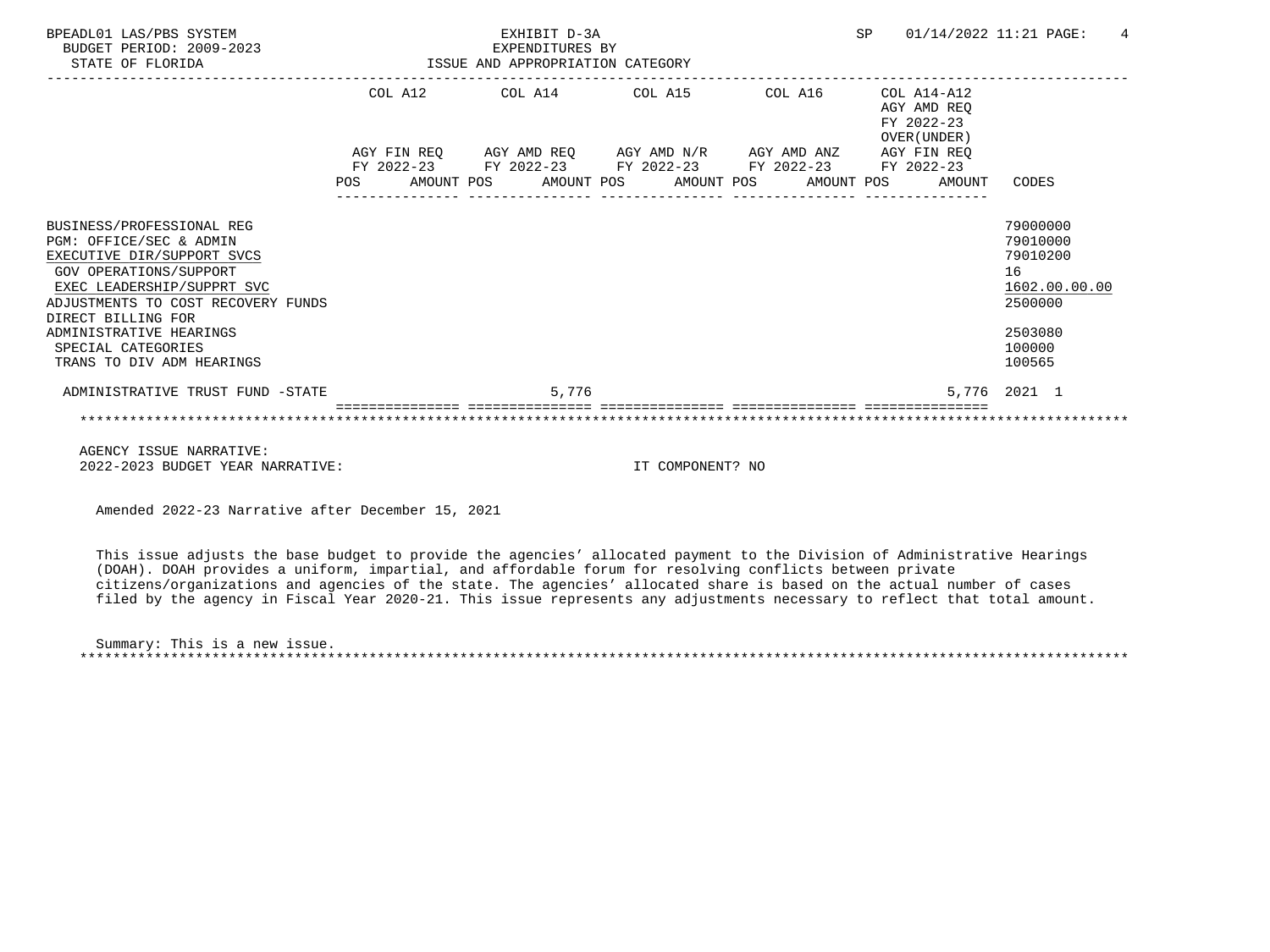| BPEADL01 LAS/PBS SYSTEM<br>BUDGET PERIOD: 2009-2023<br>STATE OF FLORIDA                                                                                                                                                            | ISSUE AND APPROPRIATION CATEGORY | EXHIBIT D-3A<br>EXPENDITURES BY                                                                                                                                                                           |  | SP                                                                                 | 01/14/2022 11:21 PAGE:<br>.5                                                                      |
|------------------------------------------------------------------------------------------------------------------------------------------------------------------------------------------------------------------------------------|----------------------------------|-----------------------------------------------------------------------------------------------------------------------------------------------------------------------------------------------------------|--|------------------------------------------------------------------------------------|---------------------------------------------------------------------------------------------------|
|                                                                                                                                                                                                                                    | <b>POS</b>                       | COL A12 COL A14 COL A15 COL A16<br>AGY FIN REQ AGY AMD REQ AGY AMD N/R AGY AMD ANZ<br>FY 2022-23 FY 2022-23 FY 2022-23 FY 2022-23 FY 2022-23<br>AMOUNT POS      AMOUNT POS      AMOUNT POS     AMOUNT POS |  | COL A14-A12<br>AGY AMD REQ<br>FY 2022-23<br>OVER (UNDER )<br>AGY FIN REO<br>AMOUNT | CODES                                                                                             |
| BUSINESS/PROFESSIONAL REG<br>PGM: OFFICE/SEC & ADMIN<br>EXECUTIVE DIR/SUPPORT SVCS<br>GOV OPERATIONS/SUPPORT<br>EXEC LEADERSHIP/SUPPRT SVC<br>WORKLOAD<br>OUTSIDE LEGAL COUNSEL<br>SPECIAL CATEGORIES<br>CONTRACTED LEGAL SERVICES |                                  |                                                                                                                                                                                                           |  |                                                                                    | 79000000<br>79010000<br>79010200<br>16<br>1602.00.00.00<br>3000000<br>3004510<br>100000<br>100905 |
| ADMINISTRATIVE TRUST FUND -STATE 250,000                                                                                                                                                                                           |                                  | 500,000                                                                                                                                                                                                   |  |                                                                                    | 250,000 2021 1                                                                                    |
|                                                                                                                                                                                                                                    |                                  |                                                                                                                                                                                                           |  |                                                                                    |                                                                                                   |

AGENCY ISSUE NARRATIVE:

2022-2023 BUDGET YEAR NARRATIVE: IT COMPONENT? NO

 The Department of Business and Professional Regulation (Department) requests \$250,000 in the Contracted Legal Services appropriation category in the Office of the General Counsel (OGC) to provide designated funding for the services of outside legal counsel.

 Currently, there is no designated funding for outside legal counsel in the OGC's budget allocation. In previous years and currently, should outside legal counsel be needed due to the complexity of a legal issue and/or the limited availability of OGC or Attorney General staff, funding is redirected from other areas within the OGC budget allocation to meet the anticipated costs. At times, this has required budget amendments/transfers to realign the budget or the Division that is impacted in the litigation has contributed to the cost.

 This request will ensure that the OGC has designated funding for outside legal counsel without having to find available funding in other areas and reduce the need for budget amendment/transfer requests or impacting the operating budget of the Division involved in the litigation. Funding for outside legal counsel provides the OGC an option for litigation when it is in the best interest of the Department and State of Florida.

 Linkage to the Department of Business and Professional Regulation Long Range Program Plan: Agency Goal #3 Protect the health and safety of Floridians

Linkage to the Florida Strategic Plan for Economic Development:

4.1 Ensure predictable legal, permitting and other regulatory processes meet changing business needs.

5.2 Improve the efficiency and effectiveness of government agencies at all levels.

 Budget Summary: Executive Direction (Office of the General Counsel) Administrative Trust Fund Contracted Legal Services: \$250,000

Amended 2022-23 Narrative after December 15, 2021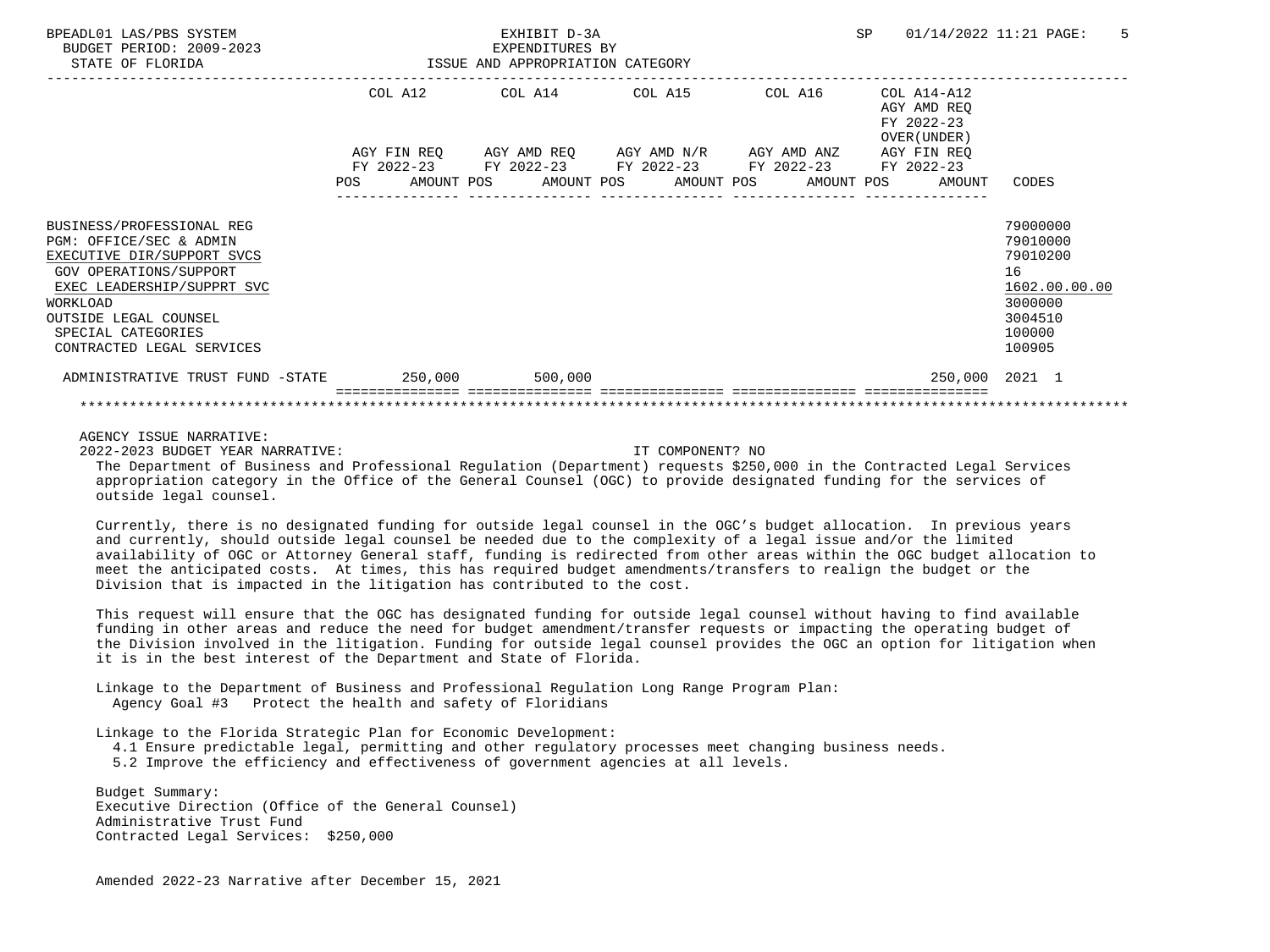| BPEADL01 LAS/PBS SYSTEM<br>BUDGET PERIOD: 2009-2023<br>STATE OF FLORIDA                                                                                                                                                                                                                                                             |            | EXHIBIT D-3A<br>EXPENDITURES BY<br>ISSUE AND APPROPRIATION CATEGORY |                  |                                                                                                                                                | <b>SP</b>                                  | 01/14/2022 11:21 PAGE:<br>6                                                   |
|-------------------------------------------------------------------------------------------------------------------------------------------------------------------------------------------------------------------------------------------------------------------------------------------------------------------------------------|------------|---------------------------------------------------------------------|------------------|------------------------------------------------------------------------------------------------------------------------------------------------|--------------------------------------------|-------------------------------------------------------------------------------|
|                                                                                                                                                                                                                                                                                                                                     |            |                                                                     |                  | COL A12 $\qquad$ COL A14 $\qquad$ COL A15 $\qquad$ COL A16 $\qquad$ COL A14-A12<br>AGY FIN REQ AGY AMD REQ AGY AMD N/R AGY AMD ANZ AGY FIN REQ | AGY AMD REQ<br>FY 2022-23<br>OVER (UNDER ) |                                                                               |
|                                                                                                                                                                                                                                                                                                                                     | <b>POS</b> | AMOUNT POS                                                          | AMOUNT POS       | FY 2022-23 FY 2022-23 FY 2022-23 FY 2022-23 FY 2022-23<br>AMOUNT POS                                                                           | AMOUNT POS<br>AMOUNT                       | CODES                                                                         |
| BUSINESS/PROFESSIONAL REG<br>PGM: OFFICE/SEC & ADMIN<br>EXECUTIVE DIR/SUPPORT SVCS<br><b>GOV OPERATIONS/SUPPORT</b><br>EXEC LEADERSHIP/SUPPRT SVC<br>WORKLOAD<br>OUTSIDE LEGAL COUNSEL                                                                                                                                              |            |                                                                     |                  |                                                                                                                                                |                                            | 79000000<br>79010000<br>79010200<br>16<br>1602.00.00.00<br>3000000<br>3004510 |
| The Department of Business and Professional Regulation's amended request for Fiscal Year 2022-2023 includes an additional<br>\$250,000 recurring budget authority in the Contracted Legal Services appropriation category to provide to designated<br>funding for the services of outside legal counsel.<br>Amended Budget Summary: |            |                                                                     |                  |                                                                                                                                                |                                            |                                                                               |
| Department of Business and Professional Regulation<br>Executive Direction (Office of the General Counsel)<br>Administrative Trust Fund<br>Contracted Legal Services: \$500,000                                                                                                                                                      |            |                                                                     |                  |                                                                                                                                                |                                            |                                                                               |
| PROGRAM REDUCTIONS<br>REDUCE STAFF IN THE OFFICE OF THE                                                                                                                                                                                                                                                                             |            |                                                                     |                  |                                                                                                                                                |                                            | 33V0000                                                                       |
| GENERAL COUNSEL<br>SALARIES AND BENEFITS                                                                                                                                                                                                                                                                                            |            | $1.00 -$                                                            |                  |                                                                                                                                                | $1.00 -$                                   | 33V1800<br>010000                                                             |
|                                                                                                                                                                                                                                                                                                                                     |            |                                                                     |                  |                                                                                                                                                |                                            |                                                                               |
| AGENCY ISSUE NARRATIVE:<br>2022-2023 BUDGET YEAR NARRATIVE:                                                                                                                                                                                                                                                                         |            |                                                                     | IT COMPONENT? NO |                                                                                                                                                |                                            |                                                                               |
| Amended Narrative after December 15, 2021                                                                                                                                                                                                                                                                                           |            |                                                                     |                  |                                                                                                                                                |                                            |                                                                               |

 The Department of Business and Professional Regulation's amended request for Fiscal Year 2022-2023 includes the reduction of one senior arbitration attorney position within the Department of Business and Professional Regulation's Office of the General Counsel. A reduction of the position's associated budget and salary rate are not recommended due to the need for additional budget authority and rate needed by the Department to attract and retain attorneys and senior attorneys.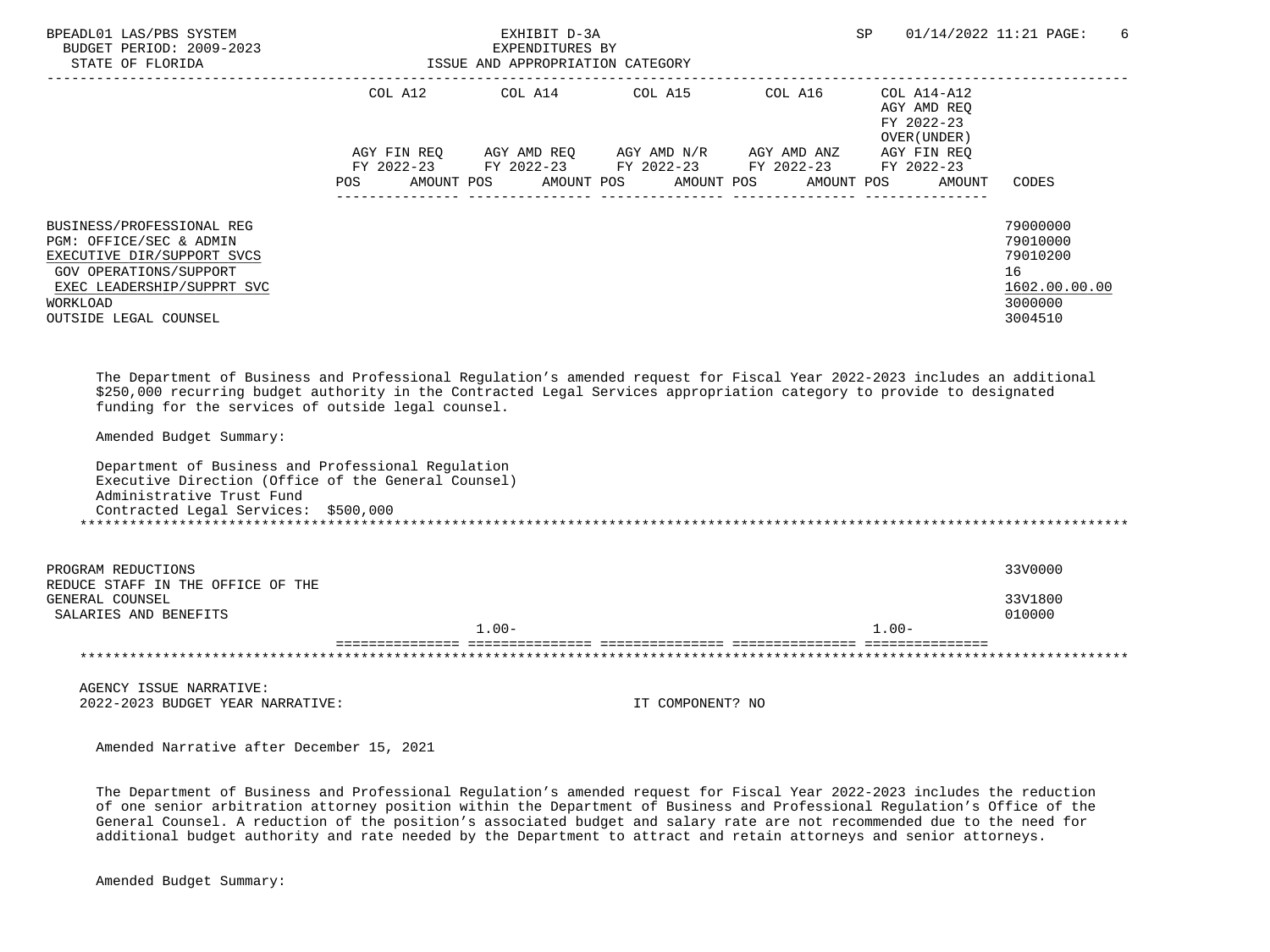| BPEADL01 LAS/PBS SYSTEM<br>BUDGET PERIOD: 2009-2023                                                                                                                                                   |            |                                                                                                                                                                                                                                                                                                                     | EXHIBIT D-3A<br>EXPENDITURES BY  |  | SP                              |            | 01/14/2022 11:21 PAGE:<br>7 |                                                             |                                                                                                                         |
|-------------------------------------------------------------------------------------------------------------------------------------------------------------------------------------------------------|------------|---------------------------------------------------------------------------------------------------------------------------------------------------------------------------------------------------------------------------------------------------------------------------------------------------------------------|----------------------------------|--|---------------------------------|------------|-----------------------------|-------------------------------------------------------------|-------------------------------------------------------------------------------------------------------------------------|
| STATE OF FLORIDA                                                                                                                                                                                      |            |                                                                                                                                                                                                                                                                                                                     | ISSUE AND APPROPRIATION CATEGORY |  |                                 |            |                             |                                                             |                                                                                                                         |
|                                                                                                                                                                                                       |            | $\begin{array}{lllllll} \textsc{AGY} & \textsc{FIN REQ} & \textsc{AGY} & \textsc{AMP} & \textsc{AGY} & \textsc{AMD} & \textsc{MY} & \textsc{MD} & \textsc{ANZ} \\ \textsc{FY} & \textsc{2022-23} & \textsc{FY} & \textsc{2022-23} & \textsc{FY} & \textsc{2022-23} & \textsc{FY} & \textsc{2022-23} \\ \end{array}$ |                                  |  | COL A12 COL A14 COL A15 COL A16 |            |                             | $COL A14- A12$<br>AGY AMD REQ<br>FY 2022-23<br>OVER (UNDER) |                                                                                                                         |
|                                                                                                                                                                                                       | <b>POS</b> |                                                                                                                                                                                                                                                                                                                     | AMOUNT POS AMOUNT POS AMOUNT POS |  |                                 | AMOUNT POS |                             | AMOUNT                                                      | CODES                                                                                                                   |
| BUSINESS/PROFESSIONAL REG<br>PGM: OFFICE/SEC & ADMIN<br>EXECUTIVE DIR/SUPPORT SVCS<br>GOV OPERATIONS/SUPPORT<br>EXEC LEADERSHIP/SUPPRT SVC<br>PROGRAM REDUCTIONS<br>REDUCE STAFF IN THE OFFICE OF THE |            |                                                                                                                                                                                                                                                                                                                     |                                  |  |                                 |            |                             |                                                             | 79000000<br>79010000<br>79010200<br>16<br>1602.00.00.00<br>33V0000                                                      |
| GENERAL COUNSEL                                                                                                                                                                                       |            |                                                                                                                                                                                                                                                                                                                     |                                  |  |                                 |            |                             |                                                             | 33V1800                                                                                                                 |
| Department of Business and Professional Regulation<br>Executive Direction (Office of the General Counsel)<br>Administrative Trust Fund<br>FTE: (1.00)<br>POSITION DETAIL OF SALARIES AND BENEFITS:    |            |                                                                                                                                                                                                                                                                                                                     |                                  |  |                                 |            |                             |                                                             |                                                                                                                         |
|                                                                                                                                                                                                       |            |                                                                                                                                                                                                                                                                                                                     | FTE BASE RATE ADDITIVES          |  | BENEFITS                        |            |                             |                                                             | LAPSE LAPSED SALARIES<br>SUBTOTAL $\frac{1}{6}$ AND BENEFITS<br>iili ililiiliiliilii ililiiliiliilii ililii tuttiiliili |
| A14 - AGY AMD REQ FY 2022-23                                                                                                                                                                          |            |                                                                                                                                                                                                                                                                                                                     |                                  |  |                                 |            |                             |                                                             |                                                                                                                         |
| CHANGES TO CURRENTLY AUTHORIZED POSITIONS<br>P102 PROPOSED CLASS CODE - NO BENEFITS<br>C1001 001                                                                                                      | $1.00-$    |                                                                                                                                                                                                                                                                                                                     |                                  |  |                                 |            |                             | 0.00                                                        |                                                                                                                         |
| TOTALS FOR ISSUE BY FUND                                                                                                                                                                              |            |                                                                                                                                                                                                                                                                                                                     |                                  |  |                                 |            |                             |                                                             |                                                                                                                         |
|                                                                                                                                                                                                       | $1.00 -$   |                                                                                                                                                                                                                                                                                                                     |                                  |  |                                 |            |                             |                                                             |                                                                                                                         |
|                                                                                                                                                                                                       |            |                                                                                                                                                                                                                                                                                                                     |                                  |  |                                 |            |                             |                                                             | ----------------                                                                                                        |
|                                                                                                                                                                                                       |            |                                                                                                                                                                                                                                                                                                                     |                                  |  |                                 |            |                             |                                                             |                                                                                                                         |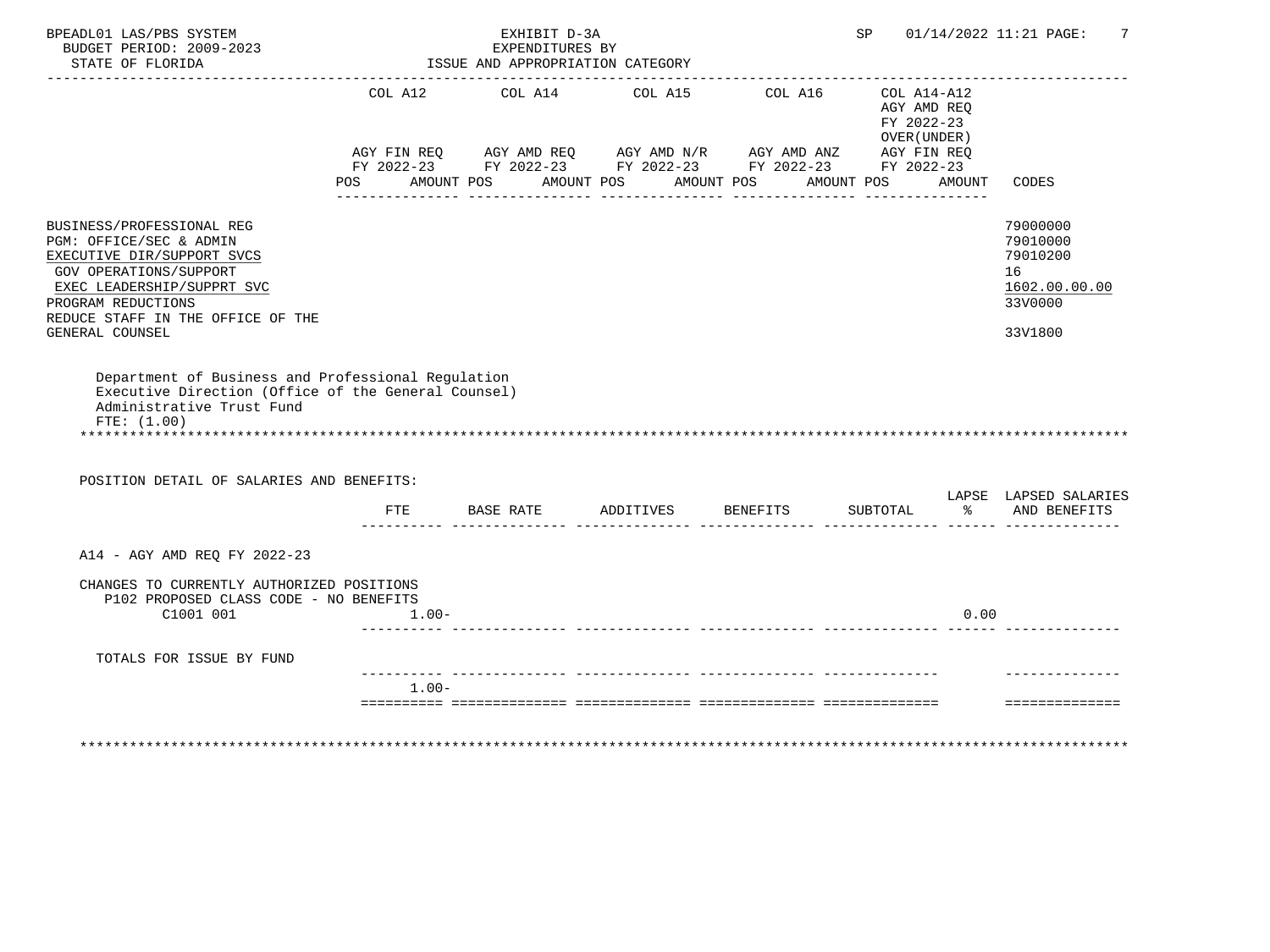| BPEADL01 LAS/PBS SYSTEM<br>BUDGET PERIOD: 2009-2023                                                                                                                                                                                                                                  |  |         | EXHIBIT D-3A<br>EXPENDITURES BY  |                                                                                                                                                               |                                   |                                                     | SP 01/14/2022 11:21 PAGE:                                                               |
|--------------------------------------------------------------------------------------------------------------------------------------------------------------------------------------------------------------------------------------------------------------------------------------|--|---------|----------------------------------|---------------------------------------------------------------------------------------------------------------------------------------------------------------|-----------------------------------|-----------------------------------------------------|-----------------------------------------------------------------------------------------|
| STATE OF FLORIDA                                                                                                                                                                                                                                                                     |  |         | ISSUE AND APPROPRIATION CATEGORY |                                                                                                                                                               |                                   |                                                     |                                                                                         |
|                                                                                                                                                                                                                                                                                      |  |         | COL A12 COL A14 COL A15          | AGY FIN REQ AGY AMD REQ AGY AMD N/R AGY AMD ANZ AGY FIN REQ<br>FY 2022-23 FY 2022-23 FY 2022-23 FY 2022-23 FY 2022-23<br>POS AMOUNT POS AMOUNT POS AMOUNT POS | COL A16 COL A14-A12<br>AMOUNT POS | AGY AMD REO<br>FY 2022-23<br>OVER (UNDER)<br>AMOUNT | CODES                                                                                   |
| BUSINESS/PROFESSIONAL REG<br>PGM: OFFICE/SEC & ADMIN<br>EXECUTIVE DIR/SUPPORT SVCS<br>GOV OPERATIONS/SUPPORT<br>EXEC LEADERSHIP/SUPPRT SVC<br>REDIRECTION OF DEPARTMENT RESOURCES<br>ADDITIONAL RESOURCES TO ATTRACT AND<br>RETAIN FULL TIME EMPLOYEES<br>SALARY RATE<br>SALARY RATE |  | 100,000 |                                  |                                                                                                                                                               |                                   | 100,000                                             | 79000000<br>79010000<br>79010200<br>16<br>1602.00.00.00<br>4200000<br>4200A10<br>000000 |
|                                                                                                                                                                                                                                                                                      |  |         |                                  |                                                                                                                                                               |                                   |                                                     |                                                                                         |
| SALARIES AND BENEFITS                                                                                                                                                                                                                                                                |  |         |                                  |                                                                                                                                                               |                                   |                                                     | 010000                                                                                  |
| ADMINISTRATIVE TRUST FUND -STATE THE SERIES OF THE STATE AND ALL 2018                                                                                                                                                                                                                |  |         |                                  |                                                                                                                                                               |                                   | 118,470 2021 1                                      |                                                                                         |
| TOTAL: ADDITIONAL RESOURCES TO ATTRACT AND<br>RETAIN FULL TIME EMPLOYEES<br>TOTAL ISSUE<br>TOTAL SALARY RATE                                                                                                                                                                         |  | 100,000 | 118,470                          |                                                                                                                                                               |                                   | 118,470<br>100,000                                  | 4200A10                                                                                 |
|                                                                                                                                                                                                                                                                                      |  |         |                                  |                                                                                                                                                               |                                   |                                                     |                                                                                         |
| AGENCY ISSUE NARRATIVE:<br>2022-2023 BUDGET YEAR NARRATIVE:                                                                                                                                                                                                                          |  |         |                                  | IT COMPONENT? NO                                                                                                                                              |                                   |                                                     |                                                                                         |
| Amended 2022-23 Narrative after December 15, 2021                                                                                                                                                                                                                                    |  |         |                                  |                                                                                                                                                               |                                   |                                                     |                                                                                         |

 The Department of Business and Professional Regulation's amended request for Fiscal Year 2022-2023 includes an additional \$118,470 in Administrative Trust Fund budget authority in the Salaries and Benefits appropriation category and associated salary rate of 100,000 to provide merit pay increases to full-time employees within the Executive Direction and Support Services budget entity.

 This will provide the Department of Business and Professional Regulation the flexibility necessary to attract and retain highly skilled employees.

Amended Budget Summary:

 Department of Business and Professional Regulation Executive Direction Administrative Trust Fund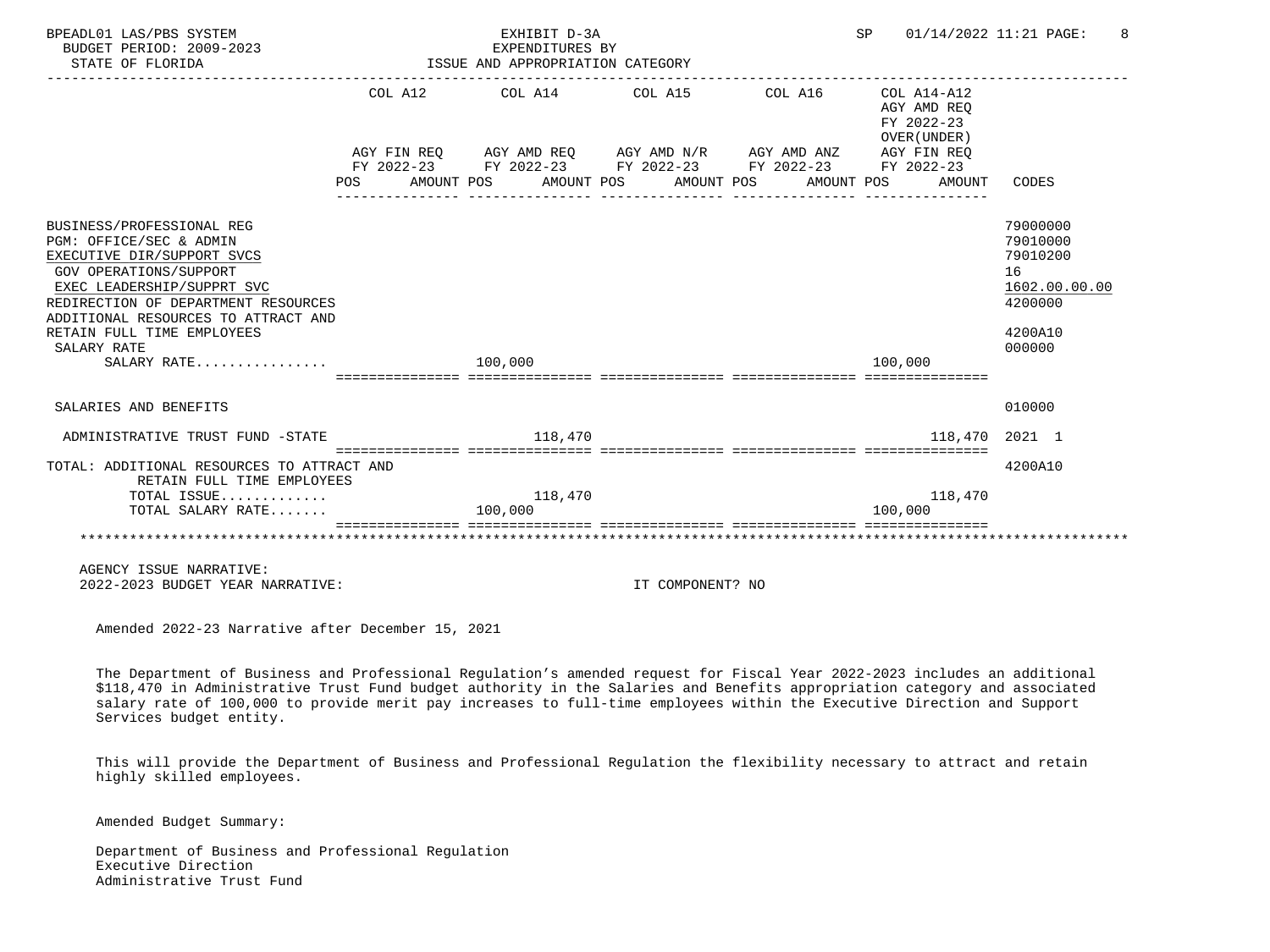| BPEADL01 LAS/PBS SYSTEM<br>BUDGET PERIOD: 2009-2023                                                                                        |         | EXHIBIT D-3A<br>EXPENDITURES BY                                                                                                  |                       |         |                                                          | SP 01/14/2022 11:21 PAGE: |                                                                    |
|--------------------------------------------------------------------------------------------------------------------------------------------|---------|----------------------------------------------------------------------------------------------------------------------------------|-----------------------|---------|----------------------------------------------------------|---------------------------|--------------------------------------------------------------------|
| STATE OF FLORIDA                                                                                                                           |         | ISSUE AND APPROPRIATION CATEGORY                                                                                                 |                       |         |                                                          |                           |                                                                    |
|                                                                                                                                            | COL A12 | COL A14<br>AGY FIN REQ AGY AMD REQ AGY AMD N/R AGY AMD ANZ AGY FIN REQ<br>FY 2022-23 FY 2022-23 FY 2022-23 FY 2022-23 FY 2022-23 | COL A15               | COL A16 | COL A14-A12<br>AGY AMD REO<br>FY 2022-23<br>OVER (UNDER) |                           |                                                                    |
|                                                                                                                                            | POS     | AMOUNT POS                                                                                                                       | AMOUNT POS AMOUNT POS |         | AMOUNT POS                                               | AMOUNT                    | CODES                                                              |
| BUSINESS/PROFESSIONAL REG<br>PGM: OFFICE/SEC & ADMIN<br>EXECUTIVE DIR/SUPPORT SVCS<br>GOV OPERATIONS/SUPPORT<br>EXEC LEADERSHIP/SUPPRT SVC |         |                                                                                                                                  |                       |         |                                                          |                           | 79000000<br>79010000<br>79010200<br>16<br>1602.00.00.00<br>4200000 |
| REDIRECTION OF DEPARTMENT RESOURCES<br>ADDITIONAL RESOURCES TO ATTRACT AND<br>RETAIN FULL TIME EMPLOYEES                                   |         |                                                                                                                                  |                       |         |                                                          |                           | 4200A10                                                            |
| Salaries and Benefits: \$118,470                                                                                                           |         |                                                                                                                                  |                       |         |                                                          |                           |                                                                    |
| POSITION DETAIL OF SALARIES AND BENEFITS:                                                                                                  |         |                                                                                                                                  |                       |         |                                                          |                           |                                                                    |
|                                                                                                                                            | FTE     | BASE RATE                                                                                                                        | ADDITIVES BENEFITS    |         | SUBTOTAL                                                 |                           | LAPSE LAPSED SALARIES<br>% AND BENEFITS                            |
| A14 - AGY AMD REO FY 2022-23                                                                                                               |         |                                                                                                                                  |                       |         |                                                          |                           |                                                                    |
| CHANGES TO CURRENTLY AUTHORIZED POSITIONS<br>RA01 RATE & SALARY ADJ - BENEFITS NO FTE<br>C0001 001                                         | 0.00    | 100,000                                                                                                                          |                       |         |                                                          |                           |                                                                    |
| TOTALS FOR ISSUE BY FUND<br>2021 ADMINISTRATIVE TRUST FUND                                                                                 |         |                                                                                                                                  |                       |         |                                                          |                           | 118,470<br>______________                                          |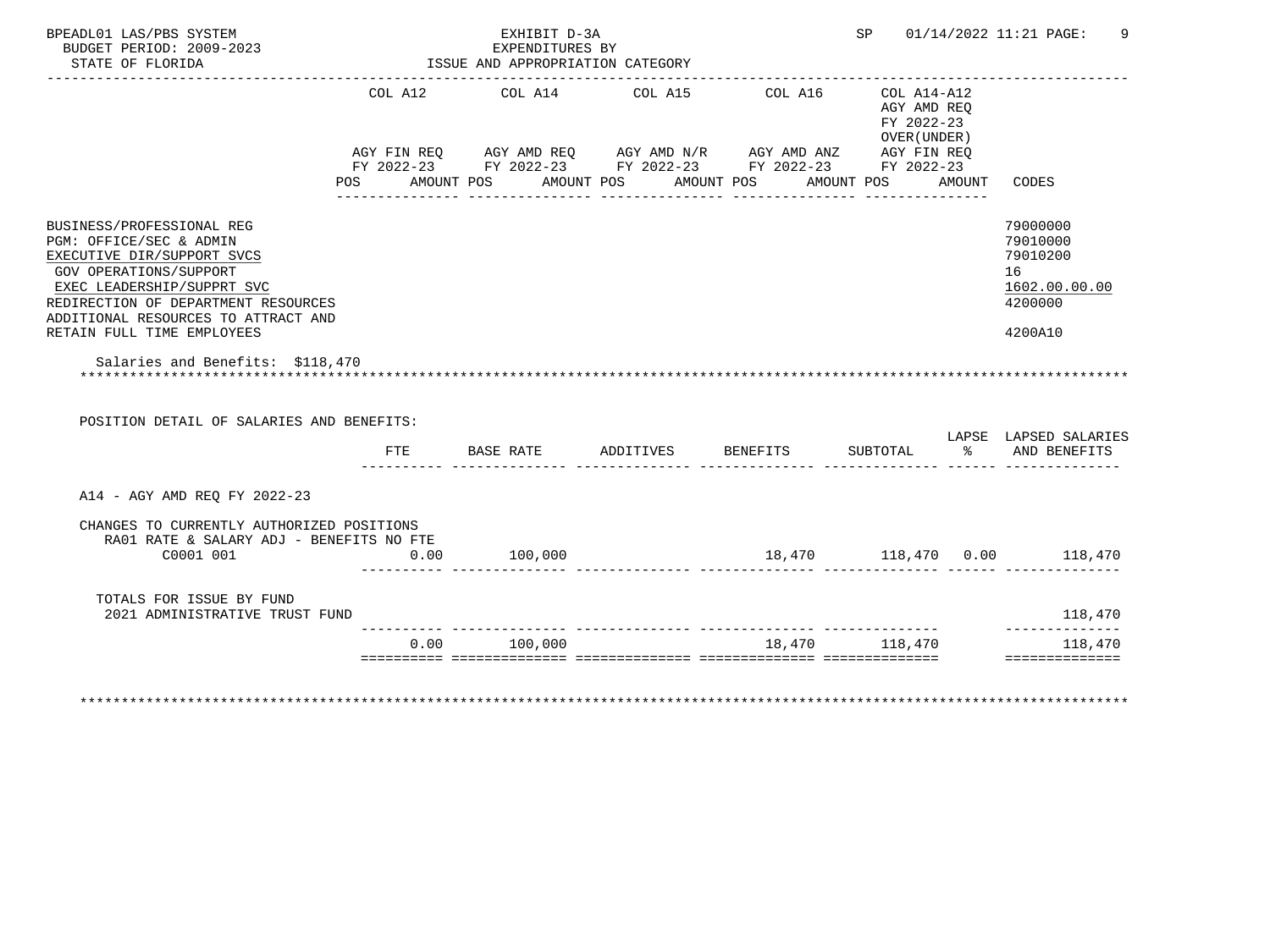| BPEADL01 LAS/PBS SYSTEM<br>BUDGET PERIOD: 2009-2023<br>STATE OF FLORIDA                                                                                                                                                                             | EXHIBIT D-3A<br>EXPENDITURES BY<br>EXPENDITURES BY<br>ISSUE AND APPROPRIATION CATEGORY |             |  |  |  |                                                                                                                                                   |  |  | <b>SP</b> |                                                          | 01/14/2022 11:21 PAGE:                                             | 10 |
|-----------------------------------------------------------------------------------------------------------------------------------------------------------------------------------------------------------------------------------------------------|----------------------------------------------------------------------------------------|-------------|--|--|--|---------------------------------------------------------------------------------------------------------------------------------------------------|--|--|-----------|----------------------------------------------------------|--------------------------------------------------------------------|----|
|                                                                                                                                                                                                                                                     |                                                                                        |             |  |  |  | COL A12 COL A14 COL A15 COL A16                                                                                                                   |  |  |           | COL A14-A12<br>AGY AMD REO<br>FY 2022-23<br>OVER (UNDER) |                                                                    |    |
|                                                                                                                                                                                                                                                     | POS                                                                                    | AGY FIN REO |  |  |  | AGY AMD REO AGY AMD N/R AGY AMD ANZ<br>FY 2022-23 FY 2022-23 FY 2022-23 FY 2022-23<br>AMOUNT POS       AMOUNT POS      AMOUNT POS      AMOUNT POS |  |  |           | AGY FIN REO<br>FY 2022-23<br>AMOUNT                      | CODES                                                              |    |
| BUSINESS/PROFESSIONAL REG<br>PGM: OFFICE/SEC & ADMIN<br>EXECUTIVE DIR/SUPPORT SVCS<br><b>GOV OPERATIONS/SUPPORT</b><br>EXEC LEADERSHIP/SUPPRT SVC<br>INCREASED PERSONNEL COSTS<br>COMPETITIVE PAY ADJUSTMENT TO<br>ATTRACT AND RETAIN OUALIFIED AND |                                                                                        |             |  |  |  |                                                                                                                                                   |  |  |           |                                                          | 79000000<br>79010000<br>79010200<br>16<br>1602.00.00.00<br>5200000 |    |
| EXPERIENCED SENIOR ATTORNEYS AND<br>CONDO ARBITRATION ATTORNEYS- DEDUCT<br>OTHER PERSONAL SERVICES                                                                                                                                                  |                                                                                        |             |  |  |  |                                                                                                                                                   |  |  |           |                                                          | 5200A10<br>030000                                                  |    |
| ADMINISTRATIVE TRUST FUND -STATE 97.615- 72.628-                                                                                                                                                                                                    |                                                                                        |             |  |  |  |                                                                                                                                                   |  |  |           |                                                          | 24,987 2021 1                                                      |    |
|                                                                                                                                                                                                                                                     |                                                                                        |             |  |  |  |                                                                                                                                                   |  |  |           |                                                          |                                                                    |    |

AGENCY ISSUE NARRATIVE:

2022-2023 BUDGET YEAR NARRATIVE: IT COMPONENT? NO

 The Department of Business and Professional Regulation's (Department) Office of the General Counsel (OGC) has identified unobligated Other Personal Services (OPS) budget authority that can be transferred to fund needed budget authority in the Salaries and Benefits appropriation to provide competitive pay rates to attract quality, highly motivated applicants and retain experienced Senior Attorneys within the OGC, including Condominium Arbitration Senior Attorneys, and the Divisions of Certified Public Accounting and Real Estate Legal Units.

 The OGC supports the Department's mission to protect the public health, safety, and welfare and to license efficiently and regulate fairly. The OGC serves as the legal advocate for the Department that includes defending departmental rules at the Division of Administrative Hearings, justifying proposed discipline on an errant licensee to professional licensing boards, or prosecuting violations of statutes or rules across a variety of regulated professions and industries. The OGC ensures the Department's goals are met by providing quality legal representation.

 In recent years, the OGC has been challenged with three primary obstacles related to Attorney and Senior Attorney positions:

- 1. Attracting well-qualified candidates;
- 2. High volume caseloads; and
- 3. Turnover

 The OGC conducted a general review of Senior Attorneys and Condominium Arbitration Attorneys positions which included a comparison of pay rates to other state agencies. The Department's Senior Attorneys currently rank 24th out of 25 state agencies. The current average of the 25 state agencies reviewed is \$67,604.60.

 In order to attract and maintain well qualified staff and bring caseloads down, it is imperative that the OGC increase starting salaries and offer competitive pay. Increasing starting salaries will provide the Department with talented attorneys to reduce turnover and support the Department's mission to License Efficiently and Regulate Fairly.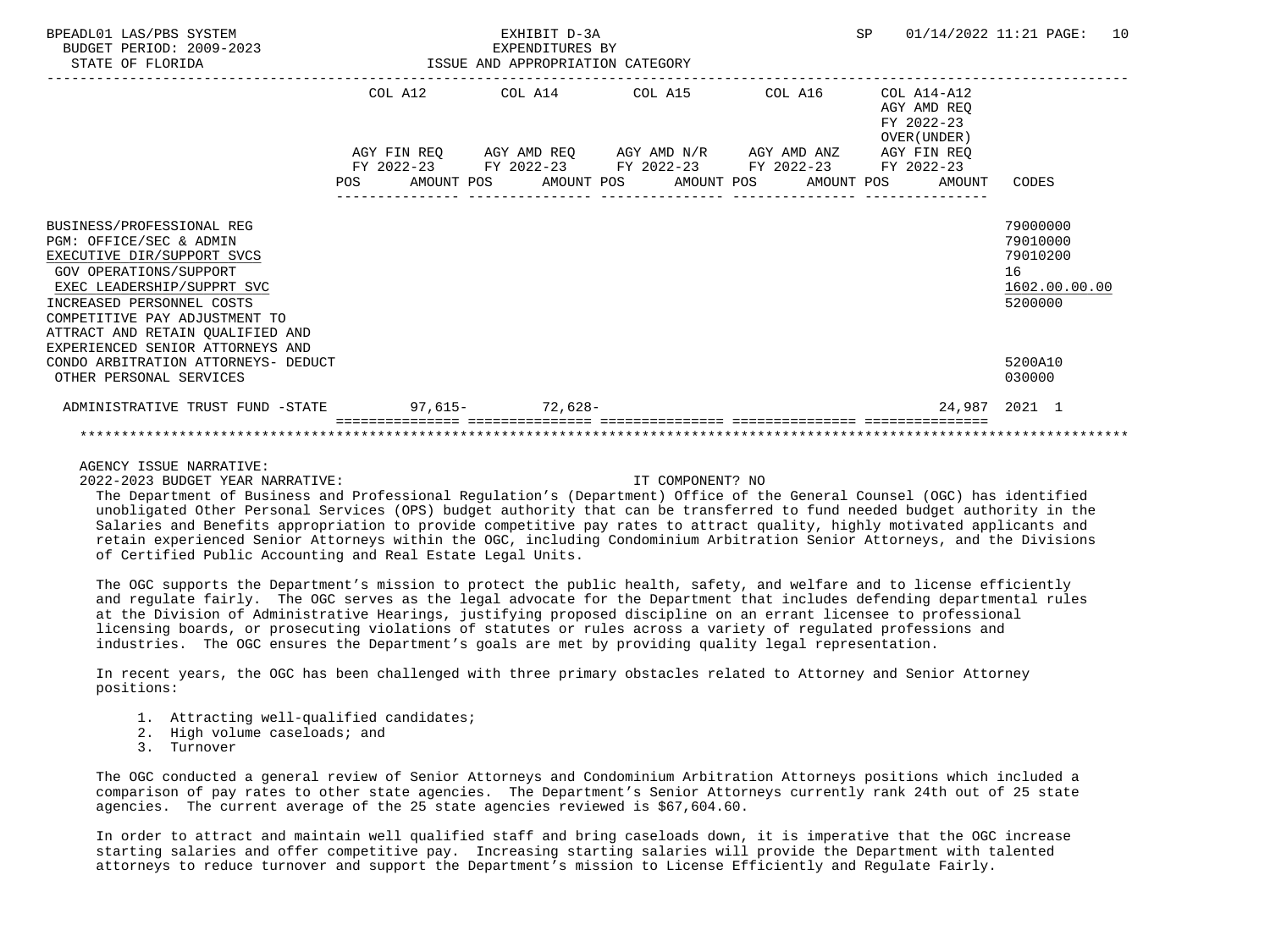| BPEADL01 LAS/PBS SYSTEM<br>BUDGET PERIOD: 2009-2023<br>STATE OF FLORIDA                                                                                                   | EXHIBIT D-3A<br>EXPENDITURES BY<br>ISSUE AND APPROPRIATION CATEGORY |             |  |  |  |                                                                                                                                   |  |         |                                                          |                                     | 01/14/2022 11:21 PAGE: 11                               |  |
|---------------------------------------------------------------------------------------------------------------------------------------------------------------------------|---------------------------------------------------------------------|-------------|--|--|--|-----------------------------------------------------------------------------------------------------------------------------------|--|---------|----------------------------------------------------------|-------------------------------------|---------------------------------------------------------|--|
|                                                                                                                                                                           |                                                                     | COL A12     |  |  |  | COL A14 COL A15                                                                                                                   |  | COL A16 | COL A14-A12<br>AGY AMD REO<br>FY 2022-23<br>OVER (UNDER) |                                     |                                                         |  |
|                                                                                                                                                                           | POS                                                                 | AGY FIN REO |  |  |  | AGY AMD REO AGY AMD N/R AGY AMD ANZ<br>FY 2022-23 FY 2022-23 FY 2022-23 FY 2022-23<br>AMOUNT POS AMOUNT POS AMOUNT POS AMOUNT POS |  |         |                                                          | AGY FIN REO<br>FY 2022-23<br>AMOUNT | CODES                                                   |  |
| BUSINESS/PROFESSIONAL REG<br>PGM: OFFICE/SEC & ADMIN<br>EXECUTIVE DIR/SUPPORT SVCS<br>GOV OPERATIONS/SUPPORT<br>EXEC LEADERSHIP/SUPPRT SVC                                |                                                                     |             |  |  |  |                                                                                                                                   |  |         |                                                          |                                     | 79000000<br>79010000<br>79010200<br>16<br>1602.00.00.00 |  |
| INCREASED PERSONNEL COSTS<br>COMPETITIVE PAY ADJUSTMENT TO<br>ATTRACT AND RETAIN QUALIFIED AND<br>EXPERIENCED SENIOR ATTORNEYS AND<br>CONDO ARBITRATION ATTORNEYS- DEDUCT |                                                                     |             |  |  |  |                                                                                                                                   |  |         |                                                          |                                     | 5200000<br>5200A10                                      |  |

 The OGC is in need of additional salary rate and budget authority to provide an annual minimum salary of \$58,223.10 for Senior Attorneys (Class Code 7738) and an annual minimum salary of \$60,230.71 for Condominium Arbitration Senior Attorneys (Class Code 7738). This request includes the amount needed to fill vacant positions at the proposed new minimums and bring currently filled positions that are below the proposed new minimums up to the new minimum. In addition, this request includes the amount of salary rate and budget authority to restore salary rate the OGC is currently utilizing from the Office of the Secretary's allocation in order to sufficiently address other Executive Direction pay issues as needed.

 The Department requests to transfer \$97,615 from the OPS appropriation category in the Executive Direction budget entity within the Administrative Trust Fund as follows:

- \$86,459 to the Salaries and Benefits appropriation category in the Executive Direction budget entity within the Administrative Trust Fund; and
- \$11,156 to the Salaries and Benefits appropriation category in the Compliance and Enforcement budget entity in the Professional Regulation Program, within the Professional Regulation Trust Fund.

In addition, the Department requests the associated salary rate as follows:

- 72,980 in the Executive Direction budget entity 56,670 for the proposed pay increases and 16,310 for the salary rate the OGC is currently utilizing from the Office of the Secretary's salary rate allocation; and
- 9,417 in the Compliance and Enforcement budget entity, within the Professional Regulation Program.

 In order to ensure effective representation, additional funding is needed to hire and retain attorneys who are qualified and experienced to represent the Department of Business and Professional Regulation.

 This is the deduct issue of \$97,615 from the OPS appropriation category. Issue code 5200A20 will add the budget back into Salaries and Benefits in Executive Direction and Professional Regulation Compliance and Enforcement budget entities.

 Linkage to the Department of Business and Professional Regulation Long Range Program Plan: Agency Objective #3 Provide quality assistance to our customers.

Linkage to the Florida Strategic Plan for Economic Development:

5.2 Improve the efficiency and effectiveness of government agencies at all levels.

 Budget Summary: Executive Direction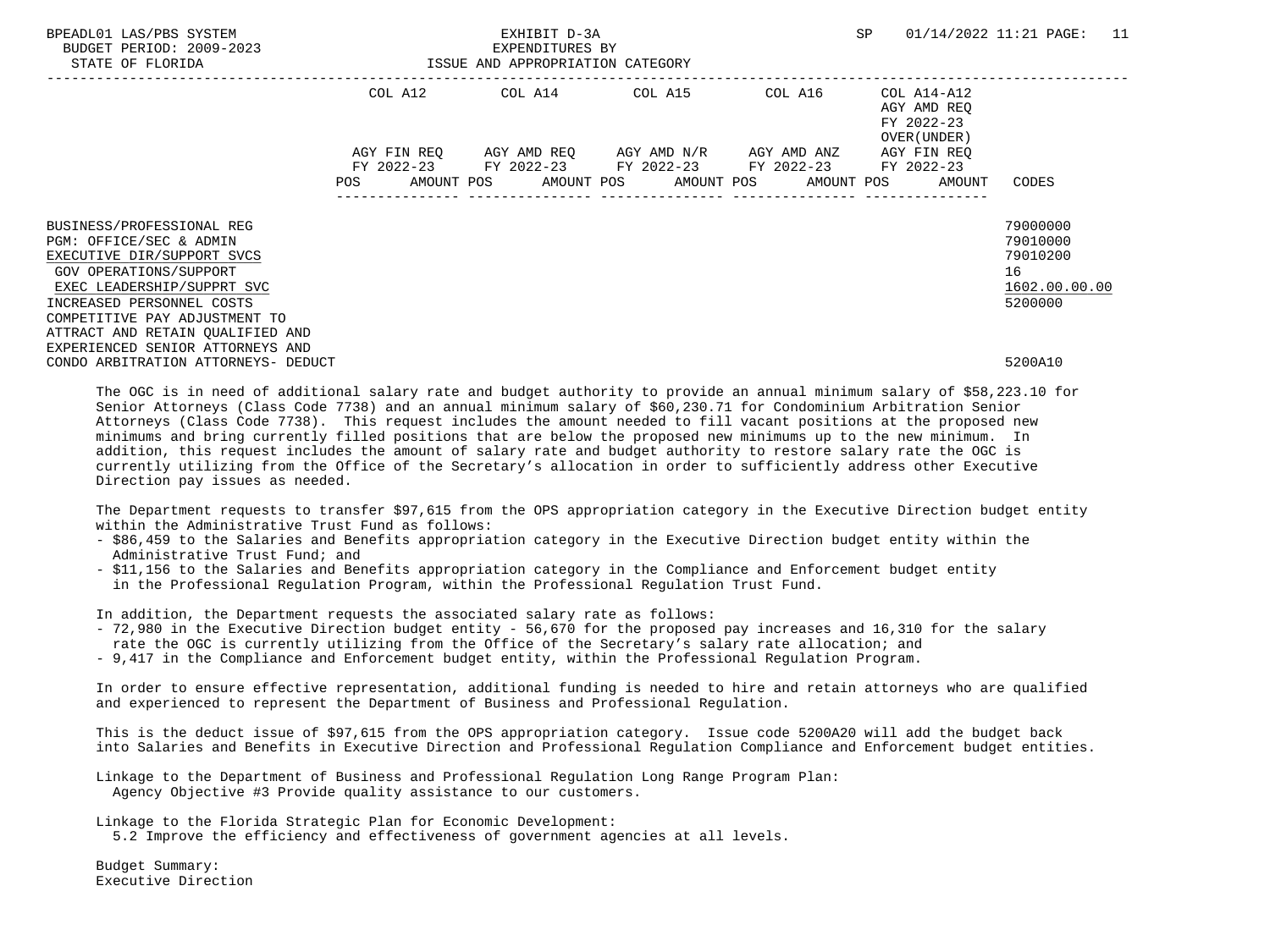| BPEADL01 LAS/PBS SYSTEM<br>BUDGET PERIOD: 2009-2023<br>STATE OF FLORIDA                                                                                                                                                                      |            | EXHIBIT D-3A<br>EXPENDITURES BY<br>ISSUE AND APPROPRIATION CATEGORY |            | SP                                                                     | 01/14/2022 11:21 PAGE: 12                                |                                                                    |
|----------------------------------------------------------------------------------------------------------------------------------------------------------------------------------------------------------------------------------------------|------------|---------------------------------------------------------------------|------------|------------------------------------------------------------------------|----------------------------------------------------------|--------------------------------------------------------------------|
|                                                                                                                                                                                                                                              |            | COL A12 COL A14 COL A15                                             |            | COL A16<br>AGY FIN REQ AGY AMD REQ AGY AMD N/R AGY AMD ANZ AGY FIN REQ | COL A14-A12<br>AGY AMD REQ<br>FY 2022-23<br>OVER (UNDER) |                                                                    |
|                                                                                                                                                                                                                                              | AMOUNT POS |                                                                     |            | FY 2022-23 FY 2022-23 FY 2022-23 FY 2022-23 FY 2022-23<br>AMOUNT POS   |                                                          |                                                                    |
|                                                                                                                                                                                                                                              | POS        |                                                                     | AMOUNT POS | AMOUNT POS                                                             | AMOUNT                                                   | CODES                                                              |
| BUSINESS/PROFESSIONAL REG<br>PGM: OFFICE/SEC & ADMIN<br>EXECUTIVE DIR/SUPPORT SVCS<br>GOV OPERATIONS/SUPPORT<br>EXEC LEADERSHIP/SUPPRT SVC<br>INCREASED PERSONNEL COSTS<br>COMPETITIVE PAY ADJUSTMENT TO<br>ATTRACT AND RETAIN QUALIFIED AND |            |                                                                     |            |                                                                        |                                                          | 79000000<br>79010000<br>79010200<br>16<br>1602.00.00.00<br>5200000 |
| EXPERIENCED SENIOR ATTORNEYS AND<br>CONDO ARBITRATION ATTORNEYS- DEDUCT                                                                                                                                                                      |            |                                                                     |            |                                                                        |                                                          | 5200A10                                                            |
| Administrative Trust Fund<br>Other Personal Services: (\$97,615)                                                                                                                                                                             |            |                                                                     |            |                                                                        |                                                          |                                                                    |
| Amended 2022-23 Narrative after December 15, 2021                                                                                                                                                                                            |            |                                                                     |            |                                                                        |                                                          |                                                                    |
| This issue is modified from the Department's Legislative Budget Request and has the corresponding issue code: 5200A20.                                                                                                                       |            |                                                                     |            |                                                                        |                                                          |                                                                    |
| Amended Budget Summary:<br>Executive Direction<br>Administrative Trust Fund<br>Other Personal Services: (\$72,628)                                                                                                                           |            |                                                                     |            |                                                                        |                                                          |                                                                    |
| COMPETITIVE PAY ADJUSTMENT TO<br>ATTRACT AND RETAIN QUALIFIED AND<br>EXPERIENCED SENIOR ATTORNEYS AND<br>CONDO ARBITRATION ATTORNEYS - ADD<br>SALARY RATE<br>SALARY RATE 72,980                                                              |            | 51,888                                                              |            |                                                                        | 21,092-                                                  | 5200A20<br>000000                                                  |
| SALARIES AND BENEFITS                                                                                                                                                                                                                        |            |                                                                     |            |                                                                        |                                                          | 010000                                                             |
| ADMINISTRATIVE TRUST FUND -STATE 86,459 61,472                                                                                                                                                                                               |            |                                                                     |            |                                                                        |                                                          | 24,987-2021 1                                                      |
| TOTAL: COMPETITIVE PAY ADJUSTMENT TO<br>ATTRACT AND RETAIN QUALIFIED AND<br>EXPERIENCED SENIOR ATTORNEYS AND<br>CONDO ARBITRATION ATTORNEYS - ADD                                                                                            |            |                                                                     |            |                                                                        |                                                          | 5200A20                                                            |
| TOTAL ISSUE<br>TOTAL SALARY RATE 72,980                                                                                                                                                                                                      | 86,459     | 61,472<br>51,888                                                    |            |                                                                        | $24,987-$<br>$21,092-$                                   |                                                                    |
|                                                                                                                                                                                                                                              |            |                                                                     |            |                                                                        |                                                          |                                                                    |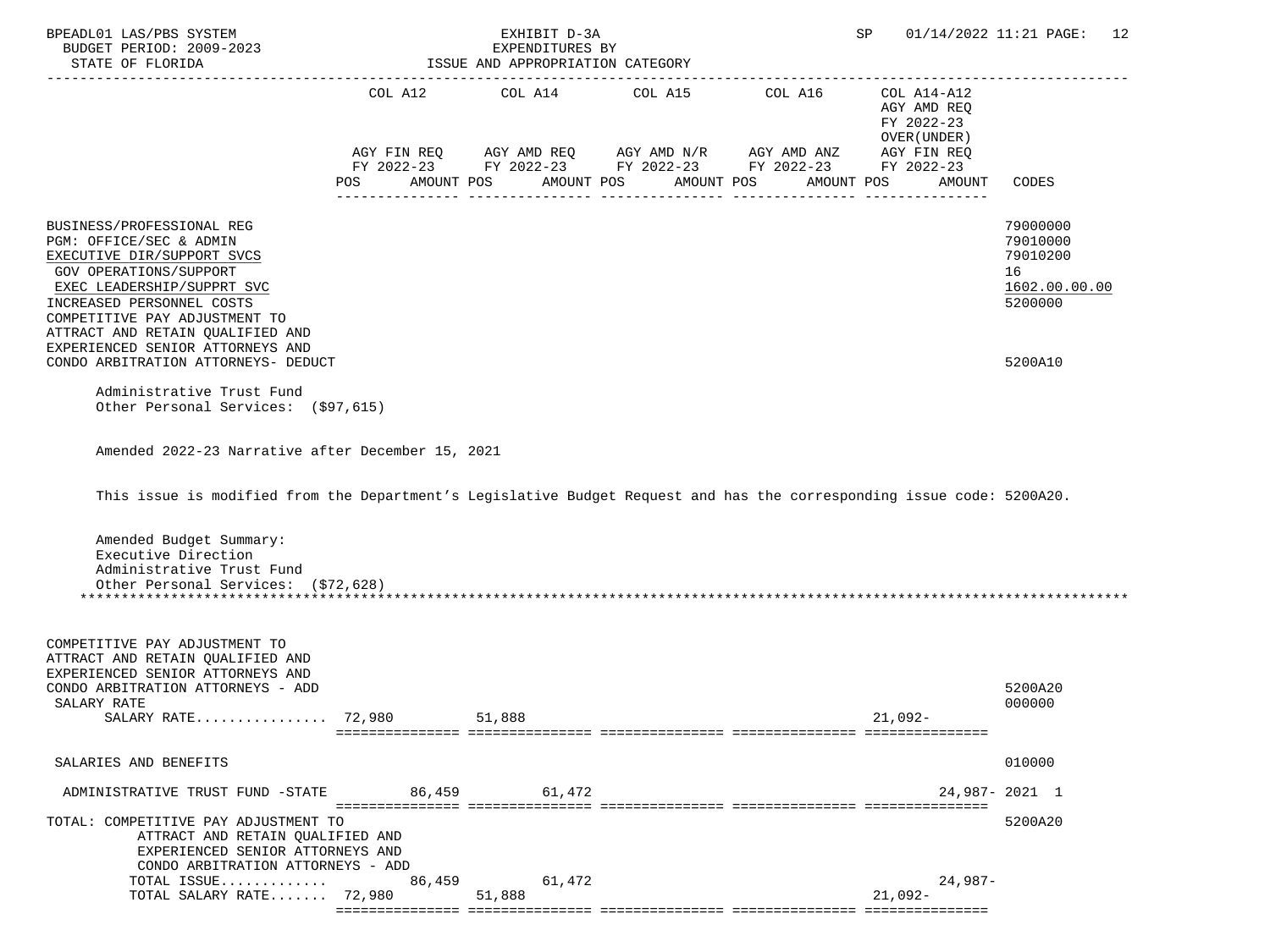| BPEADL01 LAS/PBS SYSTEM<br>BUDGET PERIOD: 2009-2023<br>STATE OF FLORIDA                                                                                                                                  | EXHIBIT D-3A<br>EXPENDITURES BY<br>ISSUE AND APPROPRIATION CATEGORY |                           |  |                                                                                                  |  |            | SP         | 01/14/2022 11:21 PAGE: 13 |                                                          |                                                                    |  |
|----------------------------------------------------------------------------------------------------------------------------------------------------------------------------------------------------------|---------------------------------------------------------------------|---------------------------|--|--------------------------------------------------------------------------------------------------|--|------------|------------|---------------------------|----------------------------------------------------------|--------------------------------------------------------------------|--|
|                                                                                                                                                                                                          | COL A12                                                             |                           |  | COL A14                                                                                          |  | COL A15    | COL A16    |                           | COL A14-A12<br>AGY AMD REO<br>FY 2022-23<br>OVER (UNDER) |                                                                    |  |
|                                                                                                                                                                                                          | <b>POS</b>                                                          | AGY FIN REO<br>AMOUNT POS |  | AGY AMD REO AGY AMD N/R AGY AMD ANZ<br>FY 2022-23 FY 2022-23 FY 2022-23 FY 2022-23<br>AMOUNT POS |  | AMOUNT POS | AMOUNT POS |                           | AGY FIN REO<br>FY 2022-23<br>AMOUNT                      | CODES                                                              |  |
| BUSINESS/PROFESSIONAL REG<br>PGM: OFFICE/SEC & ADMIN<br>EXECUTIVE DIR/SUPPORT SVCS<br>GOV OPERATIONS/SUPPORT<br>EXEC LEADERSHIP/SUPPRT SVC<br>INCREASED PERSONNEL COSTS<br>COMPETITIVE PAY ADJUSTMENT TO |                                                                     |                           |  |                                                                                                  |  |            |            |                           |                                                          | 79000000<br>79010000<br>79010200<br>16<br>1602.00.00.00<br>5200000 |  |
| ATTRACT AND RETAIN OUALIFIED AND<br>EXPERIENCED SENIOR ATTORNEYS AND<br>CONDO ARBITRATION ATTORNEYS - ADD                                                                                                |                                                                     |                           |  |                                                                                                  |  |            |            |                           |                                                          | 5200A20                                                            |  |

AGENCY ISSUE NARRATIVE:

2022-2023 BUDGET YEAR NARRATIVE: IT COMPONENT? NO

 The Department of Business and Professional Regulation's (Department) Office of the General Counsel (OGC) has identified unobligated Other Personal Services (OPS) budget authority that can be transferred to fund needed budget authority in the Salaries and Benefits appropriation to provide competitive pay rates to attract quality, highly motivated applicants and retain experienced Senior Attorneys within the OGC, including Condominium Arbitration Senior Attorneys, and the Divisions of Certified Public Accounting and Real Estate Legal Units.

 The OGC supports the Department's mission to protect the public health, safety, and welfare and to license efficiently and regulate fairly. The OGC serves as the legal advocate for the Department that includes defending departmental rules at the Division of Administrative Hearings, justifying proposed discipline on an errant licensee to professional licensing boards, or prosecuting violations of statutes or rules across a variety of regulated professions and industries. The OGC ensures the Department's goals are met by providing quality legal representation.

 In recent years, the OGC has been challenged with three primary obstacles related to Attorney and Senior Attorney positions:

- 1. Attracting well-qualified candidates;
- 2. High volume caseloads; and
- 3. Turnover

 The OGC conducted a general review of Senior Attorneys and Condominium Arbitration Attorneys positions which included a comparison of pay rates to other state agencies. The Department's Senior Attorneys currently rank 24th out of 25 state agencies. The current average of the 25 state agencies reviewed is \$67,604.60.

 In order to attract and maintain well qualified staff and bring caseloads down, it is imperative that the OGC increase starting salaries and offer competitive pay. Increasing starting salaries will provide the Department with talented attorneys to reduce turnover and support the Department's mission to License Efficiently and Regulate Fairly.

 The OGC is in need of additional salary rate and budget authority to provide an annual minimum salary of \$58,223.10 for Senior Attorneys (Class Code 7738) and an annual minimum salary of \$60,230.71 for Condominium Arbitration Senior Attorneys (Class Code 7738). This request includes the amount needed to fill vacant positions at the proposed new minimums and bring currently filled positions that are below the proposed new minimums up to the new minimum. In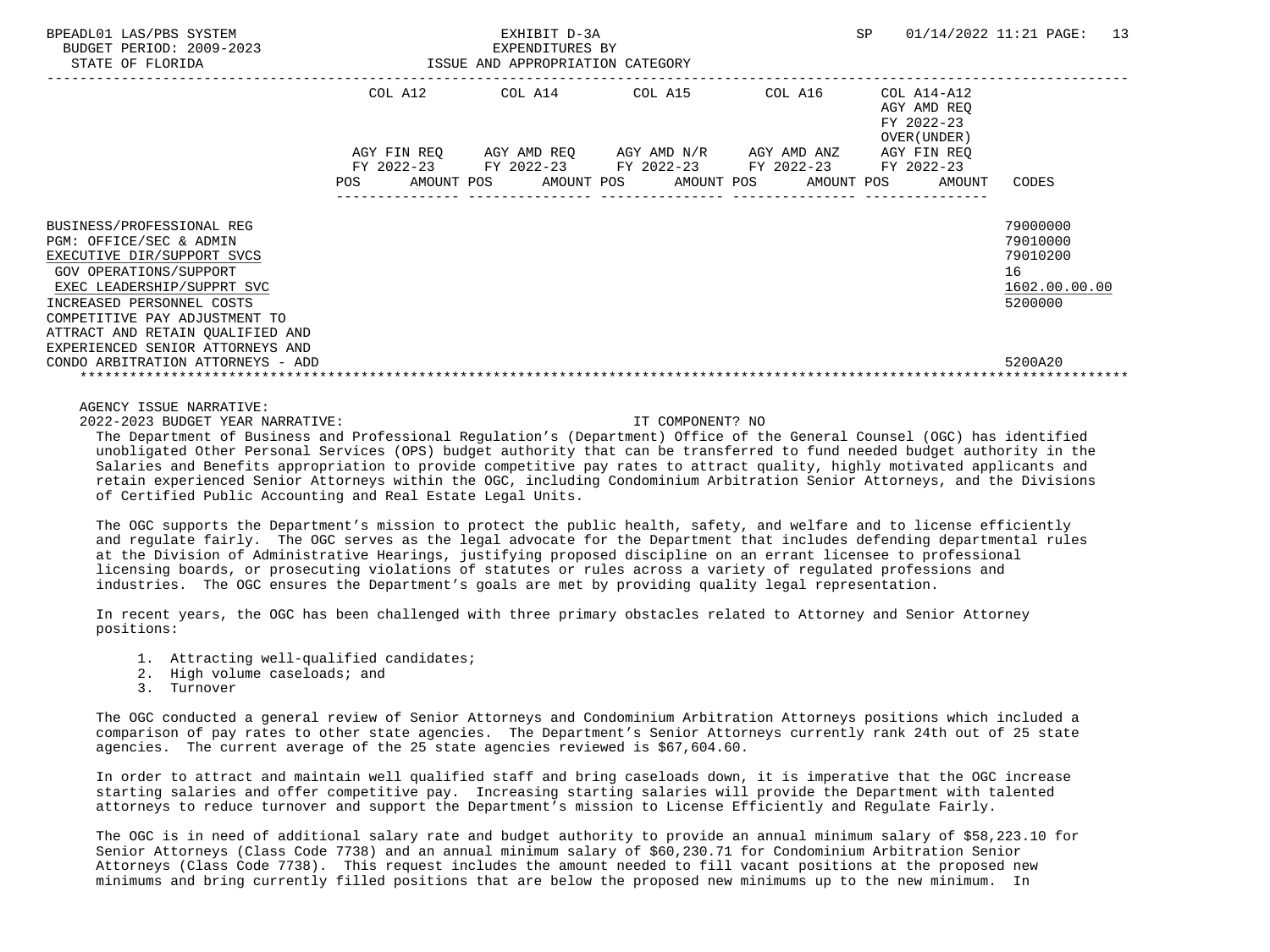| BPEADL01 LAS/PBS SYSTEM<br>BUDGET PERIOD: 2009-2023<br>STATE OF FLORIDA                                                                                                                                  | EXHIBIT D-3A<br>EXPENDITURES BY<br>ISSUE AND APPROPRIATION CATEGORY                                                                                                   | SP | 01/14/2022 11:21 PAGE: 14                                 |                                                                    |  |
|----------------------------------------------------------------------------------------------------------------------------------------------------------------------------------------------------------|-----------------------------------------------------------------------------------------------------------------------------------------------------------------------|----|-----------------------------------------------------------|--------------------------------------------------------------------|--|
|                                                                                                                                                                                                          | COL A12 COL A14 COL A15 COL A16                                                                                                                                       |    | COL A14-A12<br>AGY AMD REO<br>FY 2022-23<br>OVER (UNDER ) |                                                                    |  |
|                                                                                                                                                                                                          | AGY FIN REO AGY AMD REO AGY AMD N/R AGY AMD ANZ<br>FY 2022-23 FY 2022-23 FY 2022-23 FY 2022-23 FY 2022-23<br>AMOUNT POS AMOUNT POS AMOUNT POS AMOUNT POS AMOUNT CODES |    | AGY FIN REO                                               |                                                                    |  |
| BUSINESS/PROFESSIONAL REG<br>PGM: OFFICE/SEC & ADMIN<br>EXECUTIVE DIR/SUPPORT SVCS<br>GOV OPERATIONS/SUPPORT<br>EXEC LEADERSHIP/SUPPRT SVC<br>INCREASED PERSONNEL COSTS<br>COMPETITIVE PAY ADJUSTMENT TO |                                                                                                                                                                       |    |                                                           | 79000000<br>79010000<br>79010200<br>16<br>1602.00.00.00<br>5200000 |  |
| ATTRACT AND RETAIN OUALIFIED AND<br>EXPERIENCED SENIOR ATTORNEYS AND<br>CONDO ARBITRATION ATTORNEYS - ADD                                                                                                |                                                                                                                                                                       |    |                                                           | 5200A20                                                            |  |

 addition, this request includes the amount of salary rate and budget authority to restore salary rate the OGC is currently utilizing from the Office of the Secretary's allocation in order to sufficiently address other Executive Direction pay issues as needed.

 The Department requests to transfer \$97,615 from the OPS appropriation category in the Executive Direction budget entity within the Administrative Trust Fund as follows:

- \$86,459 to the Salaries and Benefits appropriation category in the Executive Direction budget entity within the Administrative Trust Fund; and
- \$11,156 to the Salaries and Benefits appropriation category in the Compliance and Enforcement budget entity in the Professional Regulation Program, within the Professional Regulation Trust Fund.

In addition, the Department requests the associated salary rate as follows:

- 72,980 in the Executive Direction budget entity 56,670 for the proposed pay increases and 16,310 for the salary
- rate the OGC is currently utilizing from the Office of the Secretary's salary rate allocation; and
- 9,417 in the Compliance and Enforcement budget entity, within the Professional Regulation Program.

 In order to ensure effective representation, additional funding is needed to hire and retain attorneys who are qualified and experienced to represent the Department of Business and Professional Regulation.

 Linkage to the Department of Business and Professional Regulation Long Range Program Plan: Agency Objective #3 Provide quality assistance to our customers.

 Linkage to the Florida Strategic Plan for Economic Development: 5.2 Improve the efficiency and effectiveness of government agencies at all levels.

 Budget Summary: Executive Direction Administrative Trust Fund Salary Rate: 72,980 Salaries and Benefits: \$86,495

Amended 2022-23 Narrative after December 15, 2021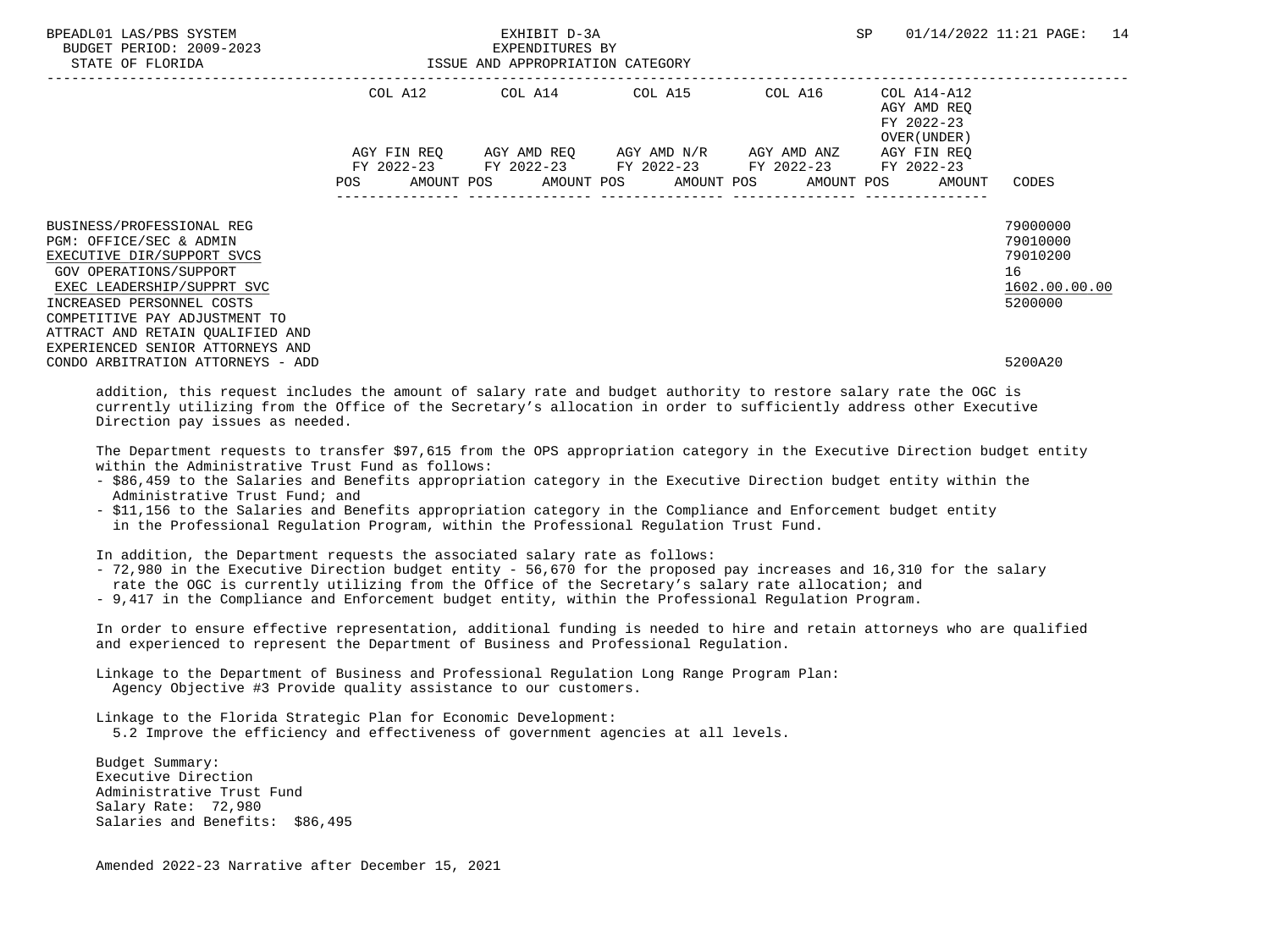| COL A12<br>COL A14<br>COL A15<br>COL A16<br>COL A14-A12<br>AGY AMD REQ<br>FY 2022-23<br>OVER (UNDER)<br>AGY FIN REQ AGY AMD REQ AGY AMD N/R AGY AMD ANZ AGY FIN REQ<br>FY 2022-23 FY 2022-23 FY 2022-23 FY 2022-23 FY 2022-23<br>AMOUNT POS AMOUNT POS<br>AMOUNT POS<br>AMOUNT POS AMOUNT<br>CODES<br>BUSINESS/PROFESSIONAL REG<br>79000000<br>79010000<br>PGM: OFFICE/SEC & ADMIN<br>79010200<br>EXECUTIVE DIR/SUPPORT SVCS<br><b>GOV OPERATIONS/SUPPORT</b><br>16<br>1602.00.00.00<br>EXEC LEADERSHIP/SUPPRT SVC<br>INCREASED PERSONNEL COSTS<br>5200000<br>COMPETITIVE PAY ADJUSTMENT TO<br>ATTRACT AND RETAIN QUALIFIED AND<br>EXPERIENCED SENIOR ATTORNEYS AND<br>CONDO ARBITRATION ATTORNEYS - ADD<br>5200A20<br>This issue is modified from the Department's Legislative Budget Request and has the corresponding issue code: 5200A10.<br>Amended Budget Summary:<br>Executive Direction<br>Administrative Trust Fund<br>Other Personal Services: \$61,471<br>POSITION DETAIL OF SALARIES AND BENEFITS:<br>LAPSE LAPSED SALARIES<br>FTE BASE RATE ADDITIVES BENEFITS<br>SUBTOTAL<br>8 AND BENEFITS<br>A12 - AGY FIN REQ FY 2022-23<br>CHANGES TO CURRENTLY AUTHORIZED POSITIONS<br>RA01 RATE & SALARY ADJ - BENEFITS NO FTE<br>13,479 86,459 0.00 86,459<br>R0001 001<br>$0.00$ $72,980$ $13,479$ $86,459$ $0.00$ $86,459$<br>TOTALS FOR ISSUE BY FUND<br>2021 ADMINISTRATIVE TRUST FUND<br>86,459<br>72,980<br>0.00<br>13,479<br>86,459<br>86.459<br>============== | BPEADL01 LAS/PBS SYSTEM<br>BUDGET PERIOD: 2009-2023<br>STATE OF FLORIDA | EXHIBIT D-3A<br>EXPENDITURES BY<br>ISSUE AND APPROPRIATION CATEGORY |  | SP 01/14/2022 11:21 PAGE: 15 |  |
|-----------------------------------------------------------------------------------------------------------------------------------------------------------------------------------------------------------------------------------------------------------------------------------------------------------------------------------------------------------------------------------------------------------------------------------------------------------------------------------------------------------------------------------------------------------------------------------------------------------------------------------------------------------------------------------------------------------------------------------------------------------------------------------------------------------------------------------------------------------------------------------------------------------------------------------------------------------------------------------------------------------------------------------------------------------------------------------------------------------------------------------------------------------------------------------------------------------------------------------------------------------------------------------------------------------------------------------------------------------------------------------------------------------------------------------------------------------------------------|-------------------------------------------------------------------------|---------------------------------------------------------------------|--|------------------------------|--|
|                                                                                                                                                                                                                                                                                                                                                                                                                                                                                                                                                                                                                                                                                                                                                                                                                                                                                                                                                                                                                                                                                                                                                                                                                                                                                                                                                                                                                                                                             |                                                                         |                                                                     |  |                              |  |
|                                                                                                                                                                                                                                                                                                                                                                                                                                                                                                                                                                                                                                                                                                                                                                                                                                                                                                                                                                                                                                                                                                                                                                                                                                                                                                                                                                                                                                                                             |                                                                         |                                                                     |  |                              |  |
|                                                                                                                                                                                                                                                                                                                                                                                                                                                                                                                                                                                                                                                                                                                                                                                                                                                                                                                                                                                                                                                                                                                                                                                                                                                                                                                                                                                                                                                                             |                                                                         |                                                                     |  |                              |  |
|                                                                                                                                                                                                                                                                                                                                                                                                                                                                                                                                                                                                                                                                                                                                                                                                                                                                                                                                                                                                                                                                                                                                                                                                                                                                                                                                                                                                                                                                             |                                                                         |                                                                     |  |                              |  |
|                                                                                                                                                                                                                                                                                                                                                                                                                                                                                                                                                                                                                                                                                                                                                                                                                                                                                                                                                                                                                                                                                                                                                                                                                                                                                                                                                                                                                                                                             |                                                                         |                                                                     |  |                              |  |
|                                                                                                                                                                                                                                                                                                                                                                                                                                                                                                                                                                                                                                                                                                                                                                                                                                                                                                                                                                                                                                                                                                                                                                                                                                                                                                                                                                                                                                                                             |                                                                         |                                                                     |  |                              |  |
|                                                                                                                                                                                                                                                                                                                                                                                                                                                                                                                                                                                                                                                                                                                                                                                                                                                                                                                                                                                                                                                                                                                                                                                                                                                                                                                                                                                                                                                                             |                                                                         |                                                                     |  |                              |  |
|                                                                                                                                                                                                                                                                                                                                                                                                                                                                                                                                                                                                                                                                                                                                                                                                                                                                                                                                                                                                                                                                                                                                                                                                                                                                                                                                                                                                                                                                             |                                                                         |                                                                     |  |                              |  |
|                                                                                                                                                                                                                                                                                                                                                                                                                                                                                                                                                                                                                                                                                                                                                                                                                                                                                                                                                                                                                                                                                                                                                                                                                                                                                                                                                                                                                                                                             |                                                                         |                                                                     |  |                              |  |
|                                                                                                                                                                                                                                                                                                                                                                                                                                                                                                                                                                                                                                                                                                                                                                                                                                                                                                                                                                                                                                                                                                                                                                                                                                                                                                                                                                                                                                                                             |                                                                         |                                                                     |  |                              |  |
|                                                                                                                                                                                                                                                                                                                                                                                                                                                                                                                                                                                                                                                                                                                                                                                                                                                                                                                                                                                                                                                                                                                                                                                                                                                                                                                                                                                                                                                                             |                                                                         |                                                                     |  |                              |  |
|                                                                                                                                                                                                                                                                                                                                                                                                                                                                                                                                                                                                                                                                                                                                                                                                                                                                                                                                                                                                                                                                                                                                                                                                                                                                                                                                                                                                                                                                             |                                                                         |                                                                     |  |                              |  |
|                                                                                                                                                                                                                                                                                                                                                                                                                                                                                                                                                                                                                                                                                                                                                                                                                                                                                                                                                                                                                                                                                                                                                                                                                                                                                                                                                                                                                                                                             |                                                                         |                                                                     |  |                              |  |
|                                                                                                                                                                                                                                                                                                                                                                                                                                                                                                                                                                                                                                                                                                                                                                                                                                                                                                                                                                                                                                                                                                                                                                                                                                                                                                                                                                                                                                                                             |                                                                         |                                                                     |  |                              |  |
|                                                                                                                                                                                                                                                                                                                                                                                                                                                                                                                                                                                                                                                                                                                                                                                                                                                                                                                                                                                                                                                                                                                                                                                                                                                                                                                                                                                                                                                                             |                                                                         |                                                                     |  |                              |  |
|                                                                                                                                                                                                                                                                                                                                                                                                                                                                                                                                                                                                                                                                                                                                                                                                                                                                                                                                                                                                                                                                                                                                                                                                                                                                                                                                                                                                                                                                             |                                                                         |                                                                     |  |                              |  |
|                                                                                                                                                                                                                                                                                                                                                                                                                                                                                                                                                                                                                                                                                                                                                                                                                                                                                                                                                                                                                                                                                                                                                                                                                                                                                                                                                                                                                                                                             |                                                                         |                                                                     |  |                              |  |
|                                                                                                                                                                                                                                                                                                                                                                                                                                                                                                                                                                                                                                                                                                                                                                                                                                                                                                                                                                                                                                                                                                                                                                                                                                                                                                                                                                                                                                                                             |                                                                         |                                                                     |  |                              |  |
|                                                                                                                                                                                                                                                                                                                                                                                                                                                                                                                                                                                                                                                                                                                                                                                                                                                                                                                                                                                                                                                                                                                                                                                                                                                                                                                                                                                                                                                                             |                                                                         |                                                                     |  |                              |  |
|                                                                                                                                                                                                                                                                                                                                                                                                                                                                                                                                                                                                                                                                                                                                                                                                                                                                                                                                                                                                                                                                                                                                                                                                                                                                                                                                                                                                                                                                             |                                                                         |                                                                     |  |                              |  |
|                                                                                                                                                                                                                                                                                                                                                                                                                                                                                                                                                                                                                                                                                                                                                                                                                                                                                                                                                                                                                                                                                                                                                                                                                                                                                                                                                                                                                                                                             |                                                                         |                                                                     |  |                              |  |
|                                                                                                                                                                                                                                                                                                                                                                                                                                                                                                                                                                                                                                                                                                                                                                                                                                                                                                                                                                                                                                                                                                                                                                                                                                                                                                                                                                                                                                                                             |                                                                         |                                                                     |  |                              |  |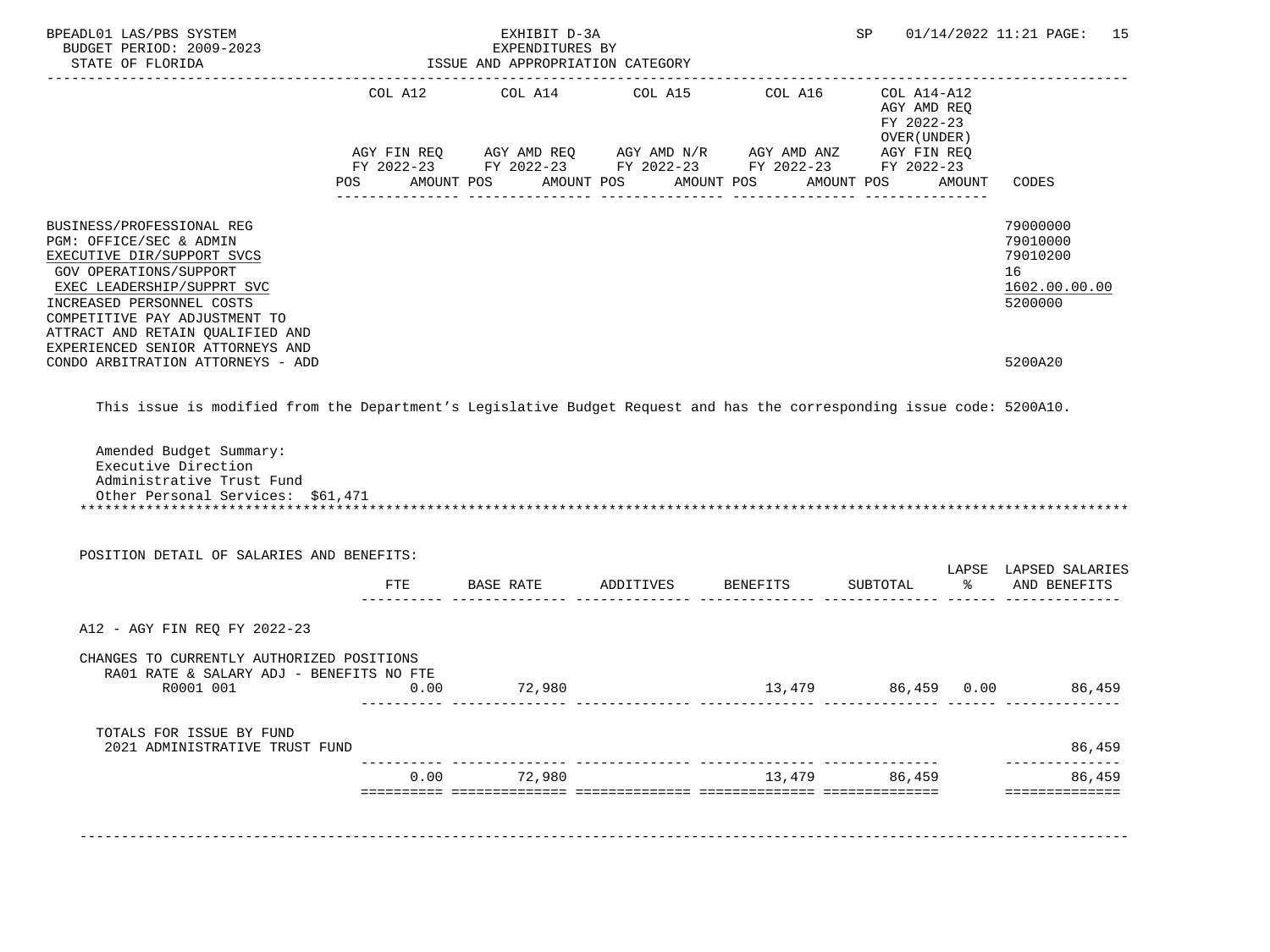| BPEADL01 LAS/PBS SYSTEM<br>BUDGET PERIOD: 2009-2023                                                                                                                                                                                          |                | EXHIBIT D-3A<br>EXPENDITURES BY                                                                                                                |           |                       | SP                                                                        |           | 01/14/2022 11:21 PAGE: 16                                          |
|----------------------------------------------------------------------------------------------------------------------------------------------------------------------------------------------------------------------------------------------|----------------|------------------------------------------------------------------------------------------------------------------------------------------------|-----------|-----------------------|---------------------------------------------------------------------------|-----------|--------------------------------------------------------------------|
| STATE OF FLORIDA                                                                                                                                                                                                                             |                | ISSUE AND APPROPRIATION CATEGORY                                                                                                               |           |                       |                                                                           |           |                                                                    |
|                                                                                                                                                                                                                                              | COL A12<br>POS | COL A14<br>AGY FIN REQ AGY AMD REQ AGY AMD N/R AGY AMD ANZ AGY FIN REQ FIN REQ AGY AMD N/R AGY AMD ANZ AGY FIN REQ<br>AMOUNT POS<br>AMOUNT POS | COL A15   | COL A16<br>AMOUNT POS | $COL A14- A12$<br>AGY AMD REQ<br>FY 2022-23<br>OVER (UNDER)<br>AMOUNT POS | AMOUNT    | CODES                                                              |
| BUSINESS/PROFESSIONAL REG<br>PGM: OFFICE/SEC & ADMIN<br>EXECUTIVE DIR/SUPPORT SVCS<br>GOV OPERATIONS/SUPPORT<br>EXEC LEADERSHIP/SUPPRT SVC<br>INCREASED PERSONNEL COSTS<br>COMPETITIVE PAY ADJUSTMENT TO<br>ATTRACT AND RETAIN OUALIFIED AND |                |                                                                                                                                                |           |                       |                                                                           |           | 79000000<br>79010000<br>79010200<br>16<br>1602.00.00.00<br>5200000 |
| EXPERIENCED SENIOR ATTORNEYS AND<br>CONDO ARBITRATION ATTORNEYS - ADD                                                                                                                                                                        |                |                                                                                                                                                |           |                       |                                                                           |           | 5200A20                                                            |
| POSITION DETAIL OF SALARIES AND BENEFITS:                                                                                                                                                                                                    |                |                                                                                                                                                |           |                       |                                                                           |           |                                                                    |
|                                                                                                                                                                                                                                              | <b>FTE</b>     | BASE RATE                                                                                                                                      | ADDITIVES | BENEFITS              | SUBTOTAL                                                                  | $\approx$ | LAPSE LAPSED SALARIES<br>AND BENEFITS                              |
| A14 - AGY AMD REO FY 2022-23                                                                                                                                                                                                                 |                |                                                                                                                                                |           |                       |                                                                           |           |                                                                    |
| CHANGES TO CURRENTLY AUTHORIZED POSITIONS<br>RA01 RATE & SALARY ADJ - BENEFITS NO FTE<br>R0001 001                                                                                                                                           | 0.00           | 51,888                                                                                                                                         |           |                       |                                                                           |           | 9,583 61,471 0.00 61,471                                           |
| TOTALS FOR ISSUE BY FUND<br>2021 ADMINISTRATIVE TRUST FUND                                                                                                                                                                                   |                |                                                                                                                                                |           |                       |                                                                           |           | 61,471                                                             |
|                                                                                                                                                                                                                                              | 0.00           | 51,888                                                                                                                                         |           |                       | 9,583 61,471                                                              |           | 61,471<br>==============                                           |
| OTHER SALARY AMOUNT<br>2021 ADMINISTRATIVE TRUST FUND                                                                                                                                                                                        |                |                                                                                                                                                |           |                       |                                                                           |           | -1                                                                 |
|                                                                                                                                                                                                                                              |                |                                                                                                                                                |           |                       |                                                                           |           | -------------<br>61,472                                            |
|                                                                                                                                                                                                                                              |                |                                                                                                                                                |           |                       |                                                                           |           | ==============                                                     |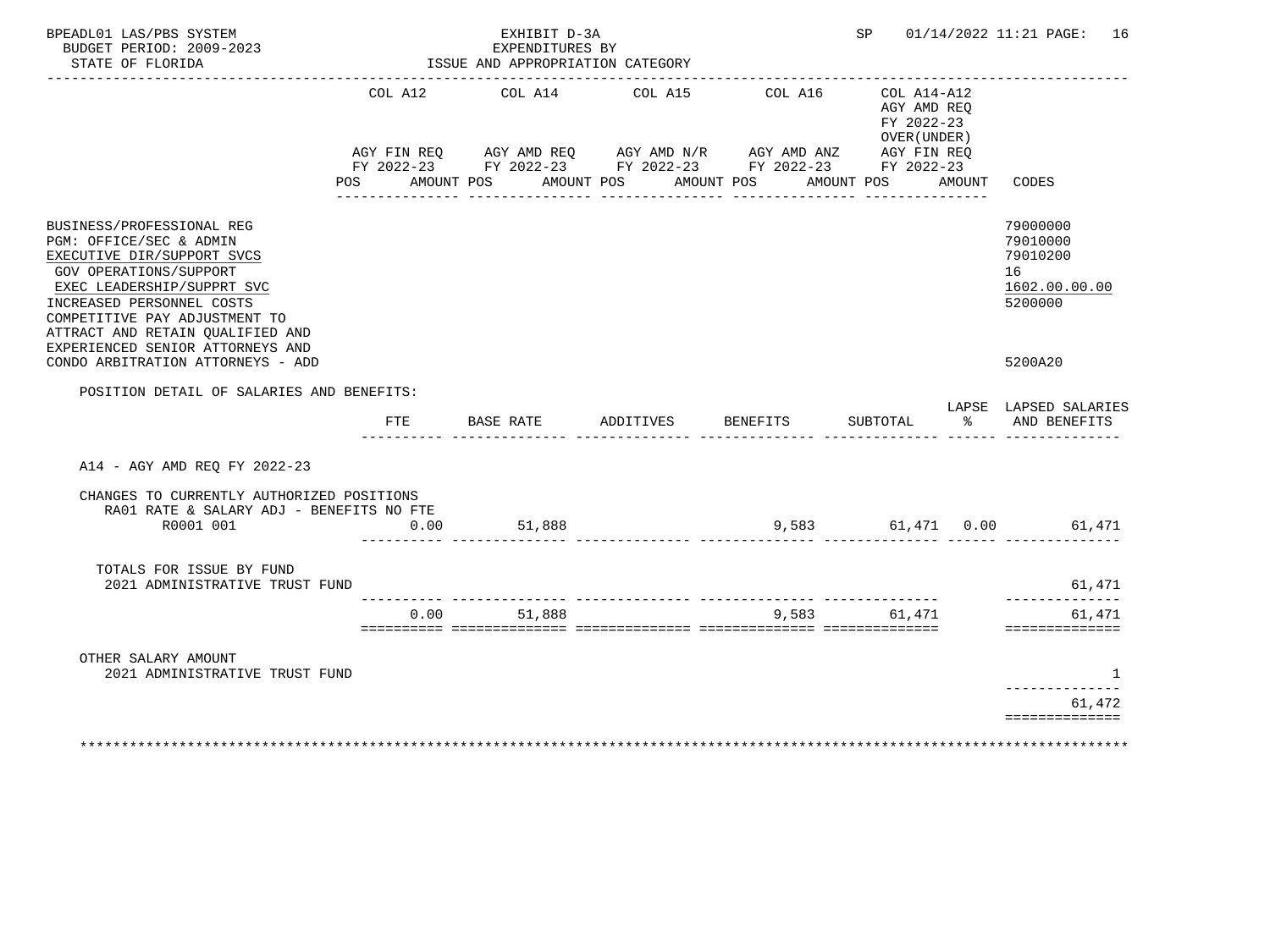| BPEADL01 LAS/PBS SYSTEM<br>BUDGET PERIOD: 2009-2023<br>STATE OF FLORIDA                                                                                                                                                                                                      |     | EXPENDITURES BY<br>ISSUE AND APPROPRIATION CATEGORY | EXHIBIT D-3A |                                                                                                                                  |                     | SP         |                                           | $01/14/2022$ 11:21 PAGE: 17                                                   |
|------------------------------------------------------------------------------------------------------------------------------------------------------------------------------------------------------------------------------------------------------------------------------|-----|-----------------------------------------------------|--------------|----------------------------------------------------------------------------------------------------------------------------------|---------------------|------------|-------------------------------------------|-------------------------------------------------------------------------------|
|                                                                                                                                                                                                                                                                              |     | COL A12 COL A14                                     |              | COL A15<br>AGY FIN REQ AGY AMD REQ AGY AMD N/R AGY AMD ANZ AGY FIN REQ<br>FY 2022-23 FY 2022-23 FY 2022-23 FY 2022-23 FY 2022-23 | COL A16 COL A14-A12 |            | AGY AMD REO<br>FY 2022-23<br>OVER (UNDER) |                                                                               |
|                                                                                                                                                                                                                                                                              | POS | AMOUNT POS                                          |              | AMOUNT POS AMOUNT POS                                                                                                            |                     | AMOUNT POS |                                           | AMOUNT CODES                                                                  |
| BUSINESS/PROFESSIONAL REG<br>PGM: OFFICE/SEC & ADMIN<br>EXECUTIVE DIR/SUPPORT SVCS<br><b>GOV OPERATIONS/SUPPORT</b><br>EXEC LEADERSHIP/SUPPRT SVC<br>INCREASED PERSONNEL COSTS<br>COMPETITIVE PAY ADJUSTMENT TO<br>ATTRACT AND RETAIN QUALIFIED AND<br>EXPERIENCED ATTORNEYS |     |                                                     |              |                                                                                                                                  |                     |            |                                           | 79000000<br>79010000<br>79010200<br>16<br>1602.00.00.00<br>5200000<br>5200A90 |
| SALARY RATE<br>SALARY RATE                                                                                                                                                                                                                                                   |     | 93,100                                              |              |                                                                                                                                  |                     | 93,100     |                                           | 000000                                                                        |
| SALARIES AND BENEFITS                                                                                                                                                                                                                                                        |     |                                                     |              |                                                                                                                                  |                     |            |                                           | 010000                                                                        |
| ADMINISTRATIVE TRUST FUND -STATE                                                                                                                                                                                                                                             |     |                                                     | 82,924       |                                                                                                                                  |                     |            |                                           | 82,924 2021 1                                                                 |
| TOTAL: COMPETITIVE PAY ADJUSTMENT TO<br>ATTRACT AND RETAIN OUALIFIED AND<br>EXPERIENCED ATTORNEYS                                                                                                                                                                            |     |                                                     |              |                                                                                                                                  |                     |            |                                           | 5200A90                                                                       |
| TOTAL ISSUE<br>TOTAL SALARY RATE                                                                                                                                                                                                                                             |     | 93,100                                              | 82,924       |                                                                                                                                  |                     | 93,100     | 82,924                                    |                                                                               |
|                                                                                                                                                                                                                                                                              |     |                                                     |              |                                                                                                                                  |                     |            |                                           |                                                                               |
| AGENCY ISSUE NARRATIVE:<br>2022-2023 BUDGET YEAR NARRATIVE:                                                                                                                                                                                                                  |     |                                                     |              | IT COMPONENT? NO                                                                                                                 |                     |            |                                           |                                                                               |

 This issue, in addition to issue codes 2000A10 and 2000A20, will provide the additional budget and salary rate necessary for the Office of the General Counsel (OGC) to fully fund the current \$48,000 base pay for 12 attorneys and the current \$56,000 base pay for 30 non-arbitrator senior attorneys. The OGC is currently utilizing rate from the Office of the Secretary to provide the current base pay in order to attract and retain qualified attorneys and senior attorneys. This issue will alleviate that need and free up rate for the Secretary's Office to hire and retain employees. The total recommended amount between issue codes 2000A10, 2000A20 and 5200A90 is \$178,848 of budget authority and 150,964 in salary rate.

 Summary: This is a new issue. \*\*\*\*\*\*\*\*\*\*\*\*\*\*\*\*\*\*\*\*\*\*\*\*\*\*\*\*\*\*\*\*\*\*\*\*\*\*\*\*\*\*\*\*\*\*\*\*\*\*\*\*\*\*\*\*\*\*\*\*\*\*\*\*\*\*\*\*\*\*\*\*\*\*\*\*\*\*\*\*\*\*\*\*\*\*\*\*\*\*\*\*\*\*\*\*\*\*\*\*\*\*\*\*\*\*\*\*\*\*\*\*\*\*\*\*\*\*\*\*\*\*\*\*\*\*\*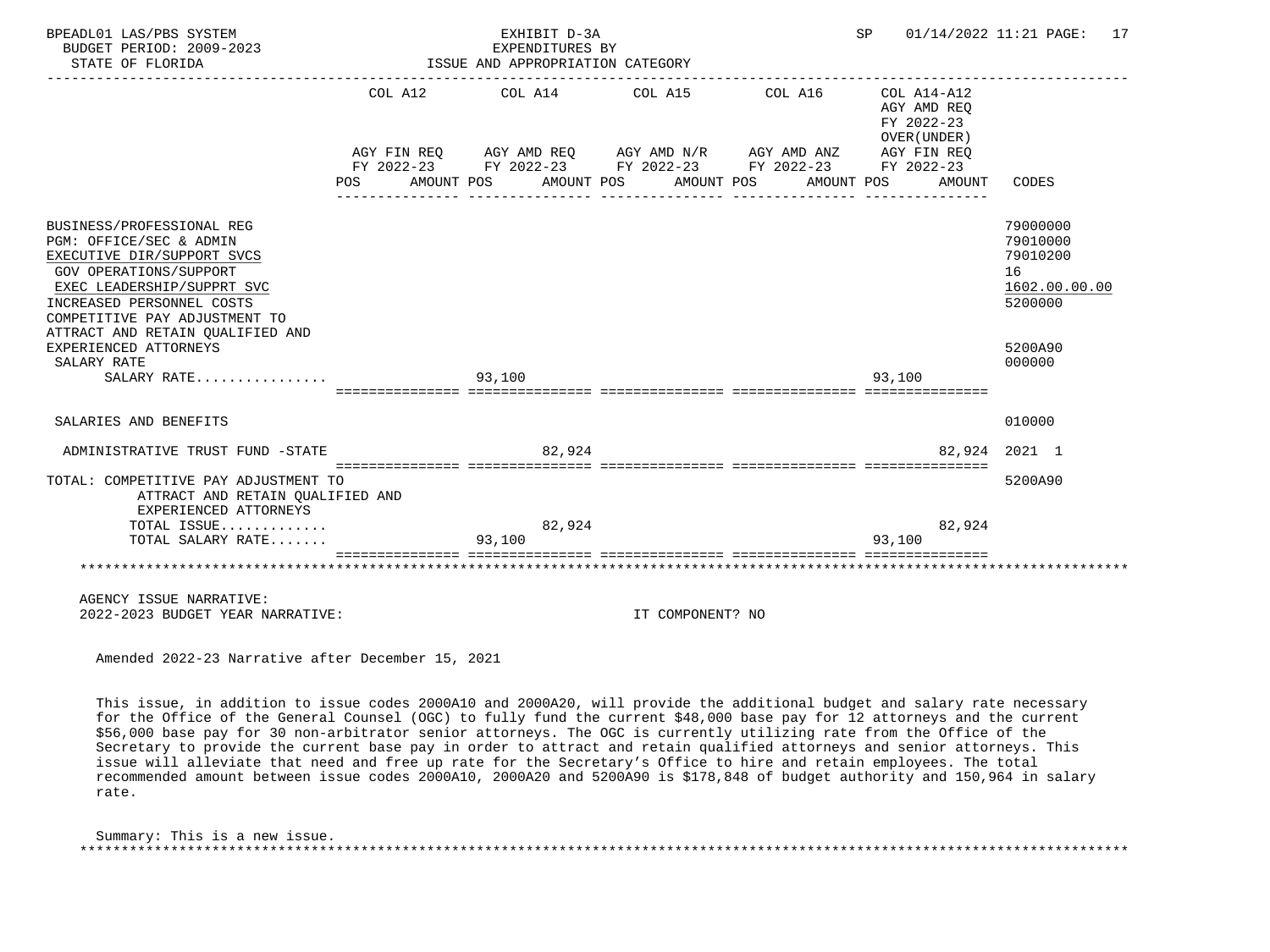| BPEADL01 LAS/PBS SYSTEM<br>BUDGET PERIOD: 2009-2023<br>STATE OF FLORIDA                                                                                                                                                                      |                   | EXHIBIT D-3A<br>EXPENDITURES BY<br>ISSUE AND APPROPRIATION CATEGORY                                                   |            |                 |                                                          |               | SP 01/14/2022 11:21 PAGE: 18                                       |
|----------------------------------------------------------------------------------------------------------------------------------------------------------------------------------------------------------------------------------------------|-------------------|-----------------------------------------------------------------------------------------------------------------------|------------|-----------------|----------------------------------------------------------|---------------|--------------------------------------------------------------------|
|                                                                                                                                                                                                                                              | COL A12           | COL A14                                                                                                               | COL A15    | COL A16         | COL A14-A12<br>AGY AMD REQ<br>FY 2022-23<br>OVER (UNDER) |               |                                                                    |
|                                                                                                                                                                                                                                              | POS<br>AMOUNT POS | AGY FIN REQ AGY AMD REQ AGY AMD N/R AGY AMD ANZ AGY FIN REQ<br>FY 2022-23 FY 2022-23 FY 2022-23 FY 2022-23 FY 2022-23 | AMOUNT POS | AMOUNT POS      | AMOUNT POS                                               | AMOUNT        | CODES                                                              |
| BUSINESS/PROFESSIONAL REG<br>PGM: OFFICE/SEC & ADMIN<br>EXECUTIVE DIR/SUPPORT SVCS<br>GOV OPERATIONS/SUPPORT<br>EXEC LEADERSHIP/SUPPRT SVC<br>INCREASED PERSONNEL COSTS<br>COMPETITIVE PAY ADJUSTMENT TO<br>ATTRACT AND RETAIN OUALIFIED AND |                   |                                                                                                                       |            |                 |                                                          |               | 79000000<br>79010000<br>79010200<br>16<br>1602.00.00.00<br>5200000 |
| EXPERIENCED ATTORNEYS                                                                                                                                                                                                                        |                   |                                                                                                                       |            |                 |                                                          |               | 5200A90                                                            |
| POSITION DETAIL OF SALARIES AND BENEFITS:                                                                                                                                                                                                    | FTE               | BASE RATE ADDITIVES                                                                                                   |            | <b>BENEFITS</b> | SUBTOTAL                                                 | $\frac{1}{6}$ | LAPSE LAPSED SALARIES<br>AND BENEFITS                              |
| A14 - AGY AMD REQ FY 2022-23<br>CHANGES TO CURRENTLY AUTHORIZED POSITIONS<br>RA01 RATE & SALARY ADJ - BENEFITS NO FTE<br>C0001 001                                                                                                           | 0.00              | 93,100                                                                                                                |            |                 |                                                          |               | 17,195    110,295    0.00    110,295                               |
| TOTALS FOR ISSUE BY FUND<br>2021 ADMINISTRATIVE TRUST FUND                                                                                                                                                                                   |                   |                                                                                                                       |            |                 |                                                          |               | 110,295                                                            |
|                                                                                                                                                                                                                                              | 0.00              | 93,100                                                                                                                |            |                 | 17,195 110,295                                           |               | --------------<br>110,295<br>==============                        |
| OTHER SALARY AMOUNT<br>2021 ADMINISTRATIVE TRUST FUND                                                                                                                                                                                        |                   |                                                                                                                       |            |                 |                                                          |               | $27,371-$                                                          |
|                                                                                                                                                                                                                                              |                   |                                                                                                                       |            |                 |                                                          |               | 82,924<br>==============                                           |
| TOTAL: EXEC LEADERSHIP/SUPPRT SVC                                                                                                                                                                                                            |                   |                                                                                                                       |            |                 |                                                          |               | 1602.00.00.00                                                      |
| BY FUND TYPE                                                                                                                                                                                                                                 |                   | $1.00 -$                                                                                                              |            |                 | $1.00-$                                                  |               |                                                                    |
| TRUST FUNDS<br>SALARY RATE                                                                                                                                                                                                                   | 238,844<br>72,980 | 696,014<br>244,988                                                                                                    |            |                 | 172,008                                                  | 457,170 2000  |                                                                    |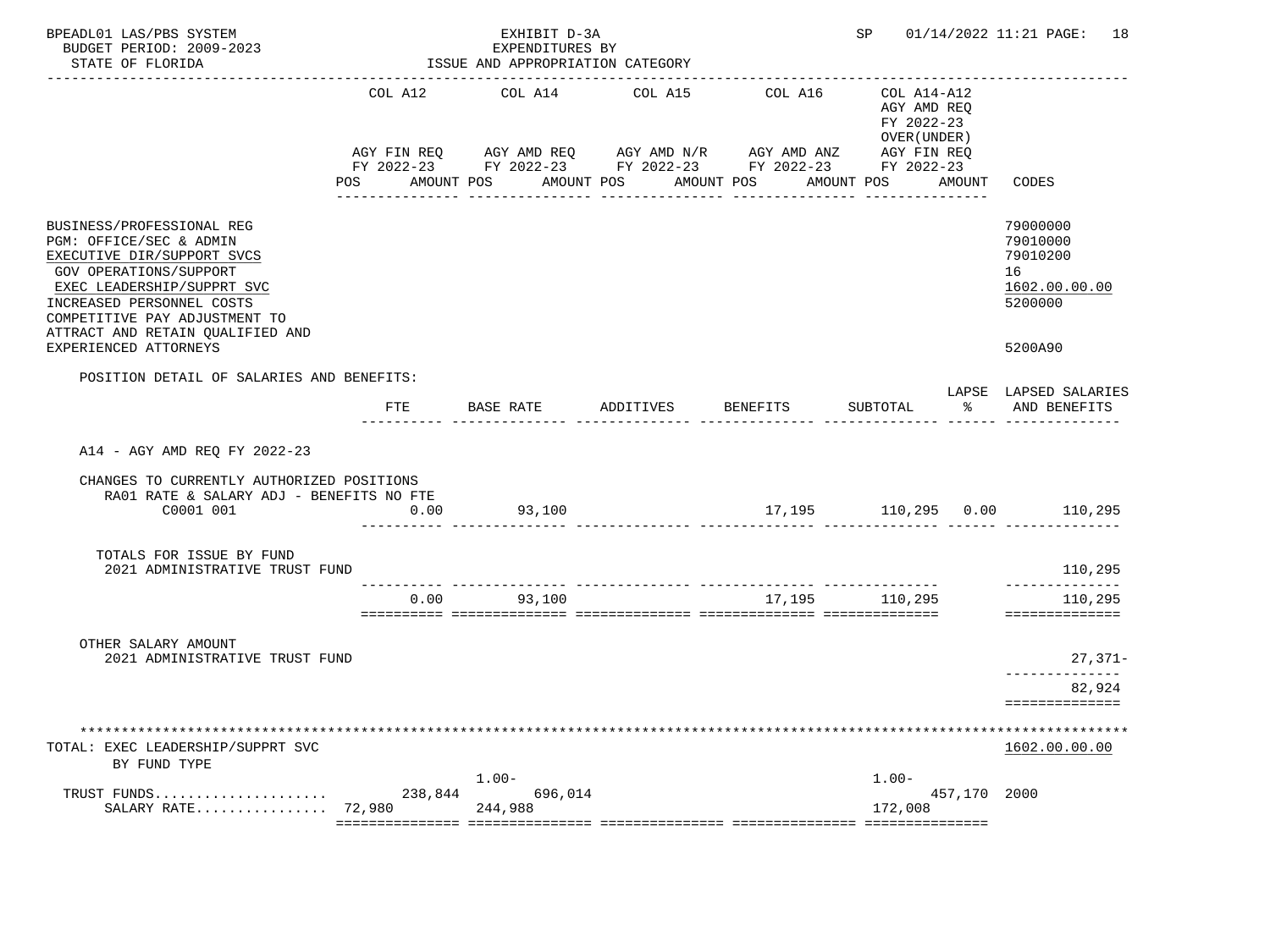| BPEADL01 LAS/PBS SYSTEM<br>BUDGET PERIOD: 2009-2023<br>STATE OF FLORIDA                                                                                          |            | EXHIBIT D-3A<br>EXPENDITURES BY<br>ISSUE AND APPROPRIATION CATEGORY |                                                                                                                                                      |                       | SP 01/14/2022 11:21 PAGE: 19                                                          |                                                                       |
|------------------------------------------------------------------------------------------------------------------------------------------------------------------|------------|---------------------------------------------------------------------|------------------------------------------------------------------------------------------------------------------------------------------------------|-----------------------|---------------------------------------------------------------------------------------|-----------------------------------------------------------------------|
|                                                                                                                                                                  | <b>POS</b> | AMOUNT POS                                                          | COL A12 COL A14 COL A15<br>AGY FIN REQ AGY AMD REQ AGY AMD $N/R$ AGY AMD ANZ<br>FY 2022-23 FY 2022-23 FY 2022-23 FY 2022-23 FY 2022-23<br>AMOUNT POS | COL A16<br>AMOUNT POS | COL A14-A12<br>AGY AMD REQ<br>FY 2022-23<br>OVER (UNDER)<br>AGY FIN REQ<br>AMOUNT POS | AMOUNT CODES                                                          |
| BUSINESS/PROFESSIONAL REG<br>PGM: PROFESSIONAL REG<br>COMPLIANCE AND ENFORCEMENT<br>PUBLIC PROTECTION<br>REGULATION AND LICENSING<br>ADJUSTMENTS TO CURRENT YEAR |            |                                                                     |                                                                                                                                                      |                       |                                                                                       | 79000000<br>79050000<br>79050100<br>12 <sup>12</sup><br>1204.00.00.00 |
| ESTIMATED EXPENDITURES<br>REAPPROVAL OF EOG #B0197 - TRANSFER<br>ONE FTE, RATE AND BUDGET FROM THE<br>DIVISION OF REAL ESTATE TO THE                             |            |                                                                     |                                                                                                                                                      |                       |                                                                                       | 1600000                                                               |
| FLORIDA ATHLETIC COMMISSION- DEDUCT<br>SALARY RATE<br>SALARY RATE                                                                                                | $40,000-$  |                                                                     |                                                                                                                                                      |                       | $40.000 -$                                                                            | 1609020<br>000000                                                     |
| SALARIES AND BENEFITS                                                                                                                                            |            | $1.00 -$                                                            |                                                                                                                                                      |                       | $1.00 -$                                                                              | 010000                                                                |
| PROFESSIONAL REGULATION TF-STATE                                                                                                                                 |            |                                                                     | $67.244-$                                                                                                                                            |                       |                                                                                       | $67.244 - 2547$ 1                                                     |
| TOTAL: REAPPROVAL OF EOG #B0197 - TRANSFER<br>ONE FTE, RATE AND BUDGET FROM THE<br>DIVISION OF REAL ESTATE TO THE<br>FLORIDA ATHLETIC COMMISSION- DEDUCT         |            |                                                                     |                                                                                                                                                      |                       |                                                                                       | 1609020                                                               |
| TOTAL POSITIONS<br>TOTAL ISSUE                                                                                                                                   |            | $1.00 -$                                                            |                                                                                                                                                      |                       | $1.00 -$<br>$67.244-$                                                                 |                                                                       |
| TOTAL SALARY RATE                                                                                                                                                |            | $67, 244-$<br>$40.000 -$                                            |                                                                                                                                                      |                       | $40.000 -$                                                                            |                                                                       |
|                                                                                                                                                                  |            |                                                                     |                                                                                                                                                      |                       |                                                                                       |                                                                       |
| AGENCY ISSUE NARRATIVE:<br>2022-2023 BUDGET YEAR NARRATIVE:                                                                                                      |            |                                                                     | IT COMPONENT? NO                                                                                                                                     |                       |                                                                                       |                                                                       |
| Amended 2022-23 Narrative after December 15, 2021                                                                                                                |            |                                                                     |                                                                                                                                                      |                       |                                                                                       |                                                                       |

 The Department of Business and Professional Regulation (Department) requests the continuation of budget amendment B0197 that was approved on November 1, 2021. Please see companion issue #1609020

 The Department requests the transfer of one vacant Investigation Specialist II FTE, 40,000 in salary rate, and \$67,244 of Salaries and Benefits budget authority from the Division of Real Estate in the Compliance and Enforcement budget entity (79050100) within the Professional Regulation Trust Fund (2547), to the Florida Athletic Commission budget entity (79050400) within the Professional Regulation Trust Fund (2547).

Due to a substantial increase in the number of events regulated by the Florida Athletic Commission (Commission), an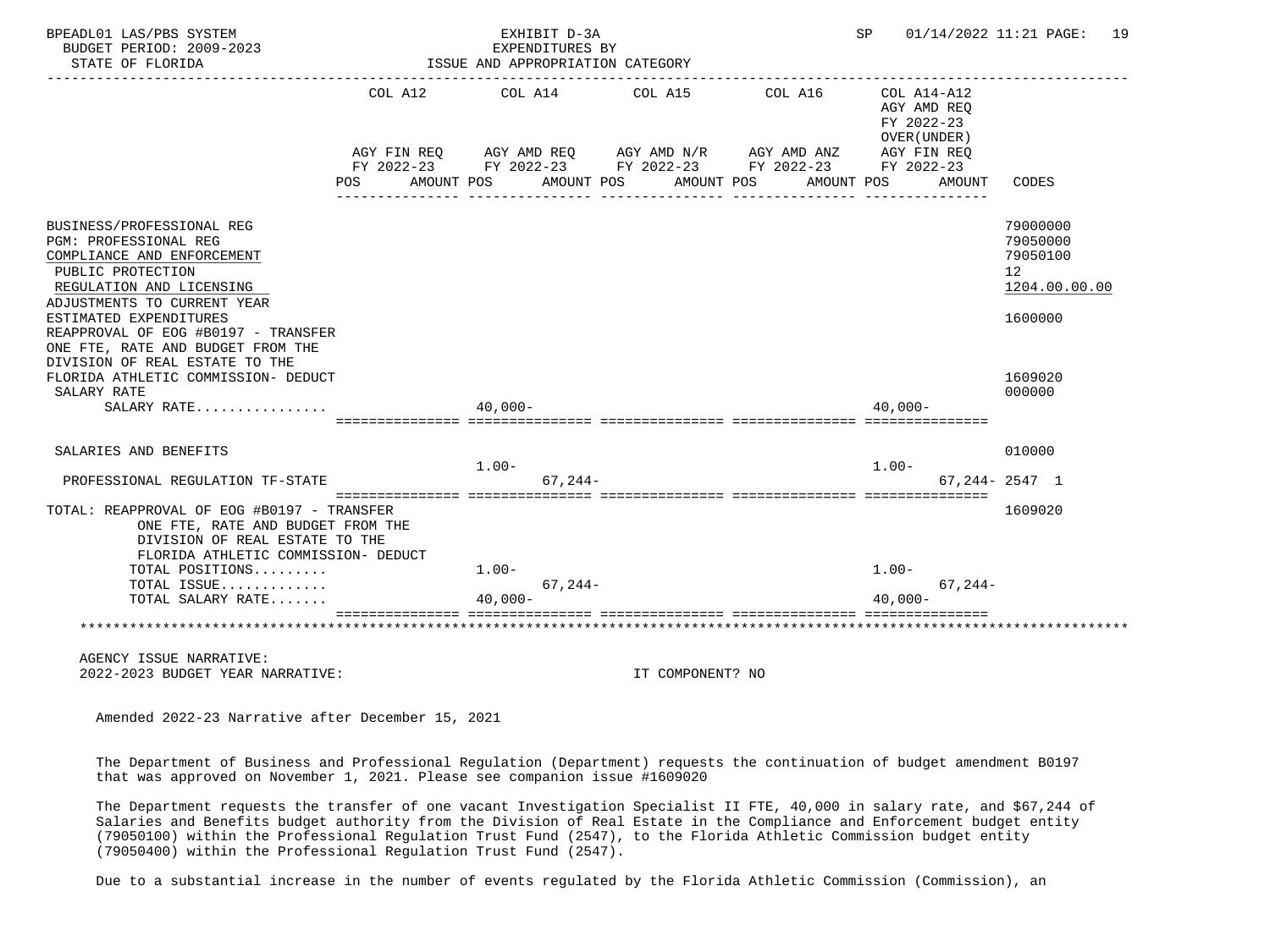| BPEADL01 LAS/PBS SYSTEM<br>BUDGET PERIOD: 2009-2023<br>STATE OF FLORIDA                                    | EXHIBIT D-3A<br>EXPENDITURES BY<br>ISSUE AND APPROPRIATION CATEGORY |             |  |  |  |                                                                                    | SP      |  | 01/14/2022 11:21 PAGE:                                    | -20                              |  |
|------------------------------------------------------------------------------------------------------------|---------------------------------------------------------------------|-------------|--|--|--|------------------------------------------------------------------------------------|---------|--|-----------------------------------------------------------|----------------------------------|--|
|                                                                                                            |                                                                     | COL A12     |  |  |  | COL A14 COL A15                                                                    | COL A16 |  | COL A14-A12<br>AGY AMD REO<br>FY 2022-23<br>OVER (UNDER ) |                                  |  |
|                                                                                                            |                                                                     | AGY FIN REO |  |  |  | AGY AMD REQ AGY AMD N/R AGY AMD ANZ<br>FY 2022-23 FY 2022-23 FY 2022-23 FY 2022-23 |         |  | AGY FIN REO<br>FY 2022-23                                 |                                  |  |
|                                                                                                            | POS                                                                 |             |  |  |  | AMOUNT POS AMOUNT POS AMOUNT POS AMOUNT POS                                        |         |  | AMOUNT                                                    | CODES                            |  |
| BUSINESS/PROFESSIONAL REG<br><b>PGM: PROFESSIONAL REG</b><br>COMPLIANCE AND ENFORCEMENT                    |                                                                     |             |  |  |  |                                                                                    |         |  |                                                           | 79000000<br>79050000<br>79050100 |  |
| PUBLIC PROTECTION<br>REGULATION AND LICENSING<br>ADJUSTMENTS TO CURRENT YEAR                               |                                                                     |             |  |  |  |                                                                                    |         |  |                                                           | 12 <sup>°</sup><br>1204.00.00.00 |  |
| ESTIMATED EXPENDITURES<br>REAPPROVAL OF EOG #B0197 - TRANSFER                                              |                                                                     |             |  |  |  |                                                                                    |         |  |                                                           | 1600000                          |  |
| ONE FTE, RATE AND BUDGET FROM THE<br>DIVISION OF REAL ESTATE TO THE<br>FLORIDA ATHLETIC COMMISSION- DEDUCT |                                                                     |             |  |  |  |                                                                                    |         |  |                                                           | 1609020                          |  |

additional position is needed in the Commission office to address the associated workload escalation.

 The Florida Athletic Commission (Commission) regulates professional boxing, kickboxing, and mixed martial arts and approves amateur sanctioning organizations pursuant to Chapter 548, Florida Statutes, and Chapter 61K1, Florida Administrative Code. The Commission's mission is to protect the health and welfare of participants and to maintain integrity of the combat sports industry. The Commission collects revenue through license/live event permit fees, fines, and taxation on gross receipts associated with live events.

 Over the last five years, the number of professional combat sports events ranged from a low of 49 in Fiscal Year 2019-20 (due to the COVID-19 pandemic) to a high of 100 in Fiscal Year 2020-21. The chart below shows the number of boxing, kickboxing and mixed martial arts events for the last five year:

| Events             | FY 2016-17 FY 2017-18 FY 2018-19 FY 2019-20 FY 2020-21 |    |    |    |    |
|--------------------|--------------------------------------------------------|----|----|----|----|
| Mixed Martial Arts |                                                        |    |    |    |    |
| Boxing             | 32                                                     |    |    |    | 66 |
| Kickboxing         |                                                        |    |    |    |    |
| Total Events       | 54                                                     | 56 | 59 | 49 |    |

 In the current fiscal year, there have been 35 events in the months of July, August, and September and there are 24 events currently scheduled from October through mid December at this time. This represents almost every weekend being booked for one, and more frequently two, events.

 The Florida Athletic Commission currently has 4 FTE - the Executive Director, the Assistant Executive Director, a Governmental Analyst II, an Administrative Assistant II, and 2 Other Personal Services (OPS) Staff Assistants located in the Tallahassee headquarters office. There are a number of OPS employees utilized for various event positions inspectors, coordinators, and timekeepers.

 The Commission is in need of an additional FTE to assist the Executive Director and Governmental Analyst II with the internal operations of the Commission. This would include maintaining the event calendar, assist with tax reconciliations of post event tax reports, process refund requests, send notices for late taxes/deficient taxes, assist with the review of amateur sanctioning organization license applications and prepare checklists for Commission approval, act as event liaison between department staff, promoters, officials, participants, and OPS staff, attend weigh-ins and events and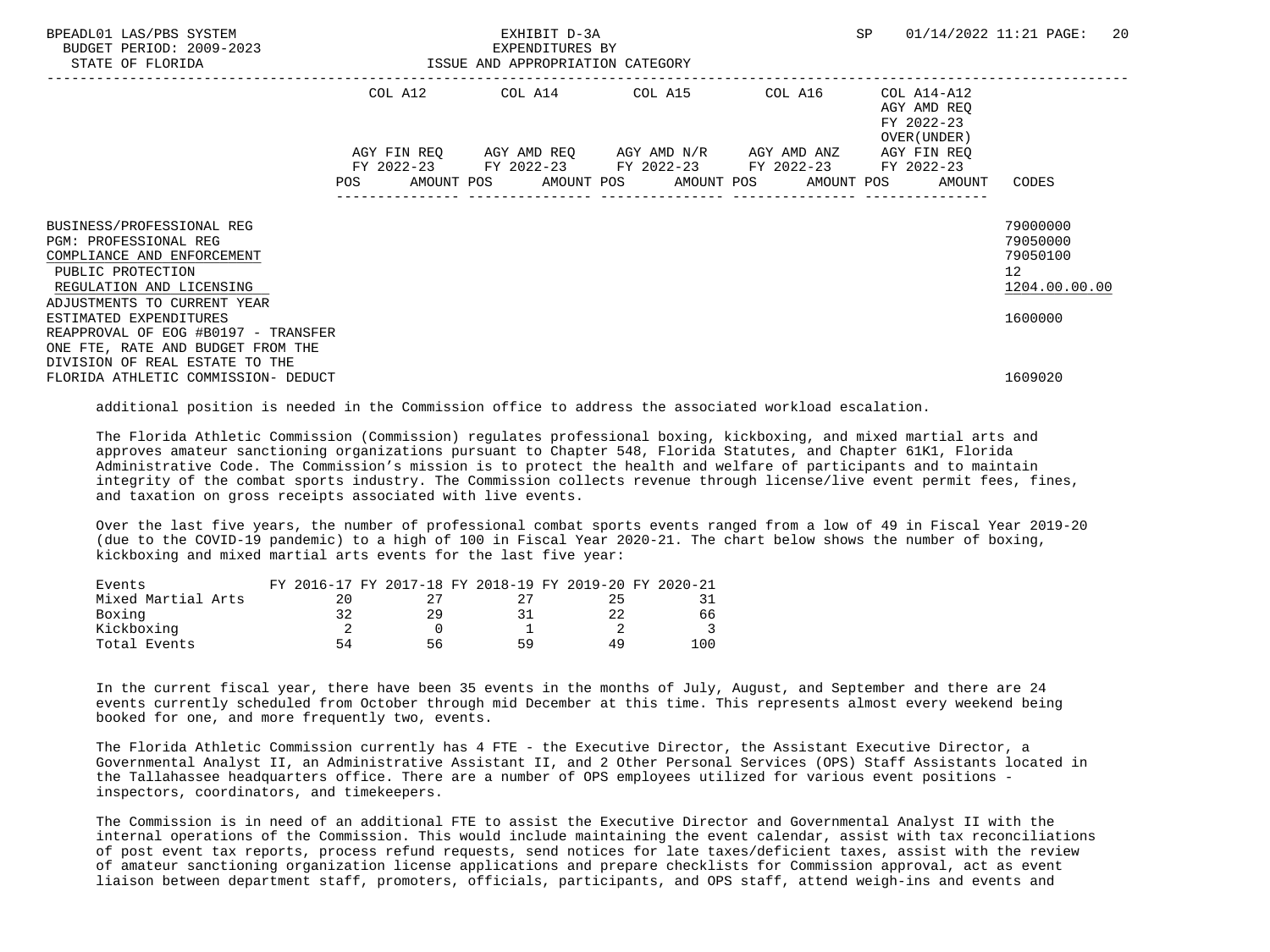| BPEADL01 LAS/PBS SYSTEM<br>BUDGET PERIOD: 2009-2023<br>STATE OF FLORIDA                                                                                                                                                                                                                                                                                                                                                                                                                                                                                                                                                               |         | EXHIBIT D-3A<br>EXPENDITURES BY<br>ISSUE AND APPROPRIATION CATEGORY | SP                                                     | 01/14/2022 11:21 PAGE:<br>21                                                                                                                                                    |                                                                      |
|---------------------------------------------------------------------------------------------------------------------------------------------------------------------------------------------------------------------------------------------------------------------------------------------------------------------------------------------------------------------------------------------------------------------------------------------------------------------------------------------------------------------------------------------------------------------------------------------------------------------------------------|---------|---------------------------------------------------------------------|--------------------------------------------------------|---------------------------------------------------------------------------------------------------------------------------------------------------------------------------------|----------------------------------------------------------------------|
|                                                                                                                                                                                                                                                                                                                                                                                                                                                                                                                                                                                                                                       |         | AMOUNT POS AMOUNT POS AMOUNT POS                                    | FY 2022-23 FY 2022-23 FY 2022-23 FY 2022-23 FY 2022-23 | COL A12 COL A14 COL A15 COL A16 COL A14-A12<br>AGY AMD REO<br>FY 2022-23<br>OVER (UNDER)<br>AGY FIN REQ AGY AMD REQ AGY AMD N/R AGY AMD ANZ AGY FIN REQ<br>AMOUNT POS<br>AMOUNT | CODES                                                                |
| BUSINESS/PROFESSIONAL REG<br><b>PGM: PROFESSIONAL REG</b><br>COMPLIANCE AND ENFORCEMENT<br>PUBLIC PROTECTION<br>REGULATION AND LICENSING<br>ADJUSTMENTS TO CURRENT YEAR                                                                                                                                                                                                                                                                                                                                                                                                                                                               |         |                                                                     |                                                        |                                                                                                                                                                                 | 79000000<br>79050000<br>79050100<br>12 <sup>°</sup><br>1204.00.00.00 |
| ESTIMATED EXPENDITURES<br>REAPPROVAL OF EOG #B0197 - TRANSFER<br>ONE FTE, RATE AND BUDGET FROM THE<br>DIVISION OF REAL ESTATE TO THE<br>FLORIDA ATHLETIC COMMISSION- DEDUCT                                                                                                                                                                                                                                                                                                                                                                                                                                                           |         |                                                                     |                                                        |                                                                                                                                                                                 | 1600000<br>1609020                                                   |
| serve as coordinator as needed, prepare and process licensure certification, communicate with other Commissions<br>concerning licenses, federal IDs, suspensions and medical issues, and other duties as needed.<br>The Division of Real Estate has identified a long term vacant Investigation Specialist II position that can be<br>transferred to the Commission. Once transferred, the position can be reclassified to a Governmental Analyst I and<br>utilized to meet the workload need in the Commission.<br>The OAD transaction was required to adjust Salaries and Benefits budget authority to ensure the correct amount is |         |                                                                     |                                                        |                                                                                                                                                                                 |                                                                      |
| transferred.<br>Summary: This is a new issue.                                                                                                                                                                                                                                                                                                                                                                                                                                                                                                                                                                                         |         |                                                                     |                                                        |                                                                                                                                                                                 |                                                                      |
| POSITION DETAIL OF SALARIES AND BENEFITS:                                                                                                                                                                                                                                                                                                                                                                                                                                                                                                                                                                                             | FTE     | BASE RATE                                                           | ADDITIVES BENEFITS                                     | SUBTOTAL<br>ႜႂ                                                                                                                                                                  | LAPSE LAPSED SALARIES<br>AND BENEFITS                                |
|                                                                                                                                                                                                                                                                                                                                                                                                                                                                                                                                                                                                                                       |         |                                                                     |                                                        |                                                                                                                                                                                 |                                                                      |
| A14 - AGY AMD REO FY 2022-23                                                                                                                                                                                                                                                                                                                                                                                                                                                                                                                                                                                                          |         |                                                                     |                                                        |                                                                                                                                                                                 |                                                                      |
| CHANGES TO CURRENTLY AUTHORIZED POSITIONS<br>8318 INVESTIGATION SPECIALIST II                                                                                                                                                                                                                                                                                                                                                                                                                                                                                                                                                         |         |                                                                     |                                                        |                                                                                                                                                                                 |                                                                      |
| 10953 001                                                                                                                                                                                                                                                                                                                                                                                                                                                                                                                                                                                                                             |         | $1.00 - 40,000 -$                                                   |                                                        |                                                                                                                                                                                 | 21,918- 61,918- 0.00 61,918-                                         |
| TOTALS FOR ISSUE BY FUND<br>2547 PROFESSIONAL REGULATION TF                                                                                                                                                                                                                                                                                                                                                                                                                                                                                                                                                                           |         |                                                                     |                                                        |                                                                                                                                                                                 | $61,918-$                                                            |
|                                                                                                                                                                                                                                                                                                                                                                                                                                                                                                                                                                                                                                       | $1.00-$ | $40.000-$                                                           |                                                        | . <del>.</del> .<br>$21.918 - 61.918 -$                                                                                                                                         | $61, 918 -$                                                          |
|                                                                                                                                                                                                                                                                                                                                                                                                                                                                                                                                                                                                                                       |         |                                                                     |                                                        |                                                                                                                                                                                 | ==============                                                       |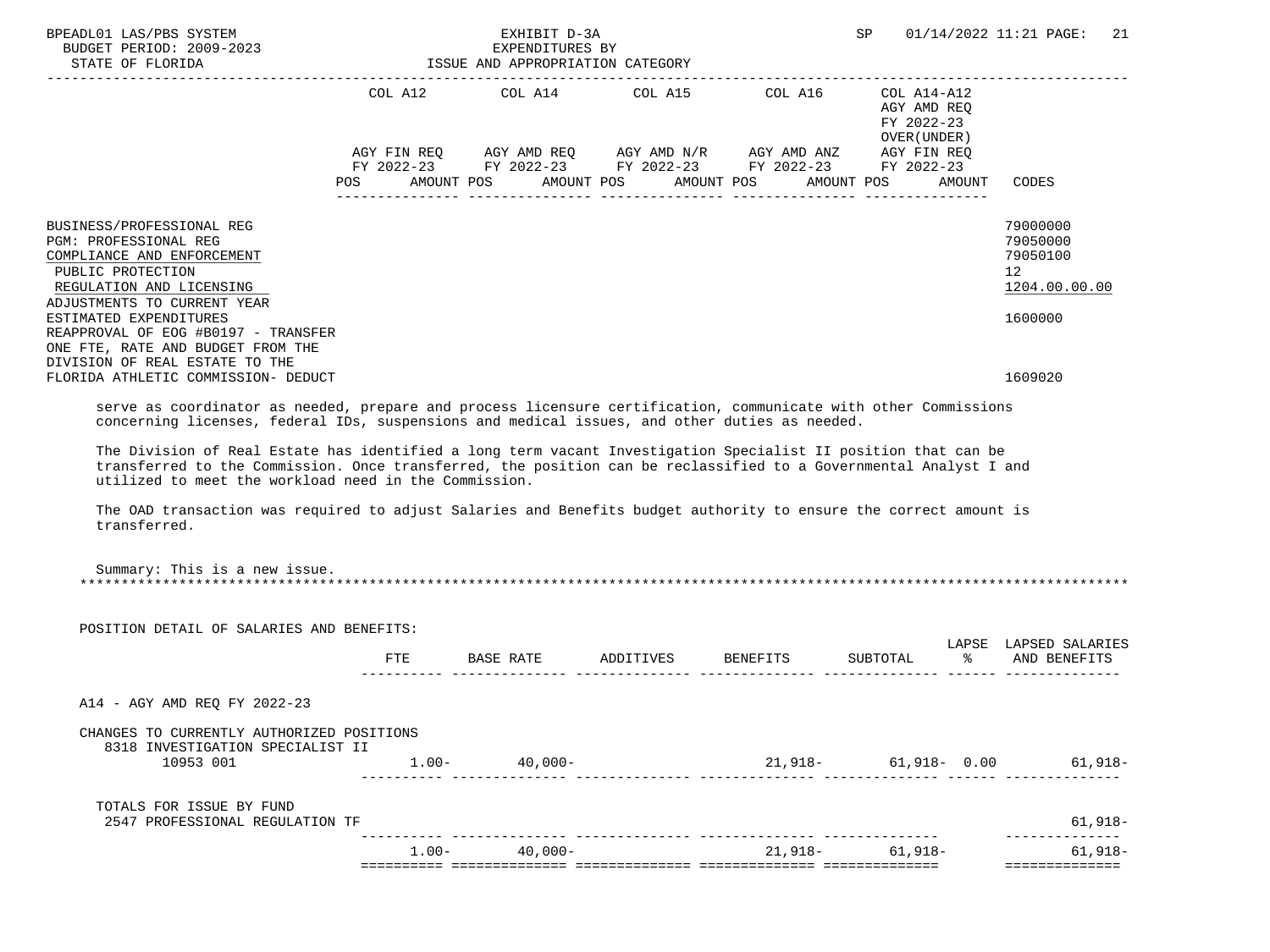| BPEADL01 LAS/PBS SYSTEM<br>BUDGET PERIOD: 2009-2023<br>STATE OF FLORIDA                                                                                                                                    |                    | EXHIBIT D-3A<br>EXPENDITURES BY<br>ISSUE AND APPROPRIATION CATEGORY       |            |                                                                        | SP and the set of the set of the set of the set of the set of the set of the set of the set of the set of the set of the set of the set of the set of the set of the set of the set of the set of the set of the set of the se | 01/14/2022 11:21 PAGE:<br>22                                         |
|------------------------------------------------------------------------------------------------------------------------------------------------------------------------------------------------------------|--------------------|---------------------------------------------------------------------------|------------|------------------------------------------------------------------------|--------------------------------------------------------------------------------------------------------------------------------------------------------------------------------------------------------------------------------|----------------------------------------------------------------------|
|                                                                                                                                                                                                            | COL A12            | COL A14                                                                   | COL A15    | COL A16                                                                | COL A14-A12<br>AGY AMD REQ<br>FY 2022-23<br>OVER (UNDER)                                                                                                                                                                       |                                                                      |
|                                                                                                                                                                                                            | AGY FIN REQ<br>POS | AGY AMD REQ      AGY AMD N/R      AGY AMD ANZ<br>AMOUNT POS<br>AMOUNT POS | ---------- | FY 2022-23 FY 2022-23 FY 2022-23 FY 2022-23<br>AMOUNT POS<br>--------- | AGY FIN REQ<br>FY 2022-23<br>AMOUNT POS<br>AMOUNT                                                                                                                                                                              | CODES                                                                |
| BUSINESS/PROFESSIONAL REG<br>PGM: PROFESSIONAL REG<br>COMPLIANCE AND ENFORCEMENT<br>PUBLIC PROTECTION<br>REGULATION AND LICENSING                                                                          |                    |                                                                           |            |                                                                        |                                                                                                                                                                                                                                | 79000000<br>79050000<br>79050100<br>12 <sup>°</sup><br>1204.00.00.00 |
| ADJUSTMENTS TO CURRENT YEAR<br>ESTIMATED EXPENDITURES<br>REAPPROVAL OF EOG #B0197 - TRANSFER<br>ONE FTE, RATE AND BUDGET FROM THE<br>DIVISION OF REAL ESTATE TO THE<br>FLORIDA ATHLETIC COMMISSION- DEDUCT |                    |                                                                           |            |                                                                        |                                                                                                                                                                                                                                | 1600000<br>1609020                                                   |
| POSITION DETAIL OF SALARIES AND BENEFITS:                                                                                                                                                                  |                    |                                                                           |            |                                                                        |                                                                                                                                                                                                                                |                                                                      |
|                                                                                                                                                                                                            | FTE                | BASE RATE                                                                 | ADDITIVES  | BENEFITS                                                               | SUBTOTAL<br>ႜ                                                                                                                                                                                                                  | LAPSE LAPSED SALARIES<br>AND BENEFITS                                |
| A14 - AGY AMD REQ FY 2022-23                                                                                                                                                                               |                    |                                                                           |            |                                                                        |                                                                                                                                                                                                                                |                                                                      |
| CHANGES TO CURRENTLY AUTHORIZED POSITIONS<br>OTHER SALARY AMOUNT<br>2547 PROFESSIONAL REGULATION TF                                                                                                        |                    |                                                                           |            |                                                                        |                                                                                                                                                                                                                                | $5,326-$                                                             |
|                                                                                                                                                                                                            |                    |                                                                           |            |                                                                        |                                                                                                                                                                                                                                | $67, 244-$<br>==============                                         |
|                                                                                                                                                                                                            |                    |                                                                           |            |                                                                        |                                                                                                                                                                                                                                |                                                                      |
| INTRA-AGENCY REORGANIZATIONS<br>TRANSFER DRUGS, DEVICES AND<br>COSMETICS TO COMPLIANCE AND                                                                                                                 |                    |                                                                           |            |                                                                        |                                                                                                                                                                                                                                | 1800000                                                              |
| ENFORCEMENT (DIVISION OF<br>PROFESSIONS) - ADD<br>SALARY RATE<br>SALARY RATE 1,598,526                                                                                                                     |                    |                                                                           |            |                                                                        | $1,598,526-$                                                                                                                                                                                                                   | 1800250<br>000000                                                    |
|                                                                                                                                                                                                            |                    |                                                                           |            |                                                                        |                                                                                                                                                                                                                                |                                                                      |
| SALARIES AND BENEFITS                                                                                                                                                                                      | 25.50              |                                                                           |            |                                                                        | $25.50-$                                                                                                                                                                                                                       | 010000                                                               |
| PROFESSIONAL REGULATION TF-STATE                                                                                                                                                                           | 2,251,258          |                                                                           |            |                                                                        | $2,251,258 - 2547$ 1                                                                                                                                                                                                           |                                                                      |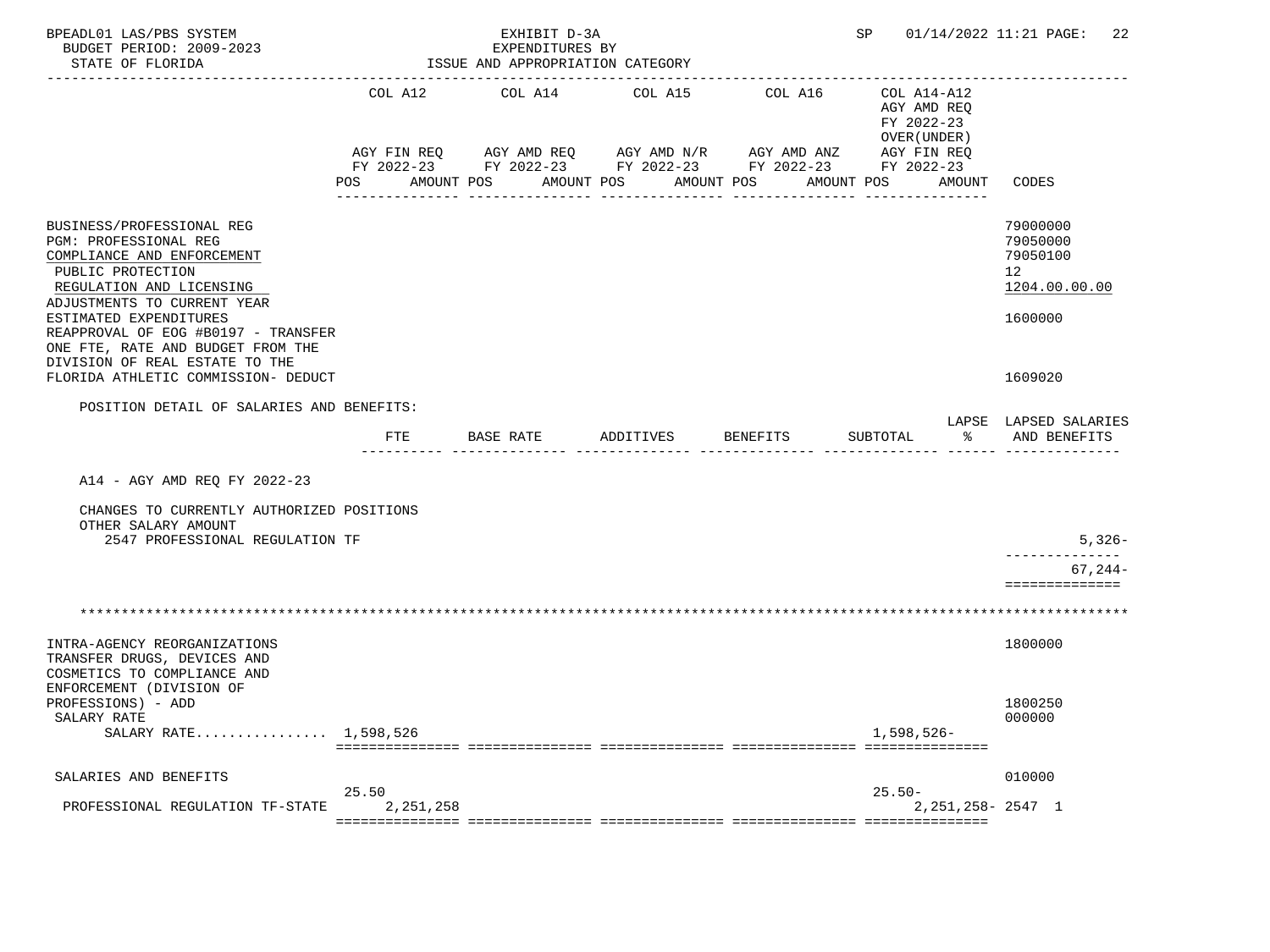| BPEADL01 LAS/PBS SYSTEM<br>BUDGET PERIOD: 2009-2023<br>STATE OF FLORIDA<br>-------------------------                                                                                                                                                                              |                      | EXHIBIT D-3A<br>EXPENDITURES BY<br>ISSUE AND APPROPRIATION CATEGORY                                                                     |                          |                                          | SP and the set of the set of the set of the set of the set of the set of the set of the set of the set of the s | 01/14/2022 11:21 PAGE:<br>-23                                                 |
|-----------------------------------------------------------------------------------------------------------------------------------------------------------------------------------------------------------------------------------------------------------------------------------|----------------------|-----------------------------------------------------------------------------------------------------------------------------------------|--------------------------|------------------------------------------|-----------------------------------------------------------------------------------------------------------------|-------------------------------------------------------------------------------|
|                                                                                                                                                                                                                                                                                   | POS                  | COL A12 COL A14 COL A15<br>AGY FIN REQ AGY AMD REQ AGY AMD N/R AGY AMD ANZ<br>FY 2022-23 FY 2022-23 FY 2022-23 FY 2022-23<br>AMOUNT POS | AMOUNT POS<br>AMOUNT POS | COL A16<br>AMOUNT POS<br>--------------- | COL A14-A12<br>AGY AMD REO<br>FY 2022-23<br>OVER (UNDER)<br>AGY FIN REQ<br>FY 2022-23<br>AMOUNT                 | CODES                                                                         |
| BUSINESS/PROFESSIONAL REG<br>PGM: PROFESSIONAL REG<br>COMPLIANCE AND ENFORCEMENT<br>PUBLIC PROTECTION<br>REGULATION AND LICENSING<br>INTRA-AGENCY REORGANIZATIONS<br>TRANSFER DRUGS, DEVICES AND<br>COSMETICS TO COMPLIANCE AND<br>ENFORCEMENT (DIVISION OF<br>PROFESSIONS) - ADD |                      |                                                                                                                                         |                          |                                          |                                                                                                                 | 79000000<br>79050000<br>79050100<br>12<br>1204.00.00.00<br>1800000<br>1800250 |
| OTHER PERSONAL SERVICES<br>PROFESSIONAL REGULATION TF-STATE 182,596                                                                                                                                                                                                               |                      |                                                                                                                                         |                          |                                          | $182,596 - 2547$ 1                                                                                              | 030000                                                                        |
| <b>EXPENSES</b>                                                                                                                                                                                                                                                                   |                      |                                                                                                                                         |                          |                                          |                                                                                                                 | 040000                                                                        |
| PROFESSIONAL REGULATION TF-STATE                                                                                                                                                                                                                                                  | 357,401              |                                                                                                                                         |                          |                                          | $357,401 - 2547$ 1                                                                                              |                                                                               |
| SPECIAL CATEGORIES<br>ACQUISITION/MOTOR VEHICLES                                                                                                                                                                                                                                  |                      |                                                                                                                                         |                          |                                          |                                                                                                                 | 100000<br>100021                                                              |
| PROFESSIONAL REGULATION TF-STATE                                                                                                                                                                                                                                                  | 16,500               |                                                                                                                                         |                          |                                          |                                                                                                                 | $16,500 - 2547$ 1                                                             |
| TRANSFER TO PROF REG TF                                                                                                                                                                                                                                                           |                      |                                                                                                                                         |                          |                                          |                                                                                                                 | 100042                                                                        |
| GENERAL REVENUE FUND                                                                                                                                                                                                                                                              | $-$ STATE<br>640,000 |                                                                                                                                         |                          |                                          | 640,000-1000 1                                                                                                  |                                                                               |
| CONTRACTED SERVICES                                                                                                                                                                                                                                                               |                      |                                                                                                                                         |                          |                                          |                                                                                                                 | 100777                                                                        |
| PROFESSIONAL REGULATION TF-STATE                                                                                                                                                                                                                                                  | 58,500               |                                                                                                                                         |                          |                                          |                                                                                                                 | 58,500- 2547 1                                                                |
| OPERATION/MOTOR VEHICLES                                                                                                                                                                                                                                                          |                      |                                                                                                                                         |                          |                                          |                                                                                                                 | 102289                                                                        |
| PROFESSIONAL REGULATION TF-STATE                                                                                                                                                                                                                                                  | 35,938               |                                                                                                                                         |                          |                                          |                                                                                                                 | 35,938-2547 1                                                                 |
| RISK MANAGEMENT INSURANCE                                                                                                                                                                                                                                                         |                      |                                                                                                                                         |                          |                                          |                                                                                                                 | 103241                                                                        |
| PROFESSIONAL REGULATION TF-STATE                                                                                                                                                                                                                                                  | 4,978                |                                                                                                                                         |                          |                                          |                                                                                                                 | $4,978 - 2547$ 1                                                              |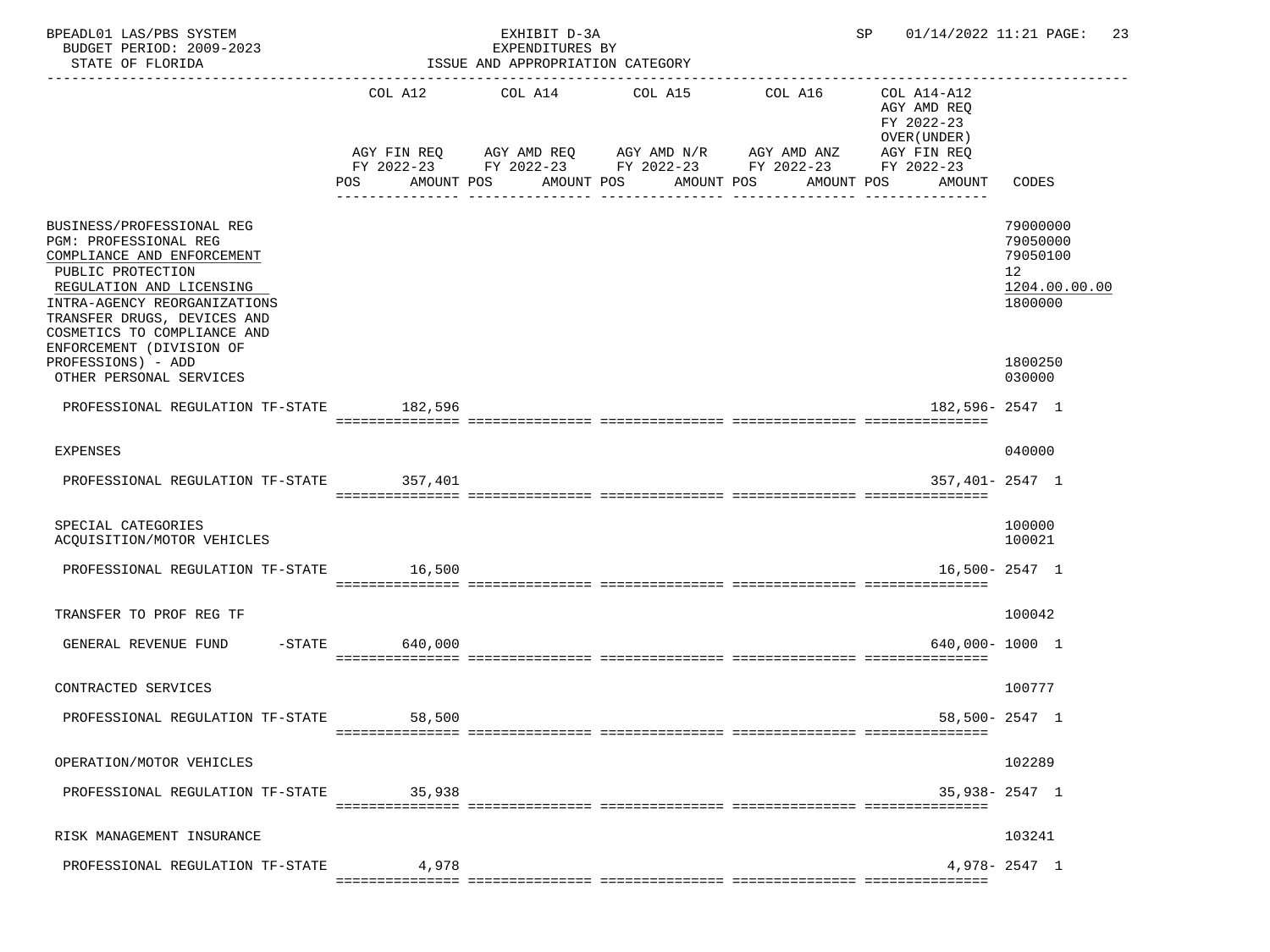| BPEADL01 LAS/PBS SYSTEM                                                                                                                                                                                                                                                                                                                                                                                                                                                                                                                                                                                                               |       | EXHIBIT D-3A                                        |                                                                                                                                        |                        | SP                                       | 01/14/2022 11:21 PAGE:<br>-24                                                   |
|---------------------------------------------------------------------------------------------------------------------------------------------------------------------------------------------------------------------------------------------------------------------------------------------------------------------------------------------------------------------------------------------------------------------------------------------------------------------------------------------------------------------------------------------------------------------------------------------------------------------------------------|-------|-----------------------------------------------------|----------------------------------------------------------------------------------------------------------------------------------------|------------------------|------------------------------------------|---------------------------------------------------------------------------------|
| BUDGET PERIOD: 2009-2023<br>STATE OF FLORIDA                                                                                                                                                                                                                                                                                                                                                                                                                                                                                                                                                                                          |       | EXPENDITURES BY<br>ISSUE AND APPROPRIATION CATEGORY |                                                                                                                                        |                        |                                          |                                                                                 |
|                                                                                                                                                                                                                                                                                                                                                                                                                                                                                                                                                                                                                                       |       | COL A12 COL A14                                     | COL A15                                                                                                                                | -----------<br>COL A16 | COL A14-A12<br>AGY AMD REQ<br>FY 2022-23 |                                                                                 |
|                                                                                                                                                                                                                                                                                                                                                                                                                                                                                                                                                                                                                                       | POS   | AMOUNT POS                                          | AGY FIN REQ AGY AMD REQ AGY AMD N/R AGY AMD ANZ AGY FIN REQ<br>FY 2022-23 FY 2022-23 FY 2022-23 FY 2022-23<br>AMOUNT POS<br>AMOUNT POS | AMOUNT POS             | OVER (UNDER)<br>FY 2022-23<br>AMOUNT     | CODES                                                                           |
| BUSINESS/PROFESSIONAL REG<br>PGM: PROFESSIONAL REG<br>COMPLIANCE AND ENFORCEMENT<br>PUBLIC PROTECTION<br>REGULATION AND LICENSING<br>INTRA-AGENCY REORGANIZATIONS<br>TRANSFER DRUGS, DEVICES AND<br>COSMETICS TO COMPLIANCE AND                                                                                                                                                                                                                                                                                                                                                                                                       |       |                                                     |                                                                                                                                        |                        |                                          | 79000000<br>79050000<br>79050100<br>12 <sup>°</sup><br>1204.00.00.00<br>1800000 |
| ENFORCEMENT (DIVISION OF<br>PROFESSIONS) - ADD<br>SPECIAL CATEGORIES<br>LEASE/PURCHASE/EQUIPMENT                                                                                                                                                                                                                                                                                                                                                                                                                                                                                                                                      |       |                                                     |                                                                                                                                        |                        |                                          | 1800250<br>100000<br>105281                                                     |
| PROFESSIONAL REGULATION TF-STATE                                                                                                                                                                                                                                                                                                                                                                                                                                                                                                                                                                                                      | 7,200 |                                                     |                                                                                                                                        |                        |                                          | 7,200-2547 1                                                                    |
| TR/DMS/HR SVCS/STW CONTRCT                                                                                                                                                                                                                                                                                                                                                                                                                                                                                                                                                                                                            |       |                                                     |                                                                                                                                        |                        |                                          | 107040                                                                          |
| PROFESSIONAL REGULATION TF-STATE                                                                                                                                                                                                                                                                                                                                                                                                                                                                                                                                                                                                      | 9,436 |                                                     |                                                                                                                                        |                        |                                          | $9.436 - 2547$ 1                                                                |
| TOTAL: TRANSFER DRUGS, DEVICES AND<br>COSMETICS TO COMPLIANCE AND<br>ENFORCEMENT (DIVISION OF<br>PROFESSIONS) - ADD                                                                                                                                                                                                                                                                                                                                                                                                                                                                                                                   |       |                                                     |                                                                                                                                        |                        |                                          | 1800250                                                                         |
| TOTAL POSITIONS 25.50                                                                                                                                                                                                                                                                                                                                                                                                                                                                                                                                                                                                                 |       |                                                     |                                                                                                                                        |                        | $25.50-$                                 |                                                                                 |
| TOTAL ISSUE 3,563,807<br>TOTAL SALARY RATE $1,598,526$                                                                                                                                                                                                                                                                                                                                                                                                                                                                                                                                                                                |       |                                                     |                                                                                                                                        |                        | $3,563,807-$<br>1,598,526-               |                                                                                 |
|                                                                                                                                                                                                                                                                                                                                                                                                                                                                                                                                                                                                                                       |       |                                                     |                                                                                                                                        |                        |                                          |                                                                                 |
| AGENCY ISSUE NARRATIVE:<br>2022-2023 BUDGET YEAR NARRATIVE:<br>The Department of Business and Professional Regulation (Department) requests to transfer the Division of Drugs, Devices<br>and Cosmetics from the current 79050800 Drugs, Devices, and Cosmetics (DDC) budget entity to the 79050100 Compliance and<br>Enforcement budget entity to be housed in the Division of Professions.<br>The Department has determined that the proposed transfer will provide an opportunity to create organizational<br>efficiencies in the management of DDC licensing to be consistent with other licensing of professions and businesses. |       |                                                     | IT COMPONENT? NO                                                                                                                       |                        |                                          |                                                                                 |
| Linkage to the Department of Business and Professional Regulation Long Range Program Plan:<br>Agency Goal #1 - Streamline Government.<br>Agency objective #2 - Continuously improve and streamline business processes.                                                                                                                                                                                                                                                                                                                                                                                                                |       |                                                     |                                                                                                                                        |                        |                                          |                                                                                 |
| Linkage to the Florida Strategic Plan for Economic Development:<br>5.2 Improve the efficiency and effectiveness of government agencies at all levels.                                                                                                                                                                                                                                                                                                                                                                                                                                                                                 |       |                                                     |                                                                                                                                        |                        |                                          |                                                                                 |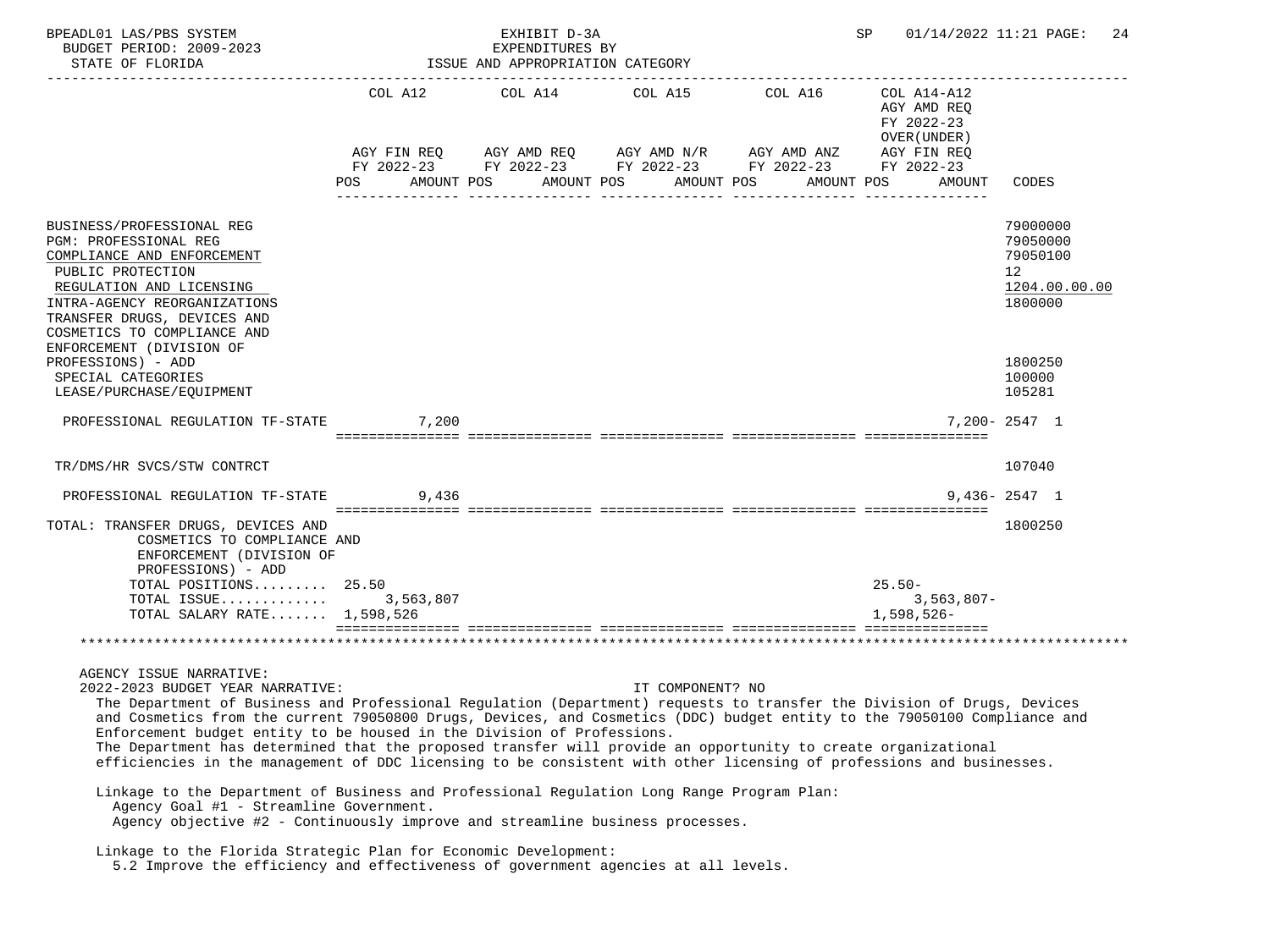| BPEADL01 LAS/PBS SYSTEM<br>BUDGET PERIOD: 2009-2023                                                                                                                                                                                                         |                                                                                                               |            | EXHIBIT D-3A<br>EXPENDITURES BY<br>ISSUE AND APPROPRIATION CATEGORY                                        |  | SP.                                       | 01/14/2022 11:21 PAGE:<br>25                                                    |
|-------------------------------------------------------------------------------------------------------------------------------------------------------------------------------------------------------------------------------------------------------------|---------------------------------------------------------------------------------------------------------------|------------|------------------------------------------------------------------------------------------------------------|--|-------------------------------------------|---------------------------------------------------------------------------------|
|                                                                                                                                                                                                                                                             |                                                                                                               |            |                                                                                                            |  | AGY AMD REO<br>FY 2022-23<br>OVER (UNDER) |                                                                                 |
|                                                                                                                                                                                                                                                             |                                                                                                               |            | AGY FIN REQ AGY AMD REQ AGY AMD N/R AGY AMD ANZ AGY FIN REQ                                                |  |                                           |                                                                                 |
|                                                                                                                                                                                                                                                             |                                                                                                               | <b>POS</b> | FY 2022-23 FY 2022-23 FY 2022-23 FY 2022-23 FY 2022-23<br>AMOUNT POS AMOUNT POS AMOUNT POS AMOUNT POS      |  | AMOUNT                                    | CODES                                                                           |
|                                                                                                                                                                                                                                                             |                                                                                                               |            |                                                                                                            |  |                                           |                                                                                 |
| BUSINESS/PROFESSIONAL REG<br>PGM: PROFESSIONAL REG<br>COMPLIANCE AND ENFORCEMENT<br>PUBLIC PROTECTION<br>REGULATION AND LICENSING<br>INTRA-AGENCY REORGANIZATIONS<br>TRANSFER DRUGS, DEVICES AND<br>COSMETICS TO COMPLIANCE AND<br>ENFORCEMENT (DIVISION OF |                                                                                                               |            |                                                                                                            |  |                                           | 79000000<br>79050000<br>79050100<br>12 <sup>°</sup><br>1204.00.00.00<br>1800000 |
| PROFESSIONS) - ADD                                                                                                                                                                                                                                          |                                                                                                               |            |                                                                                                            |  |                                           | 1800250                                                                         |
| Budget Summary:                                                                                                                                                                                                                                             | Compliance and Enforcement (Division of Professions)<br>Professional Regulation Trust Fund                    |            |                                                                                                            |  |                                           |                                                                                 |
| FTE:                                                                                                                                                                                                                                                        |                                                                                                               | 25.50      |                                                                                                            |  |                                           |                                                                                 |
| Salary Rate:<br>Salaries and Benefits:<br>Expenses:<br>Contracted Services:<br>Risk Management Insurance:<br>Lease/Purchase Equipment:<br>Transfer to DMS/HR Services<br>General Revenue Fund                                                               | 1,598,526<br>Other Personal Services (OPS):<br>Acquisition of Motor Vehicles:<br>Operation of Motor Vehicles: |            | \$2,251,258<br>\$182,596<br>\$357,401<br>\$16,500<br>\$58,500<br>\$35,938<br>\$4,978<br>\$7,200<br>\$9,436 |  |                                           |                                                                                 |
|                                                                                                                                                                                                                                                             |                                                                                                               |            | Transfer to Professional Regulation Trust Fund: \$640,000                                                  |  |                                           |                                                                                 |
| Total:<br>FTE:                                                                                                                                                                                                                                              | Salary Rate: 1,598,526<br>Budget Authority:                                                                   | 25.50      | \$3,563,807                                                                                                |  |                                           |                                                                                 |

 The OAD transaction was required to adjust Salaries and Benefits budget authority to ensure the correct amount is transferred.

Amended 2022-23 Narrative after December 15, 2021

 Summary: The Department of Business and Professional Regulation is withdrawing this issue. \*\*\*\*\*\*\*\*\*\*\*\*\*\*\*\*\*\*\*\*\*\*\*\*\*\*\*\*\*\*\*\*\*\*\*\*\*\*\*\*\*\*\*\*\*\*\*\*\*\*\*\*\*\*\*\*\*\*\*\*\*\*\*\*\*\*\*\*\*\*\*\*\*\*\*\*\*\*\*\*\*\*\*\*\*\*\*\*\*\*\*\*\*\*\*\*\*\*\*\*\*\*\*\*\*\*\*\*\*\*\*\*\*\*\*\*\*\*\*\*\*\*\*\*\*\*\*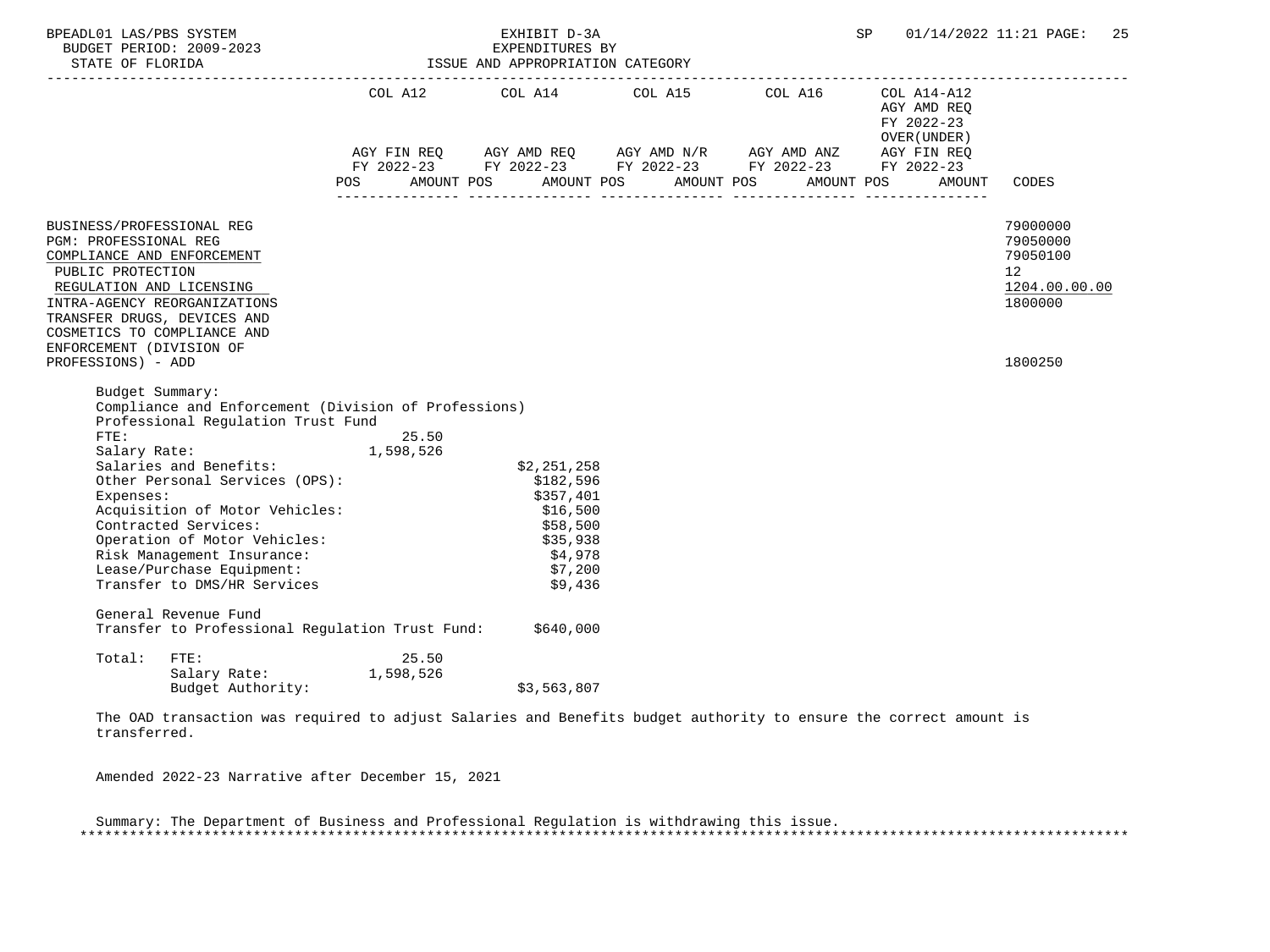| BPEADL01 LAS/PBS SYSTEM<br>BUDGET PERIOD: 2009-2023<br>STATE OF FLORIDA                                                                                                                                                         |      | EXHIBIT D-3A<br>EXPENDITURES BY<br>ISSUE AND APPROPRIATION CATEGORY |            |                                                                                                                                     | SP                                            |             | 01/14/2022 11:21 PAGE: 26                                                       |
|---------------------------------------------------------------------------------------------------------------------------------------------------------------------------------------------------------------------------------|------|---------------------------------------------------------------------|------------|-------------------------------------------------------------------------------------------------------------------------------------|-----------------------------------------------|-------------|---------------------------------------------------------------------------------|
|                                                                                                                                                                                                                                 |      | COL A12 COL A14 COL A15 COL A16                                     |            |                                                                                                                                     | COL A14-A12<br>AGY AMD REO<br>FY 2022-23      |             |                                                                                 |
|                                                                                                                                                                                                                                 | POS  | AMOUNT POS                                                          | AMOUNT POS | AGY FIN REQ AGY AMD REQ AGY AMD N/R AGY AMD ANZ AGY FIN REQ<br>FY 2022-23 FY 2022-23 FY 2022-23 FY 2022-23 FY 2022-23<br>AMOUNT POS | OVER (UNDER)<br>AMOUNT POS<br>_______________ | AMOUNT      | CODES                                                                           |
| BUSINESS/PROFESSIONAL REG<br>PGM: PROFESSIONAL REG<br>COMPLIANCE AND ENFORCEMENT<br>PUBLIC PROTECTION<br>REGULATION AND LICENSING<br>INTRA-AGENCY REORGANIZATIONS<br>TRANSFER DRUGS, DEVICES AND<br>COSMETICS TO COMPLIANCE AND |      |                                                                     |            |                                                                                                                                     |                                               |             | 79000000<br>79050000<br>79050100<br>12 <sup>°</sup><br>1204.00.00.00<br>1800000 |
| ENFORCEMENT (DIVISION OF<br>PROFESSIONS) - ADD<br>POSITION DETAIL OF SALARIES AND BENEFITS:                                                                                                                                     |      |                                                                     |            |                                                                                                                                     |                                               |             | 1800250                                                                         |
|                                                                                                                                                                                                                                 | FTE  | BASE RATE ADDITIVES                                                 |            | BENEFITS SUBTOTAL                                                                                                                   |                                               | ွေ          | LAPSE LAPSED SALARIES<br>AND BENEFITS                                           |
| A12 - AGY FIN REQ FY 2022-23<br>CHANGES TO CURRENTLY AUTHORIZED POSITIONS<br>0440 REGULATORY SPECIALIST I                                                                                                                       |      |                                                                     |            |                                                                                                                                     |                                               |             |                                                                                 |
| 11476 001                                                                                                                                                                                                                       | 1.00 | 27,144                                                              |            | 24,870                                                                                                                              | 52,014 0.00                                   |             | 52,014                                                                          |
| 11477 001                                                                                                                                                                                                                       | 1.00 | 27,987                                                              |            | 14,374                                                                                                                              |                                               | 42,361 0.00 | 42,361                                                                          |
| 11485 001                                                                                                                                                                                                                       | 1.00 | 27,987                                                              |            | 5,212                                                                                                                               | 33,199                                        | 0.00        | 33,199                                                                          |
| 0441 REGULATORY SPECIALIST II                                                                                                                                                                                                   |      |                                                                     |            |                                                                                                                                     |                                               |             |                                                                                 |
| 11469 001                                                                                                                                                                                                                       |      | $1.00$ 28,033                                                       |            |                                                                                                                                     | 47,698                                        |             | 0.00<br>47,698                                                                  |
| 11481 001                                                                                                                                                                                                                       | 1.00 | 30,443                                                              |            | 14,828                                                                                                                              | 45,271                                        | 0.00        | 45,271                                                                          |
| 11490 001                                                                                                                                                                                                                       | 1.00 | 29,038                                                              |            | 5,406                                                                                                                               | 34,444                                        | 0.00        | 34,444                                                                          |
| 0444 REGULATORY SPECIALIST III                                                                                                                                                                                                  |      |                                                                     |            |                                                                                                                                     |                                               |             |                                                                                 |
| 11475 001                                                                                                                                                                                                                       | 1.00 | 33,517<br>16,819                                                    |            | 15,396                                                                                                                              | 48,913                                        | 0.00        | 48,913                                                                          |
| 11491 001                                                                                                                                                                                                                       | 0.50 |                                                                     |            | 3,107                                                                                                                               | 19,926                                        | 0.00        | 19,926                                                                          |
| 0709 ADMINISTRATIVE ASSISTANT I                                                                                                                                                                                                 |      |                                                                     |            |                                                                                                                                     |                                               |             |                                                                                 |
| 11484 001                                                                                                                                                                                                                       | 1.00 | 29,239                                                              |            | 14,606                                                                                                                              | 43,845                                        | 0.00        | 43,845                                                                          |
| 2234 GOVERNMENT OPERATIONS CONSULTANT I                                                                                                                                                                                         |      |                                                                     |            |                                                                                                                                     |                                               |             |                                                                                 |
| 11492 001<br>2238 GOVERNMENT OPERATIONS CONSULTANT III                                                                                                                                                                          | 1.00 | 35,673                                                              |            | 26,445                                                                                                                              | 62,118                                        | 0.00        | 62,118                                                                          |
| 11465 001                                                                                                                                                                                                                       | 1.00 | 44,985                                                              |            | 17,513                                                                                                                              | 62,498                                        | 0.00        | 62,498                                                                          |
| 5254 PHARMACEUTICAL PROGRAM MANAGER                                                                                                                                                                                             |      |                                                                     |            |                                                                                                                                     |                                               |             |                                                                                 |
| 11474 001                                                                                                                                                                                                                       | 1.00 | 95,478                                                              |            | 26,840                                                                                                                              | 122,318                                       | 0.00        | 122,318                                                                         |
| 8837 DRUG INSPECTOR                                                                                                                                                                                                             |      |                                                                     |            |                                                                                                                                     |                                               |             |                                                                                 |
| 11462 001                                                                                                                                                                                                                       | 1.00 | 87,612                                                              |            | 25,387                                                                                                                              | 112,999                                       | 0.00        | 112,999                                                                         |
| 11463 001                                                                                                                                                                                                                       | 1.00 | 82,719                                                              |            | 24,483                                                                                                                              | 107,202                                       | 0.00        | 107,202                                                                         |
| 11470 001                                                                                                                                                                                                                       | 1.00 | 84,087                                                              | 961        | 35,564                                                                                                                              | 120,612                                       | 0.00        | 120,612                                                                         |
| 11478 001                                                                                                                                                                                                                       | 1.00 | 87,612                                                              |            | 36,038                                                                                                                              | 123,650                                       | 0.00        | 123,650                                                                         |
| 11479 001                                                                                                                                                                                                                       | 1.00 | 81,758                                                              | 961        | 15,321                                                                                                                              | 98,040                                        | 0.00        | 98,040                                                                          |
| 11480 001                                                                                                                                                                                                                       | 1.00 | 84,803                                                              | 961        | 35,697                                                                                                                              | 121,461                                       | 0.00        | 121,461                                                                         |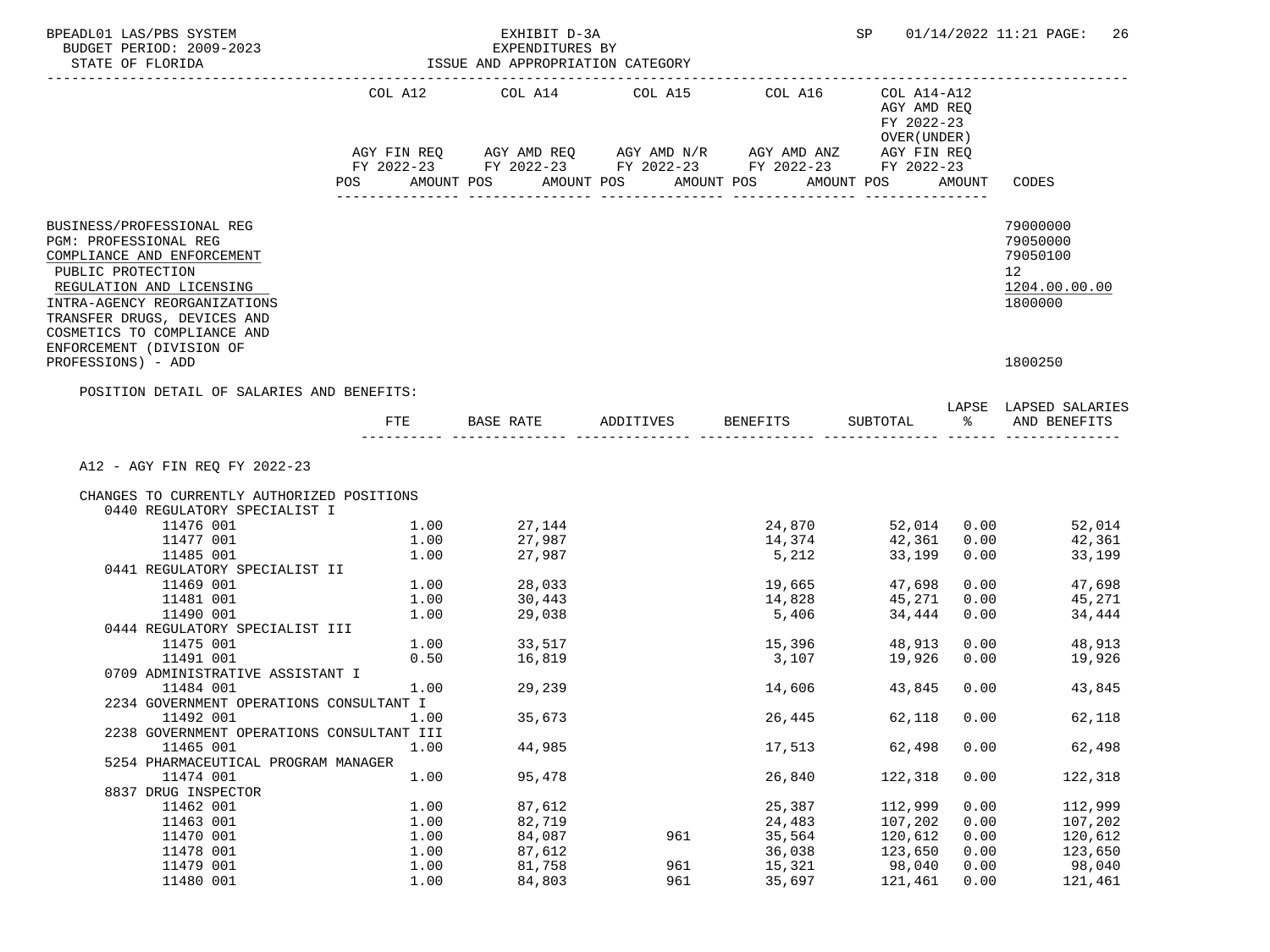| BPEADL01 LAS/PBS SYSTEM<br>BUDGET PERIOD: 2009-2023<br>STATE OF FLORIDA                                                                                                                                 |      | EXHIBIT D-3A<br>EXPENDITURES BY<br>ISSUE AND APPROPRIATION CATEGORY<br>_________________________________ |                                                                                                                                                                                                   |                     |                                             |      | SP 01/14/2022 11:21 PAGE: 27                                       |
|---------------------------------------------------------------------------------------------------------------------------------------------------------------------------------------------------------|------|----------------------------------------------------------------------------------------------------------|---------------------------------------------------------------------------------------------------------------------------------------------------------------------------------------------------|---------------------|---------------------------------------------|------|--------------------------------------------------------------------|
|                                                                                                                                                                                                         |      | COL A12 COL A14                                                                                          | COL A15                                                                                                                                                                                           | COL A16 COL A14-A12 | AGY AMD REO<br>FY 2022-23<br>OVER ( UNDER ) |      |                                                                    |
|                                                                                                                                                                                                         |      |                                                                                                          | AGY FIN REQ       AGY AMD REQ       AGY AMD N/R       AGY AMD ANZ        AGY FIN REQ<br>FY 2022-23        FY 2022-23       FY 2022-23        FY 2022-23        FY 2022-23                         |                     |                                             |      |                                                                    |
|                                                                                                                                                                                                         |      |                                                                                                          | POS AMOUNT POS AMOUNT POS AMOUNT POS AMOUNT POS AMOUNT CODES                                                                                                                                      |                     |                                             |      |                                                                    |
|                                                                                                                                                                                                         |      |                                                                                                          |                                                                                                                                                                                                   |                     |                                             |      |                                                                    |
| BUSINESS/PROFESSIONAL REG<br><b>PGM: PROFESSIONAL REG</b><br>COMPLIANCE AND ENFORCEMENT<br>PUBLIC PROTECTION<br>REGULATION AND LICENSING<br>INTRA-AGENCY REORGANIZATIONS<br>TRANSFER DRUGS, DEVICES AND |      |                                                                                                          |                                                                                                                                                                                                   |                     |                                             |      | 79000000<br>79050000<br>79050100<br>12<br>1204.00.00.00<br>1800000 |
| COSMETICS TO COMPLIANCE AND<br>ENFORCEMENT (DIVISION OF<br>PROFESSIONS) - ADD                                                                                                                           |      |                                                                                                          |                                                                                                                                                                                                   |                     |                                             |      | 1800250                                                            |
| POSITION DETAIL OF SALARIES AND BENEFITS:                                                                                                                                                               |      |                                                                                                          |                                                                                                                                                                                                   |                     |                                             |      |                                                                    |
|                                                                                                                                                                                                         | FTE  |                                                                                                          |                                                                                                                                                                                                   |                     |                                             |      | LAPSE LAPSED SALARIES<br>SUBTOTAL % AND BENEFITS                   |
| A12 - AGY FIN REO FY 2022-23                                                                                                                                                                            |      |                                                                                                          |                                                                                                                                                                                                   |                     |                                             |      |                                                                    |
| CHANGES TO CURRENTLY AUTHORIZED POSITIONS                                                                                                                                                               |      |                                                                                                          |                                                                                                                                                                                                   |                     |                                             |      |                                                                    |
| 11482 001                                                                                                                                                                                               |      |                                                                                                          | $1.00$ $38,747$ $961$ $21,821$ $61,529$ $0.00$ $61,529$<br>$1.00$ $84,803$ $1.00$ $82,719$ $961$ $31,245$ $116,048$ $0.00$ $116,048$<br>$1.00$ $82,719$ $961$ $35,312$ $118,992$ $0.00$ $118,992$ |                     |                                             |      |                                                                    |
| 11483 001                                                                                                                                                                                               |      |                                                                                                          |                                                                                                                                                                                                   |                     |                                             |      |                                                                    |
| 11486 001                                                                                                                                                                                               |      |                                                                                                          |                                                                                                                                                                                                   |                     |                                             |      |                                                                    |
| 0442 REGULATORY SUPERVISOR/CONSULTANT - SES<br>11464 001 1.00 43,210                                                                                                                                    |      |                                                                                                          |                                                                                                                                                                                                   |                     |                                             |      | 29,655 72,865 0.00 72,865                                          |
| 0714 ADMINISTRATIVE ASSISTANT III - SES                                                                                                                                                                 |      |                                                                                                          |                                                                                                                                                                                                   |                     |                                             |      |                                                                    |
| 11473 001                                                                                                                                                                                               | 1.00 | 35,673                                                                                                   |                                                                                                                                                                                                   | 17,453              | 53,126                                      | 0.00 | 53,126                                                             |
| 2238 OPERATIONS & MGMT CONSULTANT MGR - SES                                                                                                                                                             |      |                                                                                                          |                                                                                                                                                                                                   |                     |                                             |      |                                                                    |
| 11489 001<br>8818 FL DRUG &COSMETIC ACT COMPLIANCE MGR-SES                                                                                                                                              | 1.00 | 48,596                                                                                                   |                                                                                                                                                                                                   | 18,700              | 67,296                                      | 0.00 | 67,296                                                             |
| 11488 001                                                                                                                                                                                               | 1.00 | 49,617                                                                                                   |                                                                                                                                                                                                   | 24,822              | 74,439 0.00                                 |      | 74,439                                                             |
| 9853 DIRECTOR OF DRUGS, DEVICES & COSMETICS-D<br>11495 001                                                                                                                                              |      | $1.00$ 94,091                                                                                            |                                                                                                                                                                                                   | 56,188              | 150,279 0.00                                |      | 150,279                                                            |
| TOTALS FOR ISSUE BY FUND<br>2547 PROFESSIONAL REGULATION TF                                                                                                                                             |      |                                                                                                          |                                                                                                                                                                                                   |                     |                                             |      | 2,013,143                                                          |
|                                                                                                                                                                                                         |      |                                                                                                          | 25.50 1,412,390 4,805 595,948 2,013,143                                                                                                                                                           |                     |                                             |      | 2,013,143                                                          |
|                                                                                                                                                                                                         |      |                                                                                                          |                                                                                                                                                                                                   |                     |                                             |      | ==============                                                     |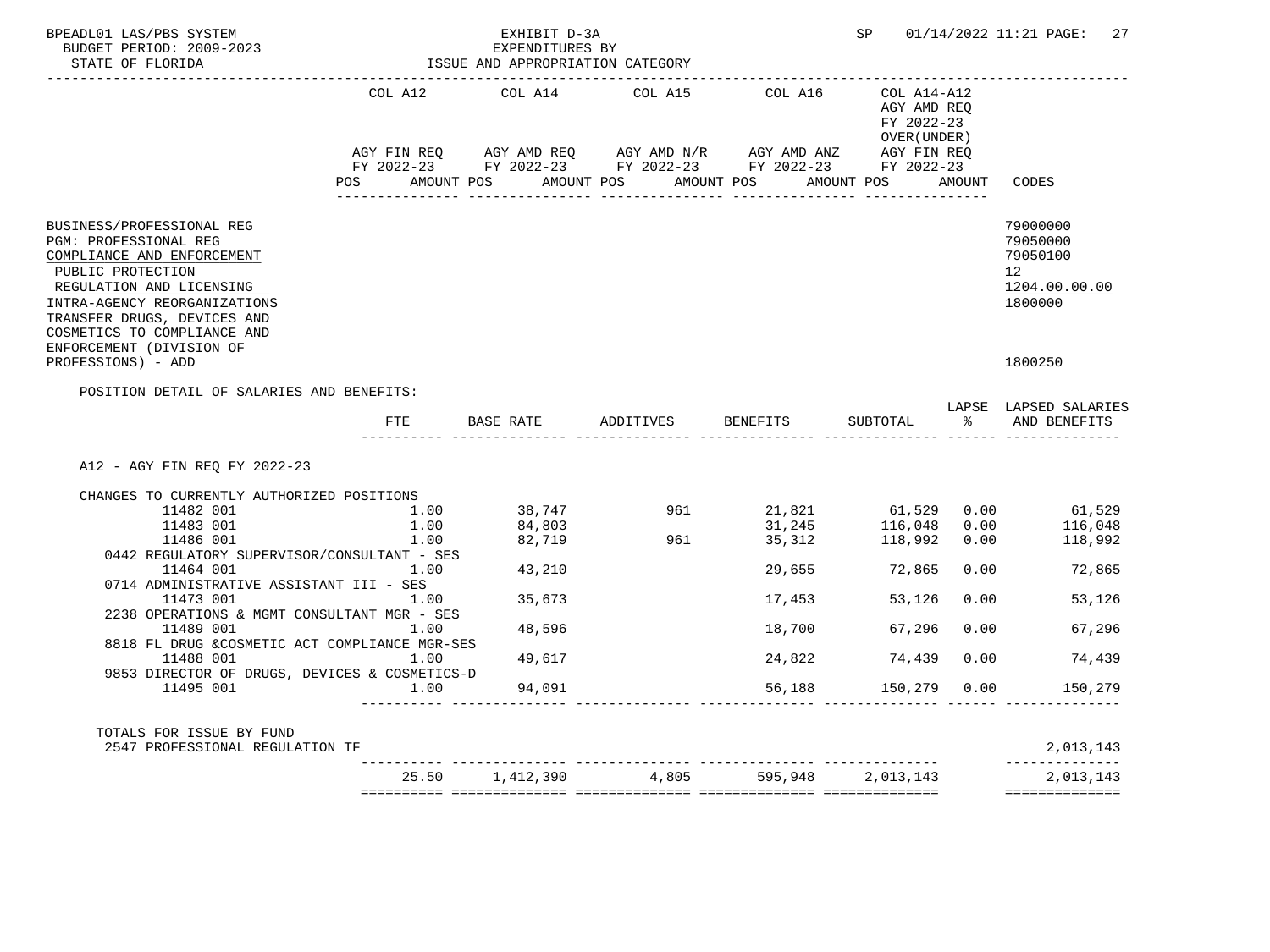| COL A12 COL A14 COL A15<br>COL A16<br>COL A14-A12<br>AGY AMD REO<br>FY 2022-23<br>OVER (UNDER)<br>AGY FIN REQ AGY AMD REQ AGY AMD N/R AGY AMD ANZ AGY FIN REQ<br>FY 2022-23 FY 2022-23 FY 2022-23 FY 2022-23 FY 2022-23<br>AMOUNT POS<br>AMOUNT POS<br>AMOUNT POS<br>AMOUNT POS<br><b>POS</b><br>AMOUNT<br>CODES<br>79000000<br>BUSINESS/PROFESSIONAL REG<br>79050000<br>PGM: PROFESSIONAL REG<br>79050100<br>COMPLIANCE AND ENFORCEMENT<br>PUBLIC PROTECTION<br>12 <sup>°</sup><br>REGULATION AND LICENSING<br>INTRA-AGENCY REORGANIZATIONS<br>1800000<br>TRANSFER DRUGS, DEVICES AND<br>COSMETICS TO COMPLIANCE AND<br>ENFORCEMENT (DIVISION OF<br>PROFESSIONS) - ADD<br>1800250<br>POSITION DETAIL OF SALARIES AND BENEFITS:<br>LAPSE LAPSED SALARIES<br>BASE RATE<br>ADDITIVES<br><b>BENEFITS</b><br>SUBTOTAL<br>ႜೢ<br><b>FTE</b><br>A12 - AGY FIN REQ FY 2022-23<br>CHANGES TO CURRENTLY AUTHORIZED POSITIONS<br>RA06 RATE ADJ - NO FTE - NO SALARY - NO BENEFITS<br>R0801 001<br>181,331<br>TOTAL SALARY RATE<br>181,331<br>OTHER SALARY AMOUNT<br>2547 PROFESSIONAL REGULATION TF | BPEADL01 LAS/PBS SYSTEM<br>BUDGET PERIOD: 2009-2023<br>STATE OF FLORIDA | EXHIBIT D-3A<br>EXPENDITURES BY<br>ISSUE AND APPROPRIATION CATEGORY |  | SP | 01/14/2022 11:21 PAGE:<br>28  |
|------------------------------------------------------------------------------------------------------------------------------------------------------------------------------------------------------------------------------------------------------------------------------------------------------------------------------------------------------------------------------------------------------------------------------------------------------------------------------------------------------------------------------------------------------------------------------------------------------------------------------------------------------------------------------------------------------------------------------------------------------------------------------------------------------------------------------------------------------------------------------------------------------------------------------------------------------------------------------------------------------------------------------------------------------------------------------------------|-------------------------------------------------------------------------|---------------------------------------------------------------------|--|----|-------------------------------|
|                                                                                                                                                                                                                                                                                                                                                                                                                                                                                                                                                                                                                                                                                                                                                                                                                                                                                                                                                                                                                                                                                          |                                                                         |                                                                     |  |    |                               |
|                                                                                                                                                                                                                                                                                                                                                                                                                                                                                                                                                                                                                                                                                                                                                                                                                                                                                                                                                                                                                                                                                          |                                                                         |                                                                     |  |    | 1204.00.00.00                 |
|                                                                                                                                                                                                                                                                                                                                                                                                                                                                                                                                                                                                                                                                                                                                                                                                                                                                                                                                                                                                                                                                                          |                                                                         |                                                                     |  |    |                               |
|                                                                                                                                                                                                                                                                                                                                                                                                                                                                                                                                                                                                                                                                                                                                                                                                                                                                                                                                                                                                                                                                                          |                                                                         |                                                                     |  |    |                               |
|                                                                                                                                                                                                                                                                                                                                                                                                                                                                                                                                                                                                                                                                                                                                                                                                                                                                                                                                                                                                                                                                                          |                                                                         |                                                                     |  |    | AND BENEFITS                  |
|                                                                                                                                                                                                                                                                                                                                                                                                                                                                                                                                                                                                                                                                                                                                                                                                                                                                                                                                                                                                                                                                                          |                                                                         |                                                                     |  |    |                               |
|                                                                                                                                                                                                                                                                                                                                                                                                                                                                                                                                                                                                                                                                                                                                                                                                                                                                                                                                                                                                                                                                                          |                                                                         |                                                                     |  |    |                               |
|                                                                                                                                                                                                                                                                                                                                                                                                                                                                                                                                                                                                                                                                                                                                                                                                                                                                                                                                                                                                                                                                                          |                                                                         |                                                                     |  |    |                               |
|                                                                                                                                                                                                                                                                                                                                                                                                                                                                                                                                                                                                                                                                                                                                                                                                                                                                                                                                                                                                                                                                                          |                                                                         |                                                                     |  |    | ==============                |
|                                                                                                                                                                                                                                                                                                                                                                                                                                                                                                                                                                                                                                                                                                                                                                                                                                                                                                                                                                                                                                                                                          |                                                                         |                                                                     |  |    | 238,115                       |
|                                                                                                                                                                                                                                                                                                                                                                                                                                                                                                                                                                                                                                                                                                                                                                                                                                                                                                                                                                                                                                                                                          |                                                                         |                                                                     |  |    | ______________<br>2, 251, 258 |
|                                                                                                                                                                                                                                                                                                                                                                                                                                                                                                                                                                                                                                                                                                                                                                                                                                                                                                                                                                                                                                                                                          |                                                                         |                                                                     |  |    | ==============                |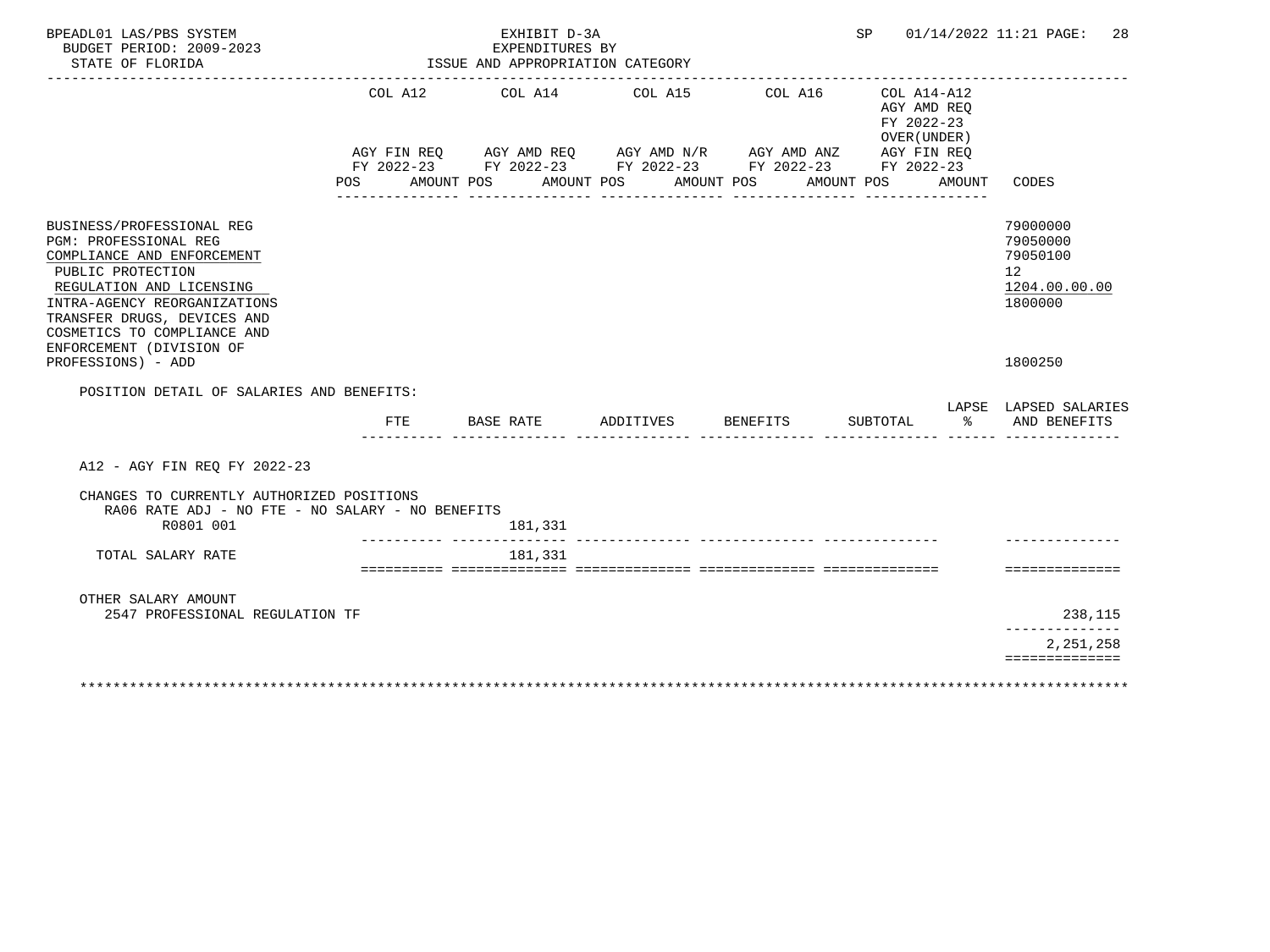| BPEADL01 LAS/PBS SYSTEM<br>BUDGET PERIOD: 2009-2023<br>STATE OF FLORIDA                                                                                                                                                                                                                     |  | EXPENDITURES BY<br>ISSUE AND APPROPRIATION CATEGORY                                            | EXHIBIT D-3A |  | SP |  | 01/14/2022 11:21 PAGE:                                       | 29                                                                 |  |
|---------------------------------------------------------------------------------------------------------------------------------------------------------------------------------------------------------------------------------------------------------------------------------------------|--|------------------------------------------------------------------------------------------------|--------------|--|----|--|--------------------------------------------------------------|--------------------------------------------------------------------|--|
|                                                                                                                                                                                                                                                                                             |  | COL A12 COL A14 COL A15 COL A16<br>AGY FIN REQ AGY AMD REQ AGY AMD N/R AGY AMD ANZ AGY FIN REQ |              |  |    |  | COL A14-A12<br>AGY AMD REO<br>FY 2022-23<br>OVER (UNDER)     |                                                                    |  |
|                                                                                                                                                                                                                                                                                             |  | FY 2022-23 FY 2022-23 FY 2022-23 FY 2022-23 FY 2022-23                                         |              |  |    |  |                                                              |                                                                    |  |
|                                                                                                                                                                                                                                                                                             |  |                                                                                                |              |  |    |  | POS AMOUNT POS AMOUNT POS AMOUNT POS AMOUNT POS AMOUNT CODES |                                                                    |  |
| BUSINESS/PROFESSIONAL REG<br><b>PGM: PROFESSIONAL REG</b><br>COMPLIANCE AND ENFORCEMENT<br>PUBLIC PROTECTION<br>REGULATION AND LICENSING<br>ESTIMATED EXPENDITURES REALIGNMENT<br>REALIGN BUDGET AUTHORITY FROM<br>CONTRACTED SERVICES TO ACOUISITION<br>OF MOTOR VEHICLES AND OPERATION OF |  |                                                                                                |              |  |    |  |                                                              | 79000000<br>79050000<br>79050100<br>12<br>1204.00.00.00<br>2000000 |  |
| MOTOR VEHICLES - DEDUCT<br>SPECIAL CATEGORIES<br>CONTRACTED SERVICES                                                                                                                                                                                                                        |  |                                                                                                |              |  |    |  |                                                              | 2000180<br>100000<br>100777                                        |  |
| PROFESSIONAL REGULATION TF-STATE 3,500-                                                                                                                                                                                                                                                     |  |                                                                                                |              |  |    |  |                                                              | 3,500 2547 1                                                       |  |
|                                                                                                                                                                                                                                                                                             |  |                                                                                                |              |  |    |  |                                                              |                                                                    |  |

## AGENCY ISSUE NARRATIVE:

2022-2023 BUDGET YEAR NARRATIVE: IT COMPONENT? NO

 The Department of Business and Professional Regulation requests to transfer \$3,500 from the Contracted Services appropriation category to the Acquisition of Motor Vehicles appropriation category in the Division of Drugs, Devices and Cosmetics (DDC).

 DDC Drug and Medical Gas Inspectors use state vehicles to perform mission critical inspections and respond to complaints. The DDC currently has a fleet of sixteen (16) vehicles and receives a recurring appropriation of \$16,500 in the Acquisition of Motor Vehicles appropriation category that allows for the replacement of one vehicle each year that meets the Department of Management Services replacement criteria.

 There are three vehicles on the current state purchasing contract below \$16,500 - a 2021 Nissan Versa subcompact for \$16,194 at one dealership and \$16,052 at another; or a 2021 Nissan Kicks for \$16,258. The current contract will expire in November 2021 and there is concern that once the new contract is executed, costs will increase and the division may not have any affordable options for vehicle replacement.

 The requested realignment will increase the current appropriation to \$20,000 which will ensure the division will have more options and sufficient budget for future vehicle replacement.

 Linkage to the Department of Business and Professional regulation Long Range Program Plan: Agency Goal #3 - Protect the health and safety of Floridians.

Linkage to the Florida Strategic Plan for Economic Development:

5.2 Improve the efficiency and effectiveness of government agencies at all levels.

 Budget Summary: Compliance and Enforcement Division of Division of Drugs, Devices and Cosmetics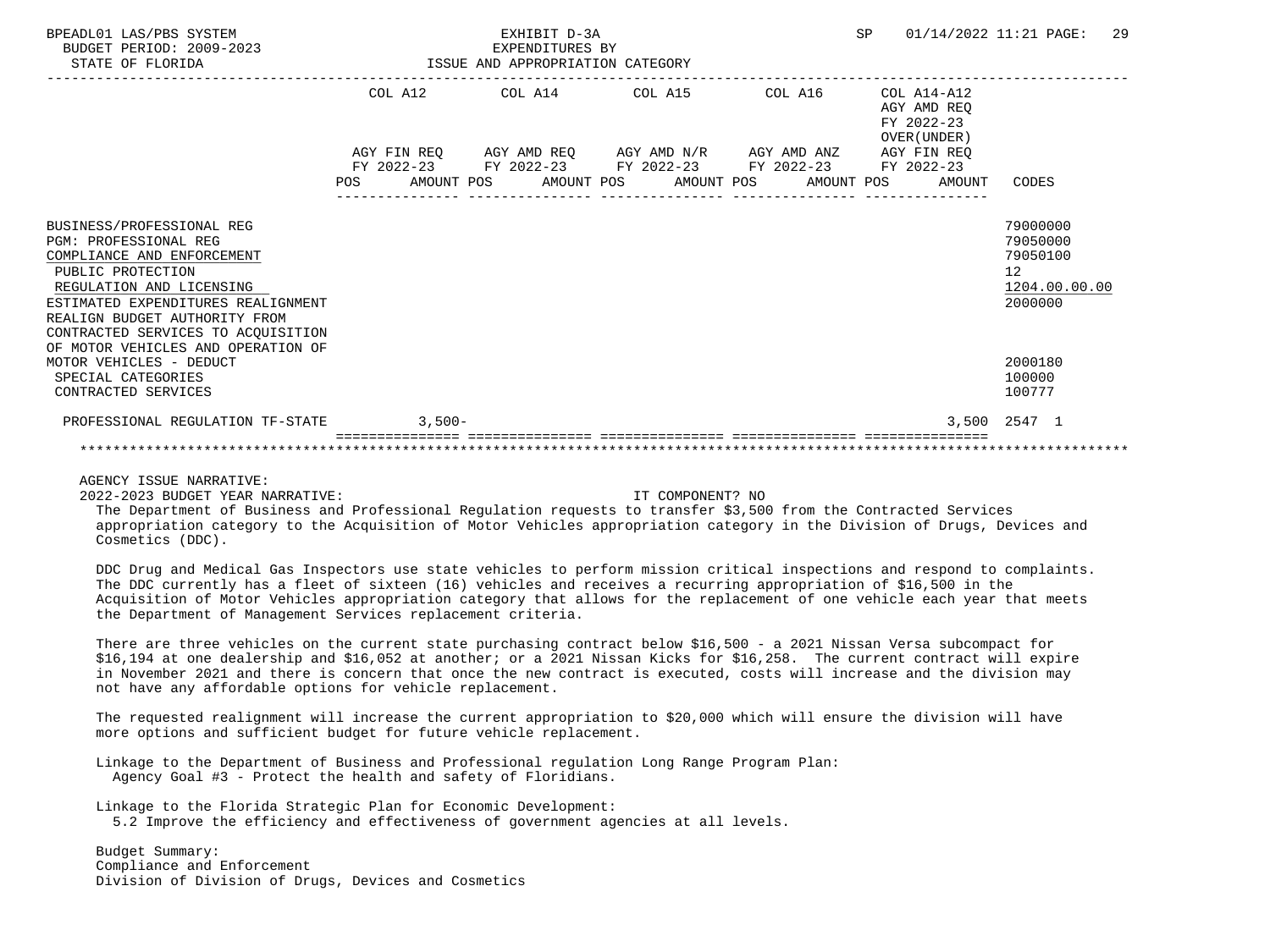| BPEADL01 LAS/PBS SYSTEM<br>BUDGET PERIOD: 2009-2023<br>STATE OF FLORIDA                                                                                                                                                                                                                                                         |                                | EXHIBIT D-3A<br>EXPENDITURES BY<br>ISSUE AND APPROPRIATION CATEGORY |                  |                                                                                                            | SP.                                                      | 01/14/2022 11:21 PAGE:<br>30                                       |
|---------------------------------------------------------------------------------------------------------------------------------------------------------------------------------------------------------------------------------------------------------------------------------------------------------------------------------|--------------------------------|---------------------------------------------------------------------|------------------|------------------------------------------------------------------------------------------------------------|----------------------------------------------------------|--------------------------------------------------------------------|
|                                                                                                                                                                                                                                                                                                                                 | COL A12                        |                                                                     |                  | COL A14 COL A15 COL A16                                                                                    | COL A14-A12<br>AGY AMD REQ<br>FY 2022-23<br>OVER (UNDER) |                                                                    |
|                                                                                                                                                                                                                                                                                                                                 | POS FOR THE POST OF THE STREET | AMOUNT POS AMOUNT POS                                               |                  | AGY FIN REQ AGY AMD REQ AGY AMD N/R AGY AMD ANZ AGY FIN REQ FY 2022-23 FY 2022-23 FY 2022-23<br>AMOUNT POS | AMOUNT POS<br>AMOUNT                                     | CODES                                                              |
| BUSINESS/PROFESSIONAL REG<br><b>PGM: PROFESSIONAL REG</b><br>COMPLIANCE AND ENFORCEMENT<br>PUBLIC PROTECTION<br>REGULATION AND LICENSING<br>ESTIMATED EXPENDITURES REALIGNMENT<br>REALIGN BUDGET AUTHORITY FROM<br>CONTRACTED SERVICES TO ACQUISITION<br>OF MOTOR VEHICLES AND OPERATION OF                                     |                                |                                                                     |                  |                                                                                                            |                                                          | 79000000<br>79050000<br>79050100<br>12<br>1204.00.00.00<br>2000000 |
| MOTOR VEHICLES - DEDUCT                                                                                                                                                                                                                                                                                                         |                                |                                                                     |                  |                                                                                                            |                                                          | 2000180                                                            |
| Professional Requlation Trust Fund<br>Contracted Services: (\$3,500)                                                                                                                                                                                                                                                            |                                |                                                                     |                  |                                                                                                            |                                                          |                                                                    |
| Amended Narrative after December 15, 2021                                                                                                                                                                                                                                                                                       |                                |                                                                     |                  |                                                                                                            |                                                          |                                                                    |
| The Department of Business and Professional Regulation is moving this issue to the 79050800 budget entity.                                                                                                                                                                                                                      |                                |                                                                     |                  |                                                                                                            |                                                          |                                                                    |
| REALIGN BUDGET AUTHORITY FROM<br>CONTRACTED SERVICES TO ACQUISITION<br>OF MOTOR VEHICLES AND OPERATION OF<br>MOTOR VEHICLES - ADD<br>SPECIAL CATEGORIES                                                                                                                                                                         |                                |                                                                     |                  |                                                                                                            |                                                          | 2000190<br>100000                                                  |
| ACQUISITION/MOTOR VEHICLES                                                                                                                                                                                                                                                                                                      |                                |                                                                     |                  |                                                                                                            |                                                          | 100021                                                             |
| PROFESSIONAL REGULATION TF-STATE                                                                                                                                                                                                                                                                                                | 3,500                          |                                                                     |                  |                                                                                                            |                                                          | $3,500 - 2547$ 1                                                   |
|                                                                                                                                                                                                                                                                                                                                 |                                |                                                                     |                  |                                                                                                            |                                                          |                                                                    |
| AGENCY ISSUE NARRATIVE:<br>2022-2023 BUDGET YEAR NARRATIVE:<br>The Department of Business and Professional Regulation requests to transfer \$3,500 from the Contracted Services<br>appropriation category to the Acquisition of Motor Vehicles appropriation category in the Division of Drugs, Devices and<br>Cosmetics (DDC). |                                |                                                                     | IT COMPONENT? NO |                                                                                                            |                                                          |                                                                    |
| DDC Drug and Medical Gas Inspectors use state vehicles to perform inspections and respond to complaints. The DDC<br>currently has a fleet of sixteen (16) vehicles and receives a recurring appropriation of \$16,500 in the Acquisition of                                                                                     |                                |                                                                     |                  |                                                                                                            |                                                          |                                                                    |

 Motor Vehicles appropriation category that allows for the replacement of one vehicle each year that meets the Department of Management Services replacement criteria.

There are three vehicles on the current state purchasing contract below \$16,500 - a 2021 Nissan Versa subcompact for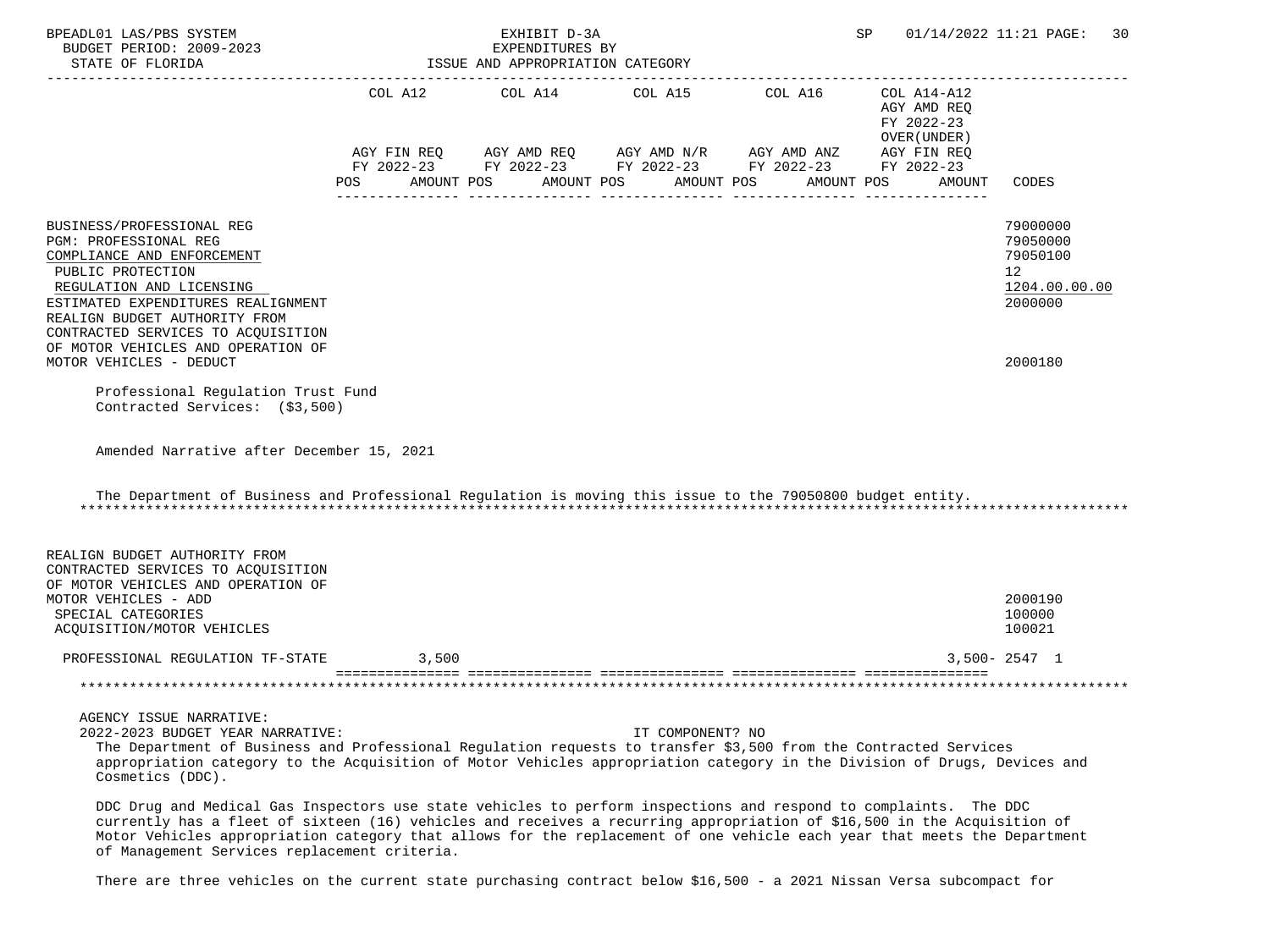| BPEADL01 LAS/PBS SYSTEM<br>BUDGET PERIOD: 2009-2023<br>STATE OF FLORIDA                                                               | SP<br>EXHIBIT D-3A<br>EXPENDITURES BY<br>ISSUE AND APPROPRIATION CATEGORY |             |  |                                                                        |  |  |  |             |  |                                                           | 01/14/2022 11:21 PAGE: 31                           |               |  |
|---------------------------------------------------------------------------------------------------------------------------------------|---------------------------------------------------------------------------|-------------|--|------------------------------------------------------------------------|--|--|--|-------------|--|-----------------------------------------------------------|-----------------------------------------------------|---------------|--|
|                                                                                                                                       |                                                                           |             |  | COL A12 COL A14 COL A15                                                |  |  |  | COL A16     |  | COL A14-A12<br>AGY AMD REO<br>FY 2022-23<br>OVER (UNDER ) |                                                     |               |  |
|                                                                                                                                       |                                                                           | AGY FIN REO |  | AGY AMD REO AGY AMD N/R<br>FY 2022-23 FY 2022-23 FY 2022-23 FY 2022-23 |  |  |  | AGY AMD ANZ |  | AGY FIN REO<br>FY 2022-23                                 |                                                     |               |  |
|                                                                                                                                       | POS                                                                       |             |  |                                                                        |  |  |  |             |  | AMOUNT POS AMOUNT POS AMOUNT POS AMOUNT POS AMOUNT CODES  |                                                     |               |  |
| BUSINESS/PROFESSIONAL REG<br><b>PGM: PROFESSIONAL REG</b><br>COMPLIANCE AND ENFORCEMENT<br>PUBLIC PROTECTION                          |                                                                           |             |  |                                                                        |  |  |  |             |  |                                                           | 79000000<br>79050000<br>79050100<br>12 <sup>°</sup> |               |  |
| REGULATION AND LICENSING<br>ESTIMATED EXPENDITURES REALIGNMENT<br>REALIGN BUDGET AUTHORITY FROM<br>CONTRACTED SERVICES TO ACOUISITION |                                                                           |             |  |                                                                        |  |  |  |             |  |                                                           | 2000000                                             | 1204.00.00.00 |  |
| OF MOTOR VEHICLES AND OPERATION OF<br>MOTOR VEHICLES - ADD                                                                            |                                                                           |             |  |                                                                        |  |  |  |             |  |                                                           | 2000190                                             |               |  |

 \$16,194 at one dealership and \$16,052 at another; or a 2021 Nissan Kicks for \$16,258. The current contract will expire in November 2021 and there is concern that once the new contract is executed, costs will increase and the division may not have any affordable options for vehicle replacement.

 The requested realignment will increase the current appropriation to \$20,000 which will ensure the division will have more options and sufficient budget for future vehicle replacement.

 Linkage to the Department of Business and Professional regulation Long Range Program Plan: Agency Goal #3 - Protect the health and safety of Floridians.

 Linkage to the Florida Strategic Plan for Economic Development: 5.2 Improve the efficiency and effectiveness of government agencies at all levels.

 Budget Summary: Compliance and Enforcement Division of Division of Drugs, Devices and Cosmetics Professional Regulation Trust Fund Acquisition of Motor Vehicles: \$3,500 Amended Narrative after December 15, 2021

 The Department of Business and Professional Regulation is moving this issue to the 79050800 budget entity. \*\*\*\*\*\*\*\*\*\*\*\*\*\*\*\*\*\*\*\*\*\*\*\*\*\*\*\*\*\*\*\*\*\*\*\*\*\*\*\*\*\*\*\*\*\*\*\*\*\*\*\*\*\*\*\*\*\*\*\*\*\*\*\*\*\*\*\*\*\*\*\*\*\*\*\*\*\*\*\*\*\*\*\*\*\*\*\*\*\*\*\*\*\*\*\*\*\*\*\*\*\*\*\*\*\*\*\*\*\*\*\*\*\*\*\*\*\*\*\*\*\*\*\*\*\*\*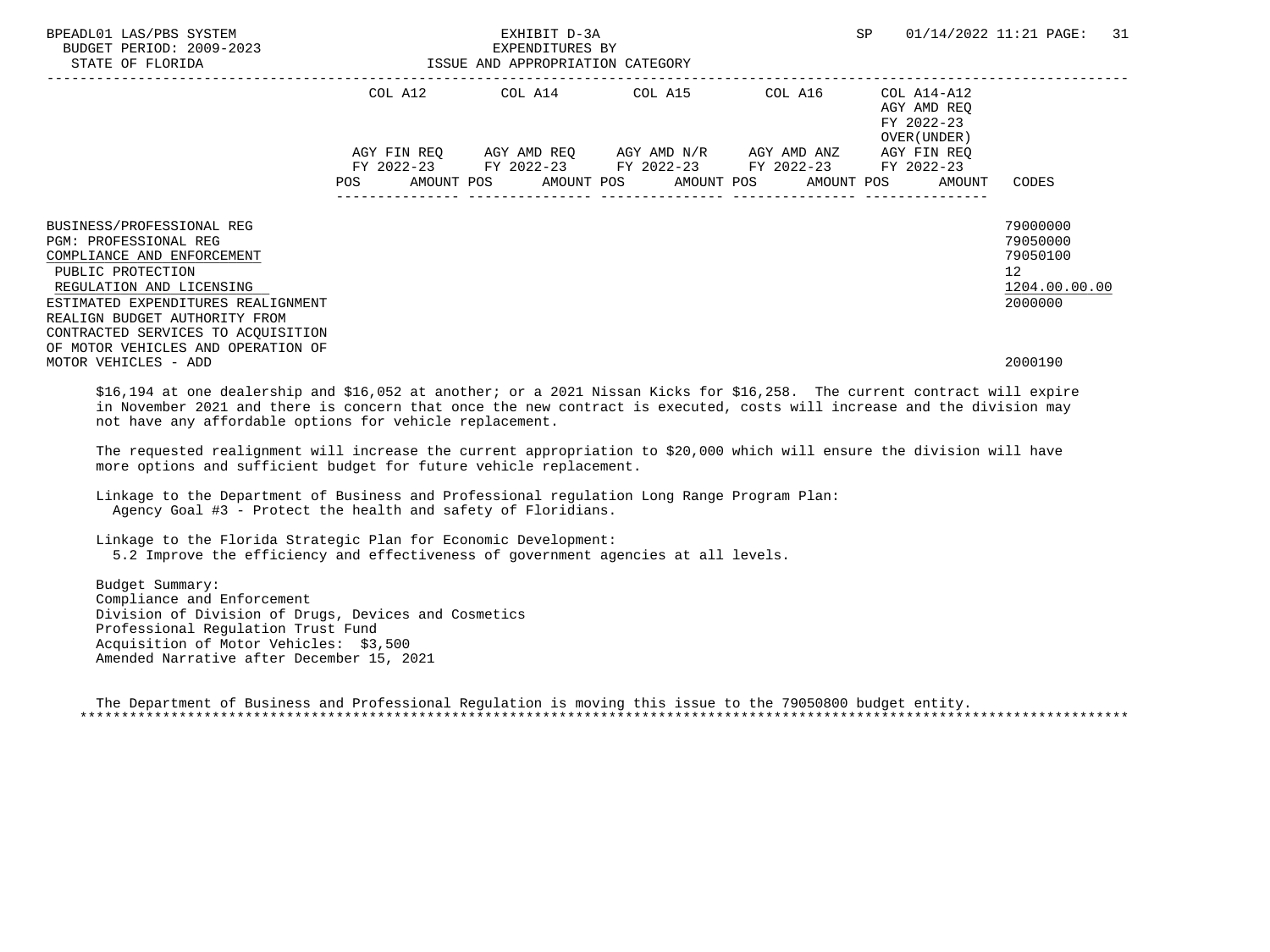| BPEADL01 LAS/PBS SYSTEM<br>BUDGET PERIOD: 2009-2023<br>STATE OF FLORIDA                                                                                                                                                                                            | ISSUE AND APPROPRIATION CATEGORY |  | EXHIBIT D-3A<br>EXPENDITURES BY |                                                                                                         | SP                                                                                                                                                                                          | 01/14/2022 11:21 PAGE: |  |        | 32                                                |               |  |
|--------------------------------------------------------------------------------------------------------------------------------------------------------------------------------------------------------------------------------------------------------------------|----------------------------------|--|---------------------------------|---------------------------------------------------------------------------------------------------------|---------------------------------------------------------------------------------------------------------------------------------------------------------------------------------------------|------------------------|--|--------|---------------------------------------------------|---------------|--|
|                                                                                                                                                                                                                                                                    |                                  |  | COL A12 COL A14 COL A15 COL A16 |                                                                                                         | $COL A14- A12$<br>AGY AMD REO<br>FY 2022-23<br>OVER (UNDER)<br>$\verb AGY FIN REQ  \qquad \verb AGY AMD REQ  \qquad \verb AGY AMD N/R  \qquad \verb AGY AMD ANZ  \qquad \verb AGY FIN REQ $ |                        |  |        |                                                   |               |  |
|                                                                                                                                                                                                                                                                    | FY 2022-23<br><b>POS</b>         |  |                                 | FY 2022-23 FY 2022-23 FY 2022-23 FY 2022-23<br>AMOUNT POS      AMOUNT POS     AMOUNT POS     AMOUNT POS |                                                                                                                                                                                             |                        |  | AMOUNT | CODES                                             |               |  |
| BUSINESS/PROFESSIONAL REG<br><b>PGM: PROFESSIONAL REG</b><br>COMPLIANCE AND ENFORCEMENT<br>PUBLIC PROTECTION<br>REGULATION AND LICENSING<br>PROGRAM REDUCTIONS<br>REDUCE LEASE OR LEASE-PURCHASE<br>EQUIPMENT APPROPRIATION IN THE<br>DIVISION OF CERTIFIED PUBLIC |                                  |  |                                 |                                                                                                         |                                                                                                                                                                                             |                        |  |        | 79000000<br>79050000<br>79050100<br>12<br>33V0000 | 1204.00.00.00 |  |
| ACCOUNTING<br>SPECIAL CATEGORIES<br>LEASE/PURCHASE/EOUIPMENT                                                                                                                                                                                                       |                                  |  |                                 |                                                                                                         |                                                                                                                                                                                             |                        |  |        | 33V0200<br>100000<br>105281                       |               |  |
| PROFESSIONAL REGULATION TF-STATE                                                                                                                                                                                                                                   |                                  |  | $6.270-$                        |                                                                                                         |                                                                                                                                                                                             |                        |  |        | $6.270 - 2547$ 1                                  |               |  |
|                                                                                                                                                                                                                                                                    |                                  |  |                                 |                                                                                                         |                                                                                                                                                                                             |                        |  |        |                                                   |               |  |

 AGENCY ISSUE NARRATIVE: 2022-2023 BUDGET YEAR NARRATIVE: IT COMPONENT? NO

Amended 2022-23 Narrative after December 15, 2021

 The Department of Business and Professional Regulation's amended request for Fiscal Year 2022-2023 includes a reduction of \$6,270 of Professional Regulation Trust Fund budget authority in the Lease/Purchase/Equipment category to align the Department of Business and Professional Regulation's budget with anticipated utilization.

 The department uses this appropriation to pay a 48-month contract with Konica Minolta, a maintenance agreement, and to cover costs of the division's postage machine. Following the reduction, the total remaining appropriation will be \$9,000, which is sufficient to cover anticipated obligations.

 This issue was included in the department's VIIIB-2 reduction exercise and will have a minimal impact on the department's operations.

 Summary: This is a new issue. \*\*\*\*\*\*\*\*\*\*\*\*\*\*\*\*\*\*\*\*\*\*\*\*\*\*\*\*\*\*\*\*\*\*\*\*\*\*\*\*\*\*\*\*\*\*\*\*\*\*\*\*\*\*\*\*\*\*\*\*\*\*\*\*\*\*\*\*\*\*\*\*\*\*\*\*\*\*\*\*\*\*\*\*\*\*\*\*\*\*\*\*\*\*\*\*\*\*\*\*\*\*\*\*\*\*\*\*\*\*\*\*\*\*\*\*\*\*\*\*\*\*\*\*\*\*\*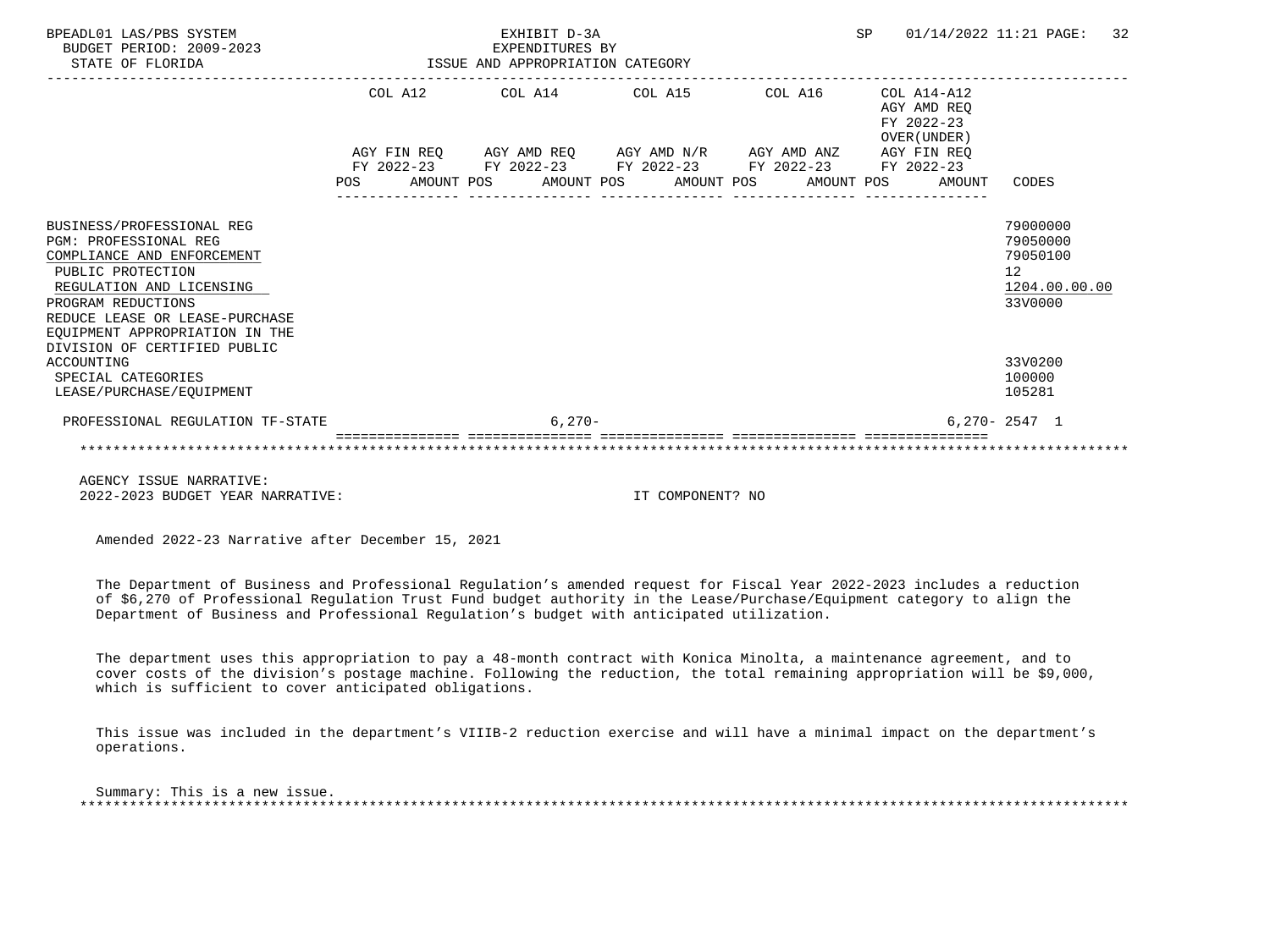| BPEADL01 LAS/PBS SYSTEM<br>BUDGET PERIOD: 2009-2023<br>STATE OF FLORIDA                                                                                        | EXHIBIT D-3A<br>SP<br>EXPENDITURES BY<br>EXPENDITURES BY<br>ISSUE AND APPROPRIATION CATEGORY |                                                                           |  |          |  |                  |                                                             |  |             | 01/14/2022 11:21 PAGE: 33 |                                                                    |  |
|----------------------------------------------------------------------------------------------------------------------------------------------------------------|----------------------------------------------------------------------------------------------|---------------------------------------------------------------------------|--|----------|--|------------------|-------------------------------------------------------------|--|-------------|---------------------------|--------------------------------------------------------------------|--|
|                                                                                                                                                                |                                                                                              | COL A12 COL A14 COL A15 COL A16 COL A14-A12<br>FY 2022-23<br>OVER (UNDER) |  |          |  |                  |                                                             |  | AGY AMD REO |                           |                                                                    |  |
|                                                                                                                                                                |                                                                                              |                                                                           |  |          |  |                  | AGY FIN REQ AGY AMD REQ AGY AMD N/R AGY AMD ANZ AGY FIN REQ |  |             |                           |                                                                    |  |
|                                                                                                                                                                |                                                                                              | FY 2022-23 FY 2022-23 FY 2022-23 FY 2022-23 FY 2022-23                    |  |          |  |                  |                                                             |  |             |                           |                                                                    |  |
|                                                                                                                                                                |                                                                                              | POS AMOUNT POS AMOUNT POS AMOUNT POS AMOUNT POS                           |  |          |  |                  |                                                             |  |             | AMOUNT                    | CODES                                                              |  |
| BUSINESS/PROFESSIONAL REG<br><b>PGM: PROFESSIONAL REG</b><br>COMPLIANCE AND ENFORCEMENT<br>PUBLIC PROTECTION<br>REGULATION AND LICENSING<br>PROGRAM REDUCTIONS |                                                                                              |                                                                           |  |          |  |                  |                                                             |  |             |                           | 79000000<br>79050000<br>79050100<br>12<br>1204.00.00.00<br>33V0000 |  |
| REDUCE LEASE OR LEASE-PURCHASE<br>EQUIPMENT APPROPRIATION IN THE                                                                                               |                                                                                              |                                                                           |  |          |  |                  |                                                             |  |             |                           |                                                                    |  |
| DIVISION OF REAL ESTATE<br>SPECIAL CATEGORIES<br>LEASE/PURCHASE/EOUIPMENT                                                                                      |                                                                                              |                                                                           |  |          |  |                  |                                                             |  |             |                           | 33V0210<br>100000<br>105281                                        |  |
| PROFESSIONAL REGULATION TF-STATE                                                                                                                               |                                                                                              |                                                                           |  | $5,000-$ |  |                  |                                                             |  |             |                           | $5,000 - 2547$ 1                                                   |  |
|                                                                                                                                                                |                                                                                              |                                                                           |  |          |  |                  |                                                             |  |             |                           |                                                                    |  |
| AGENCY ISSUE NARRATIVE:<br>2022-2023 BUDGET YEAR NARRATIVE:                                                                                                    |                                                                                              |                                                                           |  |          |  | IT COMPONENT? NO |                                                             |  |             |                           |                                                                    |  |

 The Department of Business and Professional Regulation's amended request for Fiscal Year 2022-2023 includes a reduction of \$5,000 of Professional Regulation Trust Fund budget authority in the Lease/Purchase/Equipment category to align the Department of Business and Professional Regulation's budget with anticipated utilization.

 This category is used mostly for a monthly copier lease. The reduction is based off of historical expenditures and the various offices in the department will monitor copier use to avoid overages.

 This issue was included in the department's VIIIB-2 reduction exercise and will have a minimal impact on the department's operations.

 Summary: This is a new issue. \*\*\*\*\*\*\*\*\*\*\*\*\*\*\*\*\*\*\*\*\*\*\*\*\*\*\*\*\*\*\*\*\*\*\*\*\*\*\*\*\*\*\*\*\*\*\*\*\*\*\*\*\*\*\*\*\*\*\*\*\*\*\*\*\*\*\*\*\*\*\*\*\*\*\*\*\*\*\*\*\*\*\*\*\*\*\*\*\*\*\*\*\*\*\*\*\*\*\*\*\*\*\*\*\*\*\*\*\*\*\*\*\*\*\*\*\*\*\*\*\*\*\*\*\*\*\*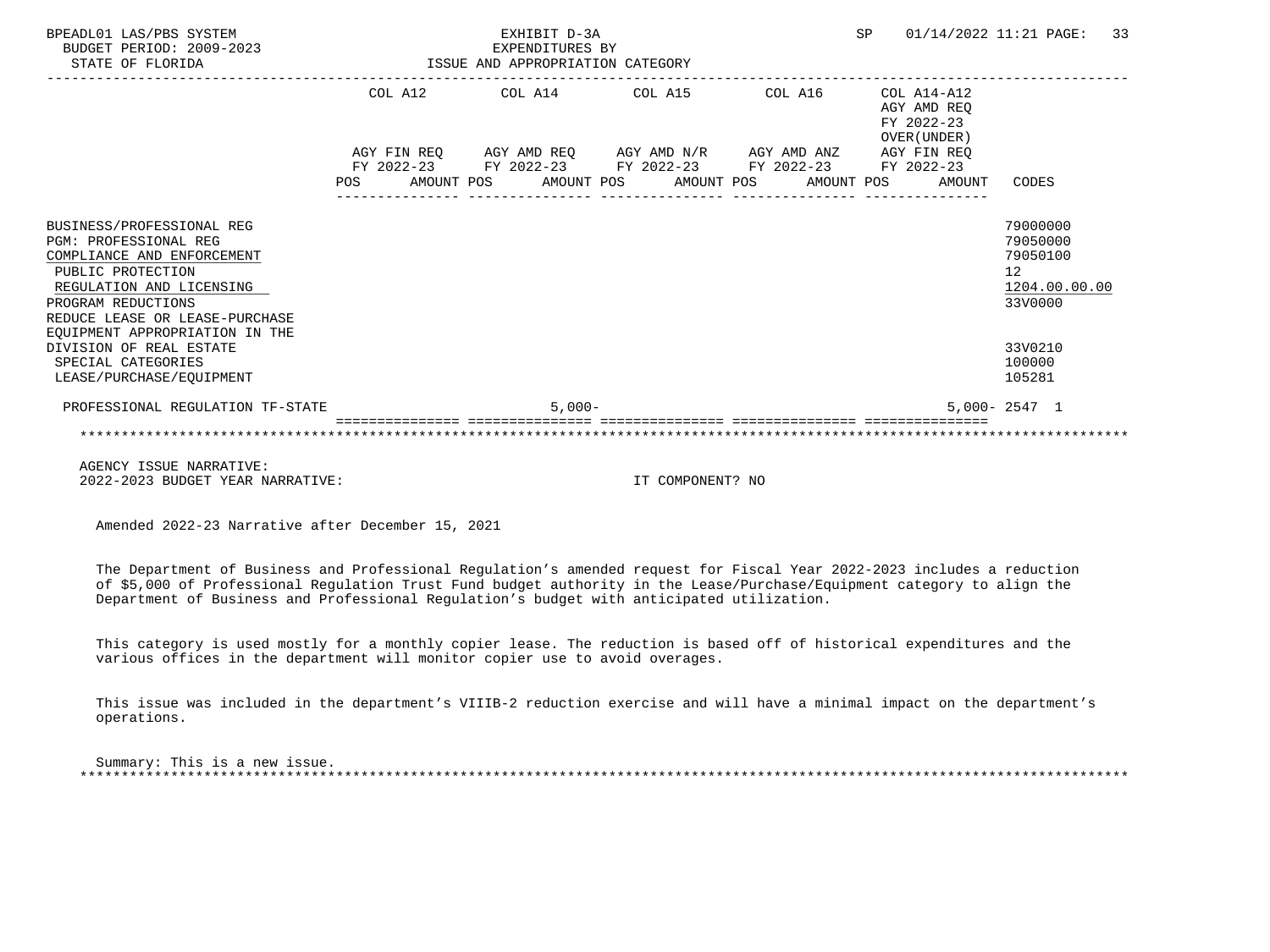| BPEADL01 LAS/PBS SYSTEM<br>BUDGET PERIOD: 2009-2023<br>STATE OF FLORIDA                                                                                                                                                            |     | EXHIBIT D-3A<br>EXPENDITURES BY<br>ISSUE AND APPROPRIATION CATEGORY                                                                                       |                                                              | SP | $01/14/2022$ 11:21 PAGE: 34 |                                                                                 |
|------------------------------------------------------------------------------------------------------------------------------------------------------------------------------------------------------------------------------------|-----|-----------------------------------------------------------------------------------------------------------------------------------------------------------|--------------------------------------------------------------|----|-----------------------------|---------------------------------------------------------------------------------|
|                                                                                                                                                                                                                                    |     | COL A12 COL A14 COL A15 COL A16                                                                                                                           | $COL A14 - A12$<br>AGY AMD REO<br>FY 2022-23<br>OVER (UNDER) |    |                             |                                                                                 |
|                                                                                                                                                                                                                                    | POS | AGY FIN REO AGY AMD REO AGY AMD N/R AGY AMD ANZ AGY FIN REO<br>FY 2022-23 FY 2022-23 FY 2022-23 FY 2022-23 FY 2022-23<br>AMOUNT POS AMOUNT POS AMOUNT POS |                                                              |    | AMOUNT POS<br>AMOUNT        | CODES                                                                           |
| BUSINESS/PROFESSIONAL REG<br><b>PGM: PROFESSIONAL REG</b><br>COMPLIANCE AND ENFORCEMENT<br>PUBLIC PROTECTION<br>REGULATION AND LICENSING<br>FUND SHIFT<br>TRANSFER THE ADMINISTRATIVE TRUST<br>FUND TO THE PROFESSIONAL REGULATION |     |                                                                                                                                                           |                                                              |    |                             | 79000000<br>79050000<br>79050100<br>12 <sup>°</sup><br>1204.00.00.00<br>3400000 |
| TRUST FUND - DEDUCT<br>SALARIES AND BENEFITS                                                                                                                                                                                       |     |                                                                                                                                                           |                                                              |    |                             | 3400150<br>010000                                                               |
| ADMINISTRATIVE TRUST FUND -STATE                                                                                                                                                                                                   |     | 11,156-                                                                                                                                                   |                                                              |    |                             | 11,156-2021 1                                                                   |
|                                                                                                                                                                                                                                    |     |                                                                                                                                                           |                                                              |    |                             |                                                                                 |
| ACUMOU TOOUT MADDATIUM                                                                                                                                                                                                             |     |                                                                                                                                                           |                                                              |    |                             |                                                                                 |

 AGENCY ISSUE NARRATIVE: 2022-2023 BUDGET YEAR NARRATIVE: IT COMPONENT? NO

Amended 2022-23 Narrative after December 15, 2021

 The Department of Business and Professional Regulation's amended request for Fiscal Year 2022-2023 includes a fund shift of \$11,156 from the Administrative Trust Fund to the Professional Regulation Trust Fund within the Compliance and Enforcement budget entity. This fund shift is associated with the transfer of Other Personal Services funds to Salaries and Benefits to provide competitive pay increases for senior attorneys and senior arbitration attorneys (issue codes 5200A10 and 5200A20).

| Summary: This issue is a fund shift that nets to zero with issue codes 3400140 and 3400150. |  |  |  |  |  |  |  |  |  |  |  |
|---------------------------------------------------------------------------------------------|--|--|--|--|--|--|--|--|--|--|--|
|                                                                                             |  |  |  |  |  |  |  |  |  |  |  |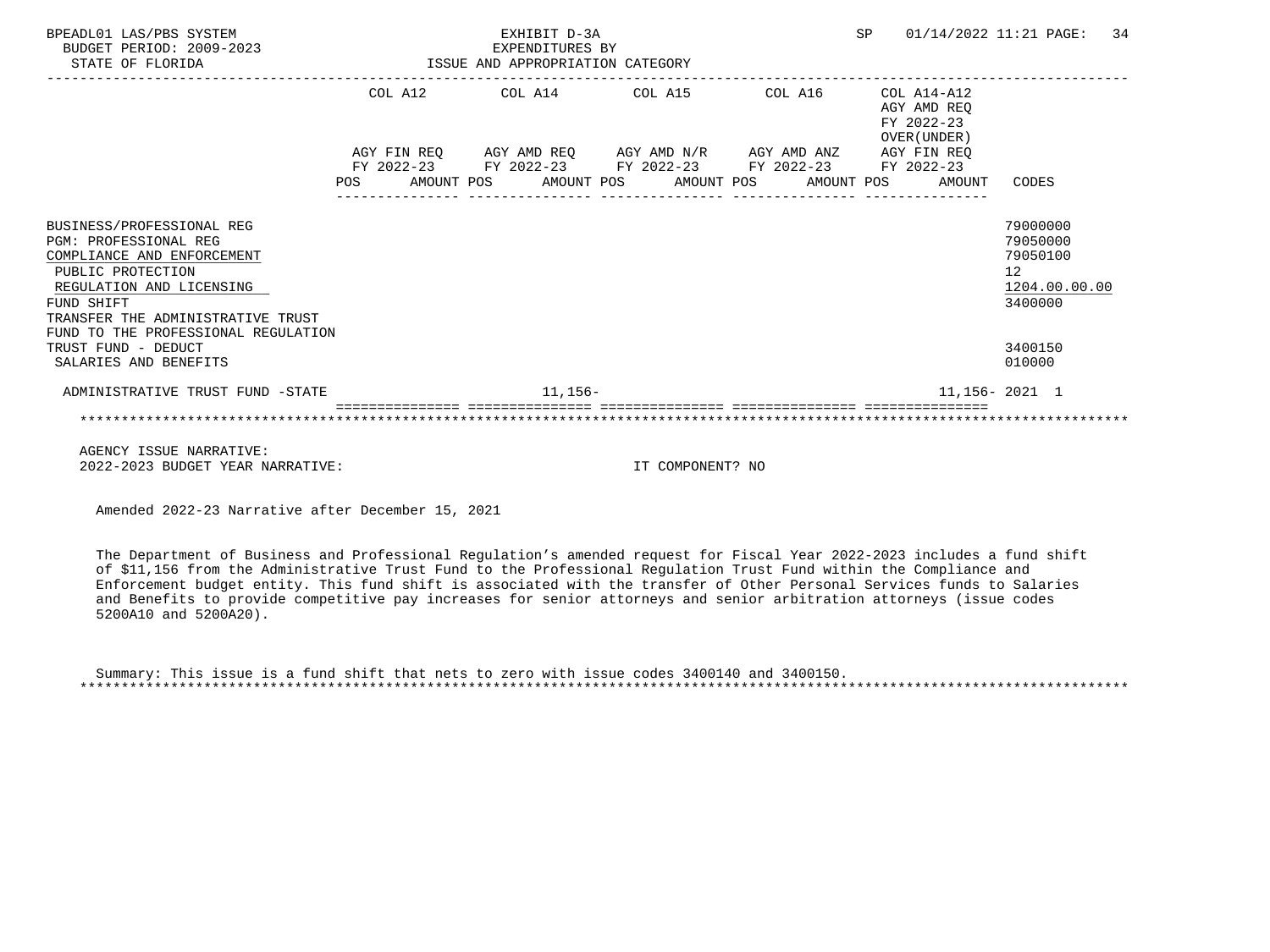| BPEADL01 LAS/PBS SYSTEM<br>BUDGET PERIOD: 2009-2023<br>STATE OF FLORIDA                                                                                                                                                                            |                | EXHIBIT D-3A<br>EXPENDITURES BY<br>ISSUE AND APPROPRIATION CATEGORY | SP                    | 01/14/2022 11:21 PAGE: 35                                                                                                                      |                                                                                  |                                                                               |
|----------------------------------------------------------------------------------------------------------------------------------------------------------------------------------------------------------------------------------------------------|----------------|---------------------------------------------------------------------|-----------------------|------------------------------------------------------------------------------------------------------------------------------------------------|----------------------------------------------------------------------------------|-------------------------------------------------------------------------------|
|                                                                                                                                                                                                                                                    | COL A12<br>POS | COL A14<br>AMOUNT POS                                               | COL A15<br>AMOUNT POS | COL A16<br>AGY FIN REQ AGY AMD REQ AGY AMD N/R AGY AMD ANZ AGY FIN REQ<br>FY 2022-23 FY 2022-23 FY 2022-23 FY 2022-23 FY 2022-23<br>AMOUNT POS | COL A14-A12<br>AGY AMD REQ<br>FY 2022-23<br>OVER (UNDER)<br>AMOUNT POS<br>AMOUNT | CODES                                                                         |
| BUSINESS/PROFESSIONAL REG<br>PGM: PROFESSIONAL REG<br>COMPLIANCE AND ENFORCEMENT<br>PUBLIC PROTECTION<br>REGULATION AND LICENSING<br>FUND SHIFT<br>TRANSFER THE ADMINISTRATIVE TRUST<br>FUND TO THE PROFESSIONAL REGULATION<br>TRUST FUND - DEDUCT |                |                                                                     |                       |                                                                                                                                                |                                                                                  | 79000000<br>79050000<br>79050100<br>12<br>1204.00.00.00<br>3400000<br>3400150 |
| POSITION DETAIL OF SALARIES AND BENEFITS:                                                                                                                                                                                                          |                |                                                                     |                       |                                                                                                                                                |                                                                                  | LAPSE LAPSED SALARIES                                                         |
|                                                                                                                                                                                                                                                    | FTE            | BASE RATE                                                           | ADDITIVES             | BENEFITS                                                                                                                                       | SUBTOTAL<br>$\frac{1}{6}$                                                        | AND BENEFITS                                                                  |
| A14 - AGY AMD REQ FY 2022-23<br>CHANGES TO CURRENTLY AUTHORIZED POSITIONS<br>OTHER SALARY AMOUNT<br>2021 ADMINISTRATIVE TRUST FUND                                                                                                                 |                |                                                                     |                       |                                                                                                                                                |                                                                                  | 11,156–<br>-------------<br>11,156–<br>==============                         |
|                                                                                                                                                                                                                                                    |                |                                                                     |                       |                                                                                                                                                |                                                                                  |                                                                               |
| INCREASED PERSONNEL COSTS<br>COMPETITIVE PAY ADJUSTMENT TO<br>ATTRACT AND RETAIN QUALIFIED AND<br>EXPERIENCED SENIOR ATTORNEYS AND<br>CONDO ARBITRATION ATTORNEYS - ADD                                                                            |                |                                                                     |                       |                                                                                                                                                |                                                                                  | 5200000<br>5200A20                                                            |
| SALARY RATE<br>$SALARY RATE$ 9,417                                                                                                                                                                                                                 |                | 9,417                                                               |                       |                                                                                                                                                |                                                                                  | 000000                                                                        |
| SALARIES AND BENEFITS                                                                                                                                                                                                                              |                |                                                                     |                       |                                                                                                                                                |                                                                                  | 010000                                                                        |
| PROFESSIONAL REGULATION TF-STATE                                                                                                                                                                                                                   |                | 11,156 11,156                                                       |                       |                                                                                                                                                |                                                                                  | 2547 1                                                                        |
| TOTAL: COMPETITIVE PAY ADJUSTMENT TO<br>ATTRACT AND RETAIN QUALIFIED AND<br>EXPERIENCED SENIOR ATTORNEYS AND<br>CONDO ARBITRATION ATTORNEYS - ADD<br>TOTAL ISSUE $11,156$                                                                          |                | 11,156                                                              |                       |                                                                                                                                                |                                                                                  | 5200A20                                                                       |
| TOTAL SALARY RATE 9,417                                                                                                                                                                                                                            |                | 9,417                                                               |                       |                                                                                                                                                |                                                                                  |                                                                               |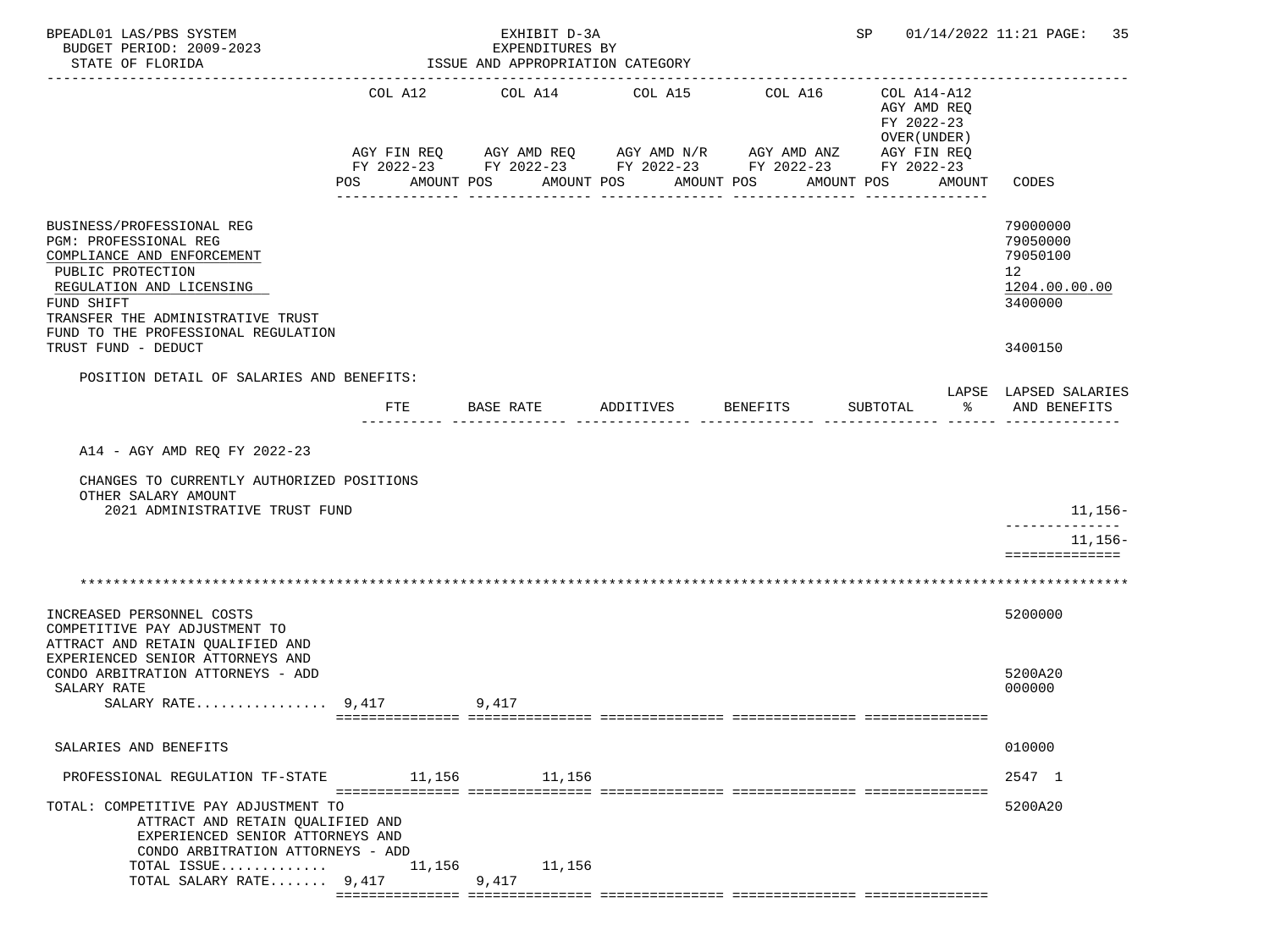| BPEADL01 LAS/PBS SYSTEM<br>BUDGET PERIOD: 2009-2023<br>STATE OF FLORIDA                                                                                                                                                                                                        | EXHIBIT D-3A<br>EXPENDITURES BY<br>ISSUE AND APPROPRIATION CATEGORY |                           |  |                                                                                    |  |                       | SP         | 01/14/2022 11:21 PAGE: |                                                          |                                                                | 36            |  |
|--------------------------------------------------------------------------------------------------------------------------------------------------------------------------------------------------------------------------------------------------------------------------------|---------------------------------------------------------------------|---------------------------|--|------------------------------------------------------------------------------------|--|-----------------------|------------|------------------------|----------------------------------------------------------|----------------------------------------------------------------|---------------|--|
|                                                                                                                                                                                                                                                                                | COL A12                                                             |                           |  | COL A14 COL A15                                                                    |  |                       | COL A16    |                        | COL A14-A12<br>AGY AMD REO<br>FY 2022-23<br>OVER (UNDER) |                                                                |               |  |
|                                                                                                                                                                                                                                                                                | POS                                                                 | AGY FIN REO<br>AMOUNT POS |  | AGY AMD REO AGY AMD N/R AGY AMD ANZ<br>FY 2022-23 FY 2022-23 FY 2022-23 FY 2022-23 |  | AMOUNT POS AMOUNT POS | AMOUNT POS |                        | AGY FIN REO<br>FY 2022-23<br>AMOUNT                      | CODES                                                          |               |  |
| BUSINESS/PROFESSIONAL REG<br><b>PGM: PROFESSIONAL REG</b><br>COMPLIANCE AND ENFORCEMENT<br>PUBLIC PROTECTION<br>REGULATION AND LICENSING<br>INCREASED PERSONNEL COSTS<br>COMPETITIVE PAY ADJUSTMENT TO<br>ATTRACT AND RETAIN QUALIFIED AND<br>EXPERIENCED SENIOR ATTORNEYS AND |                                                                     |                           |  |                                                                                    |  |                       |            |                        |                                                          | 79000000<br>79050000<br>79050100<br>12 <sup>°</sup><br>5200000 | 1204.00.00.00 |  |
| CONDO ARBITRATION ATTORNEYS - ADD                                                                                                                                                                                                                                              |                                                                     |                           |  |                                                                                    |  |                       |            |                        |                                                          | 5200A20                                                        |               |  |

AGENCY ISSUE NARRATIVE:

2022-2023 BUDGET YEAR NARRATIVE: IT COMPONENT? NO

 The Department of Business and Professional Regulation's (Department) Office of the General Counsel (OGC) has identified unobligated Other Personal Services (OPS) budget authority that can be transferred to fund needed budget authority in the Salaries and Benefits appropriation to provide competitive pay rates to attract quality, highly motivated applicants and retain experienced Senior Attorneys within the OGC, including Condominium Arbitration Senior Attorneys, and the Divisions of Certified Public Accounting and Real Estate Legal Units.

 The OGC supports the Department's mission to protect the public health, safety, and welfare and to license efficiently and regulate fairly. The OGC serves as the legal advocate for the Department that includes defending departmental rules at the Division of Administrative Hearings, justifying proposed discipline on an errant licensee to professional licensing boards, or prosecuting violations of statutes or rules across a variety of regulated professions and industries. The OGC ensures the Department's goals are met by providing quality legal representation.

 In recent years, the OGC has been challenged with three primary obstacles related to Attorney and Senior Attorney positions:

- 1. Attracting well-qualified candidates;
- 2. High volume caseloads; and
- 3. Turnover

 The OGC conducted a general review of Senior Attorneys and Condominium Arbitration Attorneys positions which included a comparison of pay rates to other state agencies. The Department's Senior Attorneys currently rank 24th out of 25 state agencies. The current average of the 25 state agencies reviewed is \$67,604.60.

 In order to attract and maintain well qualified staff and bring caseloads down, it is imperative that the OGC increase starting salaries and offer competitive pay. Increasing starting salaries will provide the Department with talented attorneys to reduce turnover and support the Department's mission to License Efficiently and Regulate Fairly.

 The OGC is in need of additional salary rate and budget authority to provide an annual minimum salary of \$58,223.10 for Senior Attorneys (Class Code 7738) and an annual minimum salary of \$60,230.71 for Condominium Arbitration Senior Attorneys (Class Code 7738). This request includes the amount needed to fill vacant positions at the proposed new minimums and bring currently filled positions that are below the proposed new minimums up to the new minimum. In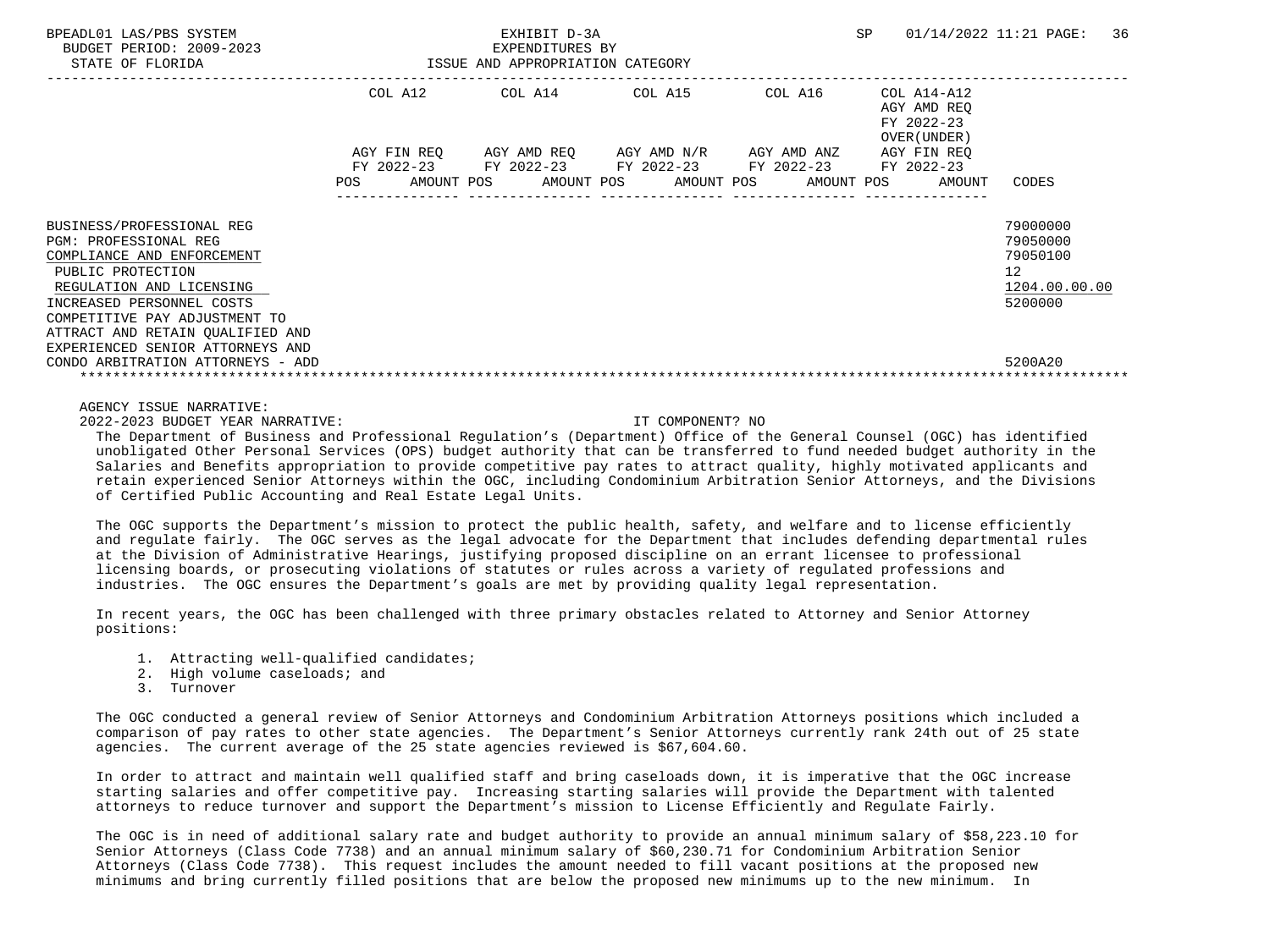| BPEADL01 LAS/PBS SYSTEM<br>BUDGET PERIOD: 2009-2023<br>STATE OF FLORIDA                                                                                                                                                                                                 | ISSUE AND APPROPRIATION CATEGORY | EXHIBIT D-3A<br>EXPENDITURES BY | SP                                                                                                                                                                        | 01/14/2022 11:21 PAGE: 37                                |                                                                                 |
|-------------------------------------------------------------------------------------------------------------------------------------------------------------------------------------------------------------------------------------------------------------------------|----------------------------------|---------------------------------|---------------------------------------------------------------------------------------------------------------------------------------------------------------------------|----------------------------------------------------------|---------------------------------------------------------------------------------|
|                                                                                                                                                                                                                                                                         |                                  |                                 | COL A12 COL A14 COL A15 COL A16                                                                                                                                           | COL A14-A12<br>AGY AMD REO<br>FY 2022-23<br>OVER (UNDER) |                                                                                 |
|                                                                                                                                                                                                                                                                         |                                  |                                 | AGY FIN REQ 6GY AMD REQ 6GY AMD N/R 6GY AMD ANZ<br>FY 2022-23 FY 2022-23 FY 2022-23 FY 2022-23 FY 2022-23<br>POS AMOUNT POS AMOUNT POS AMOUNT POS AMOUNT POS AMOUNT CODES | AGY FIN REO                                              |                                                                                 |
| BUSINESS/PROFESSIONAL REG<br>PGM: PROFESSIONAL REG<br>COMPLIANCE AND ENFORCEMENT<br>PUBLIC PROTECTION<br>REGULATION AND LICENSING<br>INCREASED PERSONNEL COSTS<br>COMPETITIVE PAY ADJUSTMENT TO<br>ATTRACT AND RETAIN QUALIFIED AND<br>EXPERIENCED SENIOR ATTORNEYS AND |                                  |                                 |                                                                                                                                                                           |                                                          | 79000000<br>79050000<br>79050100<br>12 <sup>°</sup><br>1204.00.00.00<br>5200000 |
| CONDO ARBITRATION ATTORNEYS - ADD                                                                                                                                                                                                                                       |                                  |                                 |                                                                                                                                                                           |                                                          | 5200A20                                                                         |

 addition, this request includes the amount of salary rate and budget authority to restore salary rate the OGC is currently utilizing from the Office of the Secretary's allocation in order to sufficiently address other Executive Direction pay issues as needed.

 The Department requests to transfer \$97,615 from the OPS appropriation category in the Executive Direction budget entity within the Administrative Trust Fund as follows:

- \$86,459 to the Salaries and Benefits appropriation category in the Executive Direction budget entity within the Administrative Trust Fund; and
- \$11,156 to the Salaries and Benefits appropriation category in the Compliance and Enforcement budget entity in the Professional Regulation Program, within the Professional Regulation Trust Fund.

In addition, the Department requests the associated salary rate as follows:

- 72,980 in the Executive Direction budget entity 56,670 for the proposed pay increases and 16,310 for the salary
- rate the OGC is currently utilizing from the Office of the Secretary's salary rate allocation; and
- 9,417 in the Compliance and Enforcement budget entity, within the Professional Regulation Program.

 In order to ensure effective representation, additional funding is needed to hire and retain attorneys who are qualified and experienced to represent the Department of Business and Professional Regulation.

 Linkage to the Department of Business and Professional Regulation Long Range Program Plan: Agency Objective #3 Provide quality assistance to our customers.

 Linkage to the Florida Strategic Plan for Economic Development: 5.2 Improve the efficiency and effectiveness of government agencies at all levels.

 Budget Summary: Compliance and Enforcement (Professional Regulation Program) Professional Regulation Trust Fund Salary Rate: 9,417 Salaries and Benefits: \$11,156 \*\*\*\*\*\*\*\*\*\*\*\*\*\*\*\*\*\*\*\*\*\*\*\*\*\*\*\*\*\*\*\*\*\*\*\*\*\*\*\*\*\*\*\*\*\*\*\*\*\*\*\*\*\*\*\*\*\*\*\*\*\*\*\*\*\*\*\*\*\*\*\*\*\*\*\*\*\*\*\*\*\*\*\*\*\*\*\*\*\*\*\*\*\*\*\*\*\*\*\*\*\*\*\*\*\*\*\*\*\*\*\*\*\*\*\*\*\*\*\*\*\*\*\*\*\*\*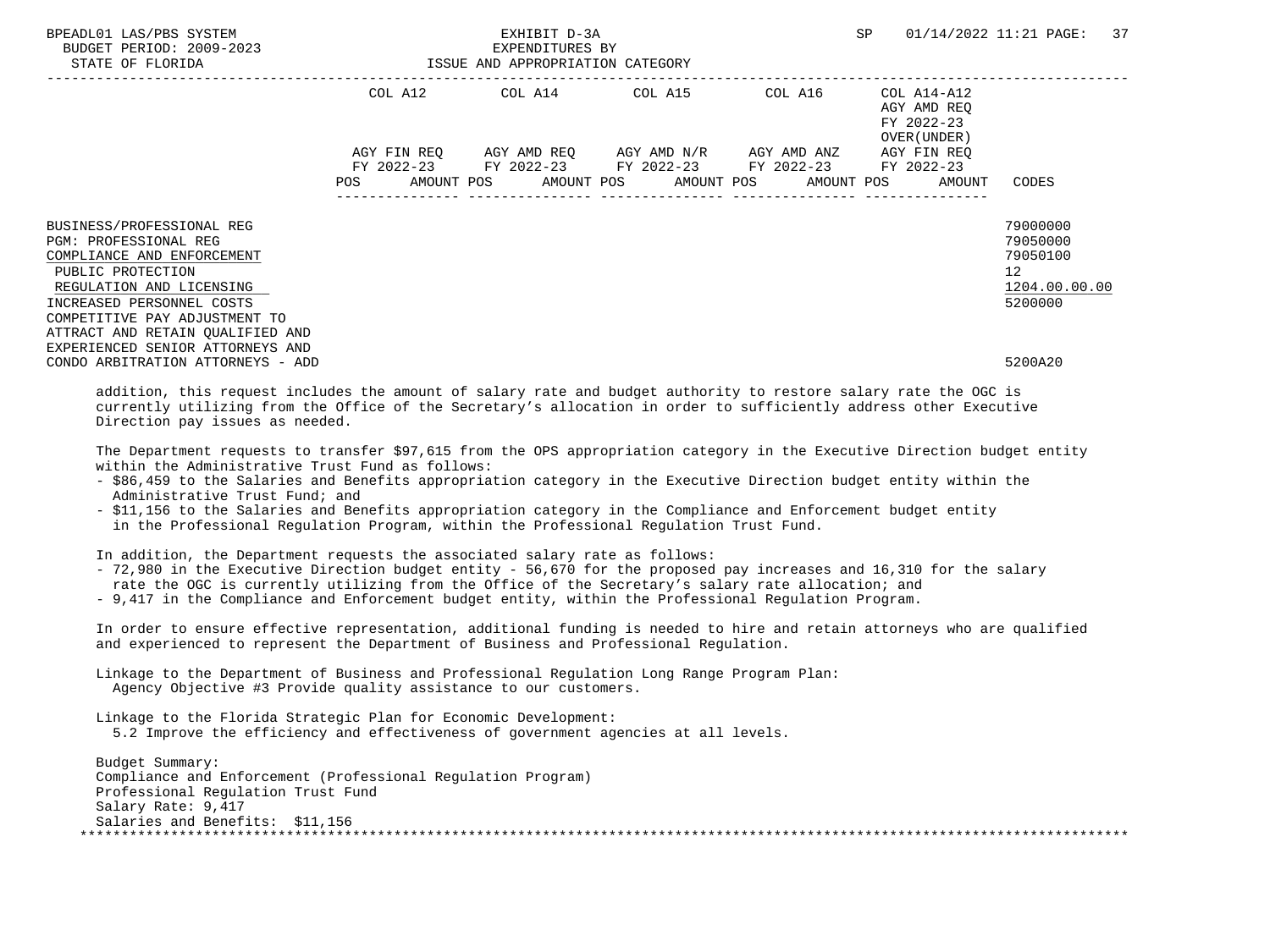| BPEADL01 LAS/PBS SYSTEM<br>BUDGET PERIOD: 2009-2023<br>STATE OF FLORIDA                                                                                                                                                                                                 |                | EXHIBIT D-3A<br>EXPENDITURES BY<br>ISSUE AND APPROPRIATION CATEGORY                                                                                          | SP                 |                       | 01/14/2022 11:21 PAGE: 38                                              |               |                                                                    |
|-------------------------------------------------------------------------------------------------------------------------------------------------------------------------------------------------------------------------------------------------------------------------|----------------|--------------------------------------------------------------------------------------------------------------------------------------------------------------|--------------------|-----------------------|------------------------------------------------------------------------|---------------|--------------------------------------------------------------------|
|                                                                                                                                                                                                                                                                         | COL A12<br>POS | COL A14<br>AGY FIN REQ AGY AMD REQ AGY AMD N/R AGY AMD ANZ AGY FIN REQ<br>FY 2022-23 FY 2022-23 FY 2022-23 FY 2022-23 FY 2022-23<br>AMOUNT POS<br>AMOUNT POS |                    | COL A16<br>AMOUNT POS | COL A14-A12<br>AGY AMD REO<br>FY 2022-23<br>OVER (UNDER)<br>AMOUNT POS | AMOUNT        | CODES                                                              |
| BUSINESS/PROFESSIONAL REG<br>PGM: PROFESSIONAL REG<br>COMPLIANCE AND ENFORCEMENT<br>PUBLIC PROTECTION<br>REGULATION AND LICENSING<br>INCREASED PERSONNEL COSTS<br>COMPETITIVE PAY ADJUSTMENT TO<br>ATTRACT AND RETAIN QUALIFIED AND<br>EXPERIENCED SENIOR ATTORNEYS AND |                |                                                                                                                                                              |                    |                       |                                                                        |               | 79000000<br>79050000<br>79050100<br>12<br>1204.00.00.00<br>5200000 |
| CONDO ARBITRATION ATTORNEYS - ADD<br>POSITION DETAIL OF SALARIES AND BENEFITS:                                                                                                                                                                                          |                |                                                                                                                                                              |                    |                       |                                                                        |               | 5200A20                                                            |
|                                                                                                                                                                                                                                                                         | FTE            | BASE RATE                                                                                                                                                    | ADDITIVES BENEFITS |                       | SUBTOTAL                                                               | $\frac{1}{6}$ | LAPSE LAPSED SALARIES<br>AND BENEFITS                              |
| A12 - AGY FIN REO FY 2022-23                                                                                                                                                                                                                                            |                |                                                                                                                                                              |                    |                       |                                                                        |               |                                                                    |
| CHANGES TO CURRENTLY AUTHORIZED POSITIONS<br>RA01 RATE & SALARY ADJ - BENEFITS NO FTE<br>R0002 001                                                                                                                                                                      | 0.00           | 9,417                                                                                                                                                        |                    |                       |                                                                        |               | 1,739 11,156 0.00 11,156                                           |
| TOTALS FOR ISSUE BY FUND<br>2547 PROFESSIONAL REGULATION TF                                                                                                                                                                                                             |                |                                                                                                                                                              |                    |                       |                                                                        |               | 11,156                                                             |
|                                                                                                                                                                                                                                                                         | 0.00           | 9,417                                                                                                                                                        |                    |                       | 1,739 11,156                                                           |               | 11,156<br>==============                                           |
| A14 - AGY AMD REQ FY 2022-23                                                                                                                                                                                                                                            |                |                                                                                                                                                              |                    |                       |                                                                        |               |                                                                    |
| CHANGES TO CURRENTLY AUTHORIZED POSITIONS<br>RA01 RATE & SALARY ADJ - BENEFITS NO FTE<br>R0002 001                                                                                                                                                                      | 0.00           | 9,417                                                                                                                                                        |                    |                       |                                                                        |               | 1,739 11,156 0.00 11,156                                           |
| TOTALS FOR ISSUE BY FUND<br>2547 PROFESSIONAL REGULATION TF                                                                                                                                                                                                             |                |                                                                                                                                                              |                    |                       |                                                                        |               | 11,156                                                             |
|                                                                                                                                                                                                                                                                         | 0.00           | 9,417                                                                                                                                                        |                    |                       | _______________________<br>1,739 11,156                                |               | _____________<br>11,156                                            |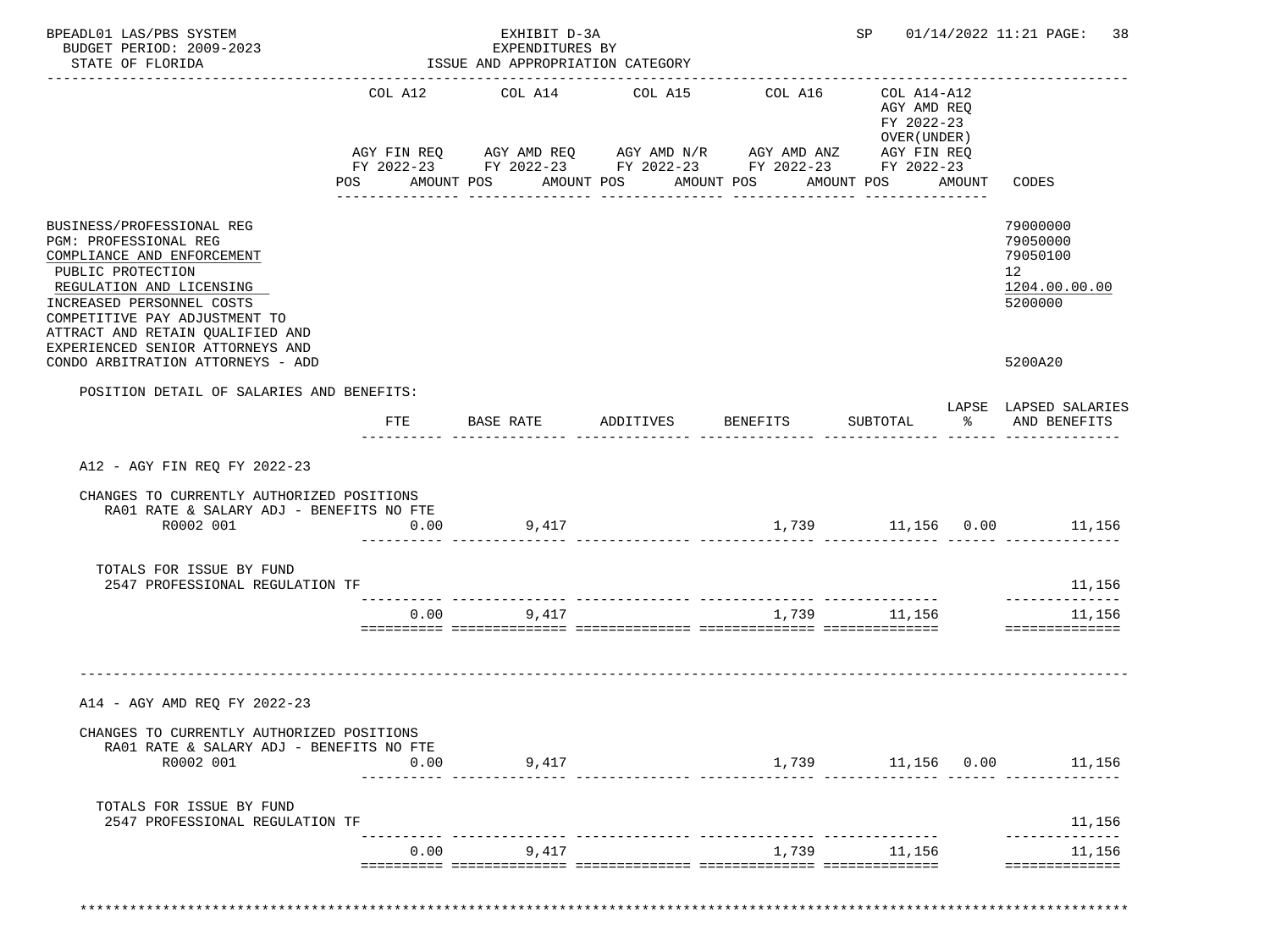| BPEADL01 LAS/PBS SYSTEM<br>BUDGET PERIOD: 2009-2023<br>STATE OF FLORIDA                                                                                               |     | EXHIBIT D-3A<br>EXPENDITURES BY<br>ISSUE AND APPROPRIATION CATEGORY                                                                                                      |  | <b>SP</b>                                                | 01/14/2022 11:21 PAGE:<br>39                                       |  |
|-----------------------------------------------------------------------------------------------------------------------------------------------------------------------|-----|--------------------------------------------------------------------------------------------------------------------------------------------------------------------------|--|----------------------------------------------------------|--------------------------------------------------------------------|--|
|                                                                                                                                                                       |     | COL A12 COL A14 COL A15 COL A16                                                                                                                                          |  | COL A14-A12<br>AGY AMD REO<br>FY 2022-23<br>OVER (UNDER) |                                                                    |  |
|                                                                                                                                                                       | POS | AGY FIN REQ AGY AMD REQ AGY AMD N/R AGY AMD ANZ<br>FY 2022-23 FY 2022-23 FY 2022-23 FY 2022-23 FY 2022-23<br>AMOUNT POS       AMOUNT POS      AMOUNT POS      AMOUNT POS |  | AGY FIN REO<br>AMOUNT                                    | CODES                                                              |  |
|                                                                                                                                                                       |     |                                                                                                                                                                          |  |                                                          |                                                                    |  |
| BUSINESS/PROFESSIONAL REG<br><b>PGM: PROFESSIONAL REG</b><br>COMPLIANCE AND ENFORCEMENT<br>PUBLIC PROTECTION<br>REGULATION AND LICENSING<br>INCREASED PERSONNEL COSTS |     |                                                                                                                                                                          |  |                                                          | 79000000<br>79050000<br>79050100<br>12<br>1204.00.00.00<br>5200000 |  |
| CONVERT OTHER PERSONAL SERVICES<br>(OPS) TO FULL TIME EQUIVALENT (FTE)<br>POSITIONS IN DRUGS, DEVICES AND<br>COSMETICS - DEDUCT                                       |     |                                                                                                                                                                          |  |                                                          | 5200A30                                                            |  |
| OTHER PERSONAL SERVICES<br>PROFESSIONAL REGULATION TF-STATE 182.596-                                                                                                  |     |                                                                                                                                                                          |  |                                                          | 030000<br>182,596 2547 1                                           |  |
|                                                                                                                                                                       |     |                                                                                                                                                                          |  |                                                          |                                                                    |  |

AGENCY ISSUE NARRATIVE:

2022-2023 BUDGET YEAR NARRATIVE: IT COMPONENT? NO

 The Department of Business and Professional Regulation, Division of Drugs, Devices and Cosmetics (DDC) requests two (2) FTE positions - one (1) Regulatory Specialist III (Medical Gas Inspector) and one (1) Drug Inspector, salary rate in the amount of 113,511 and to transfer \$182,596 in funding from the Other Personal Services (OPS) appropriation category to establish \$163,537 in the Salaries and Benefits appropriation category, \$18,448 in the Expenses appropriation category, and \$611 in the Transfer to Department of management Services - Human Resources Services Purchased Per Statewide Contract appropriation category to provide the funding for the two new positions.

 The DDC currently has fourteen and a half (14.5) inspector positions for the entire state (nine (9) drug inspectors, nine and a half (1.5) medical gas inspectors and four (4) OPS medical gas inspectors). Of these fourteen and a half (14.5) positions, the DDC currently has four (4) vacant positions. The DDC currently receives and/or processes an average of 250 applications daily. Of those 250 applications about seventy-five percent (75%) are subject to inspections. With the current vacancies impacting available employee workloads, the DDC is in desperate need of assistance for its compliance/enforcement section. Of the four (4) OPS medical gas inspector positions the DDC currently has one (1) position filled. The historic OPS medical gas inspectors for Miami-Dade and Broward locations covered twelve (12) counties including the very large county of Dade. The division has experienced high turnover for our south Florida field offices due in part to the hourly rate of pay for the OPS positions, the classification of the positions as "OPS," and the vast area of assignment. During the past four (4) years, there have been ten (ten) resignations in these OPS, medical gas inspector positions. Because of the vast area of coverage in south Florida and turnover rate for Broward and Miami-Dade field offices for the medical gas inspectors, the three (3) south Florida drug inspectors are consistently experiencing extremely high workloads.

 In Fiscal Year 2016-17, the Florida Legislature appropriated OPS funds to the DDC for the hiring of four (4) OPS medical gas inspectors to facilitate the risk-based inspections program allowing the DDC's drug inspectors to focus on inspecting drug establishments. Since 2016, the DDC's efforts to employ and retain the OPS medical gas inspectors have resulted in high turnover resulting in inefficiencies and workflow disruption. In order to mitigate this, a decision to review the type of inspectors DDC would attempt to employ and the rate of pay was initiated. A decision was made to propose the conversion of the four (4) OPS positions into 2 FTE positions, consisting of (1) medical gas inspector and one (1) drug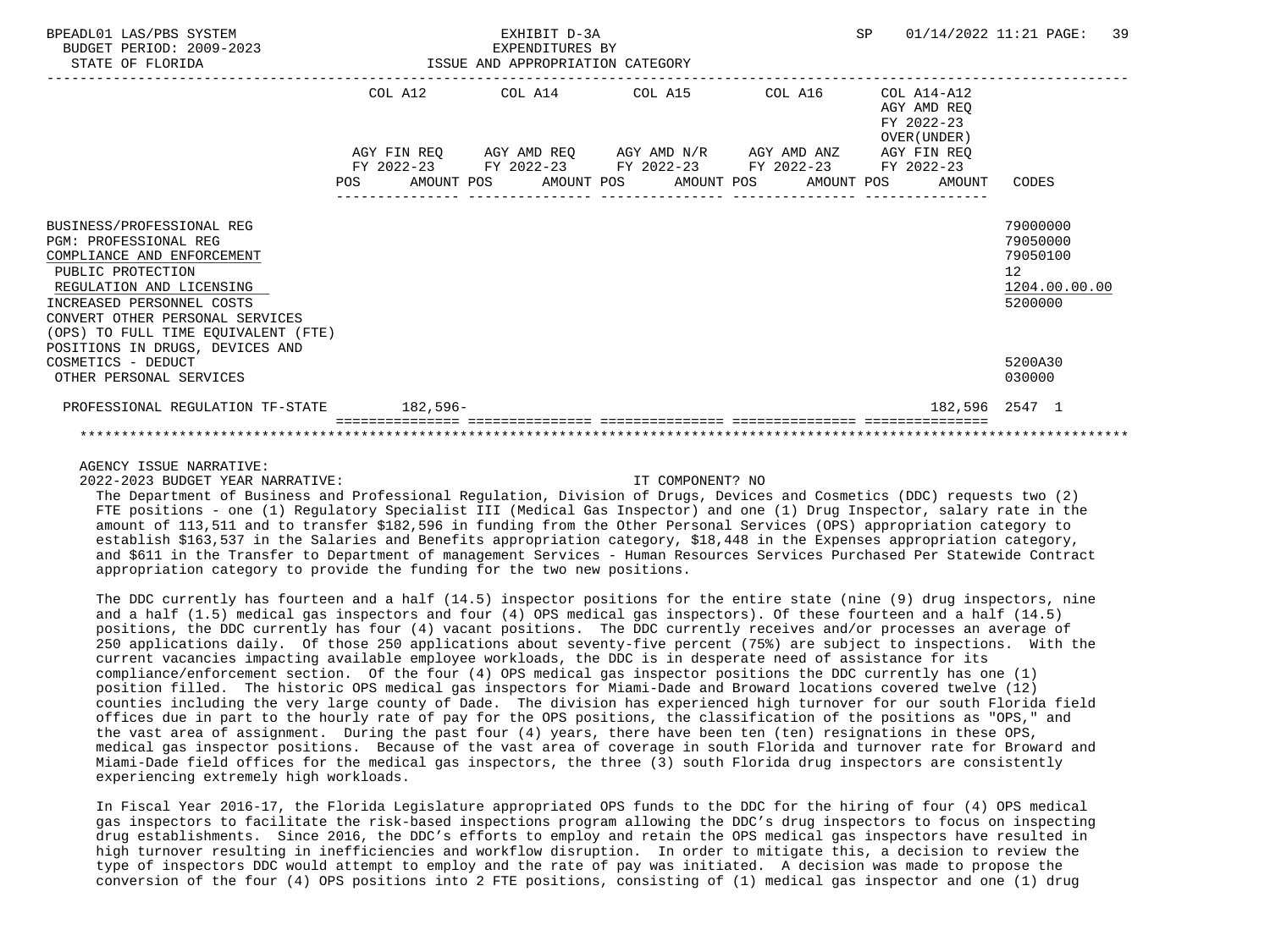| BPEADL01 LAS/PBS SYSTEM<br>BUDGET PERIOD: 2009-2023<br>STATE OF FLORIDA | ISSUE AND APPROPRIATION CATEGORY |  |  |  | EXHIBIT D-3A<br>EXPENDITURES BY |                                                                                                                                                          |  | SP |                                                          | 01/14/2022 11:21 PAGE: | 40            |  |
|-------------------------------------------------------------------------|----------------------------------|--|--|--|---------------------------------|----------------------------------------------------------------------------------------------------------------------------------------------------------|--|----|----------------------------------------------------------|------------------------|---------------|--|
|                                                                         |                                  |  |  |  |                                 | COL A12 COL A14 COL A15 COL A16                                                                                                                          |  |    | COL A14-A12<br>AGY AMD REO<br>FY 2022-23<br>OVER (UNDER) |                        |               |  |
|                                                                         | <b>POS</b>                       |  |  |  |                                 | AGY FIN REQ 6GY AMD REQ 6GY AMD N/R 6GY AMD ANZ<br>FY 2022-23 FY 2022-23 FY 2022-23 FY 2022-23 FY 2022-23<br>AMOUNT POS AMOUNT POS AMOUNT POS AMOUNT POS |  |    | AGY FIN REO<br>AMOUNT                                    | CODES                  |               |  |
|                                                                         |                                  |  |  |  |                                 |                                                                                                                                                          |  |    |                                                          |                        |               |  |
| BUSINESS/PROFESSIONAL REG                                               |                                  |  |  |  |                                 |                                                                                                                                                          |  |    |                                                          | 79000000               |               |  |
| PGM: PROFESSIONAL REG                                                   |                                  |  |  |  |                                 |                                                                                                                                                          |  |    |                                                          | 79050000               |               |  |
| COMPLIANCE AND ENFORCEMENT                                              |                                  |  |  |  |                                 |                                                                                                                                                          |  |    |                                                          | 79050100               |               |  |
| PUBLIC PROTECTION                                                       |                                  |  |  |  |                                 |                                                                                                                                                          |  |    |                                                          | 12 <sup>°</sup>        |               |  |
| REGULATION AND LICENSING                                                |                                  |  |  |  |                                 |                                                                                                                                                          |  |    |                                                          |                        | 1204.00.00.00 |  |
| INCREASED PERSONNEL COSTS                                               |                                  |  |  |  |                                 |                                                                                                                                                          |  |    |                                                          | 5200000                |               |  |
| CONVERT OTHER PERSONAL SERVICES                                         |                                  |  |  |  |                                 |                                                                                                                                                          |  |    |                                                          |                        |               |  |
| (OPS) TO FULL TIME EQUIVALENT (FTE)                                     |                                  |  |  |  |                                 |                                                                                                                                                          |  |    |                                                          |                        |               |  |
| POSITIONS IN DRUGS, DEVICES AND                                         |                                  |  |  |  |                                 |                                                                                                                                                          |  |    |                                                          |                        |               |  |
| COSMETICS - DEDUCT                                                      |                                  |  |  |  |                                 |                                                                                                                                                          |  |    |                                                          | 5200A30                |               |  |

 inspector. This decision was based on the determination that the primary basis for the high turnover in these OPS positions was that they were not career service. The one (1) additional medical gas inspector position will continue to allow for inspections of the medical gas permit within 3 years and the one (1) additional drug inspector position will assist with the increased workload of drug manufacturers and distributor inspections in addition to assisting with medical gas inspections.

 The DDC anticipates the addition of the two (2) requested career service positions will attract and retain needed staff and will ultimately result in faster turnaround in performing inspections required to permit and open new business and an increased turnaround on routine inspections which may identify violations that could pose a threat to public safety.

 Linkage to the Department of Business and Professional Regulation Long Range Program Plan: Agency Goal #3 Protect the health and safety of Floridians

 Linkage to the Florida Strategic Plan for Economic Development: 5.2 Improve the efficiency and effectiveness of government agencies at all levels.

 Budget Summary: Compliance and Enforcement Division of Drugs, Devices and Cosmetics Professional Regulation Trust Fund Other Personal Services (OPS): (\$182,596)

Amended 2022-23 Narrative after December 15, 2021

 Summary: The Department of Business and Professional Regulation's amended request for Fiscal Year 2022-2023 includes a request for a transfer of \$182,596 of recurring Professional Regulation Trust Fund budget authority to convert 4 Other Personal Services (OPS) positions to 2 full-time positions, which consist of 1 Medical Gas Inspector and 1 Drug Inspector. This transfer will result in 113,511 in salary rate and \$163,537 in the Salaries and Benefits appropriation category.

This was originally requested under the Compliance and Enforcement budget entity (79050100). This amended request keeps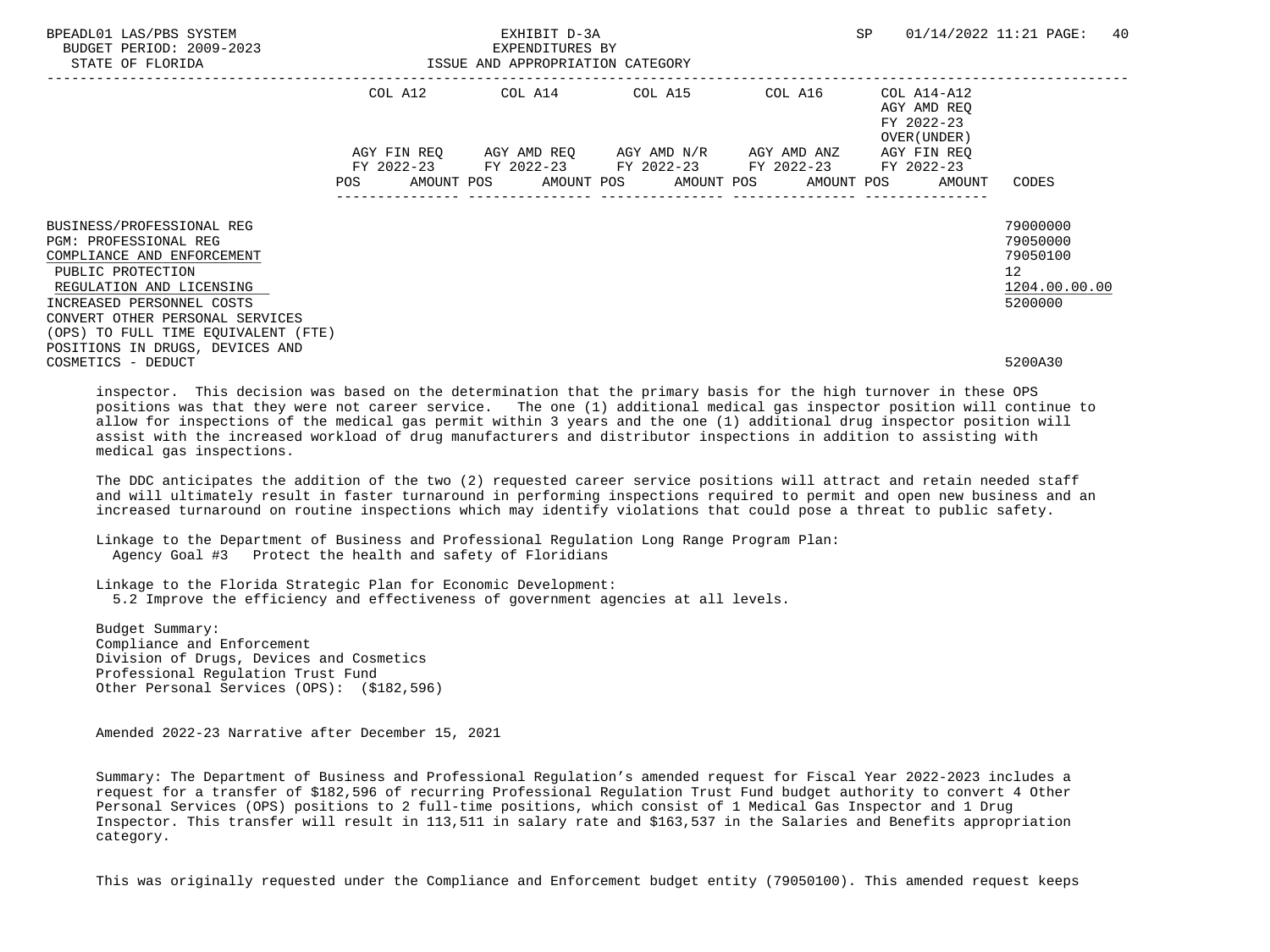| BPEADL01 LAS/PBS SYSTEM<br>BUDGET PERIOD: 2009-2023<br>STATE OF FLORIDA<br>------------------                                                                                                                                                                               |                                         | EXHIBIT D-3A<br>EXPENDITURES BY<br>ISSUE AND APPROPRIATION CATEGORY<br>___________________________________ | SP                                                | 01/14/2022 11:21 PAGE: 41                                                          |                                                          |                                                                                 |
|-----------------------------------------------------------------------------------------------------------------------------------------------------------------------------------------------------------------------------------------------------------------------------|-----------------------------------------|------------------------------------------------------------------------------------------------------------|---------------------------------------------------|------------------------------------------------------------------------------------|----------------------------------------------------------|---------------------------------------------------------------------------------|
|                                                                                                                                                                                                                                                                             | COL A12                                 | COL A14                                                                                                    | COL A15                                           | COL A16                                                                            | COL A14-A12<br>AGY AMD REQ<br>FY 2022-23<br>OVER (UNDER) |                                                                                 |
|                                                                                                                                                                                                                                                                             | AGY FIN REQ<br><b>POS</b><br>AMOUNT POS |                                                                                                            | AGY AMD REQ AGY AMD N/R AGY AMD ANZ<br>AMOUNT POS | FY 2022-23 FY 2022-23 FY 2022-23 FY 2022-23 FY 2022-23<br>AMOUNT POS<br>AMOUNT POS | AGY FIN REQ<br>AMOUNT                                    | CODES                                                                           |
| BUSINESS/PROFESSIONAL REG<br>PGM: PROFESSIONAL REG<br>COMPLIANCE AND ENFORCEMENT<br>PUBLIC PROTECTION<br>REGULATION AND LICENSING<br>INCREASED PERSONNEL COSTS<br>CONVERT OTHER PERSONAL SERVICES<br>(OPS) TO FULL TIME EQUIVALENT (FTE)<br>POSITIONS IN DRUGS, DEVICES AND |                                         |                                                                                                            |                                                   |                                                                                    |                                                          | 79000000<br>79050000<br>79050100<br>12 <sup>°</sup><br>1204.00.00.00<br>5200000 |
| COSMETICS - DEDUCT<br>these positions in the Drugs, Devices and Cosmetics budget entity (79050800)                                                                                                                                                                          |                                         |                                                                                                            |                                                   |                                                                                    |                                                          | 5200A30                                                                         |
| Budget Summary:<br>Division of Drugs, Devices and Cosmetics<br>Professional Regulation Trust Fund<br>Other Personal Services (OPS): (\$182,596)                                                                                                                             |                                         |                                                                                                            |                                                   |                                                                                    |                                                          |                                                                                 |
| CONVERT OTHER PERSONAL SERVICES<br>(OPS) TO FULL TIME EQUIVALENT (FTE)<br>POSITIONS IN DRUGS, DEVICES AND<br>COSMETICS - ADD<br>SALARY RATE<br>SALARY RATE 113,511                                                                                                          |                                         |                                                                                                            |                                                   |                                                                                    | $113,511-$                                               | 5200A40<br>000000                                                               |
| SALARIES AND BENEFITS<br>PROFESSIONAL REGULATION TF-STATE                                                                                                                                                                                                                   | 2.00<br>163,537                         |                                                                                                            |                                                   |                                                                                    | $2.00 -$                                                 | 010000<br>$163,537 - 2547$ 1                                                    |
| <b>EXPENSES</b>                                                                                                                                                                                                                                                             |                                         |                                                                                                            |                                                   |                                                                                    |                                                          | 040000                                                                          |
| PROFESSIONAL REGULATION TF-STATE                                                                                                                                                                                                                                            | 18,448                                  |                                                                                                            |                                                   |                                                                                    |                                                          | $18,448 - 2547$ 1                                                               |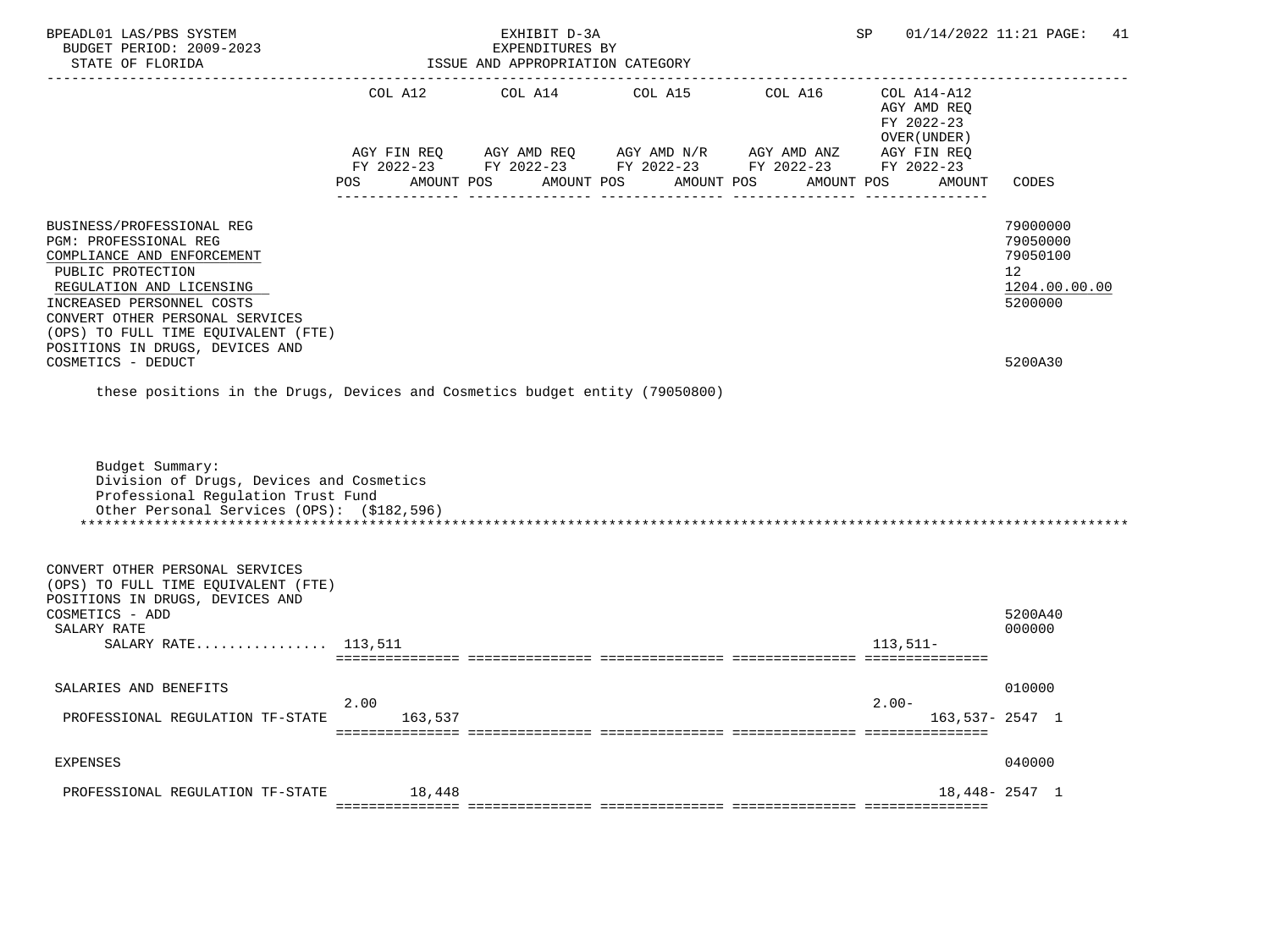| BPEADL01 LAS/PBS SYSTEM<br>BUDGET PERIOD: 2009-2023                                                                                                                                                                                                                                                                                                       |                   | EXHIBIT D-3A<br>EXPENDITURES BY  |                                                                                                                         |            | SP                                                               | 01/14/2022 11:21 PAGE:<br>42                                                                                   |
|-----------------------------------------------------------------------------------------------------------------------------------------------------------------------------------------------------------------------------------------------------------------------------------------------------------------------------------------------------------|-------------------|----------------------------------|-------------------------------------------------------------------------------------------------------------------------|------------|------------------------------------------------------------------|----------------------------------------------------------------------------------------------------------------|
| STATE OF FLORIDA                                                                                                                                                                                                                                                                                                                                          |                   | ISSUE AND APPROPRIATION CATEGORY |                                                                                                                         |            |                                                                  |                                                                                                                |
|                                                                                                                                                                                                                                                                                                                                                           |                   |                                  | COL A12 COL A14 COL A15                                                                                                 |            | COL A16 COL A14-A12<br>AGY AMD REO<br>FY 2022-23<br>OVER (UNDER) |                                                                                                                |
|                                                                                                                                                                                                                                                                                                                                                           | POS<br>AMOUNT POS |                                  | AGY FIN REQ AGY AMD REQ AGY AMD N/R AGY AMD ANZ<br>FY 2022-23 FY 2022-23 FY 2022-23 FY 2022-23 FY 2022-23<br>AMOUNT POS | AMOUNT POS | AGY FIN REQ<br>AMOUNT POS<br>AMOUNT                              | CODES                                                                                                          |
| BUSINESS/PROFESSIONAL REG<br><b>PGM: PROFESSIONAL REG</b><br>COMPLIANCE AND ENFORCEMENT<br>PUBLIC PROTECTION<br>REGULATION AND LICENSING<br>INCREASED PERSONNEL COSTS<br>CONVERT OTHER PERSONAL SERVICES<br>(OPS) TO FULL TIME EOUIVALENT (FTE)<br>POSITIONS IN DRUGS, DEVICES AND<br>COSMETICS - ADD<br>SPECIAL CATEGORIES<br>TR/DMS/HR SVCS/STW CONTRCT |                   |                                  |                                                                                                                         |            |                                                                  | 79000000<br>79050000<br>79050100<br>12 <sup>°</sup><br>1204.00.00.00<br>5200000<br>5200A40<br>100000<br>107040 |
| PROFESSIONAL REGULATION TF-STATE                                                                                                                                                                                                                                                                                                                          | 611               |                                  |                                                                                                                         |            |                                                                  | $611 - 2547$ 1                                                                                                 |
| TOTAL: CONVERT OTHER PERSONAL SERVICES<br>(OPS) TO FULL TIME EQUIVALENT (FTE)<br>POSITIONS IN DRUGS, DEVICES AND<br>COSMETICS - ADD                                                                                                                                                                                                                       |                   |                                  |                                                                                                                         |            |                                                                  | 5200A40                                                                                                        |
| TOTAL POSITIONS 2.00                                                                                                                                                                                                                                                                                                                                      |                   |                                  |                                                                                                                         |            | $2.00 -$                                                         |                                                                                                                |
| TOTAL ISSUE<br>TOTAL SALARY RATE 113,511                                                                                                                                                                                                                                                                                                                  | 182,596           |                                  |                                                                                                                         |            | $182,596-$<br>$113.511-$                                         |                                                                                                                |
|                                                                                                                                                                                                                                                                                                                                                           |                   |                                  |                                                                                                                         |            |                                                                  |                                                                                                                |

AGENCY ISSUE NARRATIVE:

2022-2023 BUDGET YEAR NARRATIVE: IT COMPONENT? NO

 The Department of Business and Professional Regulation, Division of Drugs, Devices and Cosmetics (DDC) requests two (2) FTE positions - one (1) Regulatory Specialist III (Medical Gas Inspector) and one (1) Drug Inspector, salary rate in the amount of 113,511 and to transfer \$182,596 in funding from the Other Personal Services (OPS) appropriation category to establish \$163,537 in the Salaries and Benefits appropriation category, \$18,448 in the Expenses appropriation category, and \$611 in the Transfer to Department of management Services - Human Resources Services Purchased Per Statewide Contract appropriation category to provide the funding for the two new positions.

 The DDC currently has fourteen and a half (14.5) inspector positions for the entire state (nine (9) drug inspectors, nine and a half (1.5) medical gas inspectors and four (4) OPS medical gas inspectors). Of these fourteen and a half (14.5) positions, the DDC currently has four (4) vacant positions. The DDC currently receives and/or processes an average of 250 applications daily. Of those 250 applications about seventy-five percent (75%) are subject to inspections. With the current vacancies impacting available employee workloads, the DDC is in desperate need of assistance for its compliance/enforcement section. Of the four (4) OPS medical gas inspector positions the DDC currently has one (1) position filled. The historic OPS medical gas inspectors for Miami-Dade and Broward locations covered twelve (12) counties including the very large county of Dade. The division has experienced high turnover for our south Florida field offices due in part to the hourly rate of pay for the OPS positions, the classification of the positions as "OPS," and the vast area of assignment. During the past four (4) years, there have been ten (ten) resignations in these OPS, medical gas inspector positions. Because of the vast area of coverage in south Florida and turnover rate for Broward and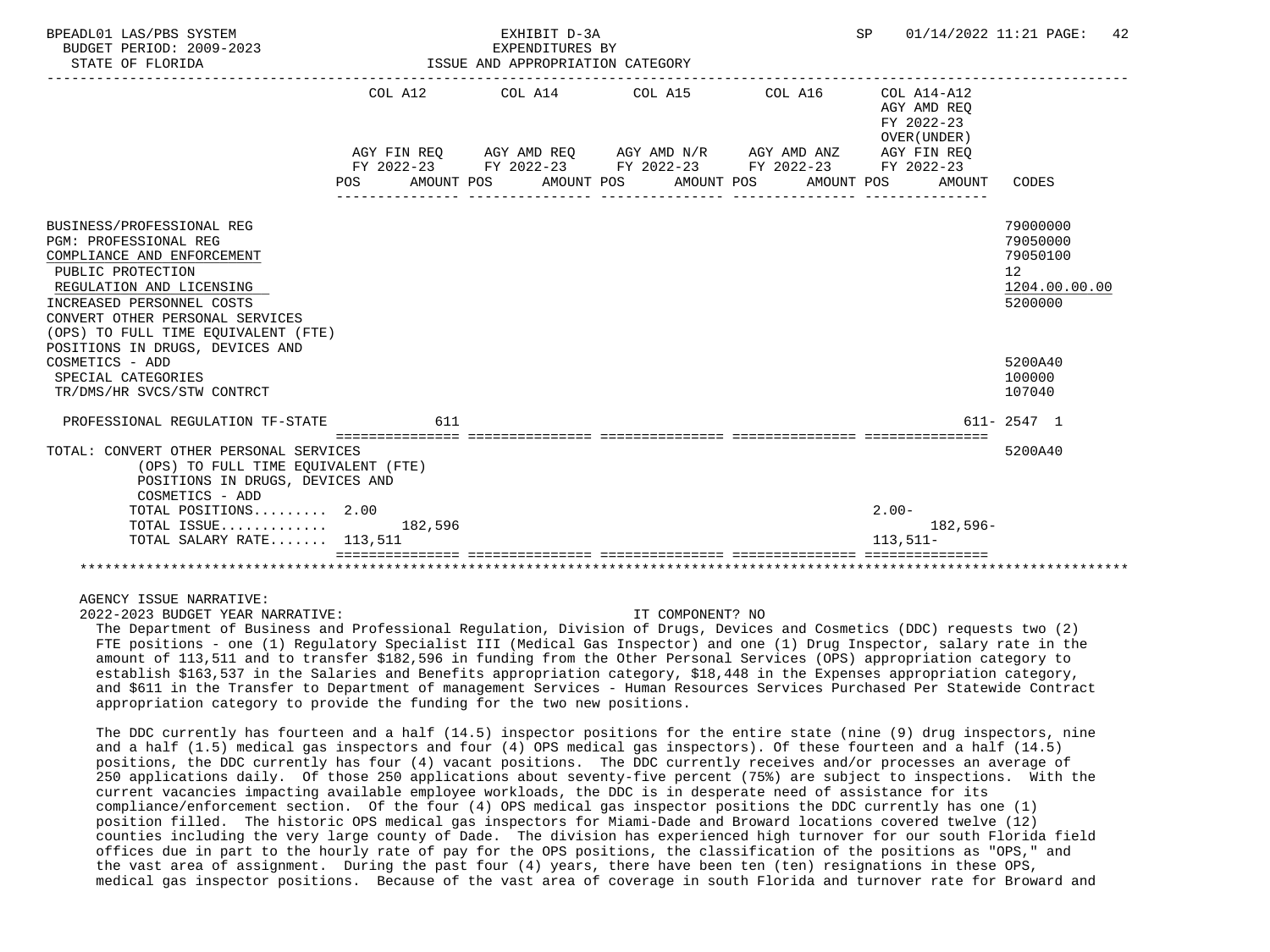| BPEADL01 LAS/PBS SYSTEM<br>BUDGET PERIOD: 2009-2023<br>STATE OF FLORIDA | EXHIBIT D-3A<br>EXPENDITURES BY<br>ISSUE AND APPROPRIATION CATEGORY |  |  |  |                                                                                                           |  | SP |  | 01/14/2022 11:21 PAGE:                                   | 43       |               |  |
|-------------------------------------------------------------------------|---------------------------------------------------------------------|--|--|--|-----------------------------------------------------------------------------------------------------------|--|----|--|----------------------------------------------------------|----------|---------------|--|
|                                                                         |                                                                     |  |  |  | COL A12 COL A14 COL A15 COL A16                                                                           |  |    |  | COL A14-A12<br>AGY AMD REO<br>FY 2022-23<br>OVER (UNDER) |          |               |  |
|                                                                         |                                                                     |  |  |  | AGY FIN REQ 6GY AMD REQ 6GY AMD N/R 6GY AMD ANZ<br>FY 2022-23 FY 2022-23 FY 2022-23 FY 2022-23 FY 2022-23 |  |    |  | AGY FIN REO                                              |          |               |  |
|                                                                         | <b>POS</b>                                                          |  |  |  | AMOUNT POS      AMOUNT POS     AMOUNT POS     AMOUNT POS                                                  |  |    |  | AMOUNT                                                   | CODES    |               |  |
| BUSINESS/PROFESSIONAL REG                                               |                                                                     |  |  |  |                                                                                                           |  |    |  |                                                          | 79000000 |               |  |
| <b>PGM: PROFESSIONAL REG</b>                                            |                                                                     |  |  |  |                                                                                                           |  |    |  |                                                          | 79050000 |               |  |
| COMPLIANCE AND ENFORCEMENT                                              |                                                                     |  |  |  |                                                                                                           |  |    |  |                                                          | 79050100 |               |  |
| PUBLIC PROTECTION                                                       |                                                                     |  |  |  |                                                                                                           |  |    |  |                                                          | 12       |               |  |
| REGULATION AND LICENSING                                                |                                                                     |  |  |  |                                                                                                           |  |    |  |                                                          |          | 1204.00.00.00 |  |
| INCREASED PERSONNEL COSTS                                               |                                                                     |  |  |  |                                                                                                           |  |    |  |                                                          | 5200000  |               |  |
| CONVERT OTHER PERSONAL SERVICES                                         |                                                                     |  |  |  |                                                                                                           |  |    |  |                                                          |          |               |  |
| (OPS) TO FULL TIME EQUIVALENT (FTE)                                     |                                                                     |  |  |  |                                                                                                           |  |    |  |                                                          |          |               |  |
| POSITIONS IN DRUGS, DEVICES AND                                         |                                                                     |  |  |  |                                                                                                           |  |    |  |                                                          |          |               |  |
| COSMETICS - ADD                                                         |                                                                     |  |  |  |                                                                                                           |  |    |  |                                                          | 5200A40  |               |  |

 Miami-Dade field offices for the medical gas inspectors, the three (3) south Florida drug inspectors are consistently experiencing extremely high workloads.

 In Fiscal Year 2016-17, the Florida Legislature appropriated OPS funds to the DDC for the hiring of four (4) OPS medical gas inspectors to facilitate the risk-based inspections program allowing the DDC's drug inspectors to focus on inspecting drug establishments. Since 2016, the DDC's efforts to employ and retain the OPS medical gas inspectors have resulted in high turnover resulting in inefficiencies and workflow disruption. In order to mitigate this, a decision to review the type of inspectors DDC would attempt to employ and the rate of pay was initiated. A decision was made to propose the conversion of the four (4) OPS positions into 2 FTE positions, consisting of (1) medical gas inspector and one (1) drug inspector. This decision was based on the determination that the primary basis for the high turnover in these OPS positions was that they were not career service. The one (1) additional medical gas inspector position will continue to allow for inspections of the medical gas permit within 3 years and the one (1) additional drug inspector position will assist with the increased workload of drug manufacturers and distributor inspections in addition to assisting with medical gas inspections.

 The DDC anticipates the addition of the two (2) requested career service positions will attract and retain needed staff and will ultimately result in faster turnaround in performing inspections required to permit and open new business and an increased turnaround on routine inspections which may identify violations that could pose a threat to public safety.

 Linkage to the Department of Business and Professional Regulation Long Range Program Plan: Agency Goal #3 Protect the health and safety of Floridians

 Linkage to the Florida Strategic Plan for Economic Development: 5.2 Improve the efficiency and effectiveness of government agencies at all levels.

 Budget Summary: Compliance and Enforcement Division of Drugs, Devices and Cosmetics Professional Regulation Trust Fund

 FTE: 2.00 Salary Rate: 113,511

Salaries and Benefits: \$163,537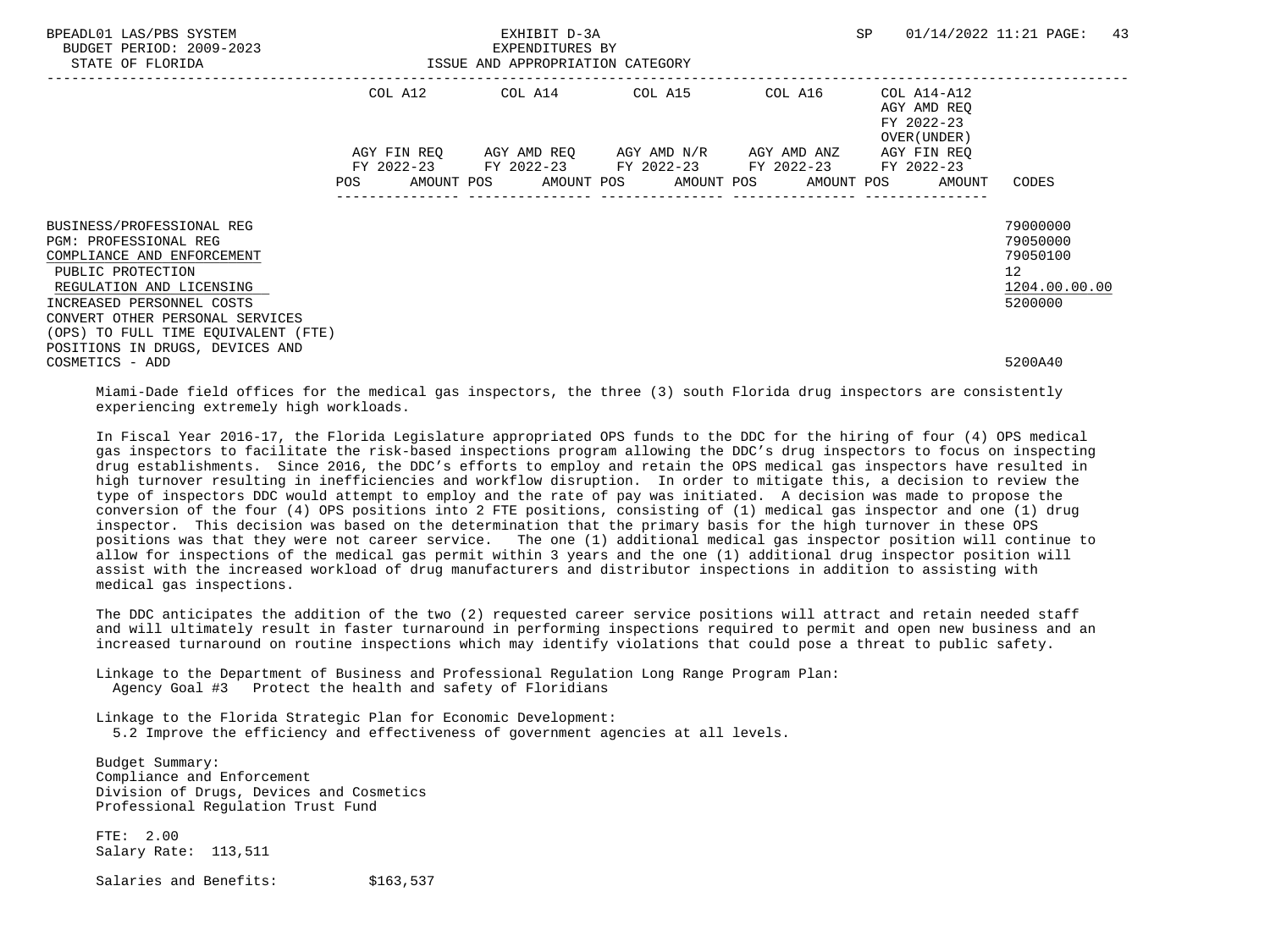| BPEADL01 LAS/PBS SYSTEM<br>BUDGET PERIOD: 2009-2023<br>STATE OF FLORIDA                                                                                                                                                                                                     |           | EXHIBIT D-3A<br>EXPENDITURES BY<br>EXPENDITURES BY<br>ISSUE AND APPROPRIATION CATEGORY                                | <b>SP</b> | 01/14/2022 11:21 PAGE:<br>44                                 |                                                                                 |
|-----------------------------------------------------------------------------------------------------------------------------------------------------------------------------------------------------------------------------------------------------------------------------|-----------|-----------------------------------------------------------------------------------------------------------------------|-----------|--------------------------------------------------------------|---------------------------------------------------------------------------------|
|                                                                                                                                                                                                                                                                             |           | COL A12 COL A14 COL A15 COL A16 COL A14-A12                                                                           |           | AGY AMD REO<br>FY 2022-23<br>OVER (UNDER)                    |                                                                                 |
|                                                                                                                                                                                                                                                                             |           | AGY FIN REQ AGY AMD REQ AGY AMD N/R AGY AMD ANZ AGY FIN REQ<br>FY 2022-23 FY 2022-23 FY 2022-23 FY 2022-23 FY 2022-23 |           | POS AMOUNT POS AMOUNT POS AMOUNT POS AMOUNT POS AMOUNT CODES |                                                                                 |
| BUSINESS/PROFESSIONAL REG<br>PGM: PROFESSIONAL REG<br>COMPLIANCE AND ENFORCEMENT<br>PUBLIC PROTECTION<br>REGULATION AND LICENSING<br>INCREASED PERSONNEL COSTS<br>CONVERT OTHER PERSONAL SERVICES<br>(OPS) TO FULL TIME EQUIVALENT (FTE)<br>POSITIONS IN DRUGS, DEVICES AND |           |                                                                                                                       |           |                                                              | 79000000<br>79050000<br>79050100<br>12 <sup>7</sup><br>1204.00.00.00<br>5200000 |
| COSMETICS - ADD<br>Expenses: $$18,448$<br>Transfer to DMS/HR Services: \$611                                                                                                                                                                                                |           |                                                                                                                       |           |                                                              | 5200A40                                                                         |
| Total:<br>FTE: 2.00<br>Salary Rate: 113,511<br>Budget Total:                                                                                                                                                                                                                | \$182,596 |                                                                                                                       |           |                                                              |                                                                                 |

 Summary: The Department of Business and Professional Regulation's amended request for Fiscal Year 2022-2023 includes a request for a transfer of \$182,596 of recurring Professional Regulation Trust Fund budget authority to convert 4 Other Personal Services (OPS) positions to 2 full-time positions, which consist of 1 Medical Gas Inspector and 1 Drug Inspector. This transfer will result in 113,511 in salary rate and \$163,537 in the Salaries and Benefits appropriation category.

 This was originally requested under the Compliance and Enforcement budget entity (79050100). This amended request keeps these positions in the Drugs, Devices and Cosmetics budget entity (79050800)

 Budget Summary: Division of Drugs, Devices and Cosmetics Professional Regulation Trust Fund Other Personal Services (OPS): \$182,596 \*\*\*\*\*\*\*\*\*\*\*\*\*\*\*\*\*\*\*\*\*\*\*\*\*\*\*\*\*\*\*\*\*\*\*\*\*\*\*\*\*\*\*\*\*\*\*\*\*\*\*\*\*\*\*\*\*\*\*\*\*\*\*\*\*\*\*\*\*\*\*\*\*\*\*\*\*\*\*\*\*\*\*\*\*\*\*\*\*\*\*\*\*\*\*\*\*\*\*\*\*\*\*\*\*\*\*\*\*\*\*\*\*\*\*\*\*\*\*\*\*\*\*\*\*\*\*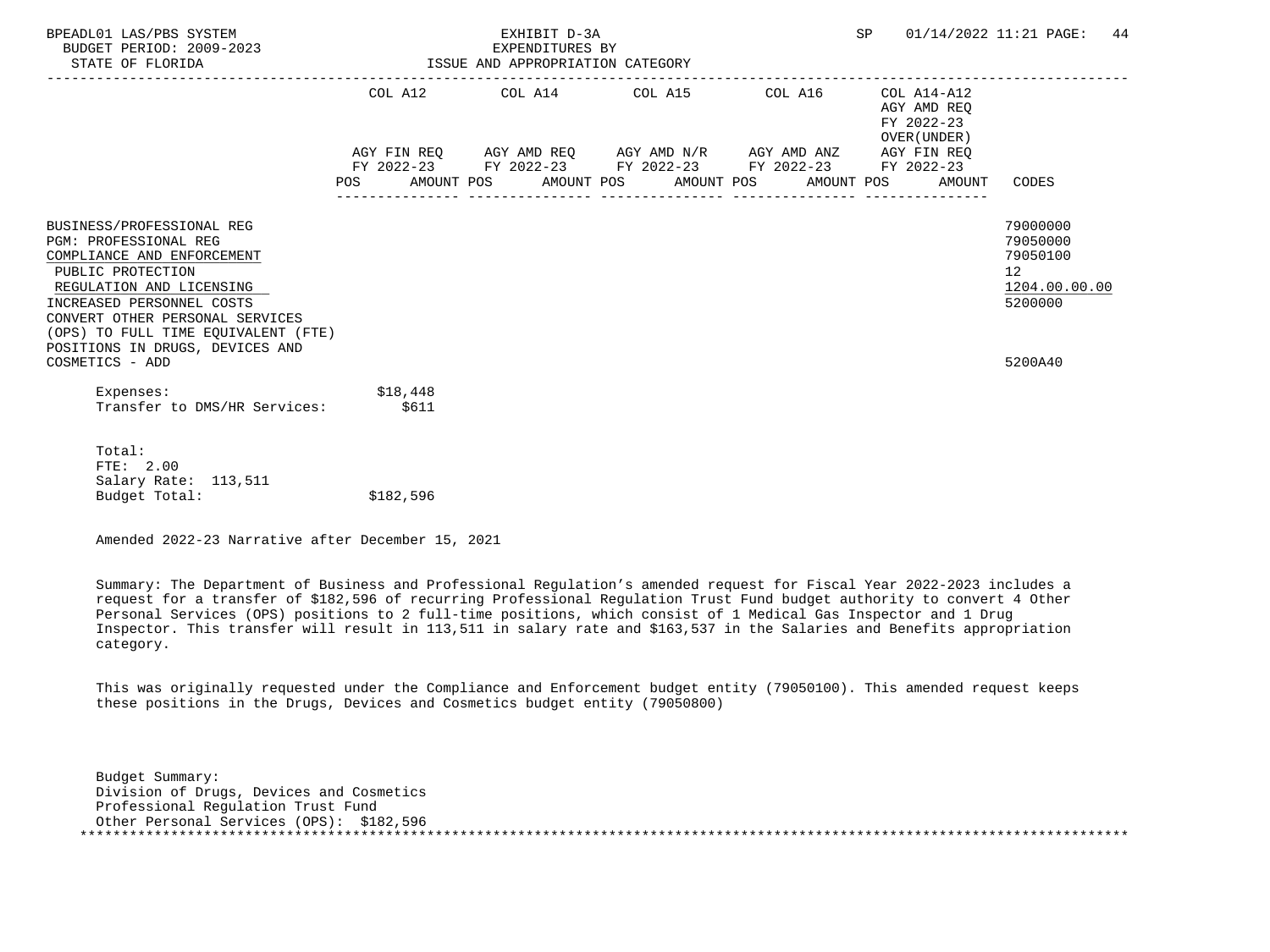| BPEADL01 LAS/PBS SYSTEM<br>BUDGET PERIOD: 2009-2023<br>STATE OF FLORIDA                                                                                                                                                                                                                               |         | EXHIBIT D-3A<br>EXPENDITURES BY<br>ISSUE AND APPROPRIATION CATEGORY                                                                                           | SP        |          | 01/14/2022 11:21 PAGE: 45                                 |                      |                                                                                             |
|-------------------------------------------------------------------------------------------------------------------------------------------------------------------------------------------------------------------------------------------------------------------------------------------------------|---------|---------------------------------------------------------------------------------------------------------------------------------------------------------------|-----------|----------|-----------------------------------------------------------|----------------------|---------------------------------------------------------------------------------------------|
|                                                                                                                                                                                                                                                                                                       | COL A12 | COL A14                                                                                                                                                       | COL A15   | COL A16  | COL A14-A12<br>AGY AMD REO<br>FY 2022-23<br>OVER (UNDER ) |                      |                                                                                             |
|                                                                                                                                                                                                                                                                                                       |         | AGY FIN REQ AGY AMD REQ AGY AMD N/R AGY AMD ANZ AGY FIN REQ<br>FY 2022-23 FY 2022-23 FY 2022-23 FY 2022-23 FY 2022-23<br>POS AMOUNT POS AMOUNT POS AMOUNT POS |           |          | AMOUNT POS AMOUNT                                         |                      | CODES                                                                                       |
| BUSINESS/PROFESSIONAL REG<br><b>PGM: PROFESSIONAL REG</b><br>COMPLIANCE AND ENFORCEMENT<br>PUBLIC PROTECTION<br>REGULATION AND LICENSING<br>INCREASED PERSONNEL COSTS<br>CONVERT OTHER PERSONAL SERVICES<br>(OPS) TO FULL TIME EQUIVALENT (FTE)<br>POSITIONS IN DRUGS, DEVICES AND<br>COSMETICS - ADD |         |                                                                                                                                                               |           |          |                                                           |                      | 79000000<br>79050000<br>79050100<br>12 <sup>12</sup><br>1204.00.00.00<br>5200000<br>5200A40 |
| POSITION DETAIL OF SALARIES AND BENEFITS:                                                                                                                                                                                                                                                             |         |                                                                                                                                                               |           |          |                                                           |                      |                                                                                             |
|                                                                                                                                                                                                                                                                                                       | FTE     | BASE RATE                                                                                                                                                     | ADDITIVES | BENEFITS | SUBTOTAL                                                  | $\sim$ $\sim$ $\sim$ | LAPSE LAPSED SALARIES<br>AND BENEFITS                                                       |
| A12 - AGY FIN REO FY 2022-23                                                                                                                                                                                                                                                                          |         |                                                                                                                                                               |           |          |                                                           |                      |                                                                                             |
| NEW POSITIONS<br>0444 REGULATORY SPECIALIST III<br>N0802 001                                                                                                                                                                                                                                          |         | 1.00 31,109                                                                                                                                                   |           |          |                                                           |                      | 20,276 51,385 0.00 51,385                                                                   |
| 8837 DRUG INSPECTOR<br>N0801 001                                                                                                                                                                                                                                                                      | 1.00    | 82,402                                                                                                                                                        |           |          | 29,750 112,152 0.00                                       |                      | 112,152                                                                                     |
| TOTALS FOR ISSUE BY FUND<br>2547 PROFESSIONAL REGULATION TF                                                                                                                                                                                                                                           |         |                                                                                                                                                               |           |          |                                                           |                      | 163,537                                                                                     |
|                                                                                                                                                                                                                                                                                                       | 2.00    | 113,511                                                                                                                                                       |           | 50,026   | 163,537                                                   |                      | ______________<br>163,537                                                                   |
| COMPETITIVE PAY ADJUSTMENT TO<br>ATTRACT AND RETAIN OUALIFIED AND<br>EXPERIENCED ATTORNEYS<br>SALARY RATE<br>SALARY RATE                                                                                                                                                                              |         | 57,864                                                                                                                                                        |           |          | 57,864                                                    |                      | ==============<br>5200A90<br>000000                                                         |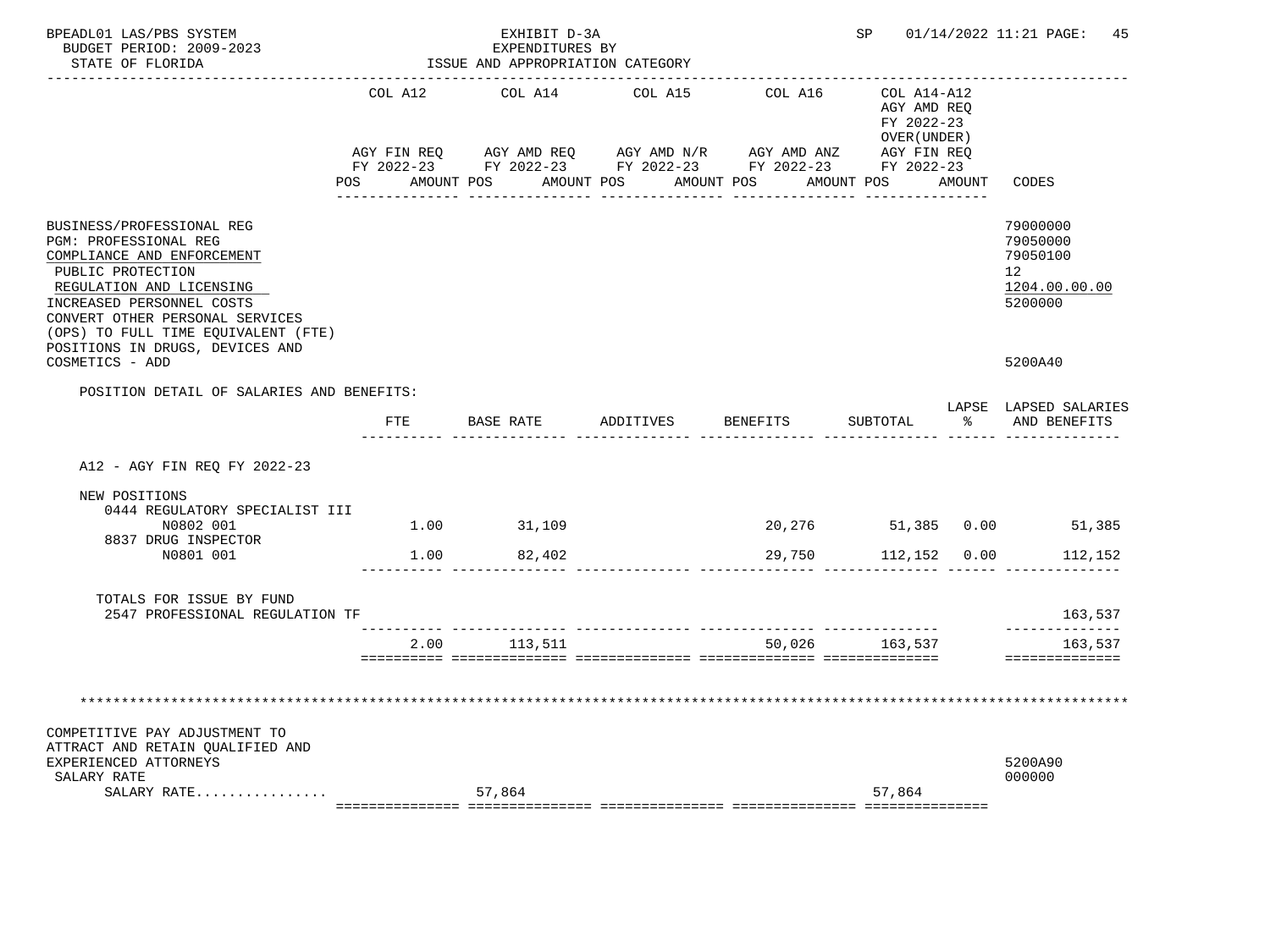| BPEADL01 LAS/PBS SYSTEM<br>BUDGET PERIOD: 2009-2023<br>STATE OF FLORIDA                                                                                                                                                                                             | EXHIBIT D-3A<br>EXPENDITURES BY<br>ISSUE AND APPROPRIATION CATEGORY                                                    | SP 01/14/2022 11:21 PAGE:                                                      | 46               |                                                                                            |
|---------------------------------------------------------------------------------------------------------------------------------------------------------------------------------------------------------------------------------------------------------------------|------------------------------------------------------------------------------------------------------------------------|--------------------------------------------------------------------------------|------------------|--------------------------------------------------------------------------------------------|
|                                                                                                                                                                                                                                                                     | COL A12 COL A14 COL A15 COL A16                                                                                        | ------------------<br>COL A14-A12<br>AGY AMD REO<br>FY 2022-23<br>OVER (UNDER) |                  |                                                                                            |
|                                                                                                                                                                                                                                                                     | AGY FIN REQ AGY AMD REQ AGY AMD N/R AGY AMD ANZ AGY FIN REQ                                                            |                                                                                |                  |                                                                                            |
|                                                                                                                                                                                                                                                                     | FY 2022-23 FY 2022-23 FY 2022-23 FY 2022-23 FY 2022-23<br>POS AMOUNT POS AMOUNT POS AMOUNT POS AMOUNT POS AMOUNT CODES |                                                                                |                  |                                                                                            |
| BUSINESS/PROFESSIONAL REG<br><b>PGM: PROFESSIONAL REG</b><br>COMPLIANCE AND ENFORCEMENT<br>PUBLIC PROTECTION<br>REGULATION AND LICENSING<br>INCREASED PERSONNEL COSTS<br>COMPETITIVE PAY ADJUSTMENT TO<br>ATTRACT AND RETAIN OUALIFIED AND<br>EXPERIENCED ATTORNEYS |                                                                                                                        |                                                                                |                  | 79000000<br>79050000<br>79050100<br>12 <sup>°</sup><br>1204.00.00.00<br>5200000<br>5200A90 |
| SALARIES AND BENEFITS                                                                                                                                                                                                                                               |                                                                                                                        |                                                                                |                  | 010000                                                                                     |
| PROFESSIONAL REGULATION TF-STATE                                                                                                                                                                                                                                    | 68,552                                                                                                                 |                                                                                |                  | 68,552 2547 1                                                                              |
| TOTAL: COMPETITIVE PAY ADJUSTMENT TO<br>ATTRACT AND RETAIN OUALIFIED AND<br>EXPERIENCED ATTORNEYS                                                                                                                                                                   |                                                                                                                        |                                                                                |                  | 5200A90                                                                                    |
| TOTAL ISSUE<br>TOTAL SALARY RATE                                                                                                                                                                                                                                    | 68,552<br>57,864                                                                                                       |                                                                                | 68,552<br>57,864 |                                                                                            |
|                                                                                                                                                                                                                                                                     |                                                                                                                        |                                                                                |                  |                                                                                            |

 AGENCY ISSUE NARRATIVE: 2022-2023 BUDGET YEAR NARRATIVE: IT COMPONENT? NO

Amended 2022-23 Narrative after December 15, 2021

 The Department of Business and Professional Regulation's amended request for Fiscal Year 2022-2023 includes an additional \$68,552 of recurring Professional Regulation Trust Fund budget authority in the Salaries and Benefits appropriation category and associated salary rate of 57,864 in the Compliance and Enforcement budget entity to provide additional resources necessary to attract and retain qualified attorneys and senior attorneys at the Department of Business and Professional Regulation. An additional \$82,924 in Administrative Trust Fund Authority and 93,100 in salary rate is included in the Executive Direction and Support Services budget entity for the same issue.

 This issue, in addition to issue codes 2000A10 and 2000A20, will provide the additional budget and salary rate necessary for the Office of the General Counsel (OGC) to fully fund the current \$48,000 base pay for 12 attorneys and the current \$56,000 base pay for 30 non-arbitrator senior attorneys. The OGC is currently utilizing rate from the Office of the Secretary to provide the current base pay in order to attract and retain qualified attorneys and senior attorneys. This issue will alleviate that need and free up rate for the Secretary's Office to hire and retain employees.

 The total recommended amount between issue codes 2000A10, 2000A20 and 5200A90 is \$178,848 of budget authority and 150,964 in salary rate.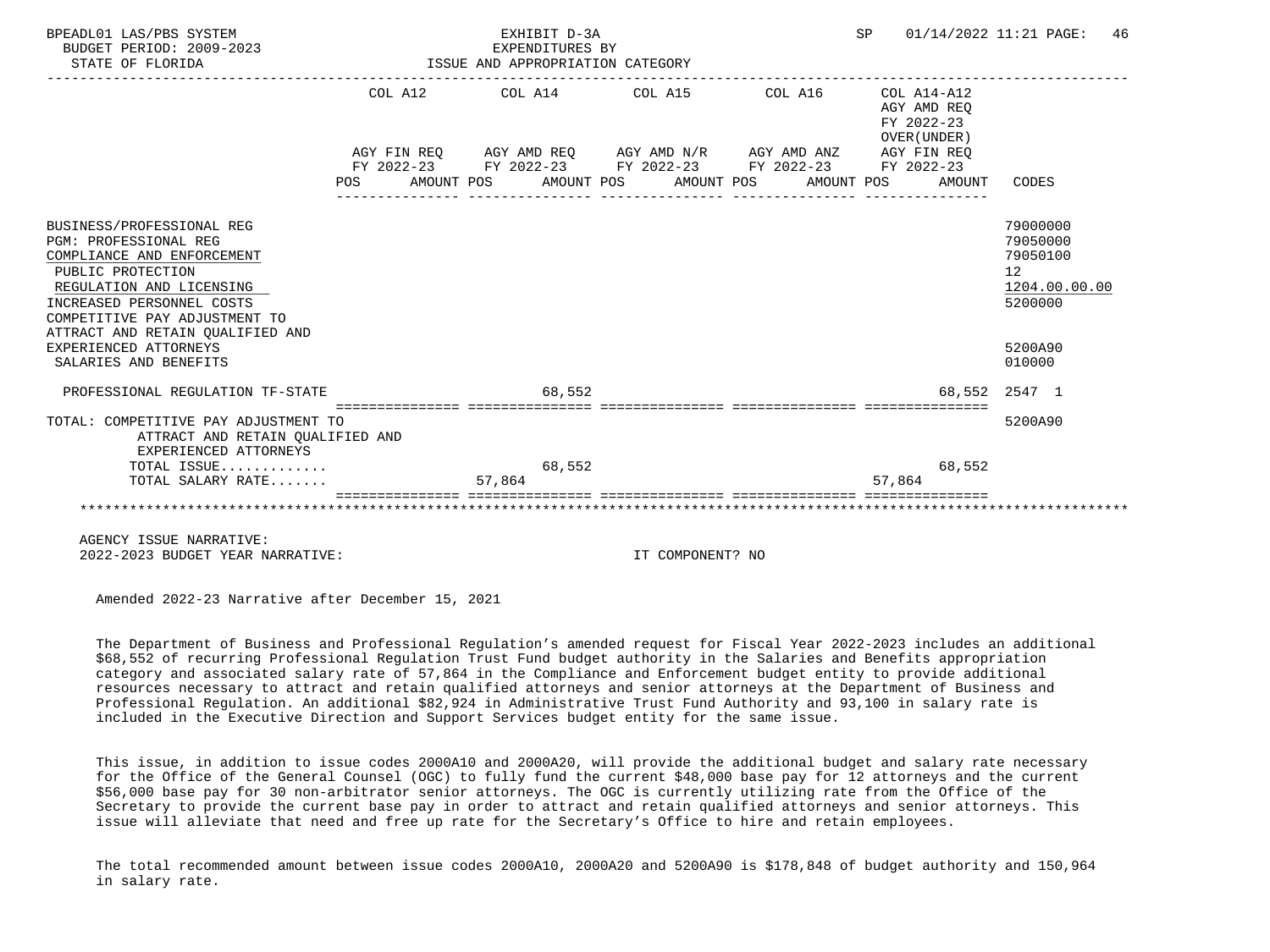| STATE OF FLORIDA                                                                                                                                                                                                                                             |         | EXHIBIT D-3A<br>EXPENDITURES BY<br>ISSUE AND APPROPRIATION CATEGORY |                                                                                                                                                                                                                                              |        | SP                                                      |        | 01/14/2022 11:21 PAGE: 47                                                                  |
|--------------------------------------------------------------------------------------------------------------------------------------------------------------------------------------------------------------------------------------------------------------|---------|---------------------------------------------------------------------|----------------------------------------------------------------------------------------------------------------------------------------------------------------------------------------------------------------------------------------------|--------|---------------------------------------------------------|--------|--------------------------------------------------------------------------------------------|
|                                                                                                                                                                                                                                                              | POS FOR |                                                                     | COL A12 $\qquad$ COL A14 $\qquad$ COL A15 $\qquad$ COL A16 $\qquad$ COL A14-A12<br>AGY FIN REQ AGY AMD REQ AGY AMD N/R AGY AMD ANZ AGY FIN REQ<br>FY 2022-23 FY 2022-23 FY 2022-23 FY 2022-23 FY 2022-23<br>AMOUNT POS AMOUNT POS AMOUNT POS |        | AGY AMD REQ<br>FY 2022-23<br>OVER (UNDER)<br>AMOUNT POS | AMOUNT | CODES                                                                                      |
| BUSINESS/PROFESSIONAL REG<br>PGM: PROFESSIONAL REG<br>COMPLIANCE AND ENFORCEMENT<br>PUBLIC PROTECTION<br>REGULATION AND LICENSING<br>INCREASED PERSONNEL COSTS<br>COMPETITIVE PAY ADJUSTMENT TO<br>ATTRACT AND RETAIN QUALIFIED AND<br>EXPERIENCED ATTORNEYS |         |                                                                     |                                                                                                                                                                                                                                              |        |                                                         |        | 79000000<br>79050000<br>79050100<br>12 <sup>°</sup><br>1204.00.00.00<br>5200000<br>5200A90 |
| Amended Budget Summary:<br>Department of Business and Professional Regulation<br>Compliance and Enforcement<br>Professional Regulation Trust Fund<br>Salaries and Benefits: \$68,552<br>Summary: This is a new issue.                                        |         |                                                                     |                                                                                                                                                                                                                                              |        |                                                         |        |                                                                                            |
|                                                                                                                                                                                                                                                              |         |                                                                     |                                                                                                                                                                                                                                              |        |                                                         |        |                                                                                            |
| POSITION DETAIL OF SALARIES AND BENEFITS:                                                                                                                                                                                                                    |         |                                                                     | FTE BASE RATE ADDITIVES BENEFITS                                                                                                                                                                                                             |        |                                                         |        | LAPSE LAPSED SALARIES<br>SUBTOTAL % AND BENEFITS                                           |
|                                                                                                                                                                                                                                                              |         |                                                                     |                                                                                                                                                                                                                                              |        |                                                         |        |                                                                                            |
| A14 - AGY AMD REQ FY 2022-23                                                                                                                                                                                                                                 |         |                                                                     |                                                                                                                                                                                                                                              |        |                                                         |        |                                                                                            |
| CHANGES TO CURRENTLY AUTHORIZED POSITIONS<br>RA01 RATE & SALARY ADJ - BENEFITS NO FTE<br>C0001 001                                                                                                                                                           | 0.00    | 57,864                                                              |                                                                                                                                                                                                                                              | 10,688 | 68,552                                                  | 0.00   | 68,552                                                                                     |
| TOTALS FOR ISSUE BY FUND<br>2547 PROFESSIONAL REGULATION TF                                                                                                                                                                                                  |         |                                                                     |                                                                                                                                                                                                                                              |        |                                                         |        | 68,552                                                                                     |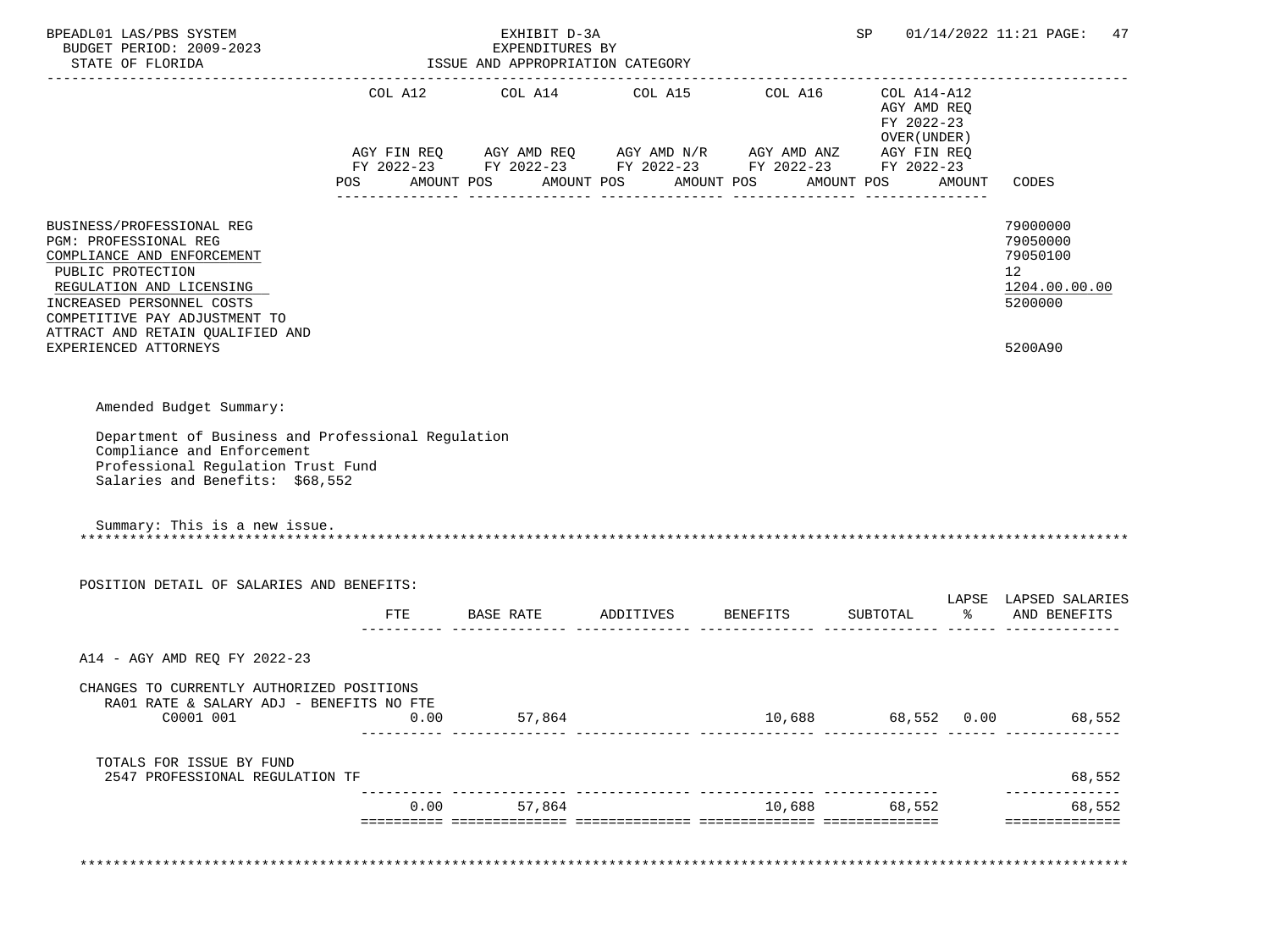| BPEADL01 LAS/PBS SYSTEM<br>BUDGET PERIOD: 2009-2023<br>STATE OF FLORIDA                                                                  |                      | EXHIBIT D-3A<br>EXPENDITURES BY<br>ISSUE AND APPROPRIATION CATEGORY                                                                           |  | <b>SP</b><br>01/14/2022 11:21 PAGE:                      | 48                                                      |
|------------------------------------------------------------------------------------------------------------------------------------------|----------------------|-----------------------------------------------------------------------------------------------------------------------------------------------|--|----------------------------------------------------------|---------------------------------------------------------|
|                                                                                                                                          |                      | COL A12 COL A14 COL A15 COL A16                                                                                                               |  | COL A14-A12<br>AGY AMD REO<br>FY 2022-23<br>OVER (UNDER) |                                                         |
|                                                                                                                                          | POS                  | AGY FIN REQ AGY AMD REQ AGY AMD N/R AGY AMD ANZ<br>FY 2022-23 FY 2022-23 FY 2022-23 FY 2022-23<br>AMOUNT POS AMOUNT POS AMOUNT POS AMOUNT POS |  | AGY FIN REO<br>FY 2022-23<br>AMOUNT                      | CODES                                                   |
| BUSINESS/PROFESSIONAL REG<br><b>PGM: PROFESSIONAL REG</b><br>COMPLIANCE AND ENFORCEMENT<br>PUBLIC PROTECTION<br>REGULATION AND LICENSING |                      |                                                                                                                                               |  |                                                          | 79000000<br>79050000<br>79050100<br>12<br>1204.00.00.00 |
| TOTAL: REGULATION AND LICENSING<br>BY FUND TYPE<br>GENERAL REVENUE FUND<br>TRUST FUNDS                                                   | 640,000<br>2,934,963 | 9,962-                                                                                                                                        |  | 640,000- 1000<br>2,944,925-2000                          | 1204.00.00.00                                           |
| TOTAL POSITIONS $27.50$ 1.00-<br>TOTAL PROG COMP $3,574,963$<br>TOTAL SALARY RATE $1,721,454$                                            |                      | $9,962-$<br>27,281<br>=================================                                                                                       |  | 28.50-<br>3,584,925-<br>1,694,173-                       |                                                         |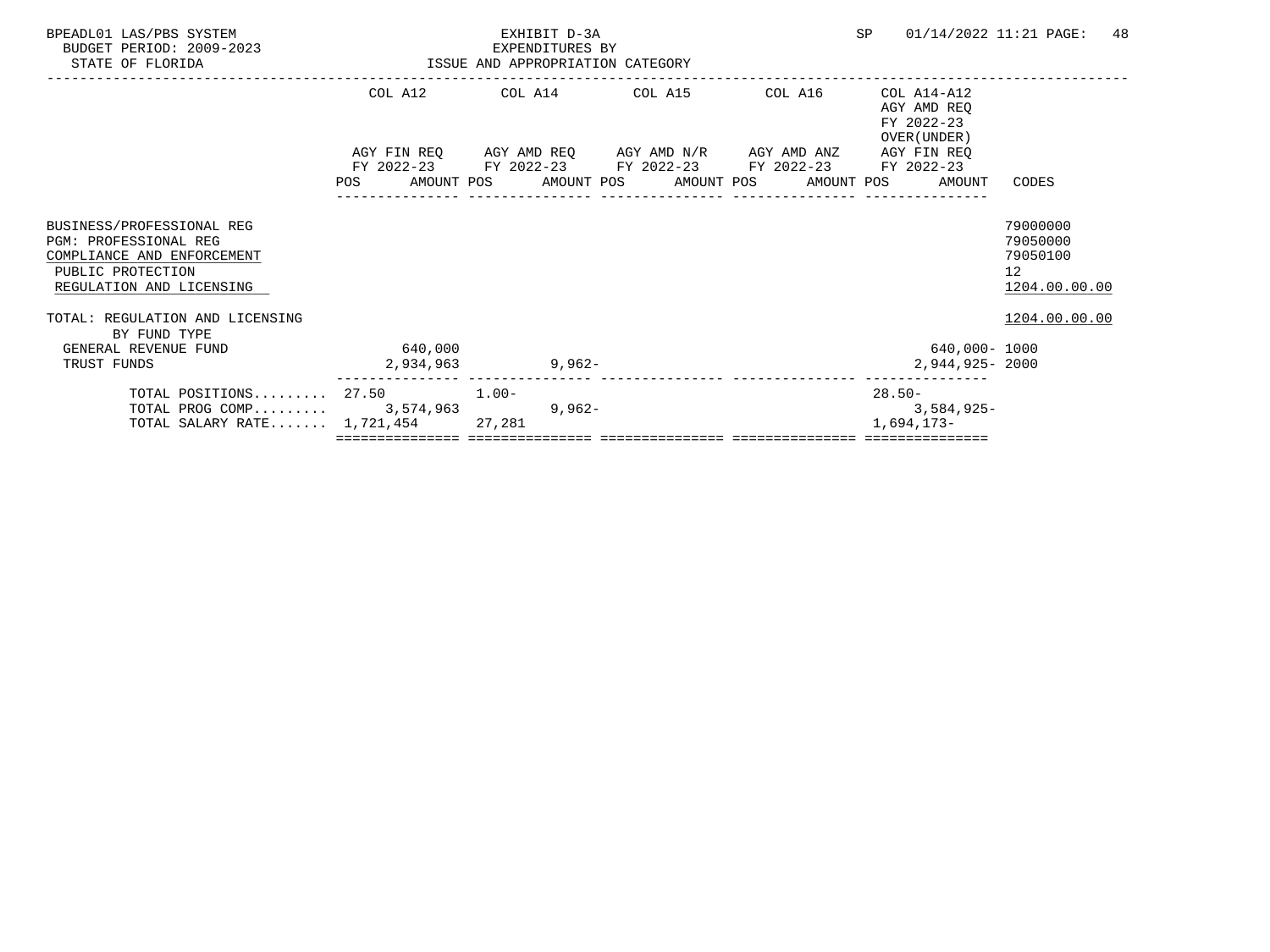| BPEADL01 LAS/PBS SYSTEM                                                                                                                                                   |                 | EXHIBIT D-3A                                                                                                                     |                       |         | SP                                                       | 01/14/2022 11:21 PAGE:<br>49                                         |
|---------------------------------------------------------------------------------------------------------------------------------------------------------------------------|-----------------|----------------------------------------------------------------------------------------------------------------------------------|-----------------------|---------|----------------------------------------------------------|----------------------------------------------------------------------|
| BUDGET PERIOD: 2009-2023<br>STATE OF FLORIDA                                                                                                                              |                 | EXPENDITURES BY<br>ISSUE AND APPROPRIATION CATEGORY                                                                              |                       |         |                                                          |                                                                      |
|                                                                                                                                                                           | COL A12         | COL A14<br>AGY FIN REQ AGY AMD REQ AGY AMD N/R AGY AMD ANZ AGY FIN REQ<br>FY 2022-23 FY 2022-23 FY 2022-23 FY 2022-23 FY 2022-23 | COL A15               | COL A16 | COL A14-A12<br>AGY AMD REQ<br>FY 2022-23<br>OVER (UNDER) |                                                                      |
|                                                                                                                                                                           | <b>POS</b>      | AMOUNT POS                                                                                                                       | AMOUNT POS AMOUNT POS |         | AMOUNT POS<br>AMOUNT                                     | CODES                                                                |
| BUSINESS/PROFESSIONAL REG<br>PGM: PROFESSIONAL REG<br>FLORIDA ATHLETIC COMM<br>PUBLIC PROTECTION<br>REGULATION AND LICENSING<br>ADJUSTMENTS TO CURRENT YEAR               |                 |                                                                                                                                  |                       |         |                                                          | 79000000<br>79050000<br>79050400<br>12 <sup>°</sup><br>1204.00.00.00 |
| ESTIMATED EXPENDITURES<br>REAPPROVAL OF EOG #B0197 - TRANSFER<br>ONE FTE, RATE AND BUDGET FROM THE<br>DIVISION OF REAL ESTATE TO THE<br>FLORIDA ATHLETIC COMMISSION - ADD |                 |                                                                                                                                  |                       |         |                                                          | 1600000<br>1609030                                                   |
| SALARY RATE<br>$SALARY$ RATE                                                                                                                                              | 40,000          |                                                                                                                                  |                       |         | 40,000                                                   | 000000                                                               |
| SALARIES AND BENEFITS                                                                                                                                                     |                 | 1.00                                                                                                                             |                       |         | 1.00                                                     | 010000                                                               |
| PROFESSIONAL REGULATION TF-STATE                                                                                                                                          | =============== | 67.244                                                                                                                           |                       |         |                                                          | 67.244 2547 1                                                        |
| TOTAL: REAPPROVAL OF EOG #B0197 - TRANSFER<br>ONE FTE, RATE AND BUDGET FROM THE<br>DIVISION OF REAL ESTATE TO THE<br>FLORIDA ATHLETIC COMMISSION - ADD                    |                 |                                                                                                                                  |                       |         |                                                          | 1609030                                                              |
| TOTAL POSITIONS<br>TOTAL ISSUE                                                                                                                                            |                 | 1.00<br>67,244                                                                                                                   |                       |         | 1.00<br>67,244                                           |                                                                      |
| TOTAL SALARY RATE                                                                                                                                                         |                 | 40,000                                                                                                                           |                       |         | 40,000                                                   |                                                                      |
|                                                                                                                                                                           |                 |                                                                                                                                  |                       |         |                                                          |                                                                      |
| AGENCY ISSUE NARRATIVE:<br>2022-2023 BUDGET YEAR NARRATIVE:                                                                                                               |                 |                                                                                                                                  | IT COMPONENT? NO      |         |                                                          |                                                                      |

 The Department of Business and Professional Regulation (Department) requests the continuation of budget amendment B0197 that was approved on November 1, 2021. Please see companion issue #1609020

 The Department requests the transfer of one vacant Investigation Specialist II FTE, 40,000 in salary rate, and \$67,244 of Salaries and Benefits budget authority from the Division of Real Estate in the Compliance and Enforcement budget entity (79050100) within the Professional Regulation Trust Fund (2547), to the Florida Athletic Commission budget entity (79050400) within the Professional Regulation Trust Fund (2547).

Due to a substantial increase in the number of events regulated by the Florida Athletic Commission (Commission), an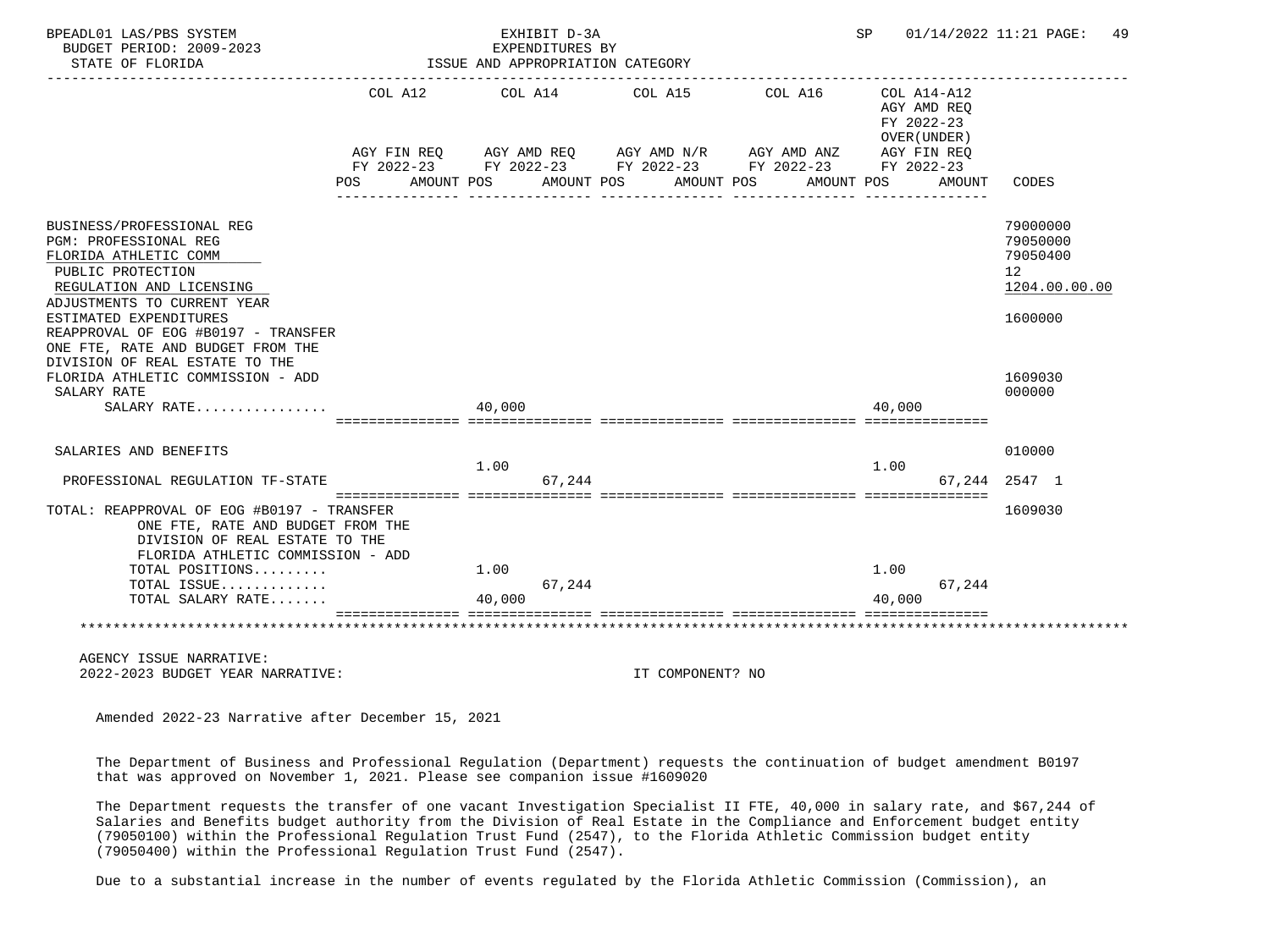| BPEADL01 LAS/PBS SYSTEM<br>BUDGET PERIOD: 2009-2023<br>STATE OF FLORIDA                                                           |         |             | EXHIBIT D-3A<br>EXPENDITURES BY<br>ISSUE AND APPROPRIATION CATEGORY |                                                                                    |         | SP |                                                           | 01/14/2022 11:21 PAGE:                              | 50 |
|-----------------------------------------------------------------------------------------------------------------------------------|---------|-------------|---------------------------------------------------------------------|------------------------------------------------------------------------------------|---------|----|-----------------------------------------------------------|-----------------------------------------------------|----|
|                                                                                                                                   | COL A12 |             |                                                                     | COL A14 COL A15                                                                    | COL A16 |    | COL A14-A12<br>AGY AMD REO<br>FY 2022-23<br>OVER (UNDER ) |                                                     |    |
|                                                                                                                                   |         | AGY FIN REO |                                                                     | AGY AMD REQ AGY AMD N/R AGY AMD ANZ<br>FY 2022-23 FY 2022-23 FY 2022-23 FY 2022-23 |         |    | AGY FIN REO<br>FY 2022-23                                 |                                                     |    |
|                                                                                                                                   | POS     |             |                                                                     | AMOUNT POS AMOUNT POS AMOUNT POS AMOUNT POS                                        |         |    | AMOUNT                                                    | CODES                                               |    |
| BUSINESS/PROFESSIONAL REG<br><b>PGM: PROFESSIONAL REG</b><br>FLORIDA ATHLETIC COMM<br>PUBLIC PROTECTION                           |         |             |                                                                     |                                                                                    |         |    |                                                           | 79000000<br>79050000<br>79050400<br>12 <sup>°</sup> |    |
| REGULATION AND LICENSING                                                                                                          |         |             |                                                                     |                                                                                    |         |    |                                                           | 1204.00.00.00                                       |    |
| ADJUSTMENTS TO CURRENT YEAR<br>ESTIMATED EXPENDITURES<br>REAPPROVAL OF EOG #B0197 - TRANSFER<br>ONE FTE, RATE AND BUDGET FROM THE |         |             |                                                                     |                                                                                    |         |    |                                                           | 1600000                                             |    |
| DIVISION OF REAL ESTATE TO THE<br>FLORIDA ATHLETIC COMMISSION - ADD                                                               |         |             |                                                                     |                                                                                    |         |    |                                                           | 1609030                                             |    |

additional position is needed in the Commission office to address the associated workload escalation.

 The Florida Athletic Commission (Commission) regulates professional boxing, kickboxing, and mixed martial arts and approves amateur sanctioning organizations pursuant to Chapter 548, Florida Statutes, and Chapter 61K1, Florida Administrative Code. The Commission's mission is to protect the health and welfare of participants and to maintain integrity of the combat sports industry. The Commission collects revenue through license/live event permit fees, fines, and taxation on gross receipts associated with live events.

 Over the last five years, the number of professional combat sports events ranged from a low of 49 in Fiscal Year 2019-20 (due to the COVID-19 pandemic) to a high of 100 in Fiscal Year 2020-21. The chart below shows the number of boxing, kickboxing and mixed martial arts events for the last five year:

| Events             |    | FY 2016-17 FY 2017-18 FY 2018-19 FY 2019-20 FY 2020-21 |    |    |      |
|--------------------|----|--------------------------------------------------------|----|----|------|
| Mixed Martial Arts |    |                                                        |    |    |      |
| Boxing             |    |                                                        |    |    | 66   |
| Kickboxing         |    |                                                        |    |    |      |
| Total Events       | 54 | 56                                                     | 50 | 49 | 10 C |

 In the current fiscal year, there have been 35 events in the months of July, August, and September and there are 24 events currently scheduled from October through mid December at this time. This represents almost every weekend being booked for one, and more frequently two, events.

 The Florida Athletic Commission currently has 4 FTE - the Executive Director, the Assistant Executive Director, a Governmental Analyst II, an Administrative Assistant II, and 2 Other Personal Services (OPS) Staff Assistants located in the Tallahassee headquarters office. There are a number of OPS employees utilized for various event positions inspectors, coordinators, and timekeepers.

 The Commission is in need of an additional FTE to assist the Executive Director and Governmental Analyst II with the internal operations of the Commission. This would include maintaining the event calendar, assist with tax reconciliations of post event tax reports, process refund requests, send notices for late taxes/deficient taxes, assist with the review of amateur sanctioning organization license applications and prepare checklists for Commission approval, act as event liaison between department staff, promoters, officials, participants, and OPS staff, attend weigh-ins and events and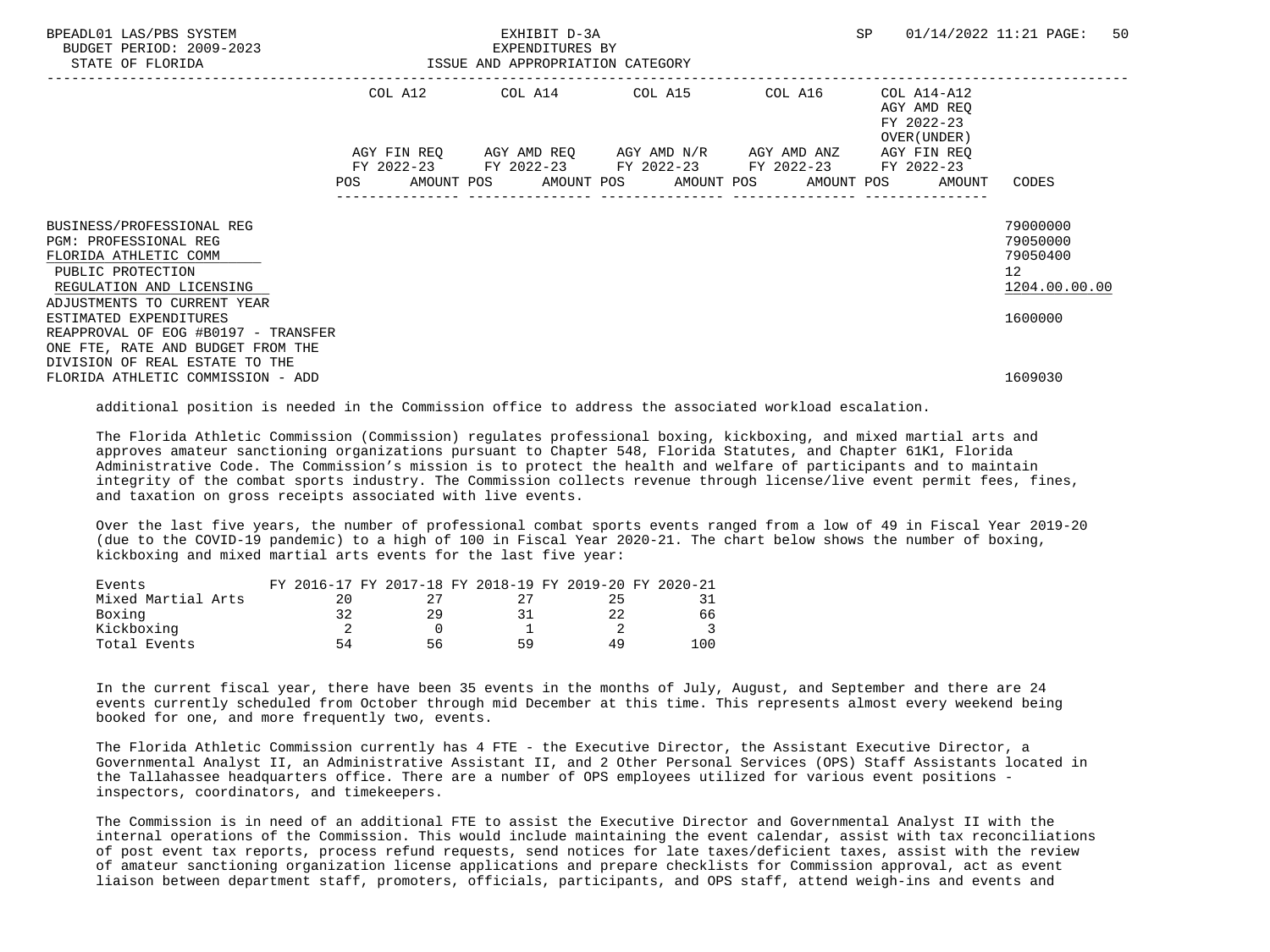| BPEADL01 LAS/PBS SYSTEM<br>BUDGET PERIOD: 2009-2023<br>STATE OF FLORIDA                                                                                                                                                                                                                                                                                                                                                                                                                                                                                                                                                                                                                |            | EXHIBIT D-3A<br>EXPENDITURES BY<br>ISSUE AND APPROPRIATION CATEGORY                                                                                                    |                       |                    | SP                                                                     |                  | 01/14/2022 11:21 PAGE:<br>51                                                    |
|----------------------------------------------------------------------------------------------------------------------------------------------------------------------------------------------------------------------------------------------------------------------------------------------------------------------------------------------------------------------------------------------------------------------------------------------------------------------------------------------------------------------------------------------------------------------------------------------------------------------------------------------------------------------------------------|------------|------------------------------------------------------------------------------------------------------------------------------------------------------------------------|-----------------------|--------------------|------------------------------------------------------------------------|------------------|---------------------------------------------------------------------------------|
|                                                                                                                                                                                                                                                                                                                                                                                                                                                                                                                                                                                                                                                                                        | <b>POS</b> | COL A12 COL A14 COL A15 COL A16<br>AGY FIN REQ AGY AMD REQ AGY AMD N/R AGY AMD ANZ AGY FIN REQ<br>FY 2022-23 FY 2022-23 FY 2022-23 FY 2022-23 FY 2022-23<br>AMOUNT POS | AMOUNT POS AMOUNT POS |                    | COL A14-A12<br>AGY AMD REQ<br>FY 2022-23<br>OVER (UNDER)<br>AMOUNT POS | AMOUNT           | CODES                                                                           |
| BUSINESS/PROFESSIONAL REG<br>PGM: PROFESSIONAL REG<br>FLORIDA ATHLETIC COMM<br>PUBLIC PROTECTION<br>REGULATION AND LICENSING<br>ADJUSTMENTS TO CURRENT YEAR<br>ESTIMATED EXPENDITURES<br>REAPPROVAL OF EOG #B0197 - TRANSFER<br>ONE FTE, RATE AND BUDGET FROM THE<br>DIVISION OF REAL ESTATE TO THE                                                                                                                                                                                                                                                                                                                                                                                    |            |                                                                                                                                                                        |                       |                    |                                                                        |                  | 79000000<br>79050000<br>79050400<br>12 <sup>°</sup><br>1204.00.00.00<br>1600000 |
| FLORIDA ATHLETIC COMMISSION - ADD                                                                                                                                                                                                                                                                                                                                                                                                                                                                                                                                                                                                                                                      |            |                                                                                                                                                                        |                       |                    |                                                                        |                  | 1609030                                                                         |
| serve as coordinator as needed, prepare and process licensure certification, communicate with other Commissions<br>concerning licenses, federal IDs, suspensions and medical issues, and other duties as needed.<br>The Division of Real Estate has identified a long term vacant Investigation Specialist II position that can be<br>transferred to the Commission. Once transferred, the position can be reclassified to a Governmental Analyst I and<br>utilized to meet the workload need in the Commission.<br>The OAD transaction was required to adjust Salaries and Benefits budget authority to ensure the correct amount is<br>transferred.<br>Summary: This is a new issue. |            |                                                                                                                                                                        |                       |                    |                                                                        |                  |                                                                                 |
|                                                                                                                                                                                                                                                                                                                                                                                                                                                                                                                                                                                                                                                                                        |            |                                                                                                                                                                        |                       |                    |                                                                        |                  |                                                                                 |
| POSITION DETAIL OF SALARIES AND BENEFITS:                                                                                                                                                                                                                                                                                                                                                                                                                                                                                                                                                                                                                                              | FTE        | BASE RATE                                                                                                                                                              |                       | ADDITIVES BENEFITS | SUBTOTAL                                                               | $\sim$ $\approx$ | LAPSE LAPSED SALARIES<br>AND BENEFITS                                           |
| A14 - AGY AMD REQ FY 2022-23                                                                                                                                                                                                                                                                                                                                                                                                                                                                                                                                                                                                                                                           |            |                                                                                                                                                                        |                       |                    |                                                                        |                  |                                                                                 |
|                                                                                                                                                                                                                                                                                                                                                                                                                                                                                                                                                                                                                                                                                        |            |                                                                                                                                                                        |                       |                    |                                                                        |                  |                                                                                 |
| CHANGES TO CURRENTLY AUTHORIZED POSITIONS<br>8318 INVESTIGATION SPECIALIST II<br>10953 001                                                                                                                                                                                                                                                                                                                                                                                                                                                                                                                                                                                             |            | $1.00$ 40,000                                                                                                                                                          |                       |                    |                                                                        |                  | 21,918 61,918 0.00 61,918                                                       |
| TOTALS FOR ISSUE BY FUND<br>2547 PROFESSIONAL REGULATION TF                                                                                                                                                                                                                                                                                                                                                                                                                                                                                                                                                                                                                            |            |                                                                                                                                                                        |                       |                    |                                                                        |                  | 61,918                                                                          |
|                                                                                                                                                                                                                                                                                                                                                                                                                                                                                                                                                                                                                                                                                        | 1.00       | 40,000                                                                                                                                                                 |                       |                    | 21,918 61,918                                                          |                  | 61,918<br>==============                                                        |
|                                                                                                                                                                                                                                                                                                                                                                                                                                                                                                                                                                                                                                                                                        |            |                                                                                                                                                                        |                       |                    |                                                                        |                  |                                                                                 |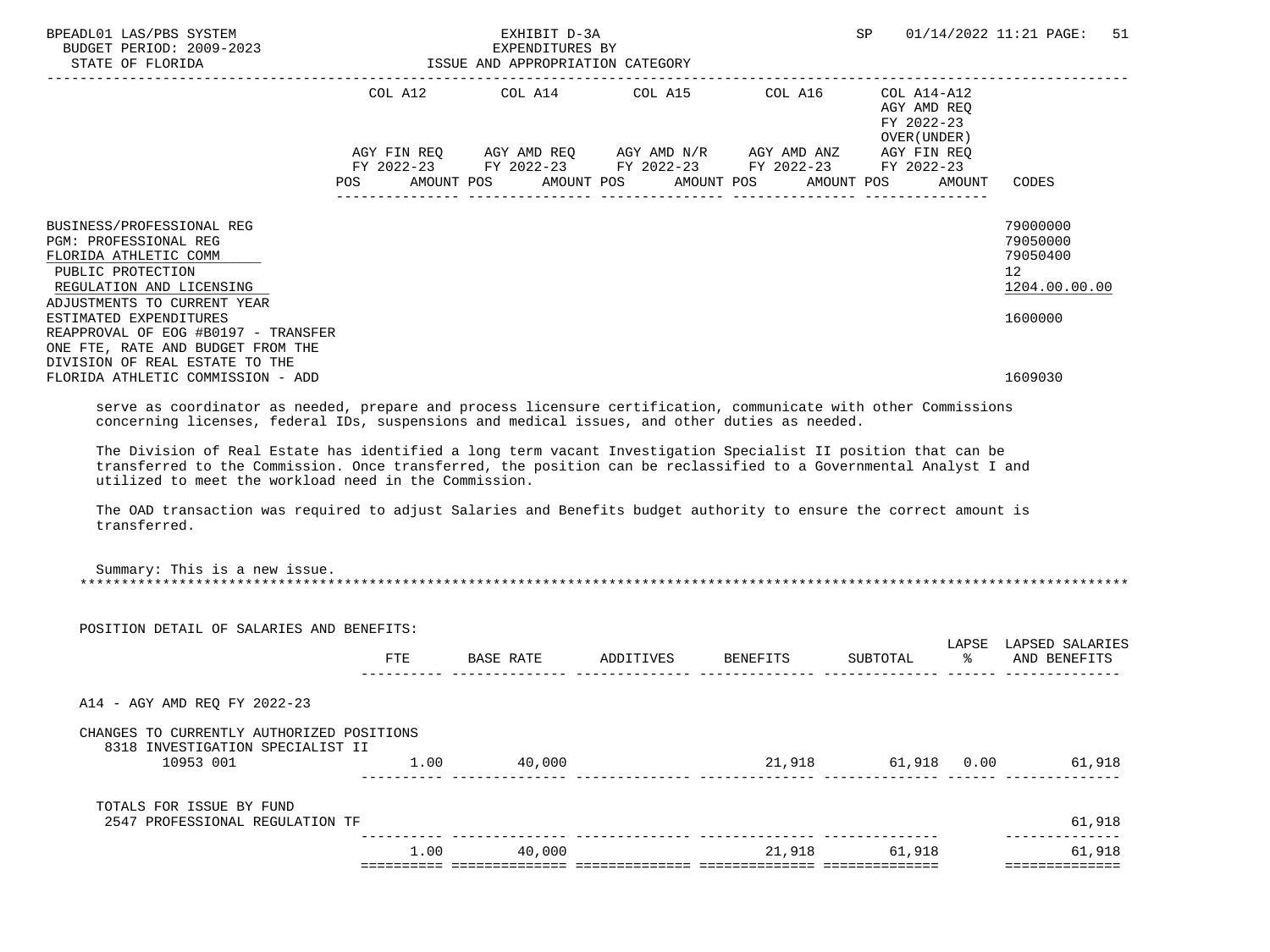| BPEADL01 LAS/PBS SYSTEM<br>BUDGET PERIOD: 2009-2023                                                                                                                                                                                                                      |                   | EXHIBIT D-3A<br>EXPENDITURES BY                                                                                                                |                       |                       | SP                                                                     |             | 01/14/2022 11:21 PAGE:<br>52                                                    |
|--------------------------------------------------------------------------------------------------------------------------------------------------------------------------------------------------------------------------------------------------------------------------|-------------------|------------------------------------------------------------------------------------------------------------------------------------------------|-----------------------|-----------------------|------------------------------------------------------------------------|-------------|---------------------------------------------------------------------------------|
| STATE OF FLORIDA                                                                                                                                                                                                                                                         |                   | ISSUE AND APPROPRIATION CATEGORY                                                                                                               |                       |                       |                                                                        |             |                                                                                 |
|                                                                                                                                                                                                                                                                          | COL A12<br>POS DO | COL A14<br>AGY FIN REQ AGY AMD REQ AGY AMD N/R AGY AMD ANZ AGY FIN REQ<br>FY 2022-23 FY 2022-23 FY 2022-23 FY 2022-23 FY 2022-23<br>AMOUNT POS | COL A15<br>AMOUNT POS | COL A16<br>AMOUNT POS | COL A14-A12<br>AGY AMD REO<br>FY 2022-23<br>OVER (UNDER)<br>AMOUNT POS | AMOUNT      | CODES                                                                           |
|                                                                                                                                                                                                                                                                          |                   |                                                                                                                                                |                       |                       |                                                                        |             |                                                                                 |
| BUSINESS/PROFESSIONAL REG<br><b>PGM: PROFESSIONAL REG</b><br>FLORIDA ATHLETIC COMM<br>PUBLIC PROTECTION<br>REGULATION AND LICENSING<br>ADJUSTMENTS TO CURRENT YEAR<br>ESTIMATED EXPENDITURES<br>REAPPROVAL OF EOG #B0197 - TRANSFER<br>ONE FTE, RATE AND BUDGET FROM THE |                   |                                                                                                                                                |                       |                       |                                                                        |             | 79000000<br>79050000<br>79050400<br>12 <sup>°</sup><br>1204.00.00.00<br>1600000 |
| DIVISION OF REAL ESTATE TO THE<br>FLORIDA ATHLETIC COMMISSION - ADD                                                                                                                                                                                                      |                   |                                                                                                                                                |                       |                       |                                                                        |             | 1609030                                                                         |
| POSITION DETAIL OF SALARIES AND BENEFITS:                                                                                                                                                                                                                                | FTE               | BASE RATE                                                                                                                                      | ADDITIVES             | BENEFITS              | SUBTOTAL                                                               | ిన          | LAPSE LAPSED SALARIES<br>AND BENEFITS                                           |
| A14 - AGY AMD REO FY 2022-23                                                                                                                                                                                                                                             |                   |                                                                                                                                                |                       |                       |                                                                        |             |                                                                                 |
| CHANGES TO CURRENTLY AUTHORIZED POSITIONS<br>OTHER SALARY AMOUNT<br>2547 PROFESSIONAL REGULATION TF                                                                                                                                                                      |                   |                                                                                                                                                |                       |                       |                                                                        |             | 5,326<br>-------------                                                          |
|                                                                                                                                                                                                                                                                          |                   |                                                                                                                                                |                       |                       |                                                                        |             | 67,244<br>==============                                                        |
|                                                                                                                                                                                                                                                                          |                   |                                                                                                                                                |                       |                       |                                                                        |             |                                                                                 |
| TOTAL: REGULATION AND LICENSING<br>BY FUND TYPE                                                                                                                                                                                                                          |                   |                                                                                                                                                |                       |                       |                                                                        |             | 1204.00.00.00                                                                   |
| TRUST FUNDS                                                                                                                                                                                                                                                              |                   | 1.00<br>67,244                                                                                                                                 |                       |                       | 1.00                                                                   | 67,244 2000 |                                                                                 |
| SALARY RATE                                                                                                                                                                                                                                                              |                   | 40,000                                                                                                                                         |                       |                       | 40,000                                                                 |             |                                                                                 |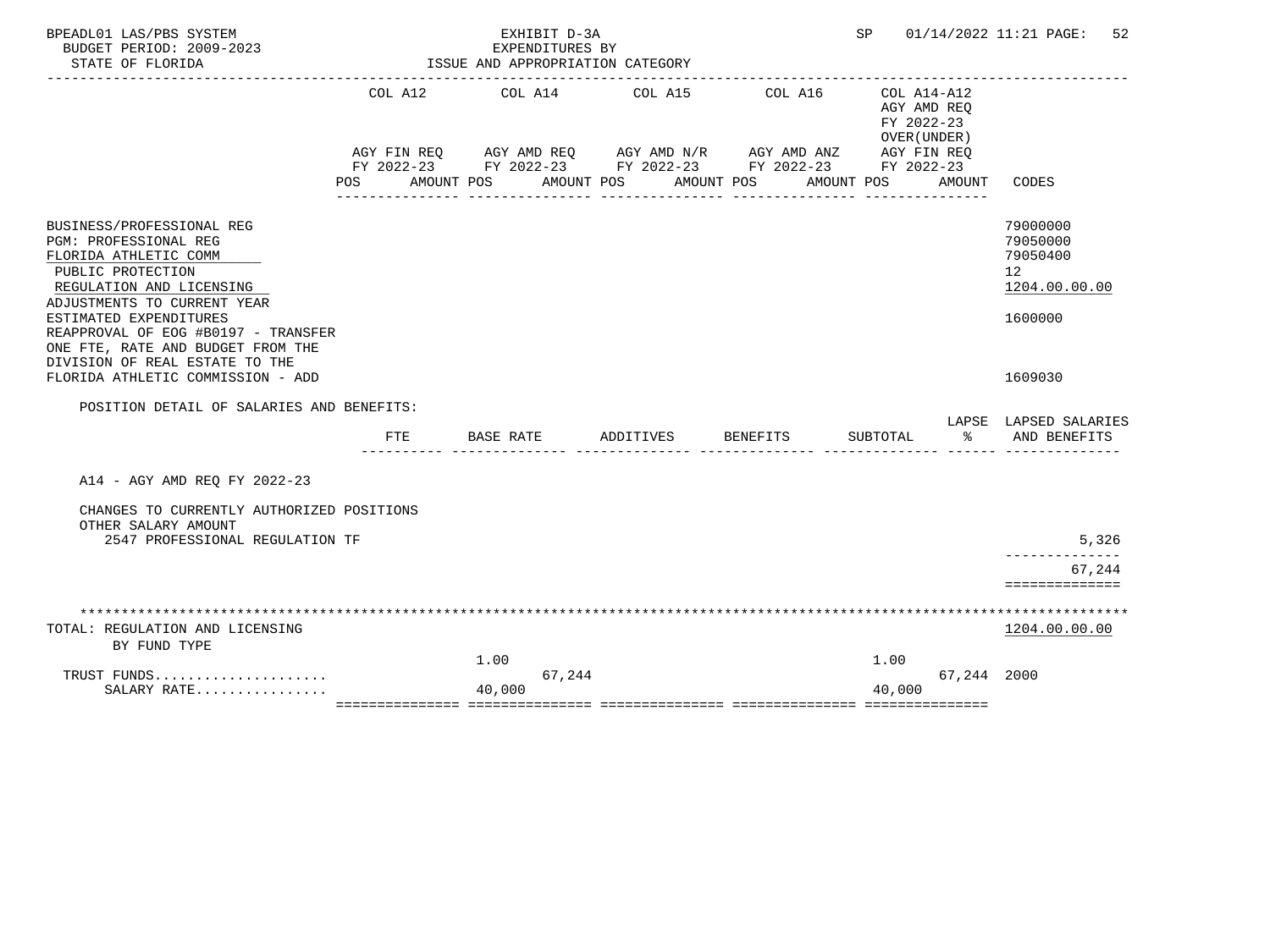| BPEADL01 LAS/PBS SYSTEM<br>BUDGET PERIOD: 2009-2023<br>STATE OF FLORIDA                                                                                                                                                                                          | EXHIBIT D-3A<br>EXPENDITURES BY<br>EXPENDITURES BY<br>ISSUE AND APPROPRIATION CATEGORY |  |  |           |  |                                                        |  | SP |                                                                             | 01/14/2022 11:21 PAGE: 53                                                       |  |
|------------------------------------------------------------------------------------------------------------------------------------------------------------------------------------------------------------------------------------------------------------------|----------------------------------------------------------------------------------------|--|--|-----------|--|--------------------------------------------------------|--|----|-----------------------------------------------------------------------------|---------------------------------------------------------------------------------|--|
|                                                                                                                                                                                                                                                                  |                                                                                        |  |  |           |  | COL A12 COL A14 COL A15 COL A16                        |  |    | COL A14-A12<br>AGY AMD REO<br>FY 2022-23                                    |                                                                                 |  |
|                                                                                                                                                                                                                                                                  |                                                                                        |  |  |           |  |                                                        |  |    | OVER (UNDER)<br>AGY FIN REQ AGY AMD REQ AGY AMD N/R AGY AMD ANZ AGY FIN REQ |                                                                                 |  |
|                                                                                                                                                                                                                                                                  |                                                                                        |  |  |           |  | FY 2022-23 FY 2022-23 FY 2022-23 FY 2022-23 FY 2022-23 |  |    |                                                                             |                                                                                 |  |
|                                                                                                                                                                                                                                                                  |                                                                                        |  |  |           |  |                                                        |  |    | POS AMOUNT POS AMOUNT POS AMOUNT POS AMOUNT POS AMOUNT                      | CODES                                                                           |  |
| BUSINESS/PROFESSIONAL REG<br>PGM: PROFESSIONAL REG<br>TEST/CONTINUE EDUCATION<br>PUBLIC PROTECTION<br>REGULATION AND LICENSING<br>PROGRAM REDUCTIONS<br>ELIMINATE THE OPERATING CAPITAL<br>OUTLAY (OCO) APPROPRIATION IN THE<br>BUREAU OF TESTING AND CONTINUING |                                                                                        |  |  |           |  |                                                        |  |    |                                                                             | 79000000<br>79050000<br>79050500<br>12 <sup>°</sup><br>1204.00.00.00<br>33V0000 |  |
| EDUCATION                                                                                                                                                                                                                                                        |                                                                                        |  |  |           |  |                                                        |  |    |                                                                             | 33V0050                                                                         |  |
| OPERATING CAPITAL OUTLAY                                                                                                                                                                                                                                         |                                                                                        |  |  |           |  |                                                        |  |    |                                                                             | 060000                                                                          |  |
| PROFESSIONAL REGULATION TF-STATE                                                                                                                                                                                                                                 |                                                                                        |  |  | $3.000 -$ |  |                                                        |  |    |                                                                             | $3.000 - 2547$ 1                                                                |  |
|                                                                                                                                                                                                                                                                  |                                                                                        |  |  |           |  |                                                        |  |    |                                                                             |                                                                                 |  |
| AGENCY ISSUE NARRATIVE:                                                                                                                                                                                                                                          |                                                                                        |  |  |           |  |                                                        |  |    |                                                                             |                                                                                 |  |
| 2022-2023 BUDGET YEAR NARRATIVE:                                                                                                                                                                                                                                 |                                                                                        |  |  |           |  | TT COMPONENT? NO                                       |  |    |                                                                             |                                                                                 |  |

 The Department of Business and Professional Regulation's amended request for Fiscal Year 2022-2023 includes a reduction of \$3,000 of Professional Regulation Trust Fund budget authority in the Operating Capital Outlay category to better reflect the Department of Business and Professional Regulation's expenditure within the category.

 This reduction will eliminate the entire Operating Capital Outlay appropriation within this category for the Bureau of Testing and Continuing Education (Bureau). This appropriation limits purchases to a single unit of furniture/equipment that is priced at a minimum of \$5,000, and the Bureau does not anticipate the need to meet or surpass this threshold.

 This issue was included in the department's VIIIB-2 reduction exercise and will have a minimal impact on the department's operations.

Amended Budget Summary:

 Department of Business and Professional Regulation Bureau of Testing and Education Professional Regulation Trust Fund Operating Capital Outlay: (\$3,000)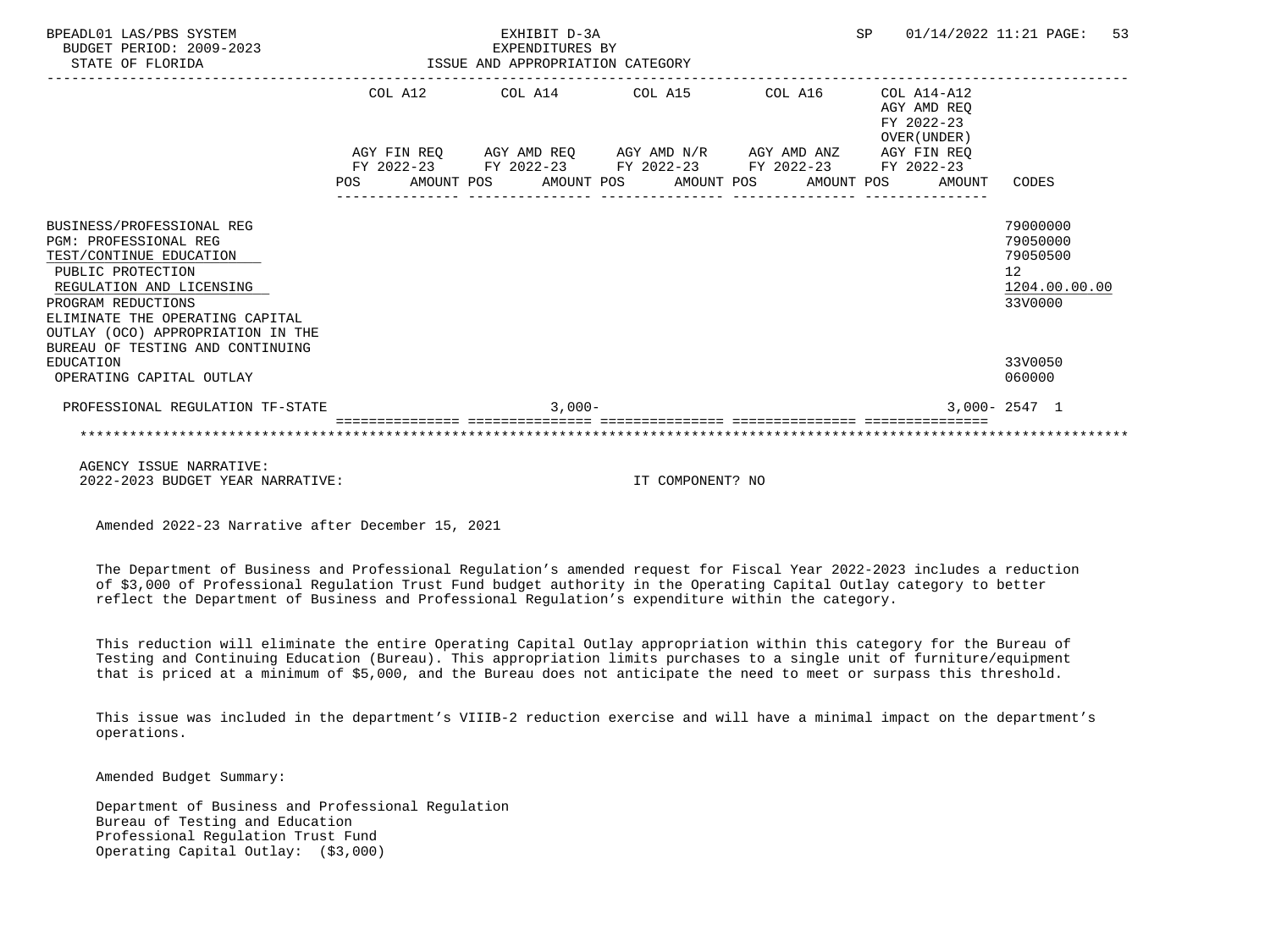| BPEADL01 LAS/PBS SYSTEM<br>BUDGET PERIOD: 2009-2023<br>STATE OF FLORIDA |  | SP<br>EXHIBIT D-3A<br>EXPENDITURES BY<br>ISSUE AND APPROPRIATION CATEGORY |  |  |  |                                                                                             |  |  | 54<br>01/14/2022 11:21 PAGE:                       |                      |  |
|-------------------------------------------------------------------------|--|---------------------------------------------------------------------------|--|--|--|---------------------------------------------------------------------------------------------|--|--|----------------------------------------------------|----------------------|--|
|                                                                         |  |                                                                           |  |  |  | COL A12 COL A14 COL A15 COL A16<br>COL A14-A12<br>AGY AMD REQ<br>FY 2022-23<br>OVER (UNDER) |  |  |                                                    |                      |  |
|                                                                         |  |                                                                           |  |  |  | AGY FIN REQ AGY AMD REQ AGY AMD N/R AGY AMD ANZ                                             |  |  | AGY FIN REO                                        |                      |  |
|                                                                         |  |                                                                           |  |  |  | FY 2022-23 FY 2022-23 FY 2022-23 FY 2022-23 FY 2022-23                                      |  |  | AMOUNT POS AMOUNT POS AMOUNT POS AMOUNT POS AMOUNT | CODES                |  |
| BUSINESS/PROFESSIONAL REG                                               |  |                                                                           |  |  |  |                                                                                             |  |  |                                                    | 79000000             |  |
| <b>PGM: PROFESSIONAL REG</b><br>TEST/CONTINUE EDUCATION                 |  |                                                                           |  |  |  |                                                                                             |  |  |                                                    | 79050000<br>79050500 |  |
| PUBLIC PROTECTION                                                       |  |                                                                           |  |  |  |                                                                                             |  |  |                                                    | 12                   |  |
| REGULATION AND LICENSING                                                |  |                                                                           |  |  |  |                                                                                             |  |  |                                                    | 1204.00.00.00        |  |
| PROGRAM REDUCTIONS<br>ELIMINATE THE OPERATING CAPITAL                   |  |                                                                           |  |  |  |                                                                                             |  |  |                                                    | 33V0000              |  |
| OUTLAY (OCO) APPROPRIATION IN THE                                       |  |                                                                           |  |  |  |                                                                                             |  |  |                                                    |                      |  |
| BUREAU OF TESTING AND CONTINUING                                        |  |                                                                           |  |  |  |                                                                                             |  |  |                                                    |                      |  |
| EDUCATION                                                               |  |                                                                           |  |  |  |                                                                                             |  |  |                                                    | 33V0050              |  |
| Summary: This is a new issue.                                           |  |                                                                           |  |  |  |                                                                                             |  |  |                                                    |                      |  |

\*\*\*\*\*\*\*\*\*\*\*\*\*\*\*\*\*\*\*\*\*\*\*\*\*\*\*\*\*\*\*\*\*\*\*\*\*\*\*\*\*\*\*\*\*\*\*\*\*\*\*\*\*\*\*\*\*\*\*\*\*\*\*\*\*\*\*\*\*\*\*\*\*\*\*\*\*\*\*\*\*\*\*\*\*\*\*\*\*\*\*\*\*\*\*\*\*\*\*\*\*\*\*\*\*\*\*\*\*\*\*\*\*\*\*\*\*\*\*\*\*\*\*\*\*\*\*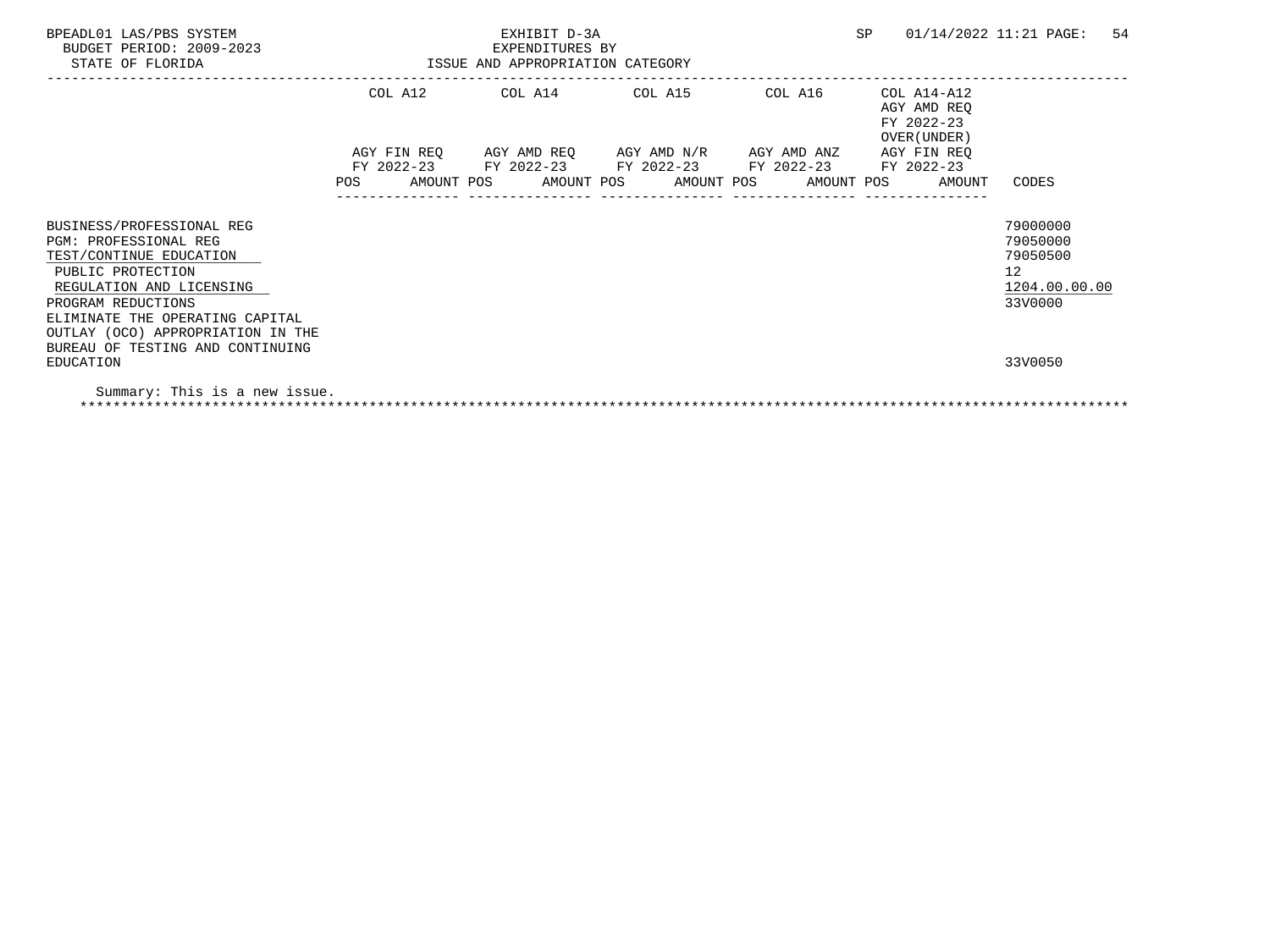| BPEADL01 LAS/PBS SYSTEM<br>BUDGET PERIOD: 2009-2023<br>STATE OF FLORIDA                                                                                                                                                                                     |            | EXHIBIT D-3A<br>EXPENDITURES BY<br>ISSUE AND APPROPRIATION CATEGORY |                                                                                                                                                               |            | SP                                                                                              | 01/14/2022 11:21 PAGE: 55                                                       |
|-------------------------------------------------------------------------------------------------------------------------------------------------------------------------------------------------------------------------------------------------------------|------------|---------------------------------------------------------------------|---------------------------------------------------------------------------------------------------------------------------------------------------------------|------------|-------------------------------------------------------------------------------------------------|---------------------------------------------------------------------------------|
|                                                                                                                                                                                                                                                             | POS        | AMOUNT POS                                                          | COL A12 COL A14 COL A15 COL A16<br>AGY FIN REQ 6GY AMD REQ 6GY AMD N/R 6GY AMD ANZ<br>FY 2022-23 FY 2022-23 FY 2022-23 FY 2022-23<br>AMOUNT POS<br>AMOUNT POS | AMOUNT POS | COL A14-A12<br>AGY AMD REO<br>FY 2022-23<br>OVER (UNDER)<br>AGY FIN REQ<br>FY 2022-23<br>AMOUNT | CODES                                                                           |
| BUSINESS/PROFESSIONAL REG<br>PGM: PROFESSIONAL REG<br>DRUGS, DEVICES & COSMETICS<br>PUBLIC PROTECTION<br>REGULATION AND LICENSING<br>INTRA-AGENCY REORGANIZATIONS<br>TRANSFER DRUGS, DEVICES AND<br>COSMETICS TO COMPLIANCE AND<br>ENFORCEMENT (DIVISION OF |            |                                                                     |                                                                                                                                                               |            |                                                                                                 | 79000000<br>79050000<br>79050800<br>12 <sup>°</sup><br>1204.00.00.00<br>1800000 |
| PROFESSIONS) - DEDUCT<br>SALARY RATE<br>SALARY RATE 1,598,526-                                                                                                                                                                                              |            |                                                                     |                                                                                                                                                               |            | 1,598,526                                                                                       | 1800240<br>000000                                                               |
| SALARIES AND BENEFITS                                                                                                                                                                                                                                       | $25.50 -$  |                                                                     |                                                                                                                                                               |            | 25.50                                                                                           | 010000                                                                          |
| PROFESSIONAL REGULATION TF-STATE                                                                                                                                                                                                                            | 2,251,258- |                                                                     |                                                                                                                                                               |            | 2, 251, 258 2547 1                                                                              |                                                                                 |
| OTHER PERSONAL SERVICES                                                                                                                                                                                                                                     |            |                                                                     |                                                                                                                                                               |            |                                                                                                 | 030000                                                                          |
| PROFESSIONAL REGULATION TF-STATE 182,596-                                                                                                                                                                                                                   |            |                                                                     |                                                                                                                                                               |            | 182,596 2547 1                                                                                  |                                                                                 |
| <b>EXPENSES</b>                                                                                                                                                                                                                                             |            |                                                                     |                                                                                                                                                               |            |                                                                                                 | 040000                                                                          |
| PROFESSIONAL REGULATION TF-STATE 357,401-                                                                                                                                                                                                                   |            |                                                                     |                                                                                                                                                               |            |                                                                                                 | 357,401 2547 1                                                                  |
| SPECIAL CATEGORIES<br>ACQUISITION/MOTOR VEHICLES                                                                                                                                                                                                            |            |                                                                     |                                                                                                                                                               |            |                                                                                                 | 100000<br>100021                                                                |
| PROFESSIONAL REGULATION TF-STATE 16,500-                                                                                                                                                                                                                    |            |                                                                     |                                                                                                                                                               |            |                                                                                                 | 16,500 2547 1                                                                   |
| TRANSFER TO PROF REG TF                                                                                                                                                                                                                                     |            |                                                                     |                                                                                                                                                               |            |                                                                                                 | 100042                                                                          |
| $-$ STATE<br>GENERAL REVENUE FUND                                                                                                                                                                                                                           | 640,000-   |                                                                     |                                                                                                                                                               |            |                                                                                                 | 640,000 1000 1                                                                  |
| CONTRACTED SERVICES                                                                                                                                                                                                                                         |            |                                                                     |                                                                                                                                                               |            |                                                                                                 | 100777                                                                          |
| PROFESSIONAL REGULATION TF-STATE                                                                                                                                                                                                                            | $58,500-$  |                                                                     |                                                                                                                                                               |            |                                                                                                 | 58,500 2547 1                                                                   |
|                                                                                                                                                                                                                                                             |            |                                                                     |                                                                                                                                                               |            |                                                                                                 |                                                                                 |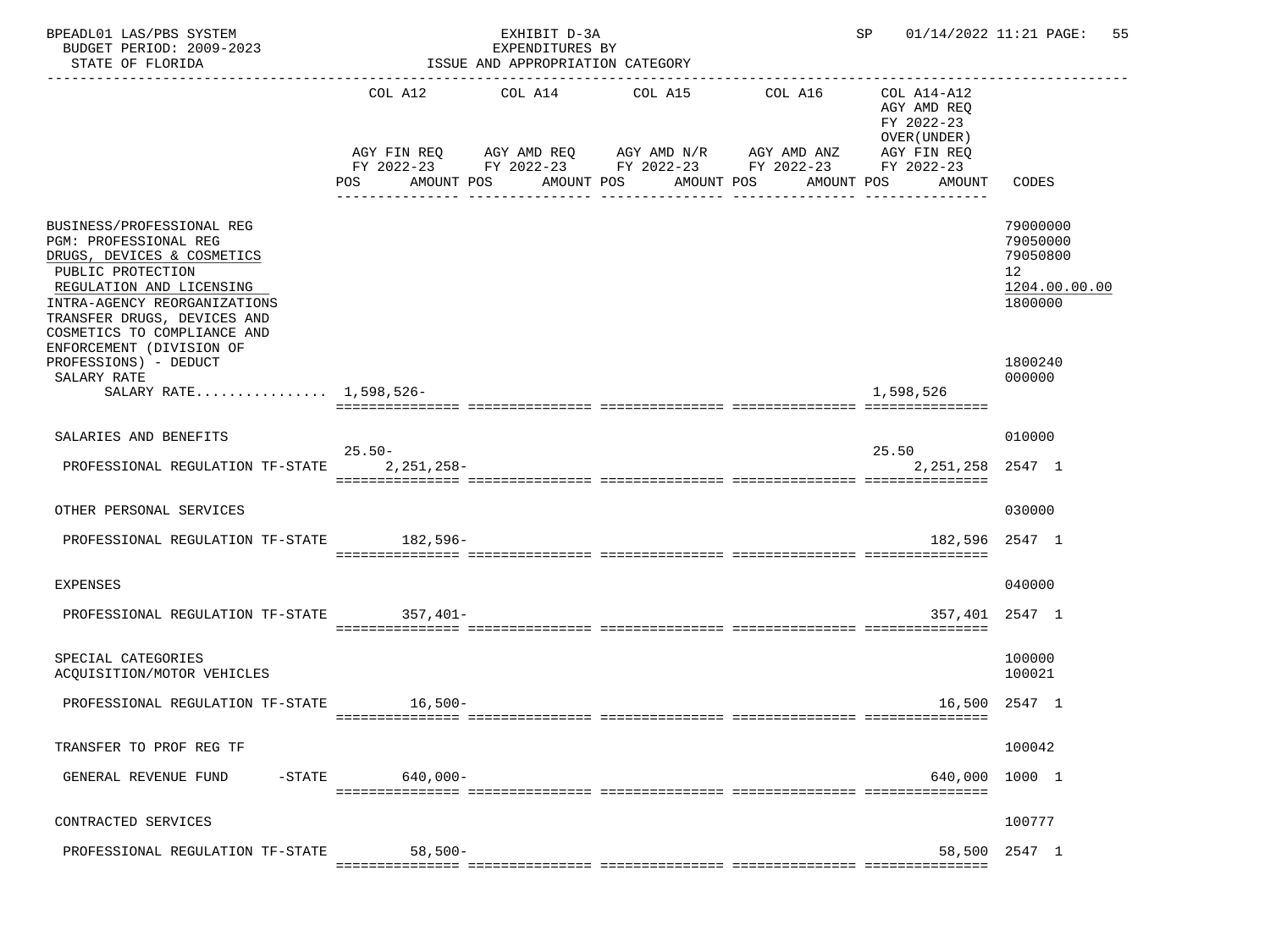| BPEADL01 LAS/PBS SYSTEM<br>BUDGET PERIOD: 2009-2023<br>STATE OF FLORIDA                                                                                                                                                                                                                                                                                                                      |                   | EXHIBIT D-3A<br>EXPENDITURES BY<br>ISSUE AND APPROPRIATION CATEGORY |                  |                                                                                                                          | SP                                                       | 01/14/2022 11:21 PAGE: 56                                          |
|----------------------------------------------------------------------------------------------------------------------------------------------------------------------------------------------------------------------------------------------------------------------------------------------------------------------------------------------------------------------------------------------|-------------------|---------------------------------------------------------------------|------------------|--------------------------------------------------------------------------------------------------------------------------|----------------------------------------------------------|--------------------------------------------------------------------|
|                                                                                                                                                                                                                                                                                                                                                                                              |                   | COL A12 COL A14 COL A15                                             |                  | COL A16                                                                                                                  | COL A14-A12<br>AGY AMD REO<br>FY 2022-23<br>OVER (UNDER) |                                                                    |
|                                                                                                                                                                                                                                                                                                                                                                                              | POS<br>AMOUNT POS | AMOUNT POS                                                          | AMOUNT POS       | AGY FIN REQ AGY AMD REQ AGY AMD N/R AGY AMD ANZ AGY FIN REQ<br>FY 2022-23 FY 2022-23 FY 2022-23 FY 2022-23<br>AMOUNT POS | FY 2022-23<br>AMOUNT                                     | CODES                                                              |
| BUSINESS/PROFESSIONAL REG<br>PGM: PROFESSIONAL REG<br>DRUGS, DEVICES & COSMETICS<br>PUBLIC PROTECTION<br>REGULATION AND LICENSING<br>INTRA-AGENCY REORGANIZATIONS<br>TRANSFER DRUGS, DEVICES AND<br>COSMETICS TO COMPLIANCE AND<br>ENFORCEMENT (DIVISION OF                                                                                                                                  |                   |                                                                     |                  |                                                                                                                          |                                                          | 79000000<br>79050000<br>79050800<br>12<br>1204.00.00.00<br>1800000 |
| PROFESSIONS) - DEDUCT<br>SPECIAL CATEGORIES<br>OPERATION/MOTOR VEHICLES                                                                                                                                                                                                                                                                                                                      |                   |                                                                     |                  |                                                                                                                          |                                                          | 1800240<br>100000<br>102289                                        |
| PROFESSIONAL REGULATION TF-STATE                                                                                                                                                                                                                                                                                                                                                             | $35,938-$         |                                                                     |                  |                                                                                                                          |                                                          | 35,938 2547 1                                                      |
| RISK MANAGEMENT INSURANCE                                                                                                                                                                                                                                                                                                                                                                    |                   |                                                                     |                  |                                                                                                                          |                                                          | 103241                                                             |
| PROFESSIONAL REGULATION TF-STATE                                                                                                                                                                                                                                                                                                                                                             | 4,978-            |                                                                     |                  |                                                                                                                          |                                                          | 4,978 2547 1                                                       |
| LEASE/PURCHASE/EQUIPMENT                                                                                                                                                                                                                                                                                                                                                                     |                   |                                                                     |                  |                                                                                                                          |                                                          | 105281                                                             |
| PROFESSIONAL REGULATION TF-STATE                                                                                                                                                                                                                                                                                                                                                             | $7,200-$          |                                                                     |                  |                                                                                                                          |                                                          | 7.200 2547 1                                                       |
| TR/DMS/HR SVCS/STW CONTRCT                                                                                                                                                                                                                                                                                                                                                                   |                   |                                                                     |                  |                                                                                                                          |                                                          | 107040                                                             |
| PROFESSIONAL REGULATION TF-STATE                                                                                                                                                                                                                                                                                                                                                             | $9.436 -$         |                                                                     |                  |                                                                                                                          |                                                          | 9,436 2547 1                                                       |
| TOTAL: TRANSFER DRUGS, DEVICES AND<br>COSMETICS TO COMPLIANCE AND<br>ENFORCEMENT (DIVISION OF<br>PROFESSIONS) - DEDUCT                                                                                                                                                                                                                                                                       |                   |                                                                     |                  |                                                                                                                          |                                                          | 1800240                                                            |
| TOTAL POSITIONS $25.50-$<br>TOTAL ISSUE<br>TOTAL SALARY RATE 1,598,526-                                                                                                                                                                                                                                                                                                                      | $3,563,807-$      |                                                                     |                  |                                                                                                                          | 25.50<br>3,563,807<br>1,598,526                          |                                                                    |
|                                                                                                                                                                                                                                                                                                                                                                                              |                   |                                                                     |                  |                                                                                                                          |                                                          |                                                                    |
| AGENCY ISSUE NARRATIVE:<br>2022-2023 BUDGET YEAR NARRATIVE:<br>The Department of Business and Professional Regulation (Department) requests to transfer the Division of Drugs, Devices<br>and Cosmetics from the current 79050800 Drugs, Devices, and Cosmetics (DDC) budget entity to the 79050100 Compliance and<br>Enforcement budget entity to be housed in the Division of Professions. |                   |                                                                     | IT COMPONENT? NO |                                                                                                                          |                                                          |                                                                    |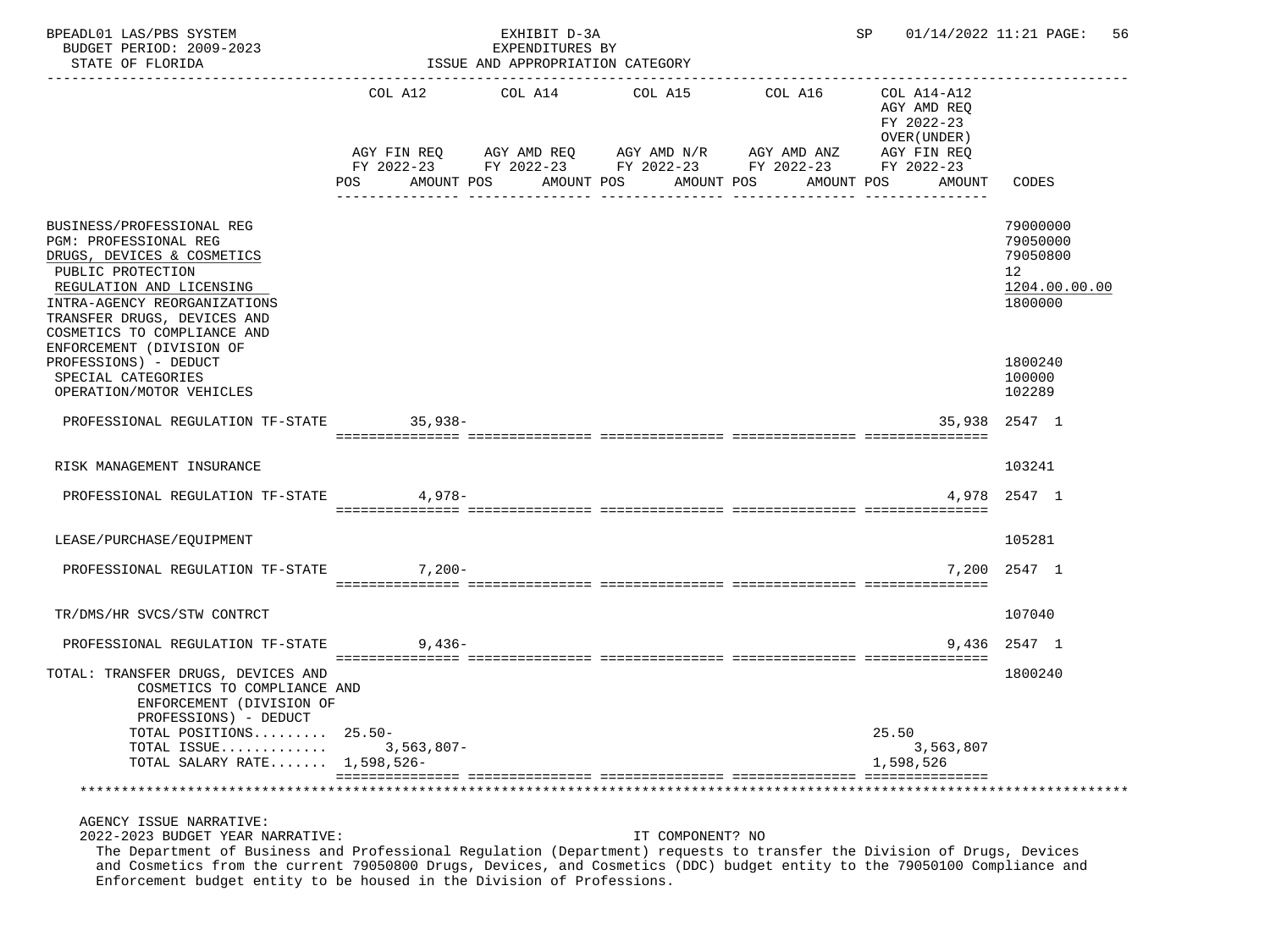| BPEADL01 LAS/PBS SYSTEM                                                                                                                                                                                                                              |                                                                                                                                                                                                                                                                                                                                                                                                                                                                                                                                    |                          | EXHIBIT D-3A                                                                                                                           |                                                                                                                                                                      | SP                                                                                                                                                                                                                                                        | 01/14/2022 11:21 PAGE:<br>57                                                               |
|------------------------------------------------------------------------------------------------------------------------------------------------------------------------------------------------------------------------------------------------------|------------------------------------------------------------------------------------------------------------------------------------------------------------------------------------------------------------------------------------------------------------------------------------------------------------------------------------------------------------------------------------------------------------------------------------------------------------------------------------------------------------------------------------|--------------------------|----------------------------------------------------------------------------------------------------------------------------------------|----------------------------------------------------------------------------------------------------------------------------------------------------------------------|-----------------------------------------------------------------------------------------------------------------------------------------------------------------------------------------------------------------------------------------------------------|--------------------------------------------------------------------------------------------|
|                                                                                                                                                                                                                                                      |                                                                                                                                                                                                                                                                                                                                                                                                                                                                                                                                    | <b>POS</b>               |                                                                                                                                        | COL A12 COL A14 COL A15 COL A16 COL A14-A12<br>AGY FIN REQ AGY AMD REQ AGY AMD N/R AGY AMD ANZ AGY FIN REQ<br>FY 2022-23 FY 2022-23 FY 2022-23 FY 2022-23 FY 2022-23 | LATALATING ASSESSMENT AND REQUIRED AND REQUIRED AND REQUIRED AND REQUIRED AND REQUIRED AND REQUIRED AND REQUIRED AND REQUIRED AND REQUIRED AND REQUIRED AND REQUIRED AND REQUIRED AND REQUIRED AND REQUIRED AND REQUIRED AND R<br>OVER (UNDER )<br>AMOUNT | CODES                                                                                      |
| BUSINESS/PROFESSIONAL REG<br>PGM: PROFESSIONAL REG<br>DRUGS, DEVICES & COSMETICS<br>PUBLIC PROTECTION<br>REGULATION AND LICENSING<br>TRANSFER DRUGS, DEVICES AND<br>COSMETICS TO COMPLIANCE AND<br>ENFORCEMENT (DIVISION OF<br>PROFESSIONS) - DEDUCT | INTRA-AGENCY REORGANIZATIONS                                                                                                                                                                                                                                                                                                                                                                                                                                                                                                       |                          |                                                                                                                                        |                                                                                                                                                                      |                                                                                                                                                                                                                                                           | 79000000<br>79050000<br>79050800<br>12 <sup>°</sup><br>1204.00.00.00<br>1800000<br>1800240 |
|                                                                                                                                                                                                                                                      | The Department has determined that the proposed transfer will provide an opportunity to create organizational<br>efficiencies in the management of DDC licensing to be consistent with other licensing of professions and businesses.<br>Linkage to the Department of Business and Professional Regulation Long Range Program Plan:<br>Agency Goal #1 - Streamline Government.<br>Agency objective #2 - Continuously improve and streamline business processes.<br>Linkage to the Florida Strategic Plan for Economic Development: |                          |                                                                                                                                        |                                                                                                                                                                      |                                                                                                                                                                                                                                                           |                                                                                            |
| Budget Summary:<br>FTE:<br>Expenses:                                                                                                                                                                                                                 | 5.2 Improve the efficiency and effectiveness of government agencies at all levels.<br>Division of Drugs, Devices and Cosmetics<br>Professional Regulation Trust Fund<br>Salary Rate: (1,598,526)<br>Salaries and Benefits: (1,598,526)<br>Other Personal Services (OPS):<br>Acquisition of Motor Vehicles:<br>Contracted Services:<br>Operation of Motor Vehicles:<br>Risk Management Insurance:<br>Lease/Purchase Equipment:<br>Transfer to DMS/HR Services                                                                       | (25.50)                  | (\$2,251,258)<br>(\$182,596)<br>( \$357, 401)<br>(\$16,500)<br>( \$58, 500)<br>$($ \$35,938)<br>( \$4, 978)<br>(57, 200)<br>( \$9,436) |                                                                                                                                                                      |                                                                                                                                                                                                                                                           |                                                                                            |
|                                                                                                                                                                                                                                                      | General Revenue Fund<br>Transfer to Professional Regulation Trust Fund:                                                                                                                                                                                                                                                                                                                                                                                                                                                            |                          | ( \$640,000)                                                                                                                           |                                                                                                                                                                      |                                                                                                                                                                                                                                                           |                                                                                            |
| Total:                                                                                                                                                                                                                                               | FTE:<br>Salary Rate:<br>Budget Authority:                                                                                                                                                                                                                                                                                                                                                                                                                                                                                          | (25.50)<br>(1, 598, 526) | ( \$3, 563, 807)                                                                                                                       |                                                                                                                                                                      |                                                                                                                                                                                                                                                           |                                                                                            |

The OAD transaction was required to adjust Salaries and Benefits budget authority to ensure the correct amount is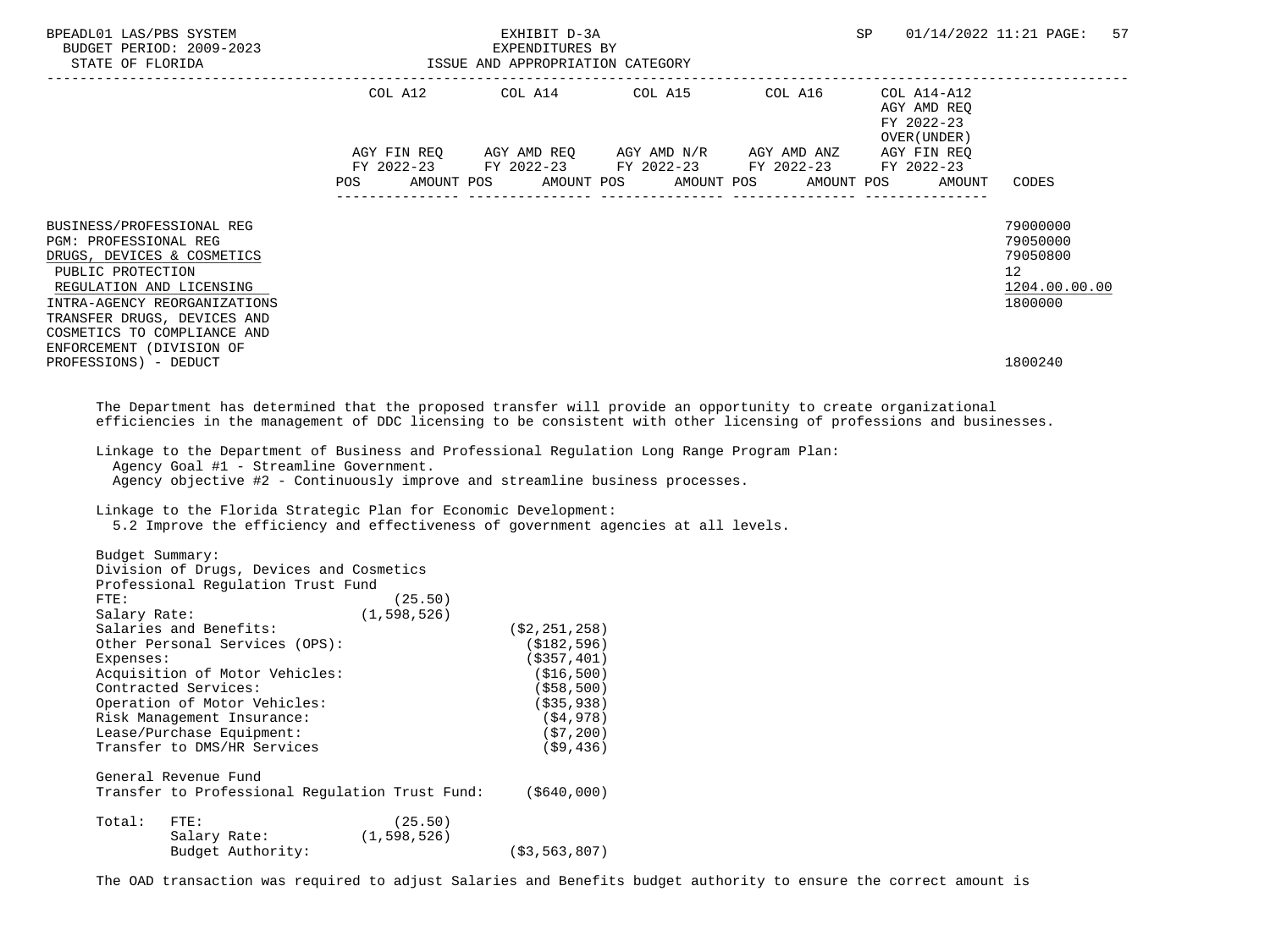| BUDGET PERIOD: 2009-2023                             |          | EXHIBIT D-3A<br>EXPENDITURES BY                        |            |            |                                                          |        | SP 01/14/2022 11:21 PAGE:<br>58 |
|------------------------------------------------------|----------|--------------------------------------------------------|------------|------------|----------------------------------------------------------|--------|---------------------------------|
| STATE OF FLORIDA                                     |          | ISSUE AND APPROPRIATION CATEGORY                       |            |            |                                                          |        |                                 |
|                                                      |          | COL A12 COL A14 COL A15                                |            | COL A16    | COL A14-A12<br>AGY AMD REQ<br>FY 2022-23<br>OVER (UNDER) |        |                                 |
|                                                      |          | AGY FIN REQ AGY AMD REQ AGY AMD N/R AGY AMD ANZ        |            |            | AGY FIN REQ                                              |        |                                 |
|                                                      |          | FY 2022-23 FY 2022-23 FY 2022-23 FY 2022-23 FY 2022-23 |            |            |                                                          |        |                                 |
|                                                      | POS      | AMOUNT POS                                             | AMOUNT POS | AMOUNT POS | AMOUNT POS                                               | AMOUNT | CODES                           |
| BUSINESS/PROFESSIONAL REG                            |          |                                                        |            |            |                                                          |        | 79000000                        |
| PGM: PROFESSIONAL REG                                |          |                                                        |            |            |                                                          |        | 79050000                        |
| DRUGS, DEVICES & COSMETICS                           |          |                                                        |            |            |                                                          |        | 79050800                        |
| PUBLIC PROTECTION                                    |          |                                                        |            |            |                                                          |        | 12 <sup>°</sup>                 |
| REGULATION AND LICENSING                             |          |                                                        |            |            |                                                          |        | 1204.00.00.00                   |
| INTRA-AGENCY REORGANIZATIONS                         |          |                                                        |            |            |                                                          |        | 1800000                         |
| TRANSFER DRUGS, DEVICES AND                          |          |                                                        |            |            |                                                          |        |                                 |
| COSMETICS TO COMPLIANCE AND                          |          |                                                        |            |            |                                                          |        |                                 |
| ENFORCEMENT (DIVISION OF<br>PROFESSIONS) - DEDUCT    |          |                                                        |            |            |                                                          |        | 1800240                         |
|                                                      |          |                                                        |            |            |                                                          |        |                                 |
| transferred.                                         |          |                                                        |            |            |                                                          |        |                                 |
|                                                      |          |                                                        |            |            |                                                          |        |                                 |
|                                                      |          |                                                        |            |            |                                                          |        |                                 |
| Summary: This issue is being withdrawn.              |          |                                                        |            |            |                                                          |        |                                 |
| POSITION DETAIL OF SALARIES AND BENEFITS:            |          |                                                        |            |            |                                                          |        |                                 |
|                                                      |          |                                                        |            |            |                                                          |        | LAPSE LAPSED SALARIES           |
|                                                      | FTE      | BASE RATE ADDITIVES BENEFITS                           |            |            | SUBTOTAL                                                 | ႜႜႜႜႜႜ | AND BENEFITS                    |
| A12 - AGY FIN REQ FY 2022-23                         |          |                                                        |            |            |                                                          |        |                                 |
| CHANGES TO CURRENTLY AUTHORIZED POSITIONS            |          |                                                        |            |            |                                                          |        |                                 |
| 0440 REGULATORY SPECIALIST I                         |          |                                                        |            |            |                                                          |        |                                 |
| 11476 001<br>11477 001                               | $1.00 -$ | $1.00 - 27,144 -$<br>27,987-                           |            | 14,374-    | $24,870-52,014-0.00$                                     |        | $52,014-$                       |
|                                                      |          |                                                        |            |            | $42,361 - 0.00$<br>$33,199 - 0.00$                       |        | $42,361-$                       |
| 11485 001<br>0441 REGULATORY SPECIALIST II           | $1.00-$  | $27,987-$                                              |            | $5,212-$   |                                                          |        | $33,199-$                       |
| 11469 001                                            | $1.00 -$ | $28,033-$                                              |            | $19,665-$  | $47,698 - 0.00$                                          |        | $47,698-$                       |
| 11481 001                                            | $1.00-$  | $30,443-$                                              |            | 14,828-    | $45,271 - 0.00$                                          |        | $45,271-$                       |
| 11490 001                                            | $1.00 -$ | $29,038-$                                              |            | $5,406-$   | $34,444 - 0.00$                                          |        | $34,444-$                       |
| 0444 REGULATORY SPECIALIST III                       |          |                                                        |            |            |                                                          |        |                                 |
| 11475 001                                            | $1.00 -$ | $33,517-$                                              |            | $15,396-$  | $48,913 - 0.00$                                          |        | $48,913-$                       |
| 11491 001                                            | $0.50 -$ | $16,819-$                                              |            | $3,107-$   | $19,926 - 0.00$                                          |        | 19,926-                         |
| 0709 ADMINISTRATIVE ASSISTANT I                      |          |                                                        |            |            |                                                          |        |                                 |
| 11484 001                                            | $1.00 -$ | $29, 239 -$                                            |            | $14,606-$  | $43,845 - 0.00$                                          |        | $43,845-$                       |
| 2234 GOVERNMENT OPERATIONS CONSULTANT I<br>11492 001 | $1.00-$  | $35,673-$                                              |            | $26,445-$  | $62,118 - 0.00$                                          |        | $62,118-$                       |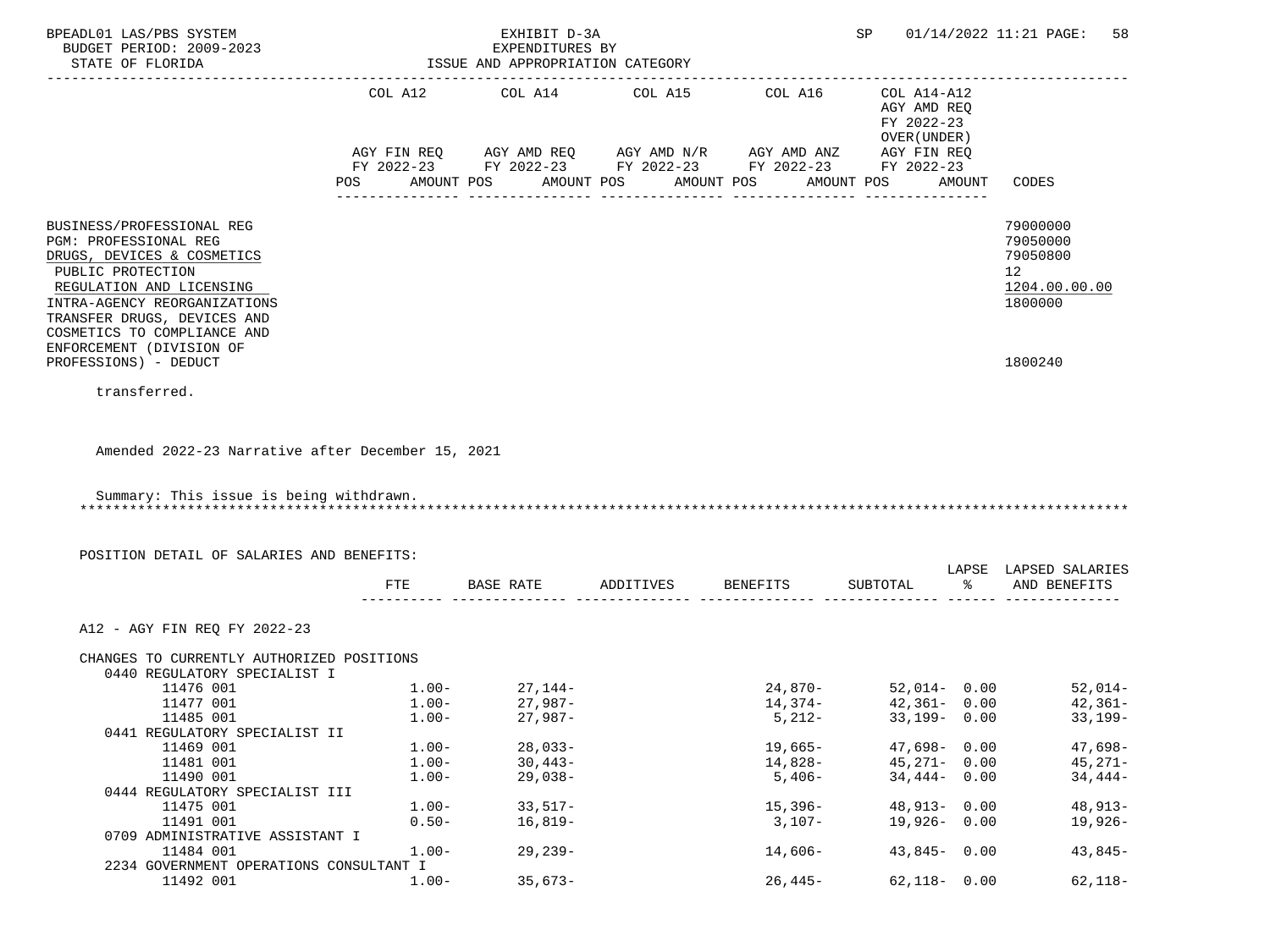| BPEADL01 LAS/PBS SYSTEM<br>BUDGET PERIOD: 2009-2023<br>STATE OF FLORIDA                                                |                                                                           | EXHIBIT D-3A<br>EXPENDITURES BY<br>ISSUE AND APPROPRIATION CATEGORY |              |                                                                        | SP                                                        |        | 01/14/2022 11:21 PAGE:<br>59   |
|------------------------------------------------------------------------------------------------------------------------|---------------------------------------------------------------------------|---------------------------------------------------------------------|--------------|------------------------------------------------------------------------|-----------------------------------------------------------|--------|--------------------------------|
|                                                                                                                        | COL A12 COL A14<br>FY 2022-23 FY 2022-23 FY 2022-23 FY 2022-23 FY 2022-23 |                                                                     | COL A15      | COL A16<br>AGY FIN REQ AGY AMD REQ AGY AMD N/R AGY AMD ANZ AGY FIN REQ | COL A14-A12<br>AGY AMD REQ<br>FY 2022-23<br>OVER (UNDER ) |        |                                |
|                                                                                                                        | AMOUNT POS<br>POS                                                         |                                                                     | AMOUNT POS   | AMOUNT POS                                                             | AMOUNT POS                                                | AMOUNT | CODES                          |
| BUSINESS/PROFESSIONAL REG                                                                                              |                                                                           |                                                                     |              |                                                                        |                                                           |        | 79000000                       |
| PGM: PROFESSIONAL REG                                                                                                  |                                                                           |                                                                     |              |                                                                        |                                                           |        | 79050000                       |
| DRUGS, DEVICES & COSMETICS                                                                                             |                                                                           |                                                                     |              |                                                                        |                                                           |        | 79050800                       |
| PUBLIC PROTECTION                                                                                                      |                                                                           |                                                                     |              |                                                                        |                                                           |        | 12                             |
| REGULATION AND LICENSING                                                                                               |                                                                           |                                                                     |              |                                                                        |                                                           |        | 1204.00.00.00                  |
| INTRA-AGENCY REORGANIZATIONS<br>TRANSFER DRUGS, DEVICES AND<br>COSMETICS TO COMPLIANCE AND                             |                                                                           |                                                                     |              |                                                                        |                                                           |        | 1800000                        |
| ENFORCEMENT (DIVISION OF                                                                                               |                                                                           |                                                                     |              |                                                                        |                                                           |        |                                |
| PROFESSIONS) - DEDUCT                                                                                                  |                                                                           |                                                                     |              |                                                                        |                                                           |        | 1800240                        |
|                                                                                                                        |                                                                           |                                                                     |              |                                                                        |                                                           |        |                                |
| POSITION DETAIL OF SALARIES AND BENEFITS:                                                                              |                                                                           |                                                                     |              |                                                                        |                                                           |        |                                |
|                                                                                                                        |                                                                           |                                                                     |              |                                                                        |                                                           |        | LAPSE LAPSED SALARIES          |
|                                                                                                                        | FTE                                                                       | BASE RATE                                                           |              | ADDITIVES BENEFITS                                                     | SUBTOTAL                                                  | ႜ      | AND BENEFITS                   |
| A12 - AGY FIN REQ FY 2022-23<br>CHANGES TO CURRENTLY AUTHORIZED POSITIONS<br>2238 GOVERNMENT OPERATIONS CONSULTANT III |                                                                           |                                                                     |              |                                                                        |                                                           |        |                                |
| 11465 001                                                                                                              | $1.00 -$                                                                  | $44,985-$                                                           |              |                                                                        |                                                           |        | $17,513-$ 62,498- 0.00 62,498- |
| 5254 PHARMACEUTICAL PROGRAM MANAGER<br>11474 001                                                                       | $1\ldots00-$                                                              | $95,478-$                                                           |              | 26,840-                                                                | $122,318 - 0.00$                                          |        | 122,318-                       |
| 8837 DRUG INSPECTOR                                                                                                    |                                                                           |                                                                     |              |                                                                        |                                                           |        |                                |
| 11462 001                                                                                                              | $1.00-$                                                                   | 87,612-                                                             |              | 25,387-                                                                | $112,999 - 0.00$                                          |        | 112,999-                       |
| 11463 001                                                                                                              | $1.00-$                                                                   | 82,719-                                                             |              | 24,483-                                                                | $107, 202 - 0.00$                                         |        | 107,202-                       |
| 11470 001                                                                                                              | $1\ldots00-$                                                              | $84,087-$                                                           | 961-         | 35,564-                                                                | 120,612- 0.00                                             |        | 120,612-                       |
| 11478 001                                                                                                              | 1.00-                                                                     | 87,612-                                                             |              | 36,038-                                                                | $123,650 - 0.00$                                          |        | $123,650-$                     |
| 11479 001                                                                                                              | $1.00-$                                                                   | $81,758-$                                                           | $961 -$      | 15,321-                                                                | 98,040- 0.00                                              |        | 98,040-                        |
| 11480 001                                                                                                              | $1.00-$                                                                   | 84,803-<br>38,747-                                                  | 961–<br>961– | 35,697-                                                                | $121,461 - 0.00$                                          |        | 121,461–                       |
| 11482 001                                                                                                              | $1.00-$                                                                   |                                                                     |              | 21,821-                                                                | 61,529- 0.00                                              |        | 61,529-                        |
| 11483 001                                                                                                              | $1.00 -$                                                                  | $84,803-$                                                           |              | 31,245-                                                                | $116,048-$ 0.00                                           |        | $116,048-$                     |
| 11486 001                                                                                                              | $1.00-$                                                                   | 82,719-                                                             | 961-         | 35,312-                                                                | $118,992 - 0.00$                                          |        | 118,992-                       |
| 0442 REGULATORY SUPERVISOR/CONSULTANT - SES                                                                            |                                                                           |                                                                     |              |                                                                        |                                                           |        |                                |
| 11464 001                                                                                                              | $1.00-$                                                                   | $43,210-$                                                           |              | 29,655-                                                                | 72,865- 0.00                                              |        | 72,865-                        |
| 0714 ADMINISTRATIVE ASSISTANT III - SES                                                                                |                                                                           |                                                                     |              |                                                                        |                                                           |        |                                |
| 11473 001                                                                                                              | $1.00-$                                                                   | $35,673-$                                                           |              | 17,453-                                                                | $53,126 - 0.00$                                           |        | $53,126-$                      |
| 2238 OPERATIONS & MGMT CONSULTANT MGR - SES                                                                            |                                                                           |                                                                     |              |                                                                        |                                                           |        |                                |
| 11489 001                                                                                                              | $1.00 -$                                                                  | 48,596-                                                             |              | 18,700-                                                                | $67,296 - 0.00$                                           |        | $67,296-$                      |
| 8818 FL DRUG & COSMETIC ACT COMPLIANCE MGR-SES<br>11488 001                                                            | $1.00 -$                                                                  | 49,617-                                                             |              | 24,822-                                                                | 74,439-0.00                                               |        | 74,439-                        |
| 9853 DIRECTOR OF DRUGS, DEVICES & COSMETICS-D                                                                          |                                                                           |                                                                     |              |                                                                        |                                                           |        |                                |
| 11495 001                                                                                                              | $1.00 -$                                                                  | 94,091-                                                             |              | $56,188-$                                                              | 150,279- 0.00                                             |        | $150, 279 -$                   |
|                                                                                                                        |                                                                           |                                                                     |              |                                                                        |                                                           |        |                                |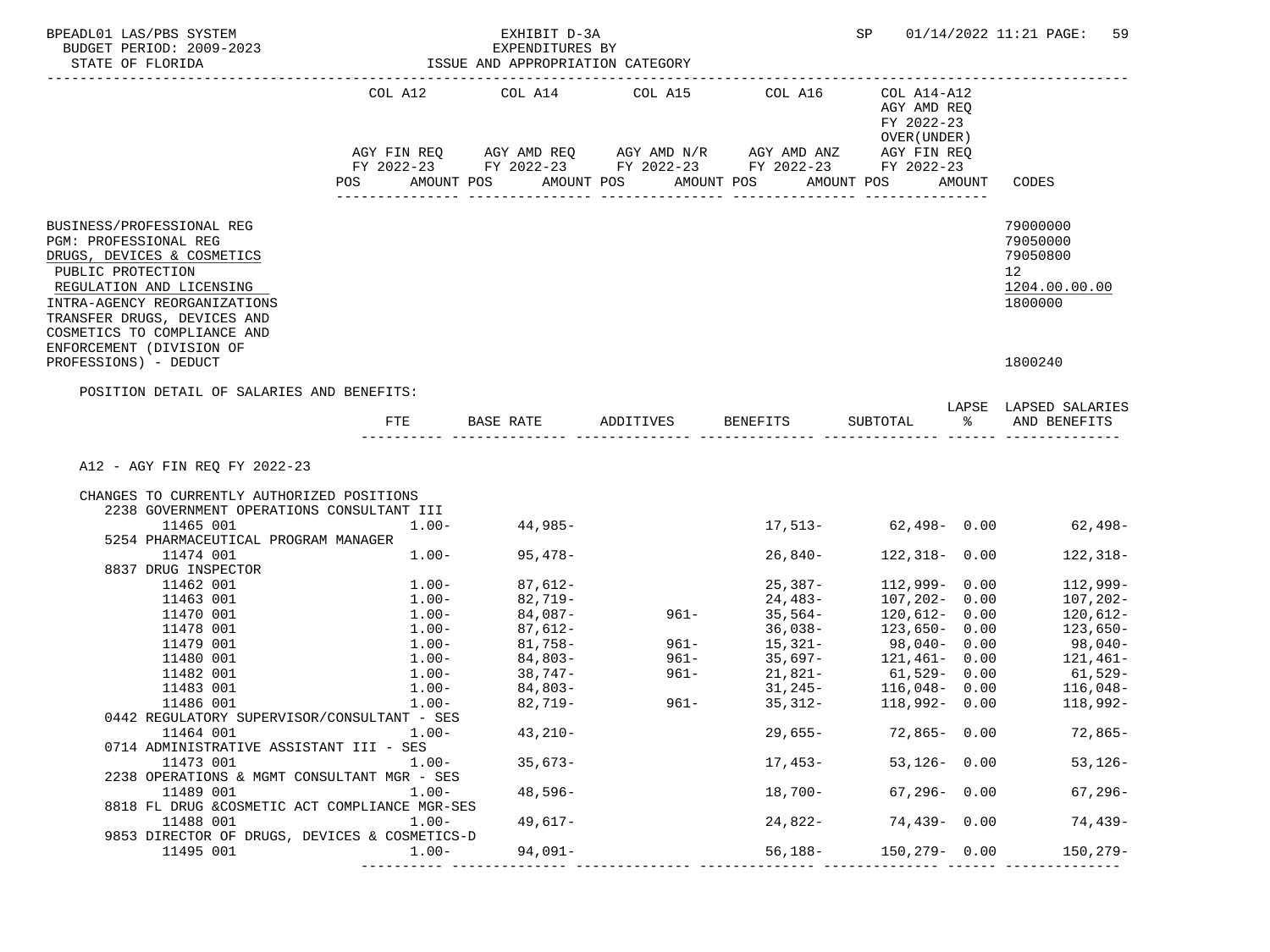| BPEADL01 LAS/PBS SYSTEM<br>BUDGET PERIOD: 2009-2023<br>STATE OF FLORIDA                                                                                                                                                                                     |                        | EXHIBIT D-3A<br>EXPENDITURES BY<br>ISSUE AND APPROPRIATION CATEGORY                                                  |                    |                 |                                                              |        | SP 01/14/2022 11:21 PAGE:<br>60                                                 |
|-------------------------------------------------------------------------------------------------------------------------------------------------------------------------------------------------------------------------------------------------------------|------------------------|----------------------------------------------------------------------------------------------------------------------|--------------------|-----------------|--------------------------------------------------------------|--------|---------------------------------------------------------------------------------|
|                                                                                                                                                                                                                                                             | COL A12<br>AGY FIN REQ | COL A14<br>AGY AMD REQ AGY AMD N/R AGY AMD ANZ AGY FIN REQ<br>FY 2022-23 FY 2022-23 FY 2022-23 FY 2022-23 FY 2022-23 | COL A15            | COL A16         | $COL A14 - A12$<br>AGY AMD REO<br>FY 2022-23<br>OVER (UNDER) |        |                                                                                 |
|                                                                                                                                                                                                                                                             |                        | POS AMOUNT POS AMOUNT POS AMOUNT POS                                                                                 | <u>___________</u> |                 | AMOUNT POS                                                   | AMOUNT | CODES                                                                           |
| BUSINESS/PROFESSIONAL REG<br>PGM: PROFESSIONAL REG<br>DRUGS, DEVICES & COSMETICS<br>PUBLIC PROTECTION<br>REGULATION AND LICENSING<br>INTRA-AGENCY REORGANIZATIONS<br>TRANSFER DRUGS, DEVICES AND<br>COSMETICS TO COMPLIANCE AND<br>ENFORCEMENT (DIVISION OF |                        |                                                                                                                      |                    |                 |                                                              |        | 79000000<br>79050000<br>79050800<br>12 <sup>°</sup><br>1204.00.00.00<br>1800000 |
| PROFESSIONS) - DEDUCT                                                                                                                                                                                                                                       |                        |                                                                                                                      |                    |                 |                                                              |        | 1800240                                                                         |
| POSITION DETAIL OF SALARIES AND BENEFITS:                                                                                                                                                                                                                   |                        |                                                                                                                      |                    |                 |                                                              |        | LAPSE LAPSED SALARIES                                                           |
|                                                                                                                                                                                                                                                             | <b>FTE</b>             | BASE RATE                                                                                                            | ADDITIVES          | <b>BENEFITS</b> | SUBTOTAL                                                     | ႜႂ     | AND BENEFITS                                                                    |
| A12 - AGY FIN REQ FY 2022-23                                                                                                                                                                                                                                |                        |                                                                                                                      |                    |                 |                                                              |        |                                                                                 |
| CHANGES TO CURRENTLY AUTHORIZED POSITIONS                                                                                                                                                                                                                   |                        |                                                                                                                      |                    |                 |                                                              |        |                                                                                 |
| TOTALS FOR ISSUE BY FUND<br>2547 PROFESSIONAL REGULATION TF                                                                                                                                                                                                 |                        |                                                                                                                      |                    |                 |                                                              |        | $2,013,143-$                                                                    |
|                                                                                                                                                                                                                                                             |                        | $25.50 - 1,412,390 -$                                                                                                | $4,805-$           | 595,948-        | 2,013,143-                                                   |        | $2,013,143-$<br>==============                                                  |
| RA06 RATE ADJ - NO FTE - NO SALARY - NO BENEFITS                                                                                                                                                                                                            |                        |                                                                                                                      |                    |                 |                                                              |        |                                                                                 |
| R0801 001                                                                                                                                                                                                                                                   |                        | 181,331-                                                                                                             |                    |                 |                                                              |        |                                                                                 |
| TOTAL SALARY RATE                                                                                                                                                                                                                                           |                        | 181,331-                                                                                                             |                    |                 |                                                              |        | ==============                                                                  |
| OTHER SALARY AMOUNT                                                                                                                                                                                                                                         |                        |                                                                                                                      |                    |                 |                                                              |        |                                                                                 |
| 2547 PROFESSIONAL REGULATION TF                                                                                                                                                                                                                             |                        |                                                                                                                      |                    |                 |                                                              |        | $238, 115 -$<br>. <u>.</u>                                                      |
|                                                                                                                                                                                                                                                             |                        |                                                                                                                      |                    |                 |                                                              |        | $2,251,258-$<br>==============                                                  |
|                                                                                                                                                                                                                                                             |                        |                                                                                                                      |                    |                 |                                                              |        |                                                                                 |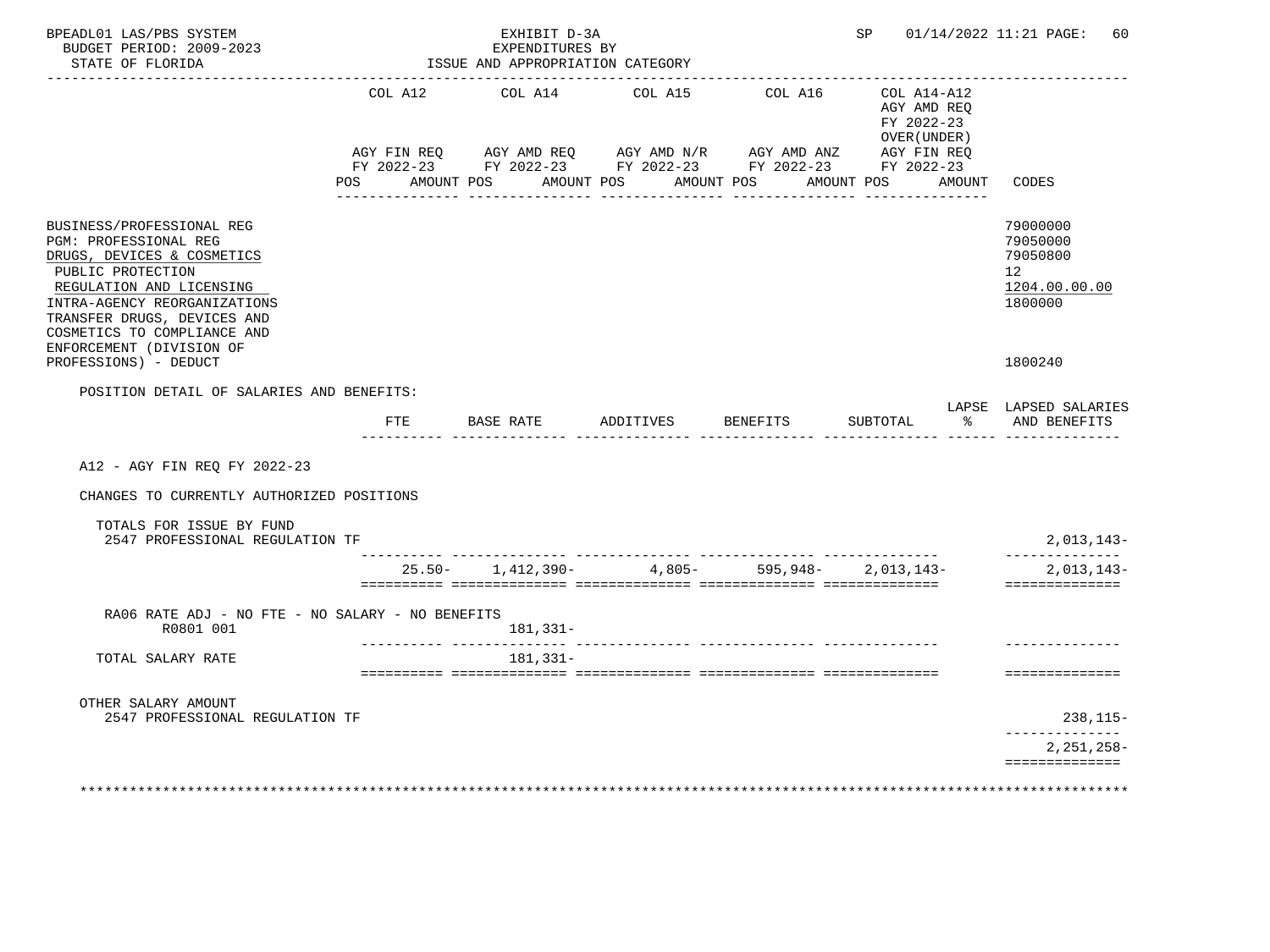| BPEADL01 LAS/PBS SYSTEM<br>BUDGET PERIOD: 2009-2023<br>STATE OF FLORIDA                                                                                                                                                                               | EXHIBIT D-3A<br><b>SP</b><br>EXPENDITURES BY<br>ISSUE AND APPROPRIATION CATEGORY |  |          |  |                                                                                                                                                                          |  |  |  |                                          | 01/14/2022 11:21 PAGE:                                                          | 61 |
|-------------------------------------------------------------------------------------------------------------------------------------------------------------------------------------------------------------------------------------------------------|----------------------------------------------------------------------------------|--|----------|--|--------------------------------------------------------------------------------------------------------------------------------------------------------------------------|--|--|--|------------------------------------------|---------------------------------------------------------------------------------|----|
|                                                                                                                                                                                                                                                       |                                                                                  |  |          |  | COL A12 COL A14 COL A15 COL A16                                                                                                                                          |  |  |  | COL A14-A12<br>AGY AMD REO<br>FY 2022-23 |                                                                                 |    |
|                                                                                                                                                                                                                                                       |                                                                                  |  |          |  | AGY FIN REQ AGY AMD REQ AGY AMD N/R AGY AMD ANZ AGY FIN REQ<br>FY 2022-23 FY 2022-23 FY 2022-23 FY 2022-23 FY 2022-23<br>POS AMOUNT POS AMOUNT POS AMOUNT POS AMOUNT POS |  |  |  | OVER (UNDER)<br>AMOUNT                   | CODES                                                                           |    |
| BUSINESS/PROFESSIONAL REG<br><b>PGM: PROFESSIONAL REG</b><br>DRUGS, DEVICES & COSMETICS<br>PUBLIC PROTECTION<br>REGULATION AND LICENSING<br>ESTIMATED EXPENDITURES REALIGNMENT<br>REALIGN BUDGET AUTHORITY FROM<br>CONTRACTED SERVICES TO ACOUISITION |                                                                                  |  |          |  |                                                                                                                                                                          |  |  |  |                                          | 79000000<br>79050000<br>79050800<br>12 <sup>°</sup><br>1204.00.00.00<br>2000000 |    |
| OF MOTOR VEHICLES AND OPERATION OF<br>MOTOR VEHICLES - DEDUCT<br>SPECIAL CATEGORIES<br>CONTRACTED SERVICES                                                                                                                                            |                                                                                  |  |          |  |                                                                                                                                                                          |  |  |  |                                          | 2000180<br>100000<br>100777                                                     |    |
| PROFESSIONAL REGULATION TF-STATE                                                                                                                                                                                                                      |                                                                                  |  | $3,500-$ |  |                                                                                                                                                                          |  |  |  |                                          | $3.500 - 2547$ 1                                                                |    |
|                                                                                                                                                                                                                                                       |                                                                                  |  |          |  |                                                                                                                                                                          |  |  |  |                                          |                                                                                 |    |
| ACUMUNI TOOUT MADDATUIT.                                                                                                                                                                                                                              |                                                                                  |  |          |  |                                                                                                                                                                          |  |  |  |                                          |                                                                                 |    |

 AGENCY ISSUE NARRATIVE: 2022-2023 BUDGET YEAR NARRATIVE: IT COMPONENT? NO

Amended 2022-23 Narrative after December 15, 2021

 The Department of Business and Professional Regulation's amended request for Fiscal Year 2022-2023 includes a transfer of \$3,500 of recurring Professional Regulation Trust Fund budget authority from the Contracted Services appropriation category to the Acquisition of Motor Vehicles appropriation category in the Division of Drugs, Devices, and Cosmetics (DDC). DDC Drug and Medical Gas Inspectors use state vehicles to perform inspections and respond to complaints. The DDC currently has a fleet of sixteen (16) vehicles and receives a recurring appropriation of \$16,500 in the Acquisition of Motor Vehicles appropriation category that allows for the replacement of one vehicle each year that meets the Department of Management Services replacement criteria. The requested realignment will increase the current appropriation to \$20,000 which will ensure the division will have more options and sufficient budget for future vehicle replacements in accordance with widespread increased market demand for vehicles.

 This issue has a corresponding issue code: 2000190. This issue was included in the department's Legislative Budget Request.

 Amended Budget Summary: Division of Drugs, Devices and Cosmetics Professional Regulation Trust Fund Contracted Services: (\$3,500) \*\*\*\*\*\*\*\*\*\*\*\*\*\*\*\*\*\*\*\*\*\*\*\*\*\*\*\*\*\*\*\*\*\*\*\*\*\*\*\*\*\*\*\*\*\*\*\*\*\*\*\*\*\*\*\*\*\*\*\*\*\*\*\*\*\*\*\*\*\*\*\*\*\*\*\*\*\*\*\*\*\*\*\*\*\*\*\*\*\*\*\*\*\*\*\*\*\*\*\*\*\*\*\*\*\*\*\*\*\*\*\*\*\*\*\*\*\*\*\*\*\*\*\*\*\*\*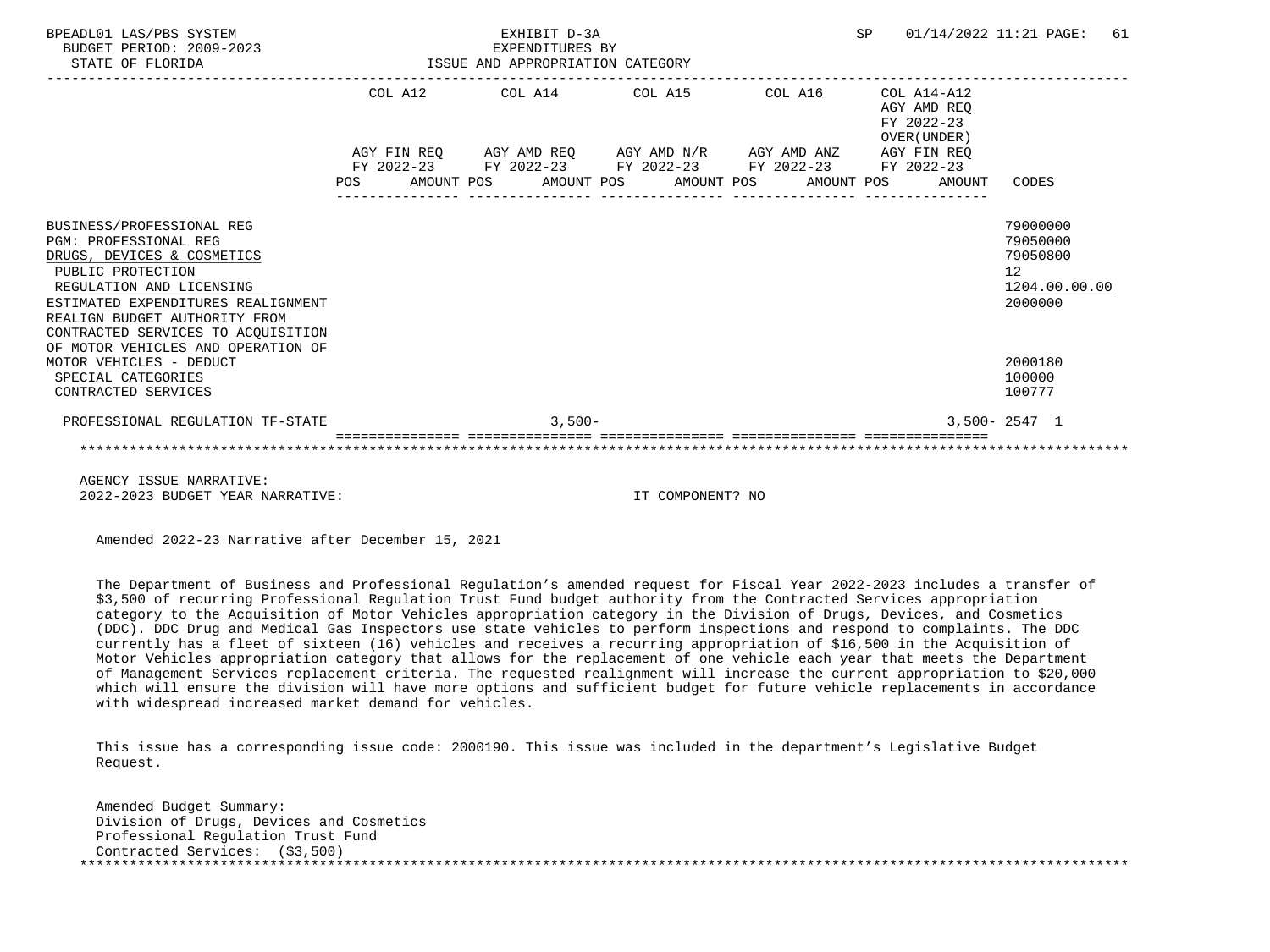| BPEADL01 LAS/PBS SYSTEM<br>BUDGET PERIOD: 2009-2023<br>STATE OF FLORIDA                                                                                                                                                                                                              | EXHIBIT D-3A<br><b>SP</b><br>EXPENDITURES BY<br>ISSUE AND APPROPRIATION CATEGORY |  |  |       |  |                                                        |  |  | 01/14/2022 11:21 PAGE:                                      |                                                                  | 62            |  |
|--------------------------------------------------------------------------------------------------------------------------------------------------------------------------------------------------------------------------------------------------------------------------------------|----------------------------------------------------------------------------------|--|--|-------|--|--------------------------------------------------------|--|--|-------------------------------------------------------------|------------------------------------------------------------------|---------------|--|
|                                                                                                                                                                                                                                                                                      |                                                                                  |  |  |       |  | COL A12 COL A14 COL A15 COL A16                        |  |  | COL A14-A12<br>AGY AMD REO<br>FY 2022-23<br>OVER (UNDER)    |                                                                  |               |  |
|                                                                                                                                                                                                                                                                                      |                                                                                  |  |  |       |  | FY 2022-23 FY 2022-23 FY 2022-23 FY 2022-23 FY 2022-23 |  |  | AGY FIN REQ AGY AMD REQ AGY AMD N/R AGY AMD ANZ AGY FIN REQ |                                                                  |               |  |
|                                                                                                                                                                                                                                                                                      | POS                                                                              |  |  |       |  | AMOUNT POS AMOUNT POS AMOUNT POS AMOUNT POS            |  |  | AMOUNT                                                      | CODES                                                            |               |  |
| BUSINESS/PROFESSIONAL REG<br>PGM: PROFESSIONAL REG<br>DRUGS, DEVICES & COSMETICS<br>PUBLIC PROTECTION<br>REGULATION AND LICENSING<br>ESTIMATED EXPENDITURES REALIGNMENT<br>REALIGN BUDGET AUTHORITY FROM<br>CONTRACTED SERVICES TO ACQUISITION<br>OF MOTOR VEHICLES AND OPERATION OF |                                                                                  |  |  |       |  |                                                        |  |  |                                                             | 79000000<br>79050000<br>79050800<br>$12 \overline{ }$<br>2000000 | 1204.00.00.00 |  |
| MOTOR VEHICLES - ADD<br>SPECIAL CATEGORIES<br>ACOUISITION/MOTOR VEHICLES                                                                                                                                                                                                             |                                                                                  |  |  |       |  |                                                        |  |  |                                                             | 2000190<br>100000<br>100021                                      |               |  |
| PROFESSIONAL REGULATION TF-STATE                                                                                                                                                                                                                                                     |                                                                                  |  |  | 3,500 |  |                                                        |  |  |                                                             | 3,500 2547 1                                                     |               |  |
|                                                                                                                                                                                                                                                                                      |                                                                                  |  |  |       |  |                                                        |  |  |                                                             |                                                                  |               |  |

 AGENCY ISSUE NARRATIVE: 2022-2023 BUDGET YEAR NARRATIVE: IT COMPONENT? NO

Amended 2022-23 Narrative after December 15, 2021

 The Department of Business and Professional Regulation's amended request for Fiscal Year 2022-2023 includesa transfer of \$3,500 of recurring Professional Regulation Trust Fund budget authority from the Contracted Services appropriation category to the Acquisition of Motor Vehicles appropriation category in the Division of Drugs, Devices, and Cosmetics (DDC).

 DDC Drug and Medical Gas Inspectors use state vehicles to perform inspections and respond to complaints. The DDC currently has a fleet of sixteen (16) vehicles and receives a recurring appropriation of \$16,500 in the Acquisition of Motor Vehicles appropriation category that allows for the replacement of one vehicle each year that meets the Department of Management Services replacement criteria. The requested realignment will increase the current appropriation to \$20,000 which will ensure the division will have more options and sufficient budget for future vehicle replacements in accordance with widespread increased market demand for vehicles.

 This issue has a corresponding issue code: 2000180. This issue was included in the department's Legislative Budget Request.

 Amended Budget Summary: Division of Drugs, Devices and Cosmetics Professional Regulation Trust Fund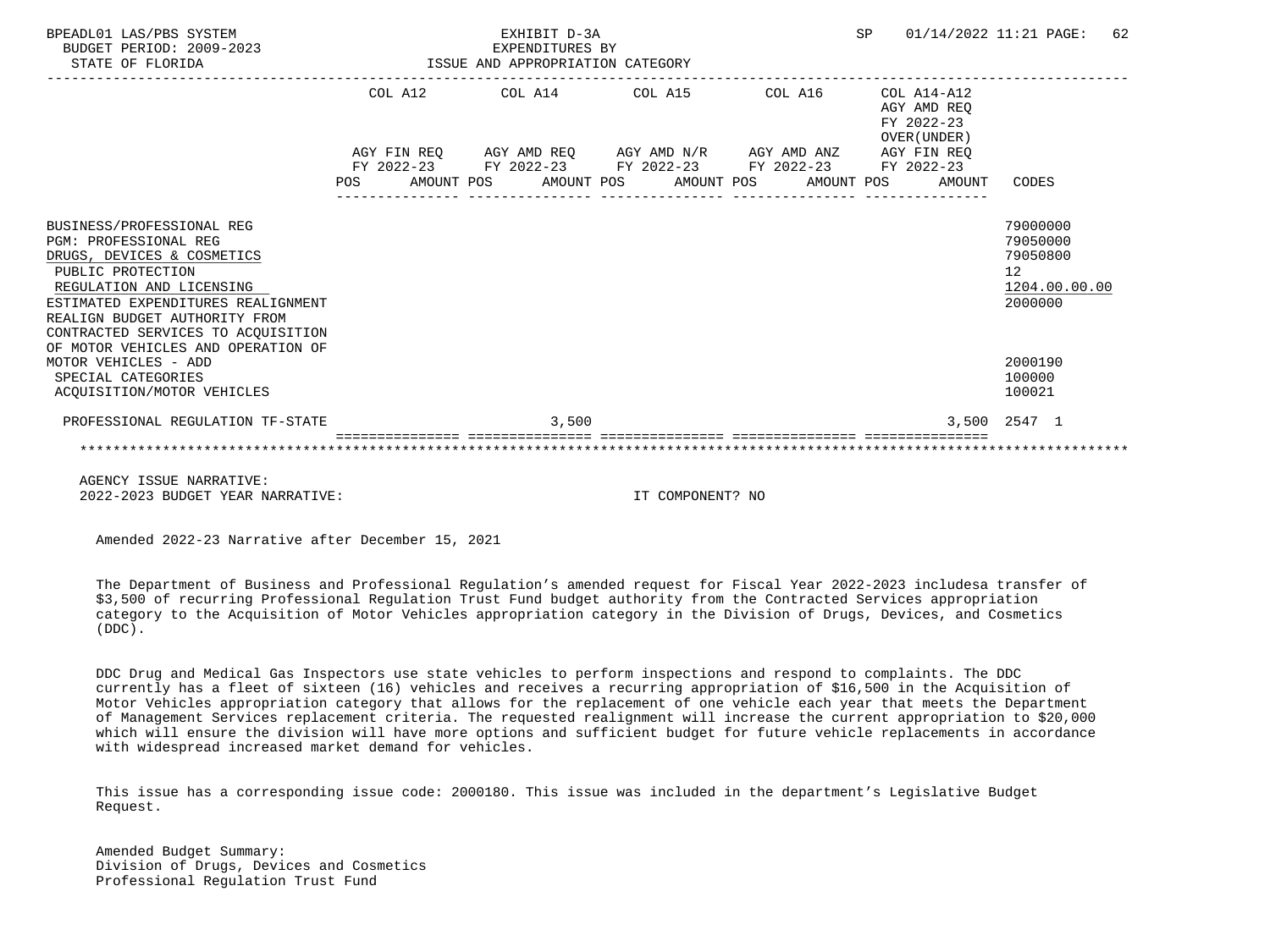| BPEADL01 LAS/PBS SYSTEM<br>BUDGET PERIOD: 2009-2023<br>STATE OF FLORIDA                                                                                                                                                                        |                    | ISSUE AND APPROPRIATION CATEGORY | EXHIBIT D-3A<br>EXPENDITURES BY |                                                                                                                                                |                       | SP |                                                                    | $01/14/2022$ $11:21$ PAGE:<br>63                                   |
|------------------------------------------------------------------------------------------------------------------------------------------------------------------------------------------------------------------------------------------------|--------------------|----------------------------------|---------------------------------|------------------------------------------------------------------------------------------------------------------------------------------------|-----------------------|----|--------------------------------------------------------------------|--------------------------------------------------------------------|
|                                                                                                                                                                                                                                                | COL A12<br>POS FOR | AMOUNT POS                       | COL A14<br>AMOUNT POS           | COL A15<br>AGY FIN REQ AGY AMD REQ AGY AMD N/R AGY AMD ANZ AGY FIN REQ<br>FY 2022-23 FY 2022-23 FY 2022-23 FY 2022-23 FY 2022-23<br>AMOUNT POS | COL A16<br>AMOUNT POS |    | COL A14-A12<br>AGY AMD REQ<br>FY 2022-23<br>OVER (UNDER)<br>AMOUNT | CODES                                                              |
| BUSINESS/PROFESSIONAL REG<br>PGM: PROFESSIONAL REG<br>DRUGS, DEVICES & COSMETICS<br>PUBLIC PROTECTION<br>REGULATION AND LICENSING<br>ESTIMATED EXPENDITURES REALIGNMENT<br>REALIGN BUDGET AUTHORITY FROM<br>CONTRACTED SERVICES TO ACQUISITION |                    |                                  |                                 |                                                                                                                                                |                       |    |                                                                    | 79000000<br>79050000<br>79050800<br>12<br>1204.00.00.00<br>2000000 |
| OF MOTOR VEHICLES AND OPERATION OF<br>MOTOR VEHICLES - ADD                                                                                                                                                                                     |                    |                                  |                                 |                                                                                                                                                |                       |    |                                                                    | 2000190                                                            |
| Acquisition of Motor Vehicles: \$3,500                                                                                                                                                                                                         |                    |                                  |                                 |                                                                                                                                                |                       |    |                                                                    |                                                                    |
| INCREASED PERSONNEL COSTS<br>CONVERT OTHER PERSONAL SERVICES<br>(OPS) TO FULL TIME EOUIVALENT (FTE)<br>POSITIONS IN DRUGS, DEVICES AND                                                                                                         |                    |                                  |                                 |                                                                                                                                                |                       |    |                                                                    | 5200000                                                            |
| COSMETICS - DEDUCT<br>OTHER PERSONAL SERVICES                                                                                                                                                                                                  |                    |                                  |                                 |                                                                                                                                                |                       |    |                                                                    | 5200A30<br>030000                                                  |
| PROFESSIONAL REGULATION TF-STATE                                                                                                                                                                                                               |                    |                                  | $182.596-$                      |                                                                                                                                                |                       |    |                                                                    | 182,596-2547 1                                                     |
|                                                                                                                                                                                                                                                |                    |                                  |                                 |                                                                                                                                                |                       |    |                                                                    |                                                                    |
| AGENCY ISSUE NARRATIVE:<br>$2022 - 2023$ RIIDGET YEAR NARRATIVE:                                                                                                                                                                               |                    |                                  |                                 | UN CUMPONENT? NO                                                                                                                               |                       |    |                                                                    |                                                                    |

 The Department of Business and Professional Regulation's amended request for Fiscal Year 2022-2023 includes a transfer of \$182,596 of recurring Professional Regulation Trust Fund budget authority to convert 4 Other Personal Services (OPS) positions to 2 full-time positions, which consist of 1 Medical Gas Inspector and 1 Drug Inspector. This transfer will result in 113,511 in salary rate and \$163,537 in the Salaries and Benefits appropriation category.

 The DDC currently has 14.5 Inspector positions, four of which are vacant. In order to mitigate vacancies and retention issues in OPS positions, the types of positions needed were reviewed. This resulted in a recommendation to convert the 4 OPS positions into 2 career-service positions to improve retention.

The issue was included in the department's Legislative Budget Request, and it has a corresponding issue code: 5200A40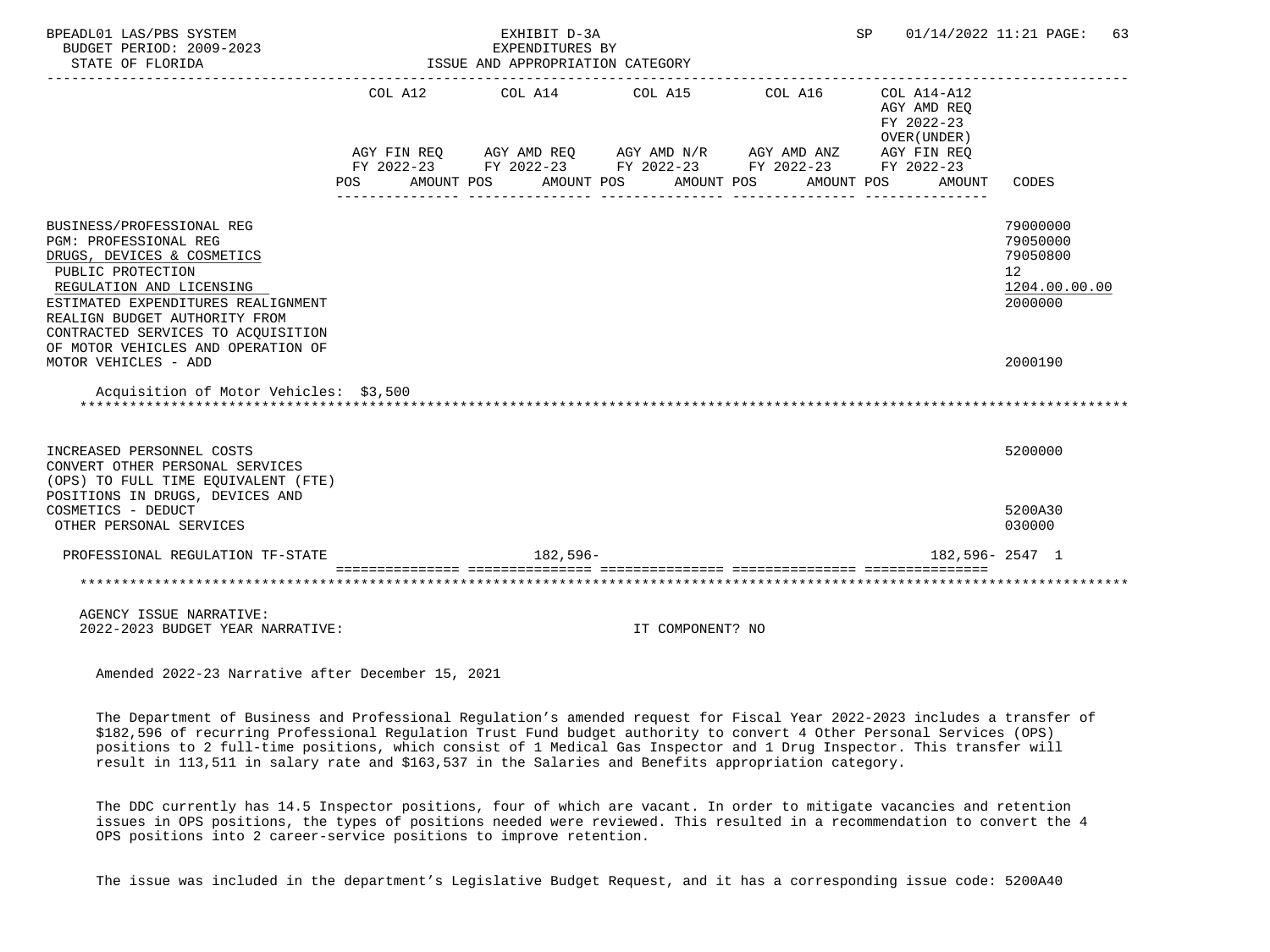| BPEADL01 LAS/PBS SYSTEM<br>BUDGET PERIOD: 2009-2023<br>STATE OF FLORIDA                                                                                                                                                                                                                           |     | EXHIBIT D-3A<br>EXPENDITURES BY<br>ISSUE AND APPROPRIATION CATEGORY |            | SP<br>-------------------                                                                                             | 01/14/2022 11:21 PAGE:<br>64                             |                                                                               |
|---------------------------------------------------------------------------------------------------------------------------------------------------------------------------------------------------------------------------------------------------------------------------------------------------|-----|---------------------------------------------------------------------|------------|-----------------------------------------------------------------------------------------------------------------------|----------------------------------------------------------|-------------------------------------------------------------------------------|
|                                                                                                                                                                                                                                                                                                   |     |                                                                     |            | COL A12 COL A14 COL A15 COL A16                                                                                       | COL A14-A12<br>AGY AMD REQ<br>FY 2022-23<br>OVER (UNDER) |                                                                               |
|                                                                                                                                                                                                                                                                                                   |     |                                                                     |            | AGY FIN REQ AGY AMD REQ AGY AMD N/R AGY AMD ANZ AGY FIN REQ<br>FY 2022-23 FY 2022-23 FY 2022-23 FY 2022-23 FY 2022-23 |                                                          |                                                                               |
|                                                                                                                                                                                                                                                                                                   | POS | AMOUNT POS                                                          | AMOUNT POS | AMOUNT POS                                                                                                            | AMOUNT POS<br>AMOUNT                                     | CODES                                                                         |
| BUSINESS/PROFESSIONAL REG<br>PGM: PROFESSIONAL REG<br>DRUGS, DEVICES & COSMETICS<br>PUBLIC PROTECTION<br>REGULATION AND LICENSING<br>INCREASED PERSONNEL COSTS<br>CONVERT OTHER PERSONAL SERVICES<br>(OPS) TO FULL TIME EQUIVALENT (FTE)<br>POSITIONS IN DRUGS, DEVICES AND<br>COSMETICS - DEDUCT |     |                                                                     |            |                                                                                                                       |                                                          | 79000000<br>79050000<br>79050800<br>12<br>1204.00.00.00<br>5200000<br>5200A30 |
| Amended Budget Summary:<br>Division of Drugs, Devices and Cosmetics<br>Professional Regulation Trust Fund<br>Other Personal Services (OPS): (\$182,596)                                                                                                                                           |     |                                                                     |            |                                                                                                                       |                                                          |                                                                               |
| CONVERT OTHER PERSONAL SERVICES<br>(OPS) TO FULL TIME EQUIVALENT (FTE)<br>POSITIONS IN DRUGS, DEVICES AND<br>COSMETICS - ADD<br>SALARY RATE<br>SALARY RATE                                                                                                                                        |     | 113,511                                                             |            |                                                                                                                       | 113,511                                                  | 5200A40<br>000000                                                             |
| SALARIES AND BENEFITS                                                                                                                                                                                                                                                                             |     |                                                                     |            |                                                                                                                       |                                                          | 010000                                                                        |
| PROFESSIONAL REGULATION TF-STATE                                                                                                                                                                                                                                                                  |     | 2.00<br>163,537                                                     |            |                                                                                                                       | 2.00                                                     | 163,537 2547 1                                                                |
| <b>EXPENSES</b>                                                                                                                                                                                                                                                                                   |     |                                                                     |            |                                                                                                                       |                                                          | 040000                                                                        |
| PROFESSIONAL REGULATION TF-STATE                                                                                                                                                                                                                                                                  |     | 18,448                                                              |            |                                                                                                                       | 18,448                                                   | 2547 1                                                                        |
| SPECIAL CATEGORIES<br>TR/DMS/HR SVCS/STW CONTRCT                                                                                                                                                                                                                                                  |     |                                                                     |            |                                                                                                                       |                                                          | 100000<br>107040                                                              |
| PROFESSIONAL REGULATION TF-STATE                                                                                                                                                                                                                                                                  |     | 611                                                                 |            |                                                                                                                       |                                                          | 611 2547 1                                                                    |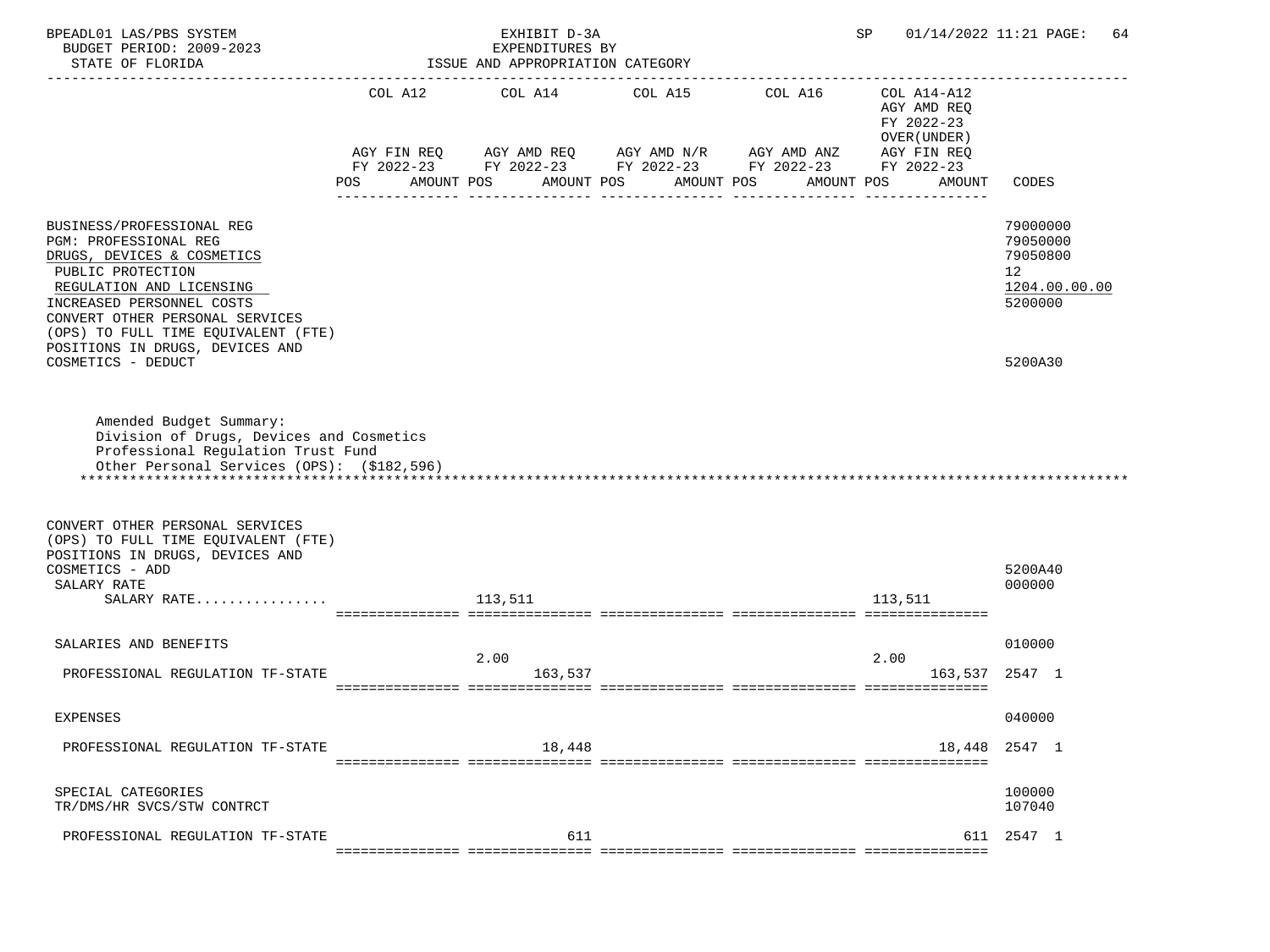| BPEADL01 LAS/PBS SYSTEM<br>BUDGET PERIOD: 2009-2023<br>STATE OF FLORIDA                                                                                                                                                                                                                        | EXPENDITURES BY<br>ISSUE AND APPROPRIATION CATEGORY | EXHIBIT D-3A |                                                             | SP                      |                                            | 01/14/2022 11:21 PAGE: 65                                                     |  |
|------------------------------------------------------------------------------------------------------------------------------------------------------------------------------------------------------------------------------------------------------------------------------------------------|-----------------------------------------------------|--------------|-------------------------------------------------------------|-------------------------|--------------------------------------------|-------------------------------------------------------------------------------|--|
|                                                                                                                                                                                                                                                                                                |                                                     |              | COL A12 COL A14 COL A15 COL A16                             | FY 2022-23              | COL A14-A12<br>AGY AMD REO<br>OVER (UNDER) |                                                                               |  |
|                                                                                                                                                                                                                                                                                                |                                                     |              | AGY FIN REQ AGY AMD REQ AGY AMD N/R AGY AMD ANZ AGY FIN REQ |                         |                                            |                                                                               |  |
|                                                                                                                                                                                                                                                                                                |                                                     |              | FY 2022-23 FY 2022-23 FY 2022-23 FY 2022-23 FY 2022-23      |                         |                                            |                                                                               |  |
|                                                                                                                                                                                                                                                                                                |                                                     |              | POS AMOUNT POS AMOUNT POS AMOUNT POS                        | AMOUNT POS AMOUNT CODES |                                            |                                                                               |  |
| BUSINESS/PROFESSIONAL REG<br>PGM: PROFESSIONAL REG<br>DRUGS, DEVICES & COSMETICS<br>PUBLIC PROTECTION<br>REGULATION AND LICENSING<br>INCREASED PERSONNEL COSTS<br>CONVERT OTHER PERSONAL SERVICES<br>(OPS) TO FULL TIME EOUIVALENT (FTE)<br>POSITIONS IN DRUGS, DEVICES AND<br>COSMETICS - ADD |                                                     |              |                                                             |                         |                                            | 79000000<br>79050000<br>79050800<br>12<br>1204.00.00.00<br>5200000<br>5200A40 |  |
| TOTAL: CONVERT OTHER PERSONAL SERVICES<br>(OPS) TO FULL TIME EQUIVALENT (FTE)<br>POSITIONS IN DRUGS, DEVICES AND<br>COSMETICS - ADD                                                                                                                                                            |                                                     |              |                                                             |                         |                                            | 5200A40                                                                       |  |
| TOTAL POSITIONS                                                                                                                                                                                                                                                                                |                                                     | 2.00         |                                                             | 2.00                    |                                            |                                                                               |  |
| TOTAL ISSUE                                                                                                                                                                                                                                                                                    |                                                     | 182,596      |                                                             |                         | 182,596                                    |                                                                               |  |
| TOTAL SALARY RATE                                                                                                                                                                                                                                                                              |                                                     | 113,511      |                                                             | 113,511                 |                                            |                                                                               |  |
|                                                                                                                                                                                                                                                                                                |                                                     |              |                                                             |                         |                                            |                                                                               |  |

 AGENCY ISSUE NARRATIVE: 2022-2023 BUDGET YEAR NARRATIVE: IT COMPONENT? NO

Amended 2022-23 Narrative after December 15, 2021

 The Department of Business and Professional Regulation's amended request for Fiscal Year 2022-2023 includes a transfer of \$182,596 of recurring Professional Regulation Trust Fund budget authority to convert 4 Other Personal Services (OPS) positions to 2 full-time positions, which consist of 1 Medical Gas Inspector and 1 Drug Inspector. This transfer will result in 113,511 in salary rate and \$163,537 in the Salaries and Benefits appropriation category.

 The DDC currently has 14.5 Inspector positions, four of which are vacant. In order to mitigate vacancies and retention issues in OPS positions, the types of positions needed were reviewed. This resulted in a recommendation to convert the 4 OPS positions into 2 career-service positions to improve retention.

The issue was included in the department's Legislative Budget Request, and it has a corresponding issue code: 5200A30

 Amended Budget Summary: Division of Drugs, Devices and Cosmetics Professional Regulation Trust Fund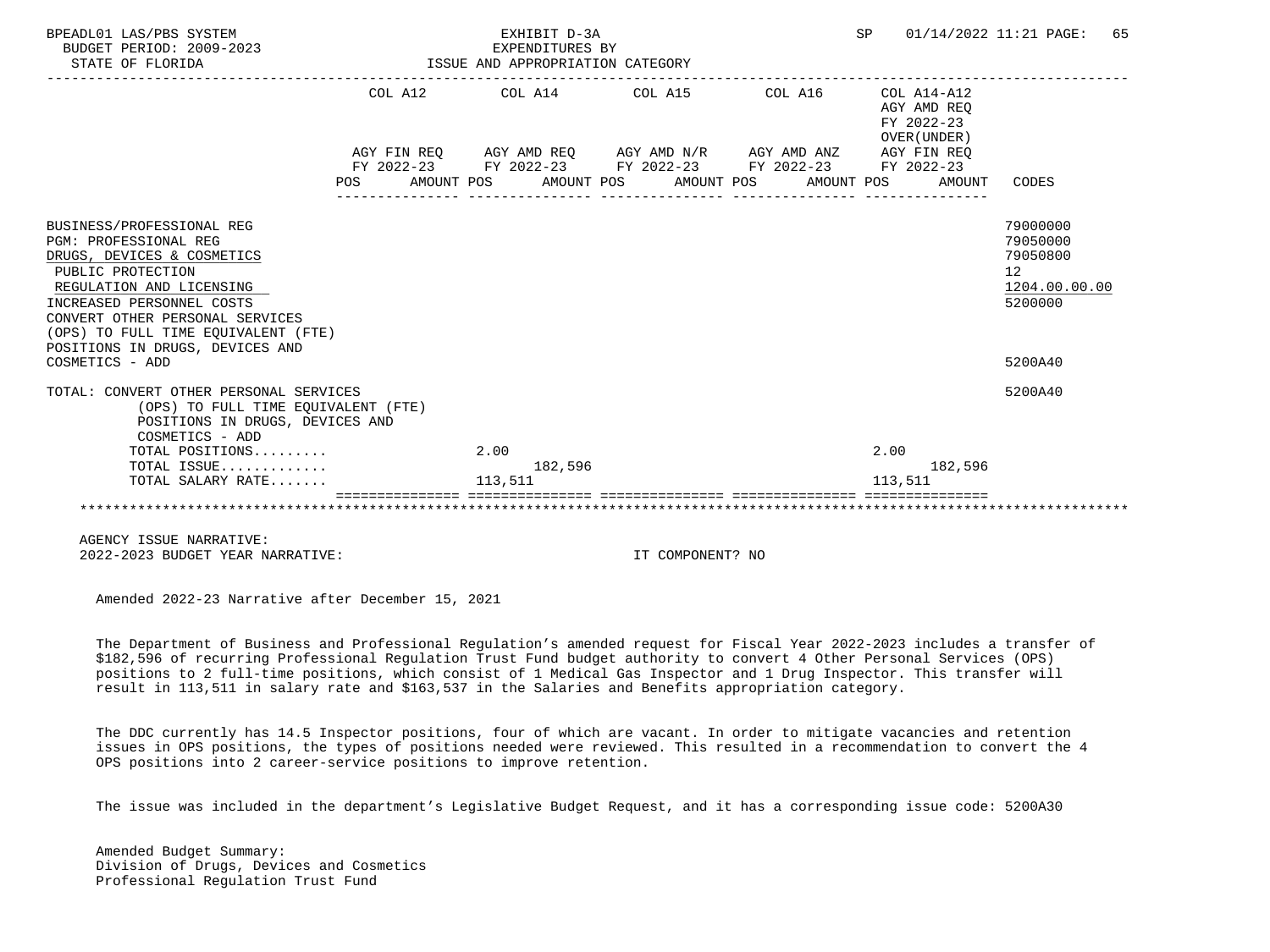| BUDGET PERIOD: 2009-2023<br>STATE OF FLORIDA                                                                                                                                                                                             |      | EXHIBIT D-3A<br>EXPENDITURES BY<br>ISSUE AND APPROPRIATION CATEGORY                                                                                                                                                                                                                                                                                                                                   |                    |                     | SP                                        |               | 01/14/2022 11:21 PAGE:<br>66                                       |
|------------------------------------------------------------------------------------------------------------------------------------------------------------------------------------------------------------------------------------------|------|-------------------------------------------------------------------------------------------------------------------------------------------------------------------------------------------------------------------------------------------------------------------------------------------------------------------------------------------------------------------------------------------------------|--------------------|---------------------|-------------------------------------------|---------------|--------------------------------------------------------------------|
|                                                                                                                                                                                                                                          |      | COL A12 COL A14 COL A15<br>$\begin{array}{lllllll} \text{AGY}\ \text{FIN}\ \text{REQ} & \text{AGY}\ \text{AMD}\ \text{REQ} & \text{AGY}\ \text{AMD}\ \text{N/R} & \text{AGY}\ \text{AMD}\ \text{ANZ} & \text{AGY}\ \text{FIN}\ \text{REQ} \\ \text{FY}\ 2022-23 & \text{FY}\ 2022-23 & \text{FY}\ 2022-23 & \text{FY}\ 2022-23 \end{array}$<br>POS AMOUNT POS AMOUNT POS AMOUNT POS AMOUNT POS AMOUNT |                    | COL A16 COL A14-A12 | AGY AMD REQ<br>FY 2022-23<br>OVER (UNDER) |               | <b>CODES</b>                                                       |
|                                                                                                                                                                                                                                          |      |                                                                                                                                                                                                                                                                                                                                                                                                       |                    |                     |                                           |               |                                                                    |
| BUSINESS/PROFESSIONAL REG<br>PGM: PROFESSIONAL REG<br>DRUGS, DEVICES & COSMETICS<br>PUBLIC PROTECTION<br>REGULATION AND LICENSING<br>INCREASED PERSONNEL COSTS<br>CONVERT OTHER PERSONAL SERVICES<br>(OPS) TO FULL TIME EQUIVALENT (FTE) |      |                                                                                                                                                                                                                                                                                                                                                                                                       |                    |                     |                                           |               | 79000000<br>79050000<br>79050800<br>12<br>1204.00.00.00<br>5200000 |
| POSITIONS IN DRUGS, DEVICES AND<br>COSMETICS - ADD                                                                                                                                                                                       |      |                                                                                                                                                                                                                                                                                                                                                                                                       |                    |                     |                                           |               | 5200A40                                                            |
| Salaries and Benefits: \$163,537<br>Expenses: $$18,448$<br>Transfer to Department of management Services: \$611<br>POSITION DETAIL OF SALARIES AND BENEFITS:                                                                             |      |                                                                                                                                                                                                                                                                                                                                                                                                       |                    |                     |                                           |               | LAPSE LAPSED SALARIES                                              |
|                                                                                                                                                                                                                                          | FTE  | BASE RATE                                                                                                                                                                                                                                                                                                                                                                                             | ADDITIVES BENEFITS |                     | SUBTOTAL                                  | $\frac{1}{6}$ | AND BENEFITS                                                       |
| A14 - AGY AMD REQ FY 2022-23                                                                                                                                                                                                             |      |                                                                                                                                                                                                                                                                                                                                                                                                       |                    |                     |                                           |               |                                                                    |
| CHANGES TO CURRENTLY AUTHORIZED POSITIONS<br>0444 REGULATORY SPECIALIST III                                                                                                                                                              |      |                                                                                                                                                                                                                                                                                                                                                                                                       |                    |                     |                                           |               |                                                                    |
|                                                                                                                                                                                                                                          |      | 1.00 31,109                                                                                                                                                                                                                                                                                                                                                                                           |                    |                     |                                           |               | 20,276 51,385 0.00 51,385                                          |
| N0802 001                                                                                                                                                                                                                                |      |                                                                                                                                                                                                                                                                                                                                                                                                       |                    |                     |                                           |               |                                                                    |
| 8837 DRUG INSPECTOR<br>N0801 001                                                                                                                                                                                                         |      | 1.00 82,402                                                                                                                                                                                                                                                                                                                                                                                           |                    | 29,750              | 112,152 0.00                              |               | 112,152                                                            |
| TOTALS FOR ISSUE BY FUND<br>2547 PROFESSIONAL REGULATION TF                                                                                                                                                                              |      |                                                                                                                                                                                                                                                                                                                                                                                                       |                    |                     |                                           |               | 163,537                                                            |
|                                                                                                                                                                                                                                          | 2.00 | 113,511                                                                                                                                                                                                                                                                                                                                                                                               |                    |                     | 50.026 163.537                            |               | --------------<br>163,537<br><b>BEBBEBBBBBBBBB</b>                 |